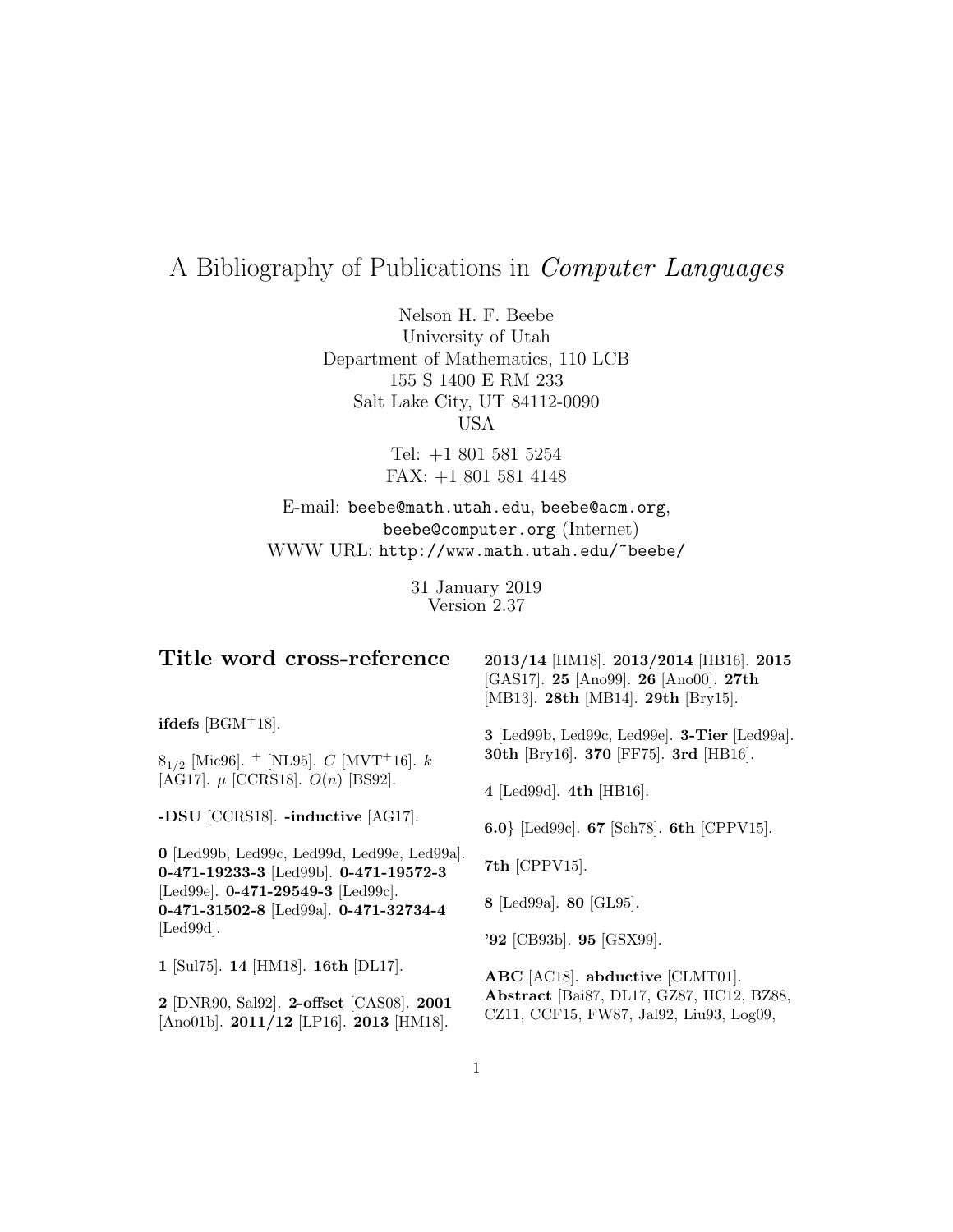McL77, Noo85, PC15, RK93, UM17]. **Abstracting** [HF87]. **abstraction** [KG17, ØK00, ZP04]. **Abstractions** [Coo81, SS79, BEL77, Ber77, DMVY17, DNR90]. **Access** [SC94, AMF13, KK18, DOZ06]. **accessibility** [CY02]. **accumulative** [Mor16]. **Achieving** [GHD18]. **ACM** [Bry15, Bry16, HB16, MB13, MB14]. **acquired** [SK18]. **Action** [DS93]. **Active** [YF98]. **Activity** [Sal92, ABS17]. **actor** [CHS16, DMVD16]. **actors** [HB16, Ric16, VMD09, VBS<sup>+</sup>14]. **acyclic** [VS93]. **Ada** [BJS93, CMM85, EL87, EHMO91, GSX99, Geh82, MZGT85, SC94]. **Ada-95** [GSX99]. **ADABTPL** [SS92]. **Adaptable** [RS83]. **Adapting** [RDT08]. **adaptive** [PPK11, RBY<sup>+</sup>05]. **adding** [MZC10]. **address** [FAHC17]. **advanced** [GSX99]. **affine** [AG17]. **affix** [HSS88]. **Agent** [BIMP17, ACZ05, ABL17, KGS17, WHKK17]. **Agent-oriented** [BIMP17, ACZ05]. **agents** [CLMT01, HB16, Ric16]. **AGERE** [HB16]. **aggregates** [BCR11]. **agile** [WHKK17]. **ahead** [JPB<sup>+</sup>08]. **ahead-of-time** [JPB<sup>+</sup>08]. **aid** [ZP04]. **algebra** [BLM93, MH07]. **Algebraic** [RH94, GSP17, Rus87]. **ALGOL** [SB79, CHH02, NK90]. **Algol-like** [NK90, CHH02]. **Algorithm** [Man78, AC18, CAS08, Dha90, FNRR16, Noo85, Pai16, Yan00]. **Algorithms** [PB84, Sal83, War78, Ban17, PS10, SIK09]. **Allocation** [CAC<sup>+</sup>81, BM95, LCC07, jLtCxH09, Zob93]. allocator  $[\text{UA15}, \text{UA16}]$ . allocators  $[\text{HC05}]$ . **Altering** [Cov93]. **alternatives** [GG09]. **ALua** [URI02]. **Amake** [Buf17]. **Ambient** [AKPG02]. **ambients** [BCF02, BCF<sup>+</sup>04, BC02]. **AmbientTalk** [VBS<sup>+</sup>14]. **Among** [Pet78, CLMT01]. **analyses** [BGH13, KHO14]. **Analysis** [Liu88, MM82, Ree84, Sha80,  $TSF+87$ , Wad80, ALS<sup>+</sup>18, ABL17, BC93, Ban17, BCF<sup>+</sup>04, BGM<sup>+</sup>18, BC10, CCB15, GDD12,

Hor17, HV93, KDM03, LDG09, LR17, MCC17, MT05, OK18, Ozt11, Rid79b, RD78, SF89, YTC02, ZLZ<sup>+</sup>18]. **analyzability** [HG93]. **analyzer** [ZGE85]. **analyzers** [Yan96]. **Anatomy** [Ree84]. **AND-** [HC96]. **and-cross** [ALS<sup>+</sup>18]. **AND-parallel** [PGT<sup>+</sup>96]. **Android** [CC15, CC16]. **animation** [Bay76]. **Ann** [CSdL16]. **annotation** [CV14, LDN18]. **annotation-based** [LDN18]. **annotations** [BC10, CSdL16, SNP16]. **Announcement** [Ano06a]. **anomaly** [MW96]. **answer** [PLS10]. **Answering** [KP78]. **ant** [PM18]. **Ants** [PM18]. **APL** [GFK81, SW77]. **Apple** [KN85]. **applicability** [YTC02]. **Application** [BKG<sup>+</sup>08, CJ80, KJTA17, Orm83, OAB<sup>+</sup>18, Sch78, BMN<sup>+</sup>18, GAGdL17, KS90, PLDD15]. **Application-specific** [BKG<sup>+</sup>08, PLDD15]. **Applications** [CMM85, Ken78, Led99b, Led99c, AA09, BDL<sup>+</sup>12, CS16, CJD17, KKG92, Man01, MZC10, MGLFCP12, MP92, PLDD15, PJ91, RGP98, RDT08, VBS<sup>+</sup>14, Zak88]. **Applicative** [GS86, Sal83]. **Applied** [Bry15, Bry16, MB13, MB14, Zav86]. **Applying** [DQ09, Cov93]. **Approach** [CCRS18, CJ80, Rid79a, Sha80, Zav86, ABS17, ABL17, Bas75, BMN<sup>+</sup>18, CJD17, CC15, CC16, CO89, DTXP13, DCA<sup>+</sup>15, DCA<sup>+</sup>16, Guo16, Hoa75, Ier93, Lee05, LB06, MZC10, OAB<sup>+</sup>18, PFH16, Rid79b, RK18, SM94]. **Approaches** [BBT15, BBT16]. **Approximate** [Spr79]. **apps** [CC15, CC16, RK18]. **Arabic** [AA89, AAH95, ZA87]. **ARABLAN** [AAH95]. **architectural** [SMB15, SMB16]. **Architecture** [Ano07a, KKG15, SK14]. **architectures** [CC95, OK18, PC15, VS95, VLC98, WMP<sup>+</sup>08, vOKF01]. **Argos** [MR01]. **arithmetic** [PS94a]. **Arity** [Bre18]. **Array** [CPD93, JG89, LR17]. **arrays** [DK92, DLP07, Lus02]. **artificial** [AC18]. **ary** [CBTR18]. **ascent** [Hor93].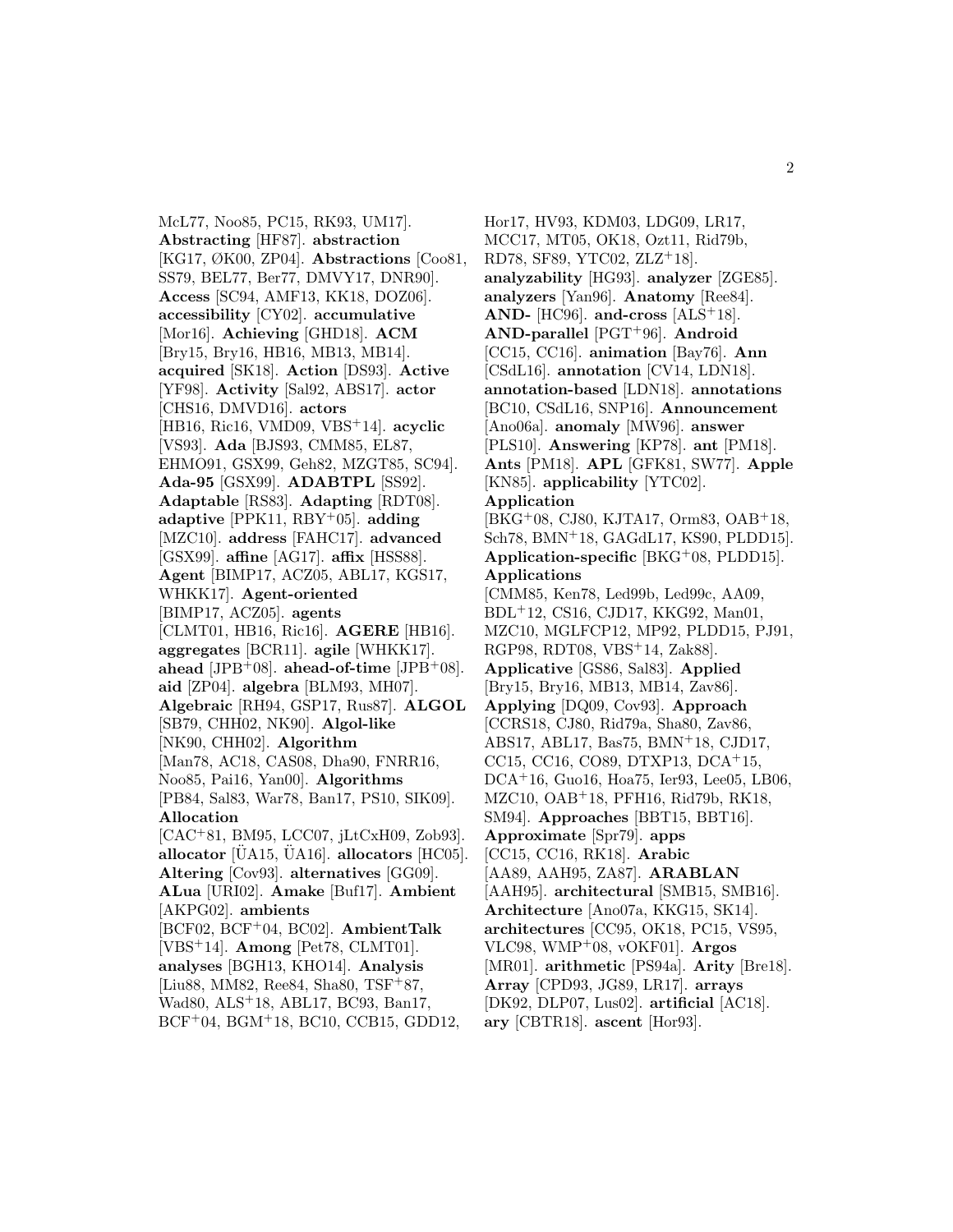**ascent-descent** [Hor93]. **Ash** [Led99c]. **asm.js** [VSN<sup>+</sup>17]. **Aspect**  $[PCB+18]$ . **Aspects** [HH06, Was79, Alj16, DGU91]. **Assembling** [Tay96]. **assertions** [Jay92]. **assessment** [IS18]. **Assignment** [Sam79, Dha88, Dha90, SIK09]. **assistance**  $[\text{AdLNW18}]$ . **assistants**  $[AA09]$ . **Associated** [Fle84]. **Associative** [CRPP00]. **Athena** [ONB<sup>+</sup>18]. **atomic** [DLP15, YF98]. **Atomistic** [NN17]. **attaching** [AA09]. **attribute** [CY02, DPP10, Geh77, MS89, Yan00]. **attribute-grammar** [CY02]. **Attributed** [CBTR18]. **Attributes** [Tai79, SH15]. **augmenting** [Li96]. **Author** [Ano05a, Ano05g, Ano06c]. **automata** [KG17, KB75, PTJM16]. **automata-based** [KG17]. **Automated** [AdLNW18, CBTR17, DKK18, GAGdL17, Guo16, KKG92]. **Automatic** [AG17, CYS<sup>+</sup>15, HL08, IS18, LBGA18, MT82, Man01, BM95, CM11, DPP10, PNF<sup>+</sup>18, SSB94, Wet77]. **Automatically** [BC89, Ear75]. **automating** [yCH92]. **Automatized** [SP18]. **automaton** [MR01]. **automaton-based** [MR01]. **autonomous** [DMT10]. **AVX** [HMHS18]. **aware** [BDL<sup>+</sup>12, BGM<sup>+</sup>18, SSS17]. **Axiomatic** [BEH86, Hoa75].

**B** [BMN<sup>+</sup>18]. **Babbage** [Fri92]. **Babel** [Fri92]. **back** [SIK09]. **back-translation** [SIK09]. **backtrack** [Sar94]. **backtracking** [KPP93]. **backward** [LCFA10]. ´ **BaLinda** [FWY96, YF98]. **ball** [Vai04]. **banker** [McK75]. **base** [McL77]. **Based** [BKL18, CCRS18, CLM83, GS86, AD07, ACZ05, AC17, ALR15, Ban17, BLM93, BSW15, Bou04, Bou08, BMN<sup>+</sup>18, CDW09, CBTR17, CJD17, CCJ93, CG96, FBDH12, FL92, Gan89a, HB16, HSS88, HGC<sup>+</sup>09, KG17, KPN17, LDN18, LR17, Mal17, MR01, MCC17, OAB<sup>+</sup>18, OK18, PSW95, RR99, SRRB10, SRT17, SLS18, VMD18, Wan92, WPR06, WBGM10, Zak88, FAHC17, KS90].

**Bases** [BC84]. **Basic** [Led99c]. **basis** [JG89, Zob93]. **bee** [AC18]. **beginners** [Hug85, Mor16]. **Behavior** [Rid79a, Sar93, SJW94]. **behavioral** [KKP<sup>+</sup>15, RDT08, Zdu06]. **Behavioural** [BC02]. **benchmarks** [EvdSV<sup>+</sup>15]. **Bergeon** [Led99d]. **best** [HC05]. **best-fit** [HC05]. **BETA** [ØK00]. **better** [KY75, Yan96]. **between** [FBDH12, SSM10, VMD09]. **beyond** [Fri92]. **Bidirectional** [KDM03]. **Binary** [HT13, CYS<sup>+</sup>15, MLW05]. **Binding** [Sam79, VF82]. **bio** [ABS17]. **bio-inspired** [ABS17]. **biomedical** [Zak88]. **Black** [Ber91b]. **Black-box** [Ber91b]. **blend** [GBZ09]. **block** [DKK18]. **Blocks** [Pag79]. **Board** [Ano02a, Ano02b, Ano02c, Ano03a, Ano03b, Ano03c, Ano04a, Ano04b, Ano05b, Ano05c, Ano05d, Ano09a, Ano10a, Ano18a, Ano18b, Ano18c]. **bottom** [BDB90]. **bottom-up** [BDB90]. **bound** [KJ12]. **boundaries** [BCF02, DKK18]. **Bounded** [KKNS14, KLIN15]. **bounds** [BJ14]. **box** [Ber91b]. **BPEL** [KJ12]. **Branching** [RGP98]. **Branching-time** [RGP98]. **bridge** [FBDH12]. **Bridging** [YD78]. **brief** [Fri92]. **Bringing** [CV14]. **Broadcasting** [Bro88, PS94b]. **browser** [SB04]. **Buffering** [Bro88]. **build** [CJD17]. **Building** [Led99b, Led99c, Li96]. **builds** [Buf17]. **bulk** [MH07]. **bulk-synchronous** [MH07]. **business** [LLvdW<sup>+</sup>01, PLDD15, RK18]. **bytecode** [DDT06, JPB<sup>+</sup>08]. **bytecode-to-C** [JPB<sup>+</sup>08].

**C** [Ano88, Bud82, CHS16, CL89, EP89, ECB12, JPB<sup>+</sup>08, KS90, LC02, MP92, Pen05, PE88, ZT17]. **C#** [Fru10]. **C-Flavours** [KS90]. **cached** [Buf17]. **Cactus**} [RGP98]. **Calculus** [GS86, Abd75a, Abd75b, AMF13, BL92, DLP07, AKPG02]. **Calendar** [WPR06]. **Call** [Ano07a, Ano07b, Bre18, Kır02]. **call-tracking** [Kır02]. **candidates**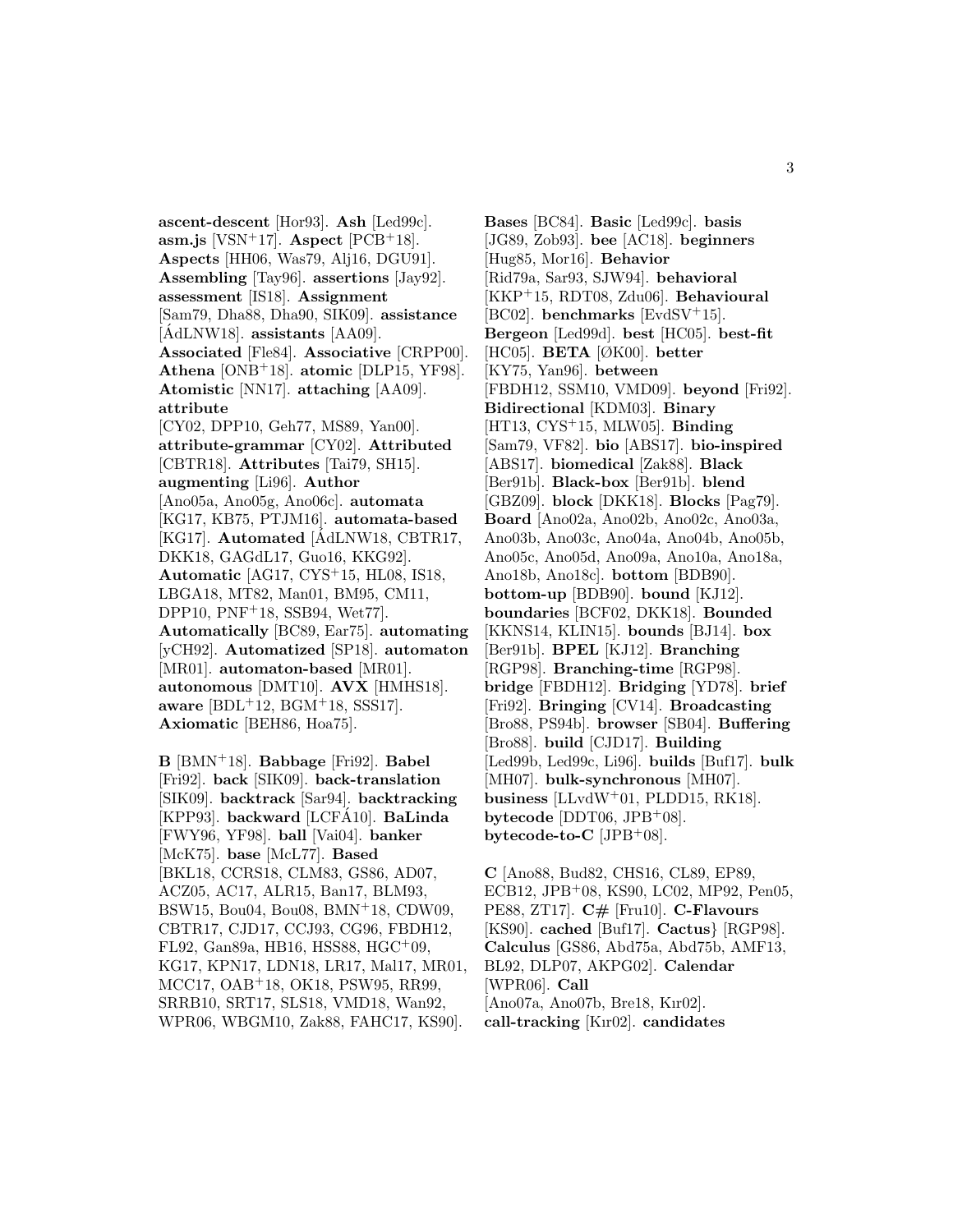[FT15, FT16]. **capabilities** [CGG<sup>+</sup>09]. **card** [SK14]. **Carla** [CC95]. **Case** [DKK18, Zav86, Alj16, Bli94, BJ14, BMN<sup>+</sup>18, MKPW06, NPS17, RT18]. **CASL** [WMP<sup>+</sup>08]. **CCS** [NN09]. **CDL** [LS90, LS94]. **cellular** [VLC98]. **centric** [LDG09]. **chaining** [HGC<sup>+</sup>09, VS93]. **Chains** [Ken78]. **challenges** [PBDF12]. **change** [Ban17, BGM<sup>+</sup>18]. **change-aware** [BGM<sup>+</sup>18]. **changing** [Pun01]. **channel** [Fis88]. **Characterization** [DK83]. **Checking** [Bai86, DL17, CCT08, DQ09, GSP17, Ier93, JKK<sup>+</sup>16, JL96, KKP<sup>+</sup>15, MS93, MVT<sup>+</sup>16, MP17, MP92, Pen05, Pen14, PRR12, Sis04, ZP04]. **Chinese** [TC81]. **Choosing** [MT82]. **CHR** [BKL18]. **CHR-Based** [BKL18]. **CIaaS** [ONB<sup>+</sup>18]. **circular** [SH15]. **CL ARRAY** [ZT17]. **Class** [Log09, BDNW05, JD94, Wal89]. **Classboxes** [BDNW05]. **classes** [Ban17, VBDPM16]. **classical** [Har97]. **classification** [BKSW09, WD04]. **clause** [KG17]. **Client** [Led99a, CJD17]. **client-side** [CJD17]. **Client/Server** [Led99a]. **clone** [FT15, FT16]. **cloning** [CHK93]. **closer** [FF86]. **Closure** [FL92]. **Closures** [FL87]. **cloud**  $[ZLZ+18]$ . **clustering** [AC18]. **Co** [MKPW06, LCC07]. **co-allocation** [LCC07]. **Co-evolving** [MKPW06]. **COBOL** [Tha77, Pet78]. **Cocke** [Man78]. **Cocke-Younger-Kasami** [Man78]. **Code** [Ano88, BT86, CJ80, DK83, DH86, FL87, JRSB85, RS82, BDB90, BBRR12, BC13, BM95, CAS08, CBTR17, CCJ93, Dha88, Gan89a, GDD12, Hat91, HV93, IS18, Kha10, Kha11, MT05, MKPW06, PM18, SNP16, SLS18]. **Coding** [PM18]. **COLD** [CKM<sup>+</sup>18]. **collaboration** [MGLFCP12]. **colony** [AC18, PM18]. **Coloring** [CAC<sup>+</sup>81]. **COM** [Led99c, Led99b]. **Combination** [FW78]. **Combinator** [JRSB85]. **Combinators** [MO83]. **Combining** [SA16, BM95]. **Commands** [Bai86]. **comments** [AA89].

**common** [RW09]. **Communicating** [DH86, DMVD16]. **Communication** [Bro88, AKPG02]. **communications** [CC95]. **compact** [HS03]. **comparing** [EvdSV<sup>+</sup>15]. **Comparison** [Fle84, SIK09, Tha77]. **Compilation** [Sch78, BRB07, VMD18]. **compile** [BGM<sup>+</sup>18, FL92]. **Compiler** [Ano07a, Ano07b, MB85, HSS88, Hat91, JPB<sup>+</sup>08, KMLS15, MB75]. **Compiler-Architecture** [Ano07a]. **Compilers** [Sha80, ZT17]. **Compiling** [PMS15, PMS16, WF78]. **complete** [GL95]. **completely** [RH18]. **Complex** [Spr79]. **complexity** [BZ88, IPF82, Ste84]. **compliant** [MZC10]. **Component** [WBGM10, CC15, CC16, FDH08, FBDH12, PSW95]. **Component-based** [WBGM10, FBDH12, PSW95]. **component-level** [CC15, CC16]. **component-oriented** [FDH08]. **components**  $[CV16, PSW<sup>+</sup>13, Tay96, Zdu06].$ **composable** [LMR93]. **composed** [MW82]. **composing** [HRW18, RDB15]. **composition** [BBT15, BBT16, Bou04, BRT99, DSW05, PPK11, PCB<sup>+</sup>18, RPB09, Zdu06]. **Compositional** [GSX99]. **comprehensible** [FT15, FT16]. **Computation** [CIF84, Nag79, AJ93, CAS08, MST14, PT09]. **computational** [HT13, LCC07, jLtCxH09, ONB+18]. **Computationally** [RS87]. **computations** [DLP07, PRD02]. **Computer** [BS78, CF02, HR91, Rin91, Jos78, Nym95, Zak88]. **computer-based** [Zak88]. **computers** [BZ88, PS94b]. **Computing** [Ano07b, Bry15, Bry16, MB13, MB14]. **ConC** [GR91]. **concept** [MT05]. **Concepts** [DCA<sup>+</sup>15, DCA<sup>+</sup>16, GAS17]. **conceptual** [GWDD06, Rod15]. **Concern** [CKM<sup>+</sup>18]. **Concern-oriented** [CKM<sup>+</sup>18]. **concerns** [SNP16]. **Concur** [SBF80]. **Concurrency**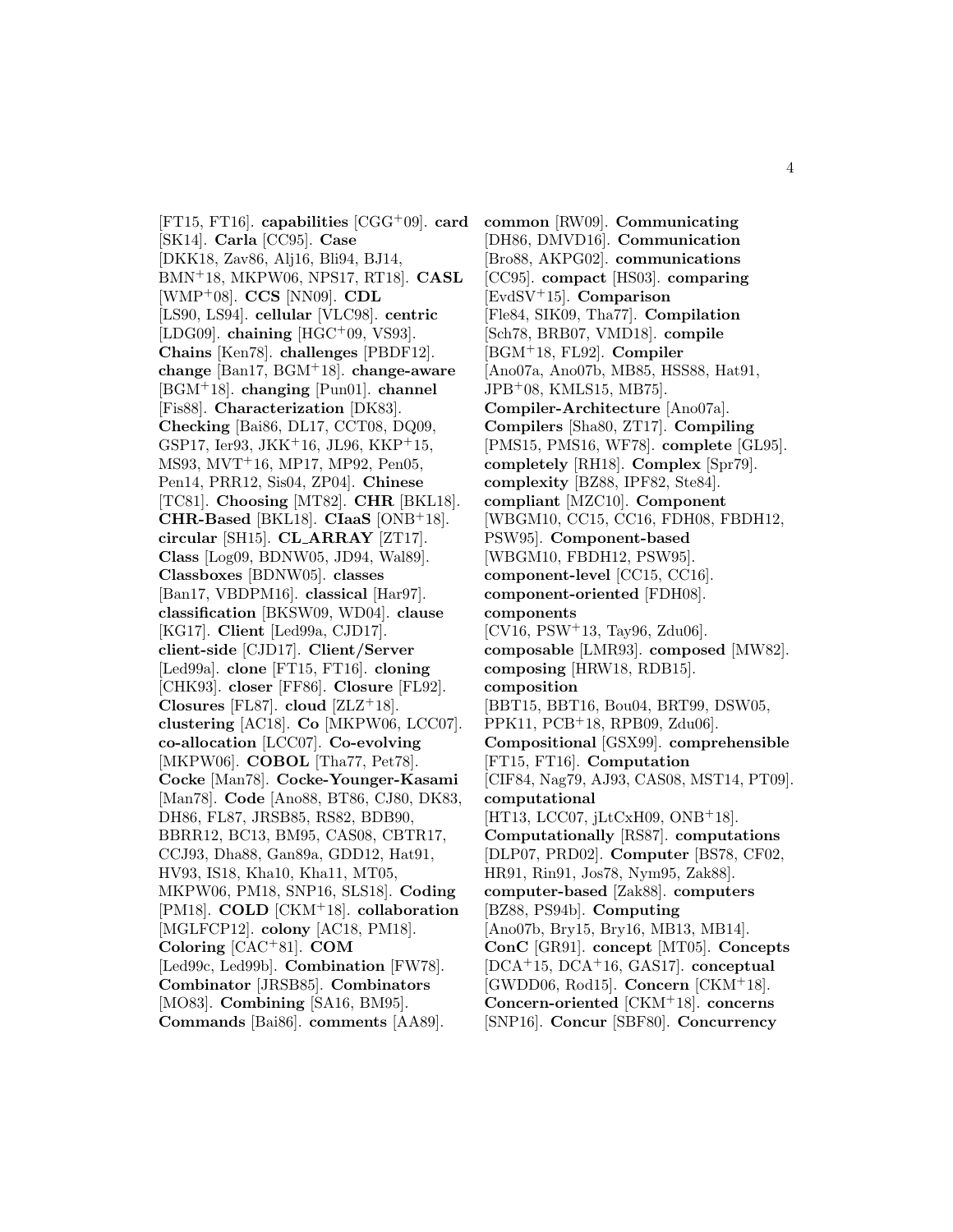[Geh82, KPP93, FO02, KH12]. **Concurrent** [MMC15, MMC16, SBF80, Sal83, CS03, CGG<sup>+</sup>09, CO98, Dre96, GR91, GMMP89, LfL00, MP17, MW96, Rom97, Tal93a, Tal93b]. **concurrent-write** [CS03]. **condition** [SSM10]. **conditions** [PNF<sup>+</sup>18, SSM10]. **Conference** [DL17, GAS17]. **Conferences** [CPPV15]. **configurable** [BGM<sup>+</sup>18]. **configuration** [PMK<sup>+</sup>18, Zdu06]. **connected** [PS94b]. **connectives** [Kor15, Kor16]. **connectors** [PPK11]. **Considered** [Sym85]. **consistency** [KKP<sup>+</sup>15]. **Constant** [Tai79]. **constrained** [KJTA17]. **Constraint** [YG93, ZCM<sup>+</sup>17, HHLv89, LfL00, Zim86]. **Constraint-driven** [YG93]. **constraints** [Luq93]. **Construct** [ECB12]. **Constructors** [MW82]. **Constructs** [BGMT82, Abd75a, MP00]. **consuming** [BER00]. **consumption** [Ozt11]. **container** [McC91]. **containers** [ZT17]. **content** [LR17]. **Contents** [Ano02d, Ano05f, Ano05g, Ano06c]. **Context** [BS92, Cel81, HWM13, BC93, BDL<sup>+</sup>12, CDF18, IvdS17, Seb89, SK18]. **context-aware** [BDL<sup>+</sup>12]. **Context-Free** [Cel81, BS92, BC93, Seb89, SK18]. **Context-sensitive** [HWM13]. **contextual** [SP18]. **contiguous** [KR95, LR17]. **continuation** [Wan92]. **continuation-based** [Wan92]. **Continuations** [HFW86, WF78, DH89, JD94]. **Continuous** [SBF80]. **Contract** [KPN17]. **Contract-** [KPN17]. **contraction** [CKS83]. **contractual** [OK18]. **Control** [CG84, LS84, AG17, AL85, AMF13, CKS83, DNR90, HB16, MC96, OM92, OM91, PSW<sup>+</sup>13, Ric16, SC94, YF98]. **Controller** [TC81]. **controlling** [BDNW05, NH93]. **conversation** [CG93]. **Conversations** [Rom95]. **convex** [KG17]. **coordinating** [CLMT01]. **coordination** [CG96, CFG00, PPK11, SRRB10]. **copies**

[BC13]. **Copyright** [Jos78]. **Core** [dLZ12]. **corecursion** [Anc13]. **corollaries** [Sch75b]. **Coroutines** [HFW86, KS90]. **Correction** [FM80]. **Correctness** [Ber77, YD78, Liu93]. **correctors** [Wet77]. **Cost** [DMT10]. **Cost-driven** [DMT10]. **Costing** [EL07]. **costs** [Lou07]. **count** [NH93]. **Countdown** [Led99d]. **counting** [CCGC12]. **coupled** [SRRB10]. **coupling** [ECB12]. **covariant** [CCT08]. **Cover** [Ano02c, Ano03c, Ano04b, Ano05b, Ano05c, Ano05d, Ano03a, Ano03b]. **Creating** [BDPW08, FF89]. **critical** [PMS15, PMS16]. **critique** [Fis88]. **cross** [ALS<sup>+</sup>18, CBTR17]. **cross-platform** [CBTR17]. **CSP** [PB84]. **CSP-S** [PB84]. **custom** [FO10]. **Customizing** [Mal10, NPS17]. **cycle** [Hoo89]. **Cyclic** [CCGC12].

**DAGs** [KR95, Kes98]. **Data** [Bai87, BF78, BC84, CS03, Fle78, GZ87, Geh79, Han78, KK18, KJ12, MO83, PBG84, YD78, BT91, BEL77, Ber77, BMZM92, BC13, CNGW09, DOZ06, DQ09, Ear75, FC18, FW87, FF89, Geh77, HG93, HC96, Jal92, JG89, JO11, KDM03, McL77, Mic96, MP17, MP00, Nil90, OAB<sup>+</sup>18, OM91, PRD02, SJW94, SP18, ZLZ<sup>+</sup>18, dlVGSZS18]. **Data-Bases** [BC84]. **Data-bound** [KJ12]. **Data-Flow** [MO83, MP00]. **data-parallel** [Mic96]. **data-parallelism** [HC96]. **Data-race** [CS03]. **Database** [Orm83, PC85, DCA<sup>+</sup>15, DCA<sup>+</sup>16, HC12]. **databases** [BL92, HHLv89]. **Dataflow** [Wei85, Ozt11]. **Datatype** [Wei85]. **Debugger** [CDGN15]. **debuggers** [CDGN15]. **Debugging** [Joh81, COHW95, FC18]. **decentralized** [HB16]. **declarations** [SC94]. **Declarative** [SH15, ZTLM13, CL97, CFG00, Mic96, NL95, SNA18]. **decorator** [Alj16]. **Deducing** [Sch75a]. **Deep** [Sam79, Kha11, SA16, ZH18]. **DeepDSL** [ZH18]. **define** [BG84]. **defined** [DNR90].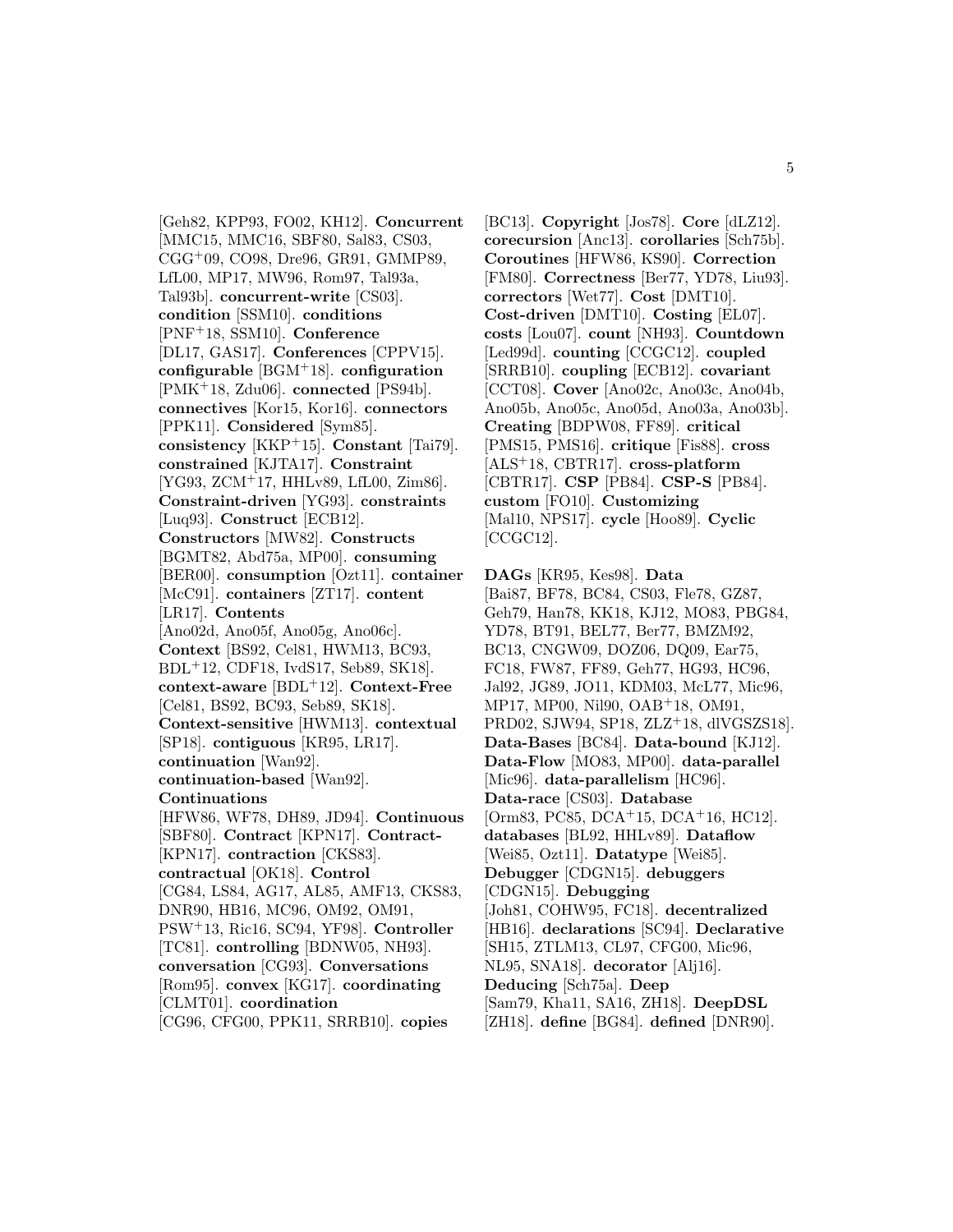**defining** [yCH92, RDB15]. **definite** [GG09]. **Definition** [BF78, BSW15, yCH92, CG84, Ken78, CDF18, CRPP00, KB75, McL77, RTMRK18, Thi82]. **definitional** [Fal97]. **delayed** [VS95]. **delayed-load** [VS95]. **Delving** [MT05]. **democratisation** [dlVGSZS18]. **denotational** [Ier93, Mal93]. **denotations** [HS03]. **dense** [DLP07]. **dependence** [BC13, SSM10]. **dependencies** [PS10]. **dependency** [ZP18]. **Dependent** [JO11]. **deployment** [MLW05]. **Derivation** [PS86, SvE16, RR99]. **Deriving** [MB85, HRW18]. **DesCaRTeS** [MRO03]. **descent** [Hor93, MPS90]. **Description** [KP78, PB84, Rid79a, Bay76, Hor17, SMdSB09]. **Design** [AAH95, ABG<sup>+</sup>05, ESG16, FFMB11, KN85, Mic96, RS83, Sch78, TC81, VLC98, ZA87, Zak88, ZH18, Alj16, Bas75, CS16, CDW09, CSdL16, COHW95, DCA<sup>+</sup>15, DCA<sup>+</sup>16, FBDH12, FM04, FWY96, KS90, LDN18, LP97, LS94, MST14, MSRG10, MKPW06, Run89, Sco91, SSS17, Tuc75]. **Designing** [HG93, Ear75]. **destructive** [HV94]. **detailed** [KHO14]. **Detection** [Pai16, FM04]. **determinism** [OM92]. **deterministic** [Lee05, PTJM16, PRD02, RP98]. **determinization** [PTJM16]. **developers** [RT18]. **Developing** [BB91]. **Development** [CDGM80, GG82, HR91, Bai90, BAG18, BDPW08, BIMP17, CBTR17, yCH92,  $CKM+18$ , ESG16, Mal10, MAGD<sup>+</sup>16, MZ05, PFH16, RK18, Rot92, SK14, SSS17, VC15, WHKK17, WD04, dlVGSZS18]. **Developments** [Cro79, Fle78]. **Devices** [Sym85]. **DFL** [PBG84]. **diagram** [ABS17]. **diagrams** [DKK18, Her76]. **dialects** [CHHP91]. **dialogue** [Nym95]. **different** [Coo98, Sli17]. **digitaled** [HLJ76]. **Dijkstra** [Bai86]. **DILOG** [HLJ76]. **DILOG-digitaled** [HLJ76]. **dimensional** [FT15, FT16]. **Direct** [MB75]. **Directed** [LBR81, DS93, Har97, Kha10, Nil90,

OWG93, VS93]. **Discrete** [BB91, Bli94, Hoo87]. **dispatch** [KA07]. **Dispel** [Joh81]. **Display** [MOT84, NK90]. **distance** [Dai94]. **Distributed** [BT91, BGMT82, CLSM96, Coo81, Kır02, Led99e, PB84, Tal93a, YF83, CNGW09, DRT97, LS94, MY17, NJLS12, PLS10, PJ91, Sco91, SRRB10, Tay96, Whi77, ZTLM13]. **do** [RT18]. **documentation** [LBGA18]. **documents** [CNGW09]. **Domain** [MMC16, SNA18, CJD17, CDGN15, CSdL16, CCF15, FFMB11, GAGdL17, LDN18, PSW<sup>+</sup>13, RTMRK18, SvdBV18, SA16, dlVGSZS18, MMC15]. **Domain-specific** [MMC16, SNA18, CDGN15, CSdL16, FFMB11, GAGdL17, PSW<sup>+</sup>13, RTMRK18, SvdBV18, SA16, dlVGSZS18, MMC15]. **Domains** [DMVD16, McL77]. **dominance** [AC18]. **Dragonfly** [AMR18]. **Driven** [ACG18, BF78, DdLP17, AC18, ABL17, BAG18, BIMP17, DMT10, KGS17, LDN18, jLtCxH09, Rod15, SK14, SRT17, WHKK17, YG93, ZCM<sup>+</sup>17]. **DRL** [DRT97]. **DSL** [BAG18, PFH16, PLDD15, SvdBV18, ZH18]. **DSLs** [CV16, LBGA18, MAGD<sup>+</sup>16, NPS17]. **DSML4CP** [MMC15, MMC16]. **DSU** [CCRS18]. **Dynamic** [BB91, BRT99, CCRS18, GG09, BKSW09, BG84, BS18, FF90, GBZ09, HDN09, LC02, LDG09, Pen05, PRD02, PLS10, RH18, RN09, RT18]. **dynamically** [Ber11, Pun01].

**Early** [MOT84, CS16]. **easytime** [FFMB11]. **edge** [Dha90]. **editing** [Thi82]. **Edition** [Led99a]. **Editor** [Ano01a, DP09]. **Editorial** [Ano01a, DW04, LP16, Ano02a, Ano02b, Ano02c, Ano03a, Ano03b, Ano03c, Ano04a, Ano04b, Ano05b, Ano05c, Ano05d, Ano09a, Ano10a, Ano18a, Ano18b, Ano18c]. **Edwards** [Led99a]. **EE** [MCC17]. **Effect** [GFK81, IR95]. **Effective** [DMVY17, Flo78, HMHS18, CSdL16]. **effectiveness** [DTXP13]. **efficiency** [PGT<sup>+</sup>96]. **Efficient** [BDB90, JRSB85,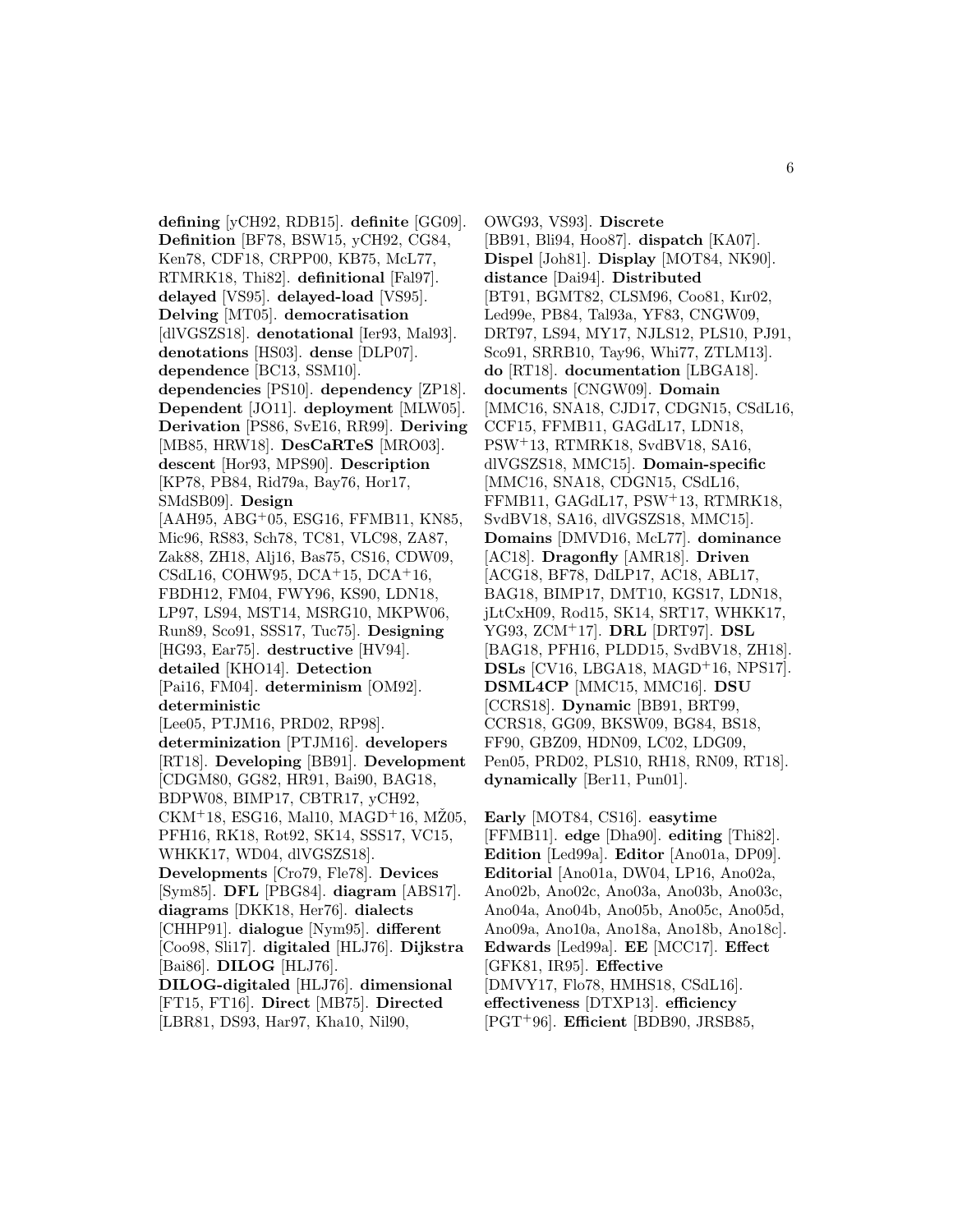JPB<sup>+</sup>08, PDK<sup>+</sup>09, PTJM16, CCJ93, FF89, Hat91, Li96, Lia92, Pai16, PT09]. **Effort** [CIF84]. **Elements** [Pet78, Whi77]. **eliminating** [RW09]. **Elimination** [BC13, Dem75]. **Embedded**  $[Ano07a, ABG<sup>+</sup>05, HL08, JPB<sup>+</sup>08, MR003,$ NPS17, PDK<sup>+</sup>09, Wan92]. **embedding** [KMLS15, SA16]. **Emerald** [HHS90]. **emphasis** [ALS<sup>+</sup>18]. **Empirical** [Ban17, SW77, SJW94, VBDPM16]. **Employing** [Sis04]. **enabled** [PPK11]. **end** [LBGA18]. **enforcement** [IF16]. **engineered** [Hug85]. **Engineering**  $[ACG18, CPPV15, DdLP17, MAGD+16,$ SSJB96, BMN<sup>+</sup>18, CKM<sup>+</sup>18, HRW18, KGS17, Mal17, Man01, Rod15, ZCM<sup>+</sup>17]. **Engines** [DH89, HF87]. **Enhancement** [DOZ06]. **Enhancements** [ZL81]. **Entity**  $[SS79, DCA<sup>+</sup>15, DCA<sup>+</sup>16].$ **entity-relationship** [DCA<sup>+</sup>15, DCA<sup>+</sup>16]. **entry** [MC96, OM92]. **Environment** [MOT84, RS83, DGU91, JD94, KA07, PJ91, PSW95]. **Environments**} [Led99e, PRD02]. **ENVISAGER** [DGU91]. **epsilon** [FL92]. **EQL** [Nag79]. **equational** [Hat91]. **equivalence** [Tze12]. **Error** [CB93a, FM80, Dai94, HRS84, LCFA10, Wet77. **errors** [DP98, RD78]. **escape** [DLP15]. **Evaluating** [EvdSV<sup>+</sup>15, KR98]. **Evaluation** [CD81, GFK81, ABG<sup>+</sup>05, DCA<sup>+</sup>15, DCA<sup>+</sup>16, DPP10, FW87, Jay92, KHO14, LRB<sup>+</sup>11, MC96, MS89, NS93, PBDF12, PS94a, SIK09, Tre00, TM00]. **evaluations** [KR95]. **Event** [BB91, DMVD16, Ric16, SRRB10, VMD09, BMN<sup>+</sup>18]. **Event-B-based** [BMN<sup>+</sup>18]. **event-based** [SRRB10]. **event-loop** [DMVD16]. **evolution** [OAB<sup>+</sup>18]. **Evolutionary** [KR17]. **evolving** [MKPW06]. **Exception** [DG94, LS90, BKYV80, CM11, CC15, CC16, CD82, HO90, JPB<sup>+</sup>08, Rom97]. **exceptions** [BJ90]. **exchanging** [FF89]. **executable** [CIP<sup>+</sup>00, HZ96, KJ12, PCG16]. **execute**

[FKR75]. **Execution** [LS84, ALR15, BSW15, BJ14, CPD93, GMMP89, LfL00, MB75, PLS10, ZLZ<sup>+</sup>18]. **Executions** [BKL18]. **exercise** [Sal92]. **exercises** [GAGdL17]. **Existing** [EvdSV<sup>+</sup>15, AA09]. **expecting** [DG94]. **Experience** [Wei85, Sco91]. **Experiences** [GAS17, MOT84]. **experimental** [Ste75]. **Experiments** [HV94]. **expert** [SNA18]. **explicit** [OM92]. **exploiting** [KKG15]. **Exploration** [SvdBV18, GHD18]. **explorative** [KR17]. **export** [FF86]. **exposed** [VBDPM16]. **Expression** [Tai79, KR95, Kes98, LRB<sup>+</sup>11, PS94a, SvdBV18, VS95]. **Expressions** [WF78, GGK<sup>+</sup>11, Pai16]. **Extended** [Cel81, RS87, SS79, DCA<sup>+</sup>15, DCA<sup>+</sup>16]. **Extended-Entity-Relationship** [SS79]. **Extending** [BL99, LCFA10, MZC07, Sul75]. **extensible** [KMLS15, RH18, RDB15]. **Extension** [Nag80, BRS90, Sal92, ZT17]. **extensions** [BDNW05, Dre96, FO10]. **external** [MAGD<sup>+</sup>16]. **Extracting** [PSW95].

**Facet** [BC93]. **Facilitating** [CBTR17]. **Facility** [BF78, Nag80, BJS93, FF90]. **Factorizations** [WF78]. **Fail** [Dre96, Wet77]. **Fail-safety** [Dre96]. **Fairness** [OBGK02]. **Familial** [Orm83]. **fast** [HZ96, MLW05]. **fault** [CL89, DTXP13, ZP18]. **fault-localization** [DTXP13]. **fault-tolerant** [CL89]. **Faust** [JO11]. **Feature** [MM82, MLW05, VC15]. **feature-oriented** [VC15]. **feature-rich** [MLW05]. **Features** [Hoo87, CM75, Hoo89, RT18]. **Feedback** [Kha10]. **Feedback-directed** [Kha10]. **Ferret** [BKSW09]. **fields** [CCGC12]. **file** [BGM<sup>+</sup>18]. **Financial** [Hor17]. **finest** [Yan00]. **First** [JD94, KH12, Wal89]. **First-class** [JD94, Wal89]. **First-order** [KH12]. **fit** [HC05]. **FLANDM** [dlVGSZS18]. **flavour** [KS90]. **Flavours**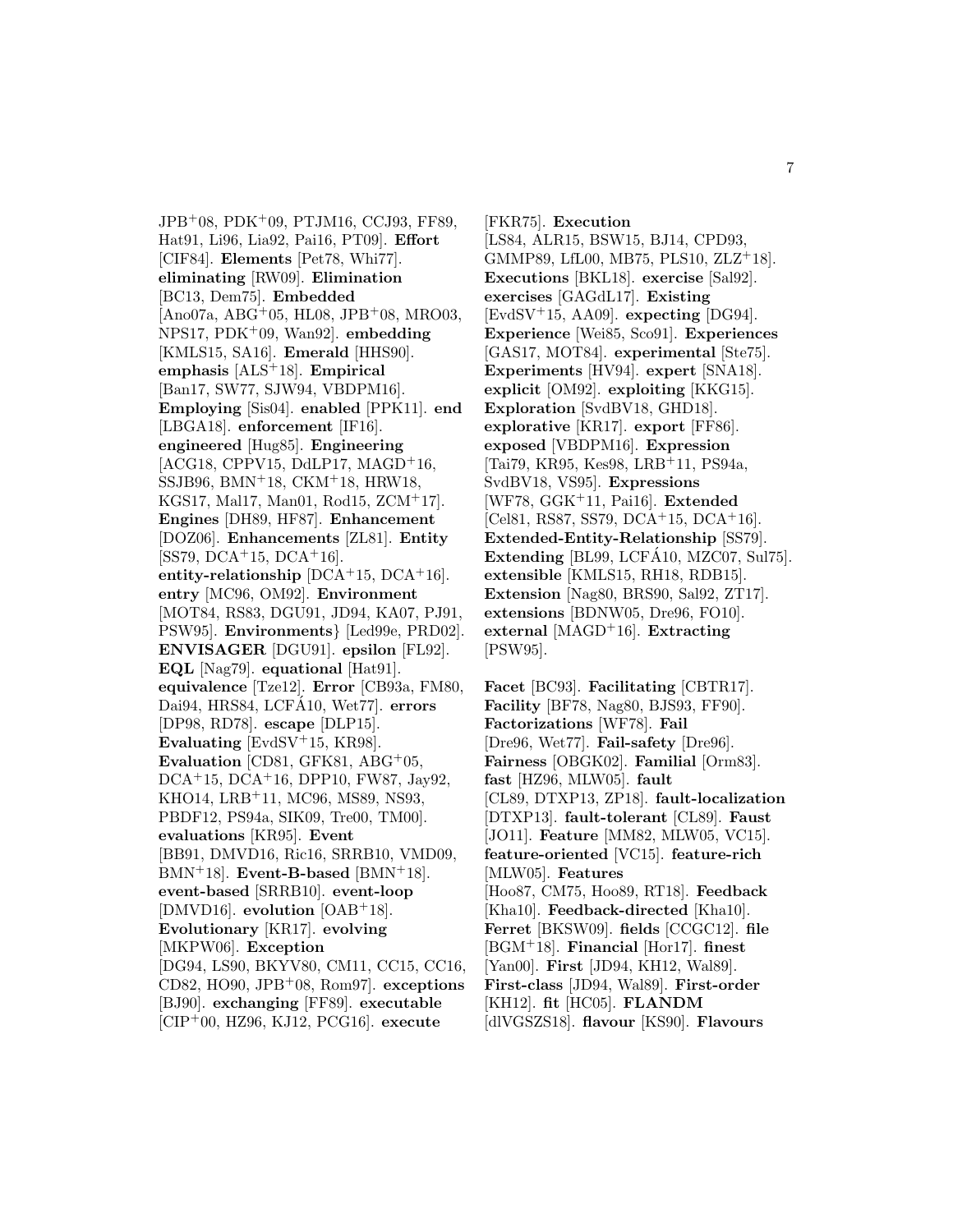[KS90]. **FLEX** [LN91]. **Flexary** [Kor15, Kor16]. **Flexibility** [SRRB10, URI02]. **Flexible** [DdLP17, LN91, BBRR12, DCB<sup>+</sup>17, PT09, VMD18, ZCM<sup>+</sup>17]. **floating** [Won99]. **floorplanning** [Bou08]. **floorplanning-placement** [Bou08]. **Flow** [MO83, PBG84, RS82, Sha80, CHH02, IF18, KDM03, LDG09, MP00, NN17]. **Flowcharts** [CL78, Pet78, Coh78]. **fly** [RDB15]. **FOBS** [dLZ12]. **Folding** [Tai79]. **fork** [MZC10, RS94]. **fork/join** [MZC10]. **Formal** [AMA98, MY17, Pag78, Sha81, ZA87, ALS<sup>+</sup>18, Bou08, DLP15, KB75, MT05, OK18, Wil80, Nag80]. **formalization** [BDNW08]. **formalizing** [vOKF01]. **Formatter** [ZA87, AA89]. **forms** [FKR75, SIK09]. **formulation** [PNF<sup>+</sup>18]. **FORTH** [AL85]. **FORTRAN** [Tha77]. **Forward** [HGC<sup>+</sup>09, Man01]. **Fostering** [CKM<sup>+</sup>18]. **Foundations** [FDH08]. **FP** [AC18, BC84, Fle86]. **FP-ABC** [AC18]. **Fp-Style** [Fle86]. **fragment** [WHKK17]. **Frame** [PNF<sup>+</sup>18]. **framework** [ACZ05, AA09, BBRR12, BM95, CS16, CY02, CDGN15, HT13, JM96, KMLS15, NN09, Rot92, SSB94, VC15, VMD18,  $ZLZ+18$ ,  $ZT17$ , dlVGSZS18]. **framework-based** [ACZ05]. **Free** [Cel81, BC93, BS92, IR95, Seb89, SK18]. **freedom** [CS03]. **Front** [Ano02c, Ano03a, Ano03b, Ano03c, Ano04b, Ano05b, Ano05c, Ano05d]. **Fully** [PC15]. **fun** [Mor16]. **Functional** [AD07, Bai87, BJ90, Fle86, FW78, HM18, LP16, MO83, Bai90, FC18, HV94, Lia92, Mal10, Mal93, Thi93, dLZ12]. **functionalities** [PLDD15]. **functionality** [MRO03]. **Functions** [Mic86, IR95, SS09, UM17, CCF15]. **Fundamental** [Sym85]. **future** [EvdSV<sup>+</sup>15]. **Fuzzy** [AC18, Dja88]. **Fuzzy-Pareto** [AC18].

**G** [Bai87, Pla91]. **Galois** [NN17]. **GALS** [MSRG10]. **Gap** [YD78, FBDH12]. **general** [BM95]. **Generalized** [Car78, LS84, PC85]. **Generated** [Pet78]. **Generating** [KR95, BC89, Noo85]. **Generation** [BKL18, FL87, Wad80, BDB90, BM95, CAS08, CNGW09, DPP10, FL92, Gan89a, GAGdL17, Guo16, Hat91, Hor90, SLS18]. **Generative** [GAS17, Mor16, SSS17]. **generators** [Bud82, Gan89b]. **Generic** [Bai87, CGG<sup>+</sup>09, Geh80, Bai90, Bou08, FC18, ZT17]. **generics** [EHMO91, TKH99]. **genetic** [FNRR16]. **genuinely** [BJS93]. **genuinely-lazy** [BJS93]. **geometry** [RH18]. **Global** [BT86, Zob93]. **goal** [Har97, Nil90, OWG93]. **goal-directed** [Har97, Nil90, OWG93]. **goals** [Lee05]. **GPCE** [GAS17]. **GPGPU** [KPN17]. **GPU** [PM18]. **Grammar** [BSW15, BEH86, RP98, Sar94, CY02, RDB15, SK18]. **Grammar-based** [BSW15]. **Grammars** [BF78, Cel81, CF79, Mic86, Pag79, BC89, Dem75, HSS88, JGM98, NS93, Seb89, Yan00, BC93]. **grammatical** [Nym95]. **Graph** [BF78, BRS90, BJ14, SSM10]. **graphical** [RK18]. **graphics** [Zak88]. **Graphs** [LBR81, MO83, RS82, BC13, VS93]. **GRAS** [BM95]. **Green** [dOG06, dOG09]. **Gregorian** [WPR06]. **Grid** [Geh79, LCC07, jLtCxH09]. **grids** [GH07]. **Guarded** [Bai86]. **Guest** [Ano01a, DP09].

**HALO** [HGC<sup>+</sup>09]. **handle** [BL99, PRD02]. **Handling** [Bai86, GG82, BKYV80, CM11, CO98, CB93a, CD82, Dai94, DP98, DG94, HO90, JM96, JPB<sup>+</sup>08, LW75, LS90, Rom97]. **hardware** [DPP10]. **Harmony** [AC17]. **Hebrew** [NB84, NB84]. **height** [PTJM16]. **height-deterministic** [PTJM16]. **hemodialysis** [BMN<sup>+</sup>18]. **Heterogeneous** [PC85, AdLNW18]. **Heuristic** [VS93]. **heuristics** [MP17]. **Hierarchical** [LBR81, BZ88, Bai90, Bou08, PSW<sup>+</sup>13]. **hierarchy** [GSP17]. **High** [CIF84, Ear75,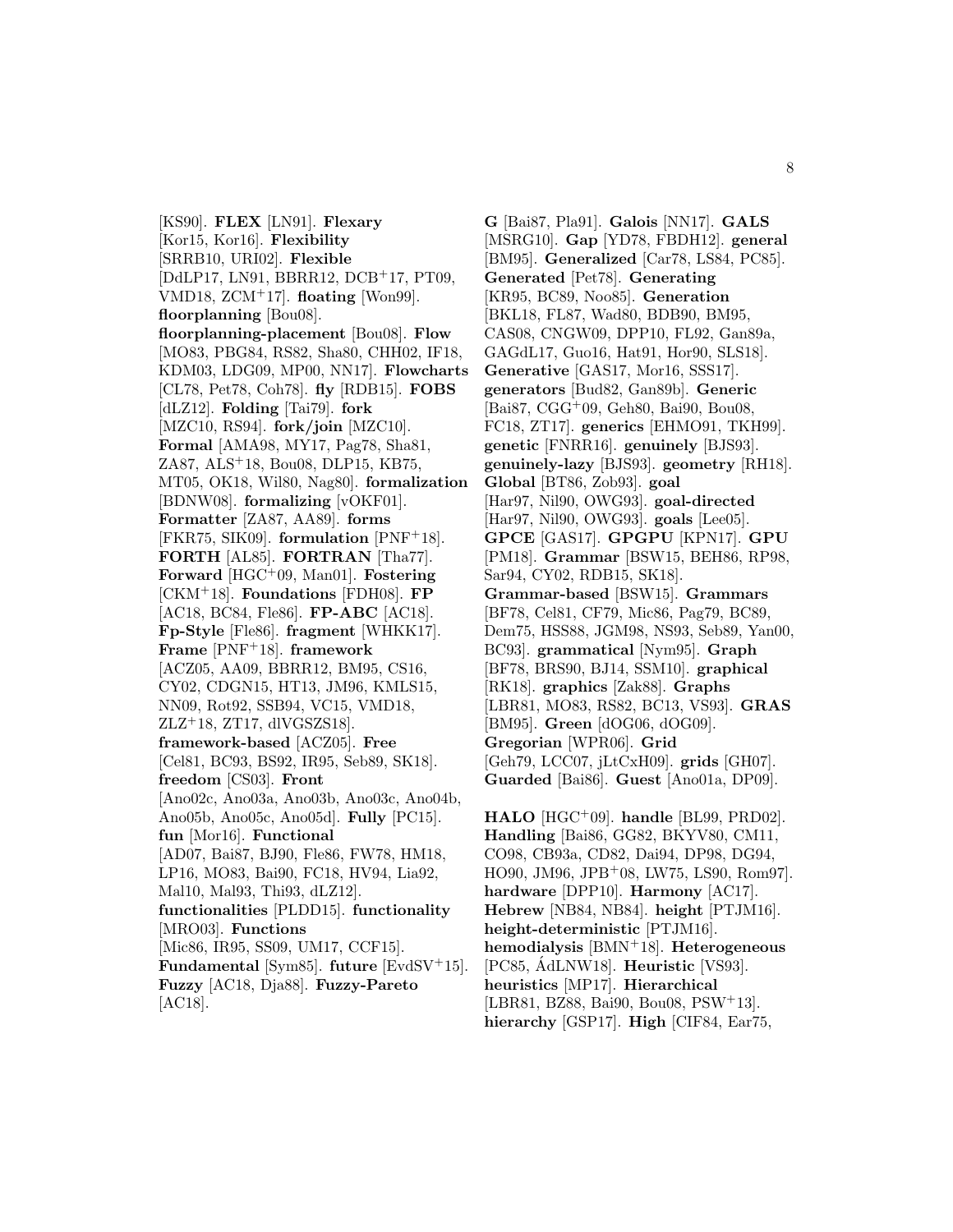Geh79, McL77, BEL77, Ber77, CCJ93, Lou07, MB75, Sch75b, Sch75a, Tuc75]. **high-level** [Lou07, MB75, Tuc75]. **higher** [Fal97, KH12, RW09, SvE16]. **higher-order** [KH12, RW09, SvE16]. **historical** [BL92, Fel87]. **history** [Fri92, HGC<sup>+</sup>09]. **history-based** [HGC<sup>+</sup>09]. **Hoisting** [CJ80]. **Horn** [KG17]. **host** [NPS17]. **Huhu** [NB84]. **human** [Nym95]. **human-computer** [Nym95]. **hybrid** [BMN<sup>+</sup>18, dLZ12]. **hybridizations** [Mal17].

**IBM** [FF75]. **ICCL** [CB93b]. **Icon** [Gri83, OWG93, Wal89]. **IDE** [NPS17]. **identify** [Ban17]. **IFC** [Ano04a]. **II** [Abd75b, Ber77, Sch75a]. **image** [WDCL08]. **imageSegment** [PBDF12]. **imperfect** [ZP18]. **Implementable** [BEH86]. **Implementation** [CMM85, GZ87, Geh80, HMHS18, MT82, PB84, RS83, TC81, ZL81, AA89, ABG<sup>+</sup>05, BAK89, Bud82, CL97, CDF18, FBDH12, FWY96, FFMB11, FW87, GWDD06, HGC<sup>+</sup>09, KJTA17, Lia92, MC96, Mic96, OWG93, RM93, VLC98, ZH18]. **Implementations** [Sal83, CKS83]. **Implementing** [Alj16, BF78, Gri83, KNW94, VSN<sup>+</sup>17]. **implicit** [IvdS17]. **import** [FF86]. **imprecise** [BL99]. **Improved** [Man78, CCT08]. **Improving**  $[ALS<sup>+</sup>18, Kha11, PGT<sup>+</sup>96, Ten83, DTXP13].$ **inclusion** [Sch75a]. **Incremental** [Hor90, MZ05, MS89, MPS90, Li96, SB04, VS94]. **incrementally** [NJLS12]. **Independent** [BT86, FM04, IF16, PGT<sup>+</sup>96, VF82]. **Index** [Ano00, Ano01b, Ano05a, Ano05e, Ano05g, Ano99, Ano06c]. **Induced** [TBKG04]. **induction** [PC78]. **induction-inference** [PC78]. **inductive** [AG17]. **Inference** [CF79, UM17, PC78, Pun01, SvE16, ZCM<sup>+</sup>17]. **inferencing** [KDM03]. **Information** [CHH02, AdLNW18, Ano09a, ´ Ano10a, DCA<sup>+</sup>15, DCA<sup>+</sup>16, Hor17, IF18, KKG15, LDG09, PR10, ZTLM13].

**infrastructure** [GDD12]. **Inheritance** [SS92, Bou04, MW96, TKH99]. **inlining** [HWM13, KR98]. **input** [BER00]. **input-consuming** [BER00]. **insertions** [NN17]. **inspired** [ABS17]. **instructions** [Dha90]. **integrated** [KA17, LCFA10]. **Integrating** [HHLv89, HHS90, PT09, AdLNW18]. **Integration** [Sha81, ACZ05, LP97, MY17, SP18, Tal93b, WD04]. **integrity** [NN17]. **Intel** [HMHS18]. **intelligence** [HLJ76, ONB<sup>+</sup>18]. **intelligent** [UA15, UA16]. **intensional** [MKPW06]. **intentional** [TBKG04]. **Inter** [GWDD06, MC96, OM92, FO02]. **Inter-entry** [MC96, OM92]. **Inter-language** [GWDD06]. **inter-program** [FO02]. **Interacting** [YF83]. **Interaction** [Ano07a]. **Interactive** [GG82, LfL00]. **interdiagram** [KKP<sup>+</sup>15]. **Interface** [MP92, CNGW09, Tay96, Thi82, Zak88]. **interfaces** [Pun01]. **Intermediate** [BT86, McC91, BG84, FC18, MB75]. **International** [CPPV15, DL17, GAS17]. **interpretation** [CZ11, HC12, Log09, RK93, UM17, DL17]. **Interpreter** [GS86, BBT15, BBT16, PT09, VSN<sup>+</sup>17, Zim86]. **Interpreters** [Mic86, IvdS17, RR99]. **Interprocedural** [CD81]. **intervals** [BL99]. **Intra** [KKP<sup>+</sup>15]. **Intra-** [KKP<sup>+</sup>15]. **Introduction** [Ano01a, BW05, CB93b, DP09, HR91, HR92, Lou07, Rin91, SD06]. **intrusively** [MZC10]. **invariance** [GSP17]. **invariants** [AG17, Log09]. **inversion** [SM89]. **investigation** [PLS10]. **invocation** [CO98, OBGK02]. **invocations** [GH07]. **involving** [LRB<sup>+</sup>11, ZP18]. **ISBN** [Led99b, Led99c, Led99d, Led99e, Led99a]. **Isolating** [FO10]. **Issue** [CPPV15, GAS17, LP16, ACG18, Bry15, Bry16, CB93b, DL17, DdLP17, HM18, HB16, KGS17, Lou07, Mal17, MB13, MB14, SD06, Zuc04]. **issues**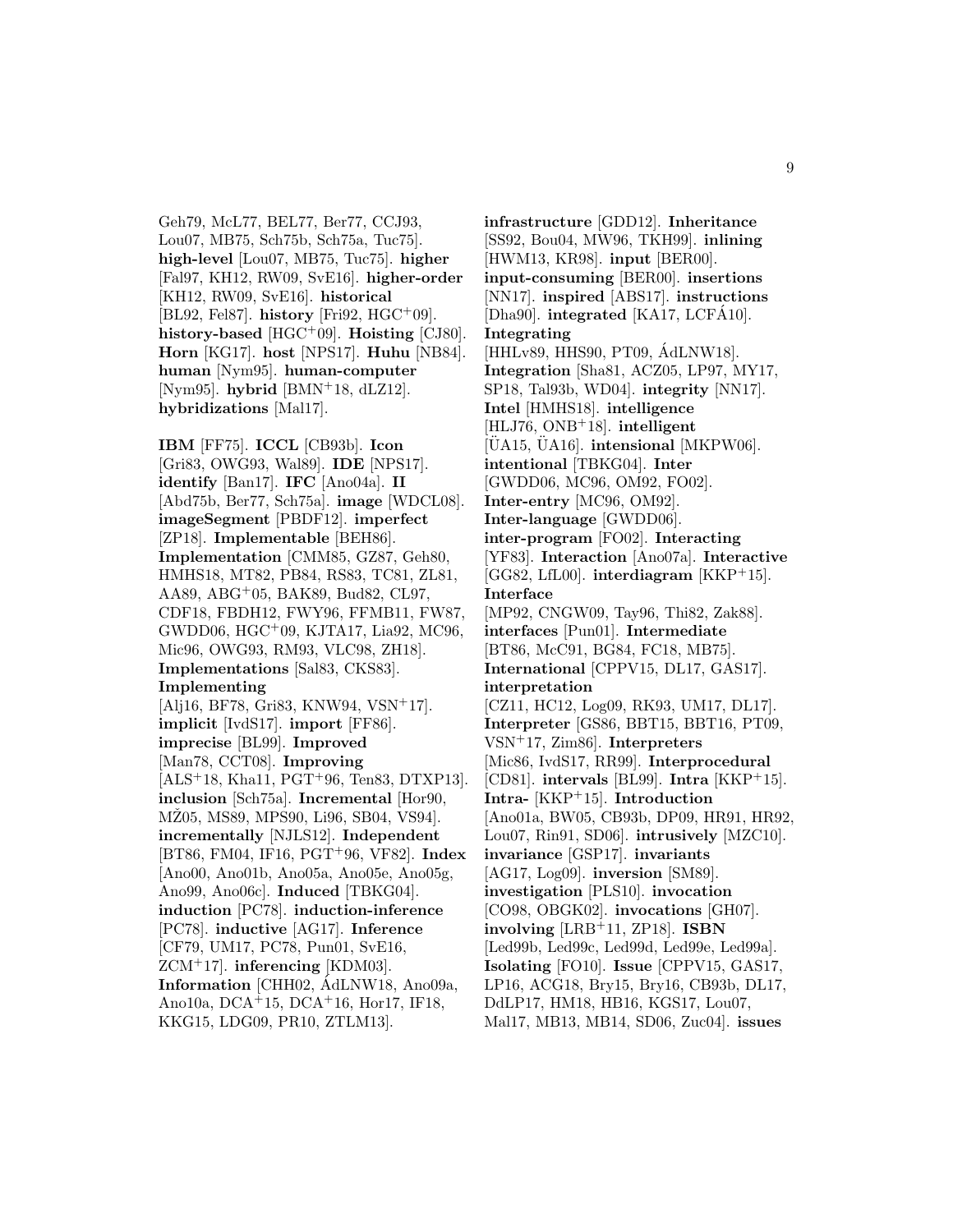[CL89, COHW95]. **Iteration** [MP00]. **iterators** [Ear75].

**J** [Fel87, KMLS15]. **J-operator** [Fel87]. **JADE** [BIMP17]. **JADEL** [BIMP17]. **Jager** [Led99d]. **Java** [ACZ05, BCR11, CV14, CY02, CSdL16, HWM13, IS18, IF16, JPB<sup>+</sup>08, KMLS15, MCC17, PT09, Rez12, TKH99, VBDPM16]. **JavaBean** [MZC10]. **JavaLog** [ACZ05]. **Jeri** [Led99a]. **jLab** [PT09]. **John** [Led99b, Led99c, Led99d, Led99e, Led99a]. **join** [MZC10]. **JR** [CGG<sup>+</sup>09]. **Jumps** [Abd75b]. **Just** [dACSAP14, VMD18]. **Just-in-time** [dACSAP14, VMD18].

**Kasami** [Man78]. **kernels** [KKG15]. **Keyword** [Ano05e, Ano05g, Ano06c]. **know** [Sch76]. **knowledge** [CBTR18, SNA18].

**LAILA** [CLMT01]. **Lambda** [GS86, WF78, Abd75a, Abd75b, FL92]. **Lambda-Calculus** [GS86, Abd75a, Abd75b]. **Lambda-Expressions** [WF78]. **Landin** [Fel87]. **Language** [Ano07b, BS78, Bai87, BT86, Bar82, BEL77, BGMT82, BC84, CV16, CCRS18, CPPV15, DGU91, FM04, GS86, GO88, Hoo87, Hoo89, Hul87, Joh81, KN85, KP78, MT82, MMC15, MMC16, MO83, MM82, Nag79, Nag80, Orm83, PBG84, PC85, RBY<sup>+</sup>05, Rin91, SBF80, ZL81, AL85, AAH95, ALR15, Bas75, BL92, Bay76, BIMP17, BKSW09, BAK89, Bou08, BG84, CIP<sup>+</sup>00, CGG<sup>+</sup>09, yCH92, CLMT01, CFG00, CC95, CL89, CKM<sup>+</sup>18, CSdL16, CHHP91, DRT97, Dja88, EL87, EvdSV<sup>+</sup>15, FDH08, FBDH12, FFMB11, GR91, GAGdL17, dOG06, dOG09, GWDD06, HDN09, HV94, HHS90, HZ96, HRW18, Hor17, Hug85, JD94, KKG92, KA17, KNW94, LMR93, LDN18, LP97, LB89, Liu93, LS94, Luq93, MSRG10, Mal10, Mal93, MR01, MŽ05, MB75, Mic96, ND77,

NL95, OWG93, ØK00]. **language** [PGM84, Pla91, PE88, PSW<sup>+</sup>13, RN09, RTMRK18, RGP98, Run89, RH94, Sal92, Sco91, SS92, SMdSB09, Ste75, Tuc75, Tze12, VC15, VLC98, WMP<sup>+</sup>08, Wan92, WDCL08, Zdu06, Zim86, dLZ12, Bai86, yCH92, RS94]. **Language-And** [BT86]. **language-based** [Bou08]. **Language-independent** [FM04]. **language-integrated** [KA17]. **Languages** [CIF84, CG84, Cro79, HR91, HR92, MB13, MB14, Was79, vOKF01, Abd75a, Abd75b, Bai90, BC88, BLM93, BL99, Ber11, BEL77, Ber77, Bry15, Bry16, BW90, CL97, CJD17, CO98, Cia92, CHH02, CG93, CF02, CDF18, COHW95, CRPP00, Fri92, HC12, HHLv89, HG93, HRW18, Ier93, IR95, KPN17, LCFA10, LfL00, Lia92, MP00, NK90, OM91, ´ PC78, PCB<sup>+</sup>18, RDB15, Rot92, Rus87, Sch75b, Sch75a, SNA18, SvdBV18, SA16, YG93, dlVGSZS18]. **languages-value** [Sch75b]. **LARA** [PCB<sup>+</sup>18]. **large** [HRW18, LRB<sup>+</sup>11, MP92, SJW94]. **Lass** [Bar82]. **layered** [MR04, OM91]. **layers** [Vai04]. **Lazy** [Han97, BJS93, FC18, HV94, Jay92, Tre00]. **learning** [ZH18]. **Lenient** [Tre00, TM00]. **Level** [BEH86, CIF84, Geh79, MO83, Pag79, BEL77, Ber77, Buf17, CCJ93, CC15, CC16, Ear75, Lou07, MSRG10, McL77, MB75, Sch75b, Sch75a, Tuc75]. **Leveraging** [FAHC17, MAGD<sup>+</sup>16]. **lexical** [Yan96, YTC02]. **lexically** [FF90]. **libraries** [FF75]. **library** [CDW09, KPN17, ZT17]. **library-based** [KPN17]. **life** [Hoo89]. **Lightweight** [MVT<sup>+</sup>16, PCG16, CC15, CC16]. **like** [CHH02, MRO03, Was79, NK90]. **LINDA** [SS93, RPB09]. **line** [KR17, PMK<sup>+</sup>18, SSS17]. **linear** [Dha90]. **linearly** [PS10]. **Lines** [MAGD<sup>+</sup>16, FAHC17]. **Linguistic** [PRR12, VMD09]. **Lisp** [FWY96]. **List** [Ano09b, Ano10b, Ano11a, AJ93, FKR75, War78]. **listless** [Jay92]. **Lists**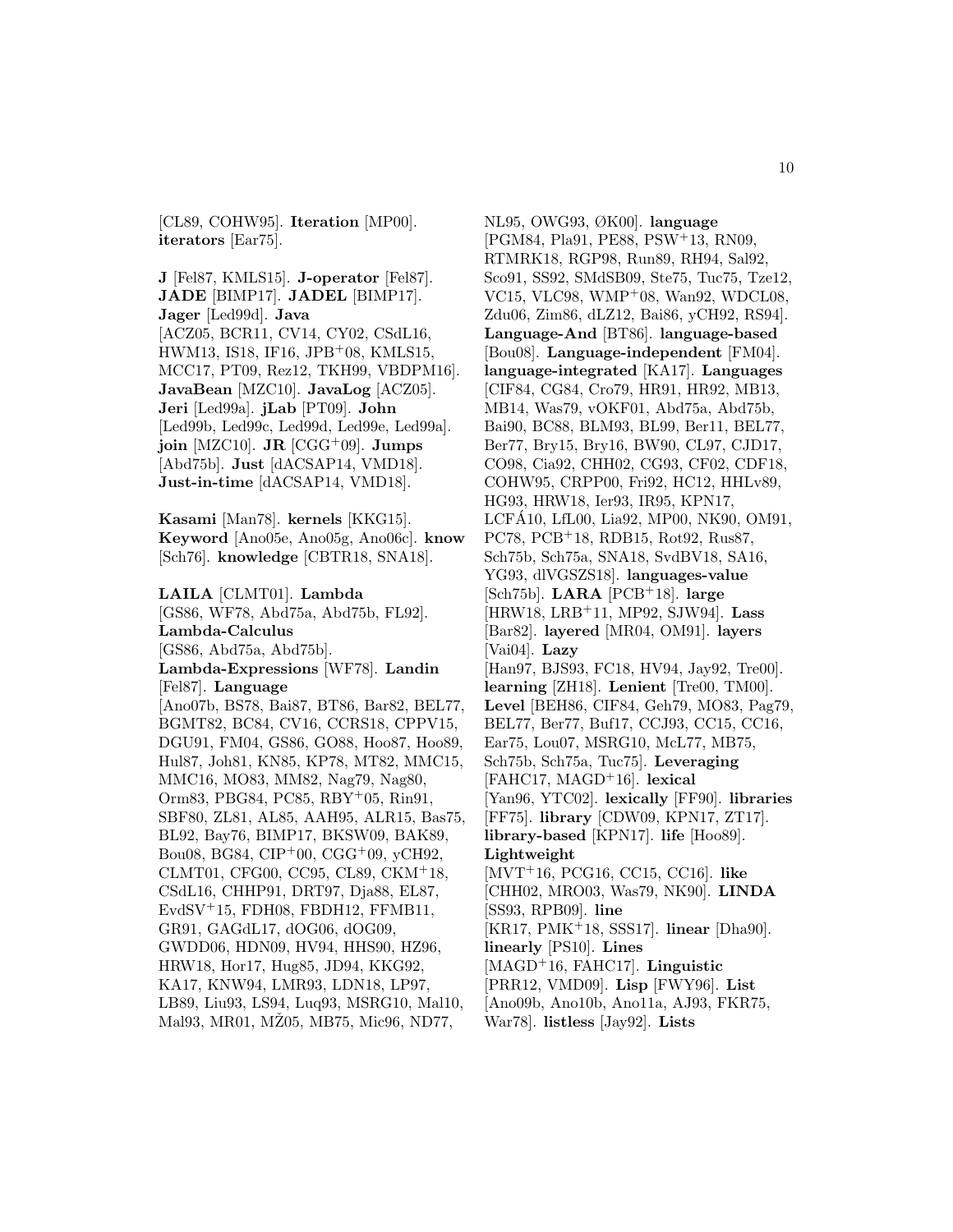[Wad80, Lus02]. **literature** [MAGD<sup>+</sup>16]. **LL** [BC89, Li96, Sli17]. **LLLR** [Sli17]. **load** [Dha90, VS95]. **local** [CDF18, FNRR16]. **localization** [DTXP13]. **Logic** [ACS96, HS03, RS87, BER00, BKG<sup>+</sup>08, BRT99, CLSM96, CLMT01, Cia92, CG96, DRT97, FL01, GG09, Har97, HC96, HGC<sup>+</sup>09, HLJ76, JM96, JGM98, KNW94, LMR93, LP97, LfL00, NJLS12, RGP98, Tal93b, KPP93]. **Logical** [CIF84, TSF<sup>+</sup>87, IPF82, JG89]. **longest** [YTC02]. **longest-match** [YTC02]. **look** [FF86]. **Lookahead** [SC87, Ber91a]. **loop** [KKG15, DMVD16, SF89, VMD09]. **Loops** [DK83, Bli94, Ric16]. **loosely** [SRRB10]. **Low** [MO83]. **Low-Level** [MO83]. **LR** [BC88, Ber91a, Cel81, CB93a, DP98, Dem75, Hor90, Sli17, VS94, WBGM10]. **Lynx** [Sco91]. **LySa** [BC10].

**Machine** [BT86, Pet78, BMN<sup>+</sup>18, HLJ76]. **Machine-Generated** [Pet78]. **Machine-Independent** [BT86]. **machines** [ALS<sup>+</sup>18, RM93, Yan96]. **Macro** [Nag80]. **Macro-Oriented** [Nag80]. **macros** [FKR75]. **Macrospace** [Flo78]. **made** [Mor16]. **Maintaining** [NJLS12]. **Making** [Flo78]. **malleable** [MZC10]. **management** [DOZ06, LC02, OOB18]. **Manipulating** [GO88]. **manipulation** [Mal93]. **many** [AC18]. **many-objective** [AC18]. **Mapping** [FNRR16, SLS18]. **Martin** [Led99c]. **match** [YTC02]. **Matching** [Gri83, Liu88, BDB90, CF88, Nil90]. **Mathematical** [KP78, KKG92]. **MATLAB** [AMR18]. **MATLAB/Octave** [AMR18]. **Matrix** [HMHS18]. **maximisation** [FT15, FT16]. **MDL** [yCH92]. **ME** [BAG18]. **Mealy** [Yan96]. **measure** [Geh77, IPF82, Ste84]. **measurement** [ECB12]. **Mechanical** [Ric80]. **Mechanism** [YF83, Bai90, CC15, CC16, CD82, HO90, RDB15]. **Mechanisms** [CCT08, CO98, MC96, OM92].

**Mechanizing** [McK75]. **medium** [SJW94]. **membership** [Sch75a]. **Memory** [BKL18, LRB<sup>+</sup>11, DMVY17, HC05, KKNS14, KKG15, LC02, Ozt11, PLS10, RN09, UA15, UA16]. **Memory-optimal** [LRB<sup>+</sup>11]. **merge** [ACS96]. **mergesort** [SJW94]. **merging** [Dem75]. **mesh** [PS94b]. **meshes** [PS94a]. **Message** [CLM83, MR04]. **meta** [GDD12]. **meta-model** [GDD12]. **metaclass** [Bou04, DSW05]. **metaclasses** [RBY<sup>+</sup>05]. **metadata** [CNGW09, RH18]. **Metalanguage** [BEH86, BKG<sup>+</sup>08]. **MetaMod** [SvdBV18]. **metamodel** [FAHC17]. **metamodeling** [CCB15]. **metaprogramming** [GBZ09]. **method** [Ber11, Dai94, Ear75]. **methodologies** [FW87]. **Methodology** [BB91, CLM83, Bou08, CHK93, KKG15, LP97, yCH92]. **Methods** [Wil81, KK18, WHKK17]. **metrics** [OOB18]. **Micro** [CCRS18, WMP<sup>+</sup>08]. **micro-architectures** [WMP<sup>+</sup>08]. **Micro-Language** [CCRS18]. **Microcomputers** [ZA87, ZGE85]. **microprogrammed** [MB75]. **Microsoft** [Led99b]. **middleweight** [IF16]. **MIMD** [VLC98]. **minimal** [Kes98]. **minimalist** [LB06]. **minimizing** [PS10]. **minimum** [Dai94]. **mining** [MP17, dlVGSZS18]. **misconfigurations** [MCC17]. **missions** [OAB<sup>+</sup>18]. **mixed** [HHS90]. **mixed-language** [HHS90]. **mixin** [Bou04]. **mixin-based** [Bou04]. **mixins** [BS18]. **Mizar** [Kor15, Kor16]. **MMFilter** [BKL18]. **Mobile** [Led99e, BCF02, BCF<sup>+</sup>04, HL08, RK18, VBS<sup>+</sup>14]. **mobility** [DMT10]. **moded** [BER00]. **Model** [ACG18, ABL17, DL17, DdLP17, MCC17, Pen14, Rod15, SS79, ZP04, Abd75a, Abd75b, BDL<sup>+</sup>12, BIMP17, Ber91a, BSW15, BMZM92, BS18, CM11, CAS08, CV14, DCB<sup>+</sup>17, DQ09, ESG16, GHD18, GAGdL17, GDD12, GWDD06, JKK<sup>+</sup>16, KGS17, DMVD16, MP17, OAB<sup>+</sup>18, OM91, Rus87, SK14, SP18, Sis04, SRT17, WPR06, WD04,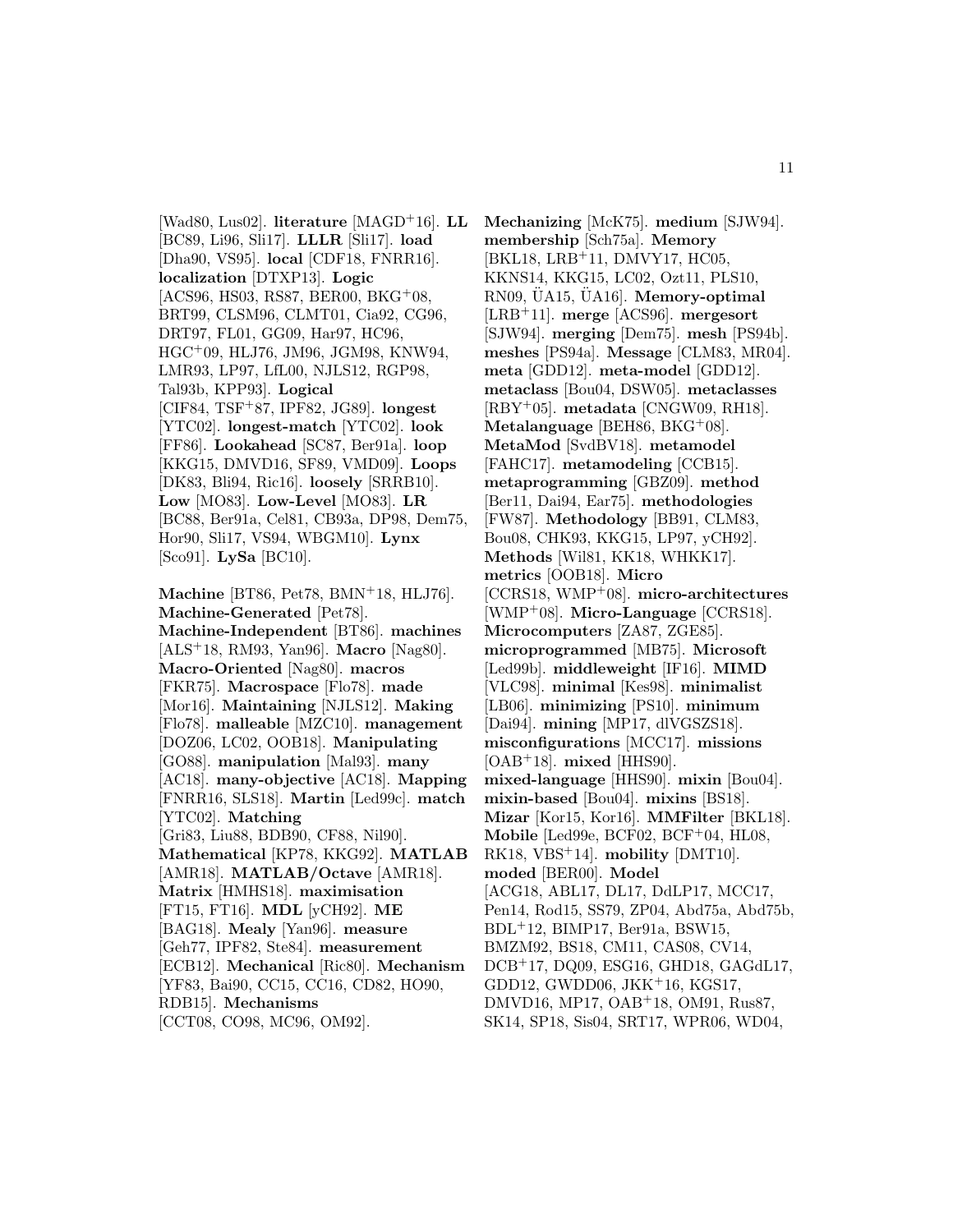Yan96, ZLZ<sup>+</sup>18, ZCM<sup>+</sup>17, FAHC17. **Model-based** [MCC17, FAHC17]. **model-checking** [DQ09]. **Model-Driven** [ACG18, Rod15, BIMP17, KGS17, SRT17, ZCM<sup>+</sup>17]. **Modeling** [MZGT85, MMC15, MMC16, Spr79, CBTR18, DCB<sup>+</sup>17, DCA<sup>+</sup>15, DCA<sup>+</sup>16, FAHC17, PLDD15, RK18, ZP18]. **modelling**  $[AdLNW18, GVvdP+01, Rid79b]$ . **Models** [BS78, BKL18, Fle84, GZ87, KP78, BKG<sup>+</sup>08, DMVY17, GSX99, JKK<sup>+</sup>16, KKP<sup>+</sup>15, Lou07,  $OAB+18$ , PCG16, PNF+18, RBY+05]. **modern** [WMP<sup>+</sup>08]. **modification** [RDB15]. **modifies** [PNF<sup>+</sup>18]. **Modula** [DNR90, Sal92]. **Modula-2** [DNR90, Sal92]. **Modular** [EHMO91, IvdS17, KN85, BKYV80, CV16, RP98]. **modularity** [SvdBV18]. **module** [AC18, PC15]. **modules** [BRT99, LMR93]. **MOF** [CCB15]. **Moldable** [CDGN15]. **Monaco** [PSW<sup>+</sup>13]. **monitoring** [IF18]. **monotone** [NN09]. **morality** [McK75]. **Motion** [CJ80, BC13]. **motivation** [Sco91]. **movilog** [MZC07]. **MSC** [Man01]. **mud** [Vai04]. **MudPie** [Vai04]. **Multi** [FFJ90, MOT84, ABL17, AMR18, DCA<sup>+</sup>15, DCA<sup>+</sup>16, KGS17, WHKK17]. **multi-agent** [ABL17, KGS17, WHKK17]. **Multi-Display** [MOT84]. **multi-paradigm** [DCA<sup>+</sup>15, DCA<sup>+</sup>16]. **multi-platform** [AMR18]. **Multi-way** [FFJ90]. **Multicomputers** [Geh82, SSB94]. **multicore** [FNRR16, HMHS18]. **multidimensional** [DLP07, ZT17]. **multiparadigm** [LP97, NL95, Pla91]. **Multiple** [ACS96, KA07, SS79, BKSW09, PCB<sup>+</sup>18, PS94b, TKH99]. **Multiplication** [HMHS18]. **Multiprocessing** [CL78, Coh78]. **Multiprocessor** [Hul87, Tay96]. **multirate** [JO11]. **multiview** [KKP<sup>+</sup>15]. **multiway** [CO89]. **mutant** [SMdSB09]. **Mutation** [BS85, GAGdL17]. **mutual** [FF90].

**N** [Led99c, CBTR18]. **n-ary** [CBTR18]. **N-Tier** [Led99c]. **narrowing** [CZ11, Han97]. **natural** [Run89]. **need** [Kes98]. **neither** [Tre00]. **nested** [DLP15, JG89]. **Nesting** [BCF<sup>+</sup>04]. **net** [GSX99]. **Nets** [MZGT85, GMMP89]. **Network** [CF79, MRO03]. **Neumann** [RM93]. **Neverlang** [VC15]. **Node** [Wad80, War78]. **Non** [BC10, LR17, MZC10, NPS17, OM92, PRD02]. **non-contiguous** [LR17]. **non-determinism** [OM92]. **non-deterministic** [PRD02]. **non-intrusively** [MZC10]. **non-programming** [NPS17]. **Non-repudiation** [BC10]. **Nondeterministic** [Sal83, PGT<sup>+</sup>96]. **Noninterference** [AMF13, IF16]. **nonterminal** [Dem75, SH15]. **nor** [Tre00]. **notation** [SRT17, Wil80]. **note** [Ano06b, Ano11b, Fel87]. **notion** [BW90]. **NP** [CIP<sup>+</sup>00]. **NP-SPEC** [CIP<sup>+</sup>00]. **number** [DK92]. **numbers** [Run89]. **Numerical** [Nag79].

**Object** [ACS96, BB91, GVvdP<sup>+</sup>01, GG82, LP97, PBDF12, AC17, BS18, DGU91, FM04, Ier93, IR95, KPN17, KS90, LCFA10, LDG09, ´ MW96, NL95, RBY<sup>+</sup>05, YG93, dLZ12]. **object-centric** [LDG09]. **object-models** [RBY<sup>+</sup>05]. **Object-oriented** [GVvdP<sup>+</sup>01, AC17, DGU91, FM04, Ier93, IR95, KPN17, KS90, LCFA10, MW96, NL95, ´ YG93, dLZ12]. **objective** [AC18]. **objects** [CLSM96, KJTA17, LRB<sup>+</sup>11, Lus02, LB06, MW82, Rom95, YF98, DOZ06]. **observation** [FC18]. **observer** [Alj16]. **Obtaining** [HFW86]. **Occam** [AMA97, AMA98, Fis88, Hul87, Tal93a]. **OCL** [CCB15, PNF<sup>+</sup>18]. **Octave** [AMR18]. **offset** [CAS08]. **OmniBrowser** [BDPW08]. **on-the-fly** [RDB15]. **only** [PNF<sup>+</sup>18]. **onto** [FNRR16]. **Ontological** [PFH16]. **ontologies** [SNA18]. **Open** [HH06, Led99e, Ban17, DK92]. **OpenCL**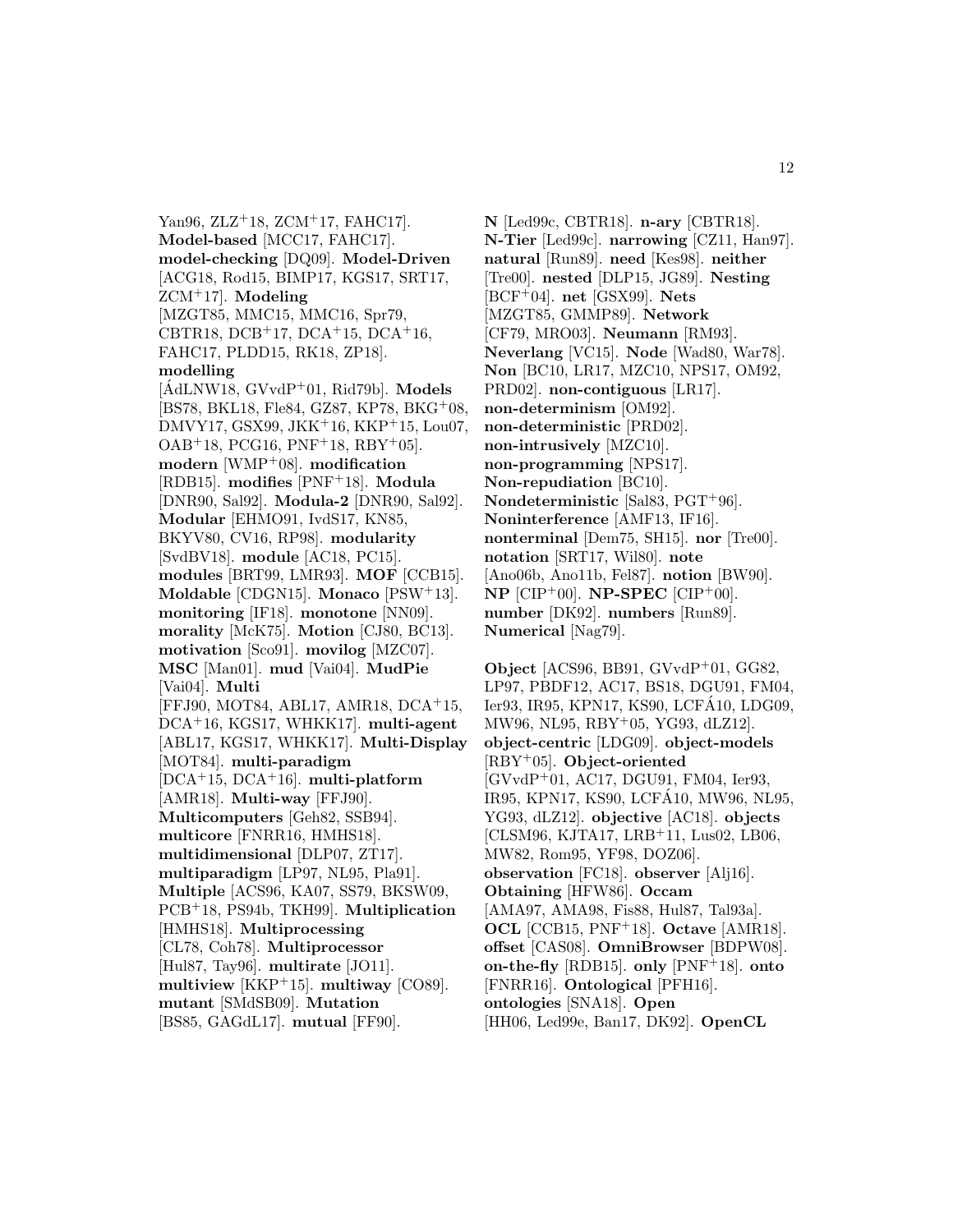[ZT17]. **Operating** [Cro79]. **Operation** [Sam79, CG93]. **operation/procedure** [CG93]. **Operational** [MB85, LS94, OWG93, OM91]. **operations** [CGG<sup>+</sup>09, Dja88, Won99]. **operator** [Fel87]. **Operators** [GFK81, Sym85, BLM93, CZ11]. **Optimal** [RS82, KR95, LRB<sup>+</sup>11, jLtCxH09, PRD02]. **Optimisation** [KA17, Sch75a, Sha75]. **Optimization** [BT86, DK83, LBR81, PM18, Sch75b, KR17, NK90]. **Optimizing** [SS09, Sha80, Thi93, Won99, Sar94]. **oracle** [Guo16]. **order** [CAS08, Fal97, KH12, RW09, SvE16]. **Orderly** [AKPG02]. **ordinary** [MZC10]. **Orientation** [ACS96]. **Oriented** [BB91, CLM83, Nag80, ACZ05, AC17, BIMP17, CS16, CG93, CKM<sup>+</sup>18, DGU91, ESG16, FDH08, FM04, GVvdP<sup>+</sup>01, GCH09, Ier93, IR95, KPN17, KS90, LCFA10, MW96, ´ NL95, RK18, RS94, VC15, YG93, dLZ12]. **Orthogonal** [CM06, Rot92]. **other** [Jos78]. **outline** [PGM84]. **Over-exposed** [VBDPM16]. **Overloading** [EL87, Ber11]. **OWL** [CBTR18]. **Own** [Zav86]. **Package** [Ree84]. **packaging** [PSW95]. **Paisley** [Zav86]. **Papers** [Ano07a, Ano07b]. **ParaAJ** [Alj16]. **paradigm** [DCA<sup>+</sup>15, DCA<sup>+</sup>16]. **Parallel** [Cia92, Cro79, Hoa75, KPP93, LCC07, LN86, PS94a, PS94b, Sch78, VS94, AD07, AJ93, AMR18, BAK89, BC13, CB93a, CM06, DLP07, EL07, HZ96, Lou07, MH07, Mic96, PLS10, URI02, VLC98, PGT<sup>+</sup>96]. **parallelism** [HC96, MZC10, Tal93b, TM00]. **parallelization** [SSB94, Zob93]. **parameterised** [BRT99]. **parameterized** [ZP04]. **Parameters** [Pag79, DK92]. **Parametric** [LMR93, Alj16]. **parametrization** [Lia92]. **Parcels** [MLW05]. **Pareto** [AC18]. **PARLOG**

[Tal93b]. **parse** [Li96]. **parser**

[CB93a, Gan89b]. **parsers**

[BC89, Hor90, Li96, PDK<sup>+</sup>09, Sar94, Sli17]. **parses** [BC88]. **Parsing** [Cel81, GFK81, LN86, BC93, BS92, Ber91a, Hor93, MS93, MPS90, PS94b, SM94, Sha75, Sli17, VS94, WBGM10]. **parsing1** [RP98]. **Partial** [NS93, JD94, Lia92, RDT08]. **partially** [BCR11]. **particular** [ALS<sup>+</sup>18]. **Partitioning** [PS86, KK18, RP98, Yan00]. **partitions** [LR17]. **partly** [Fel87]. **PASCAL** [KY75, CM06, Fle84, Ten83, Was79]. **Pascal-Like** [Was79]. **passing** [MR04]. **Path** [CD81]. **Pattern** [Gri83, Liu88, BDB90, CF88, ESG16, Nil90]. **pattern-matching** [CF88]. **patterns** [Alj16, CS16, FM04, SSS17, Sha75, Wal89]. **PC** [Ano88]. **PEARL** [GCH09]. **peer** [VBS<sup>+</sup>14]. **peer-to-peer** [VBS<sup>+</sup>14]. **per-file** [BGM<sup>+</sup>18]. **Performance** [CL89, FW87, Spr79, Bli94, Kha11, Sar93]. **performant** [VSN<sup>+</sup>17]. **persistent** [BFPR04]. **personal** [AA09]. **personalization** [PR10]. **Personalized** [PMK<sup>+</sup>18]. **Perspective** [Rin91]. **Peter** [Led99e, Led99d]. **Petri** [GSX99, GMMP89, MZGT85]. **phase** [ZP18]. **piecewise** [AG17]. **PL** [Sul75, Tha77]. **PL-I** [Tha77]. **PL/1** [Sul75]. **placement** [Bou08, Dha88, Dha90]. **platform** [ABG<sup>+</sup>05, AMR18, CBTR17, DPP10]. **platforms** [FNRR16, PLS10]. **pluggable** [HDN09]. **plus** [FL92]. **point** [WPR06, Won99]. **pointcuts** [BKG<sup>+</sup>08, HGC<sup>+</sup>09]. **pointer** [BGH13, HG93]. **Pointers** [BEL77, Ber77, Pen05]. **points** [SSM10]. **policies** [IF18, MY17]. **polyhedral** [KG17]. **Polymorphic** [JL96, AMF13, KNW94]. **polymorphism** [DCB<sup>+</sup>17]. **portable** [RM93, ZGE85]. **positive** [GSP17]. **PostScript** [HV93]. **power** [CM75, RK93]. **PPL** [JM96, WDCL08]. **Practical** [CDGN15, HDN09, Rom97, Dai94, SM94].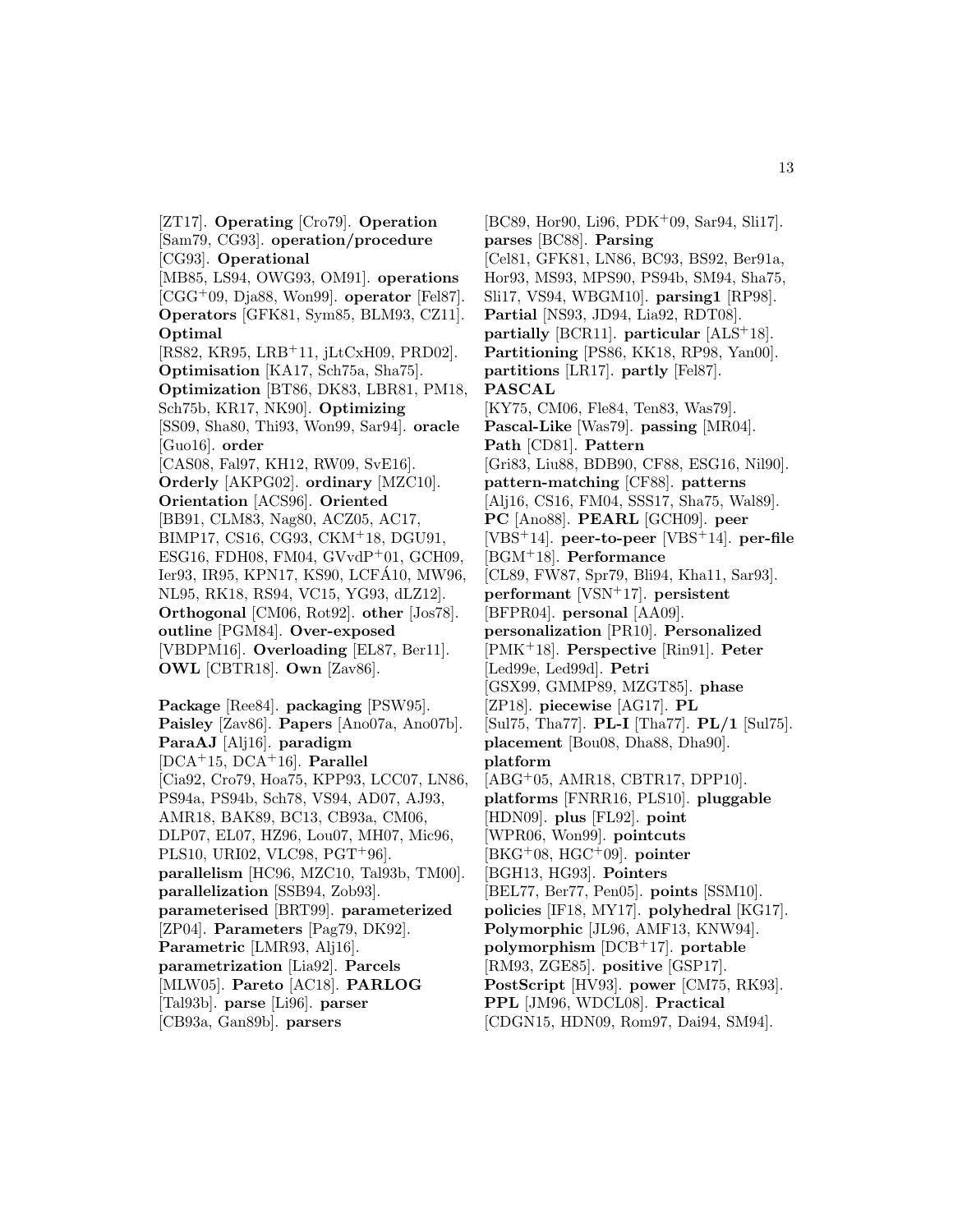**practice** [KGS17]. **practices** [CCB15]. **pragmatic** [Pai16]. **PRAM** [RS94]. **PRAM-language** [RS94]. **Precise** [SSM10, LW75, Pai16]. **predicates** [Cov93, Gan89b]. **predicative** [AMF13]. **prediction** [Lee05]. **Preemption** [HF87]. **Preface** [CK08, De 08]. **Preference** [JGM98]. **Preliminary** [MP85]. **presentation** [FT15, FT16]. **preserving** [BRB07]. **primitive** [CCJ93]. **primitive-based** [CCJ93]. **primitives** [AJ93]. **priority** [BW90]. **private** [SC94]. **probabilistic** [SF89]. **Problem** [PS86, TSF<sup>+</sup>87, LfL00, PC78]. **problem-solving** [LfL00]. **problems** [CIP<sup>+</sup>00]. **Procedural** [Sym85, OWG93]. **procedure** [CG93, CHK93]. **Procedures** [Geh80, Pag79, Abd75b, FF89, MS89]. **process** [AL85, MH07, PSW<sup>+</sup>13, RK18, RS94, SP18, WHKK17]. **process-oriented** [RK18]. **Processes** [DH86, SBF80, YF83, yCH92, KJ12, LLvdW<sup>+</sup>01, PMK<sup>+</sup>18, Tal93a]. **Processing** [Led99e, AJ93, CM06, RH94, Tay96, WDCL08, ZLZ<sup>+</sup>18]. **Processor** [HMHS18]. **processors** [BS92]. **producer** [CAS08]. **producing** [CCJ93]. **Product** [FAHC17, MAGD<sup>+</sup>16, KR17, PMK<sup>+</sup>18, SSS17]. **product-line** [PMK<sup>+</sup>18]. **production** [LBGA18]. **Productions** [FM80, Dem75]. **profiling** [BBRR12, Kha11]. **Program** [BZ88, BS85, CDGM80, DK83, Fal97, PR10, PS86, Sha81, SC87, Tze12, YD78, Zob93, FO02, PRR12, PSW95, Rot92, Ste84, SSM10]. **programmed** [Seb89]. **Programmer** [DNR90]. **Programmer-defined** [DNR90]. **programmers** [Sch76]. **Programming** [ACS96, Ano07b, BCR11, BKSW09, CG84, Coo81, Cro79, CLM83, GAS17, GO88, HM18, Hul87, LP16, MOT84, MMC16, MB14, Ric16, RS87, Sym85, TSF<sup>+</sup>87, Abd75a, Abd75b, AAH95, AD07, ACZ05, BT91, BDL<sup>+</sup>12, BIMP17, Bry15, Bry16, BW90, CBTR17, CGG<sup>+</sup>09, CM75, CHS16,

CO98, Cia92, CG93, Coo98, CHHP91, CRPP00, Fal97, Fri92, GR91, HB16, HHS90, HG93, Hoa75, Hug85, Ier93, JM96, JD94, KKG92, KNW94, LMR93, LP97, LfL00, Liu93, Lou07, Mal10, MRO03, M $\angle$ 205, MW96, MP00, ND77, NL95, NPS17, ØK00, OM91, PGM84, PSW<sup>+</sup>13, RGP98, Rus87, SB04, Sco91, Ste75, Sul75, Tay96, URI02, VBS<sup>+</sup>14, Whi77, YG93, ZCM<sup>+</sup>17, MMC15, MB13]. **Programs** [Fle86, GG82, KN85, LN91, AG17, BJ90, BER00, CY02, CCJ93, CG96, EL07, FC18, FNRR16, FO02, FF89, GG09, HC96, HS03, IPF82, Jos78, LC02, MVT<sup>+</sup>16, MP17, NJLS12, PMS15, PMS16, PLS10, Rom97, SW77, Sar93, SF89, Thi93]. **Prograph** [MP85]. **projects** [GCH09]. **Prolog** [ACZ05, Anc13, CF88, Gan89a, NH93, SNA18, Tal93b]. **prone** [Ban17]. **Proof** [Ric80, GSP17]. **proofs** [Ber77, Liu93]. **propagation** [IvdS17]. **properties** [BSW15, BFPR04, UM17]. **Proposal** [Car78, Fle84, Liu88, ACS96, BJS93]. **Proposals** [Ten83, BEL77]. **Prosper** [LB89]. **protected** [PC15]. **protection** [Jos78]. **PROTOB** [BB91]. **protocols** [KKNS14]. **prototyping** [CS16, CHHP91, DS93, FL01, HZ96, Hoo89, LB89, Luq93, PJ91, WMP<sup>+</sup>08]. **provability** [Har97]. **provides** [Coo98]. **Providing** [MGLFCP12]. **proving** [Fru10, UM17]. **pruning** [BJ14]. **Publication** [Ano09a, Ano10a]. **Publisher** [Ano06b, Ano11b]. **Purba** [Led99b]. **pure** [NPS17]. **Purely** [MO83]. **Purpose** [HR92]. **pushdown** [PTJM16].

**QAS** [KP78]. **QoS** [OOB18, PPK11]. **QoS-enabled** [PPK11]. **QoSMOS** [OOB18]. **quadratic** [AG17]. **qualitative** [LW75]. **quality** [ACG18, BSW15, GHD18]. **Quantitative** [Liu88]. **queries** [DQ09, KA17]. **Query** [BC84, CNGW09, MM82, PC85, BL92,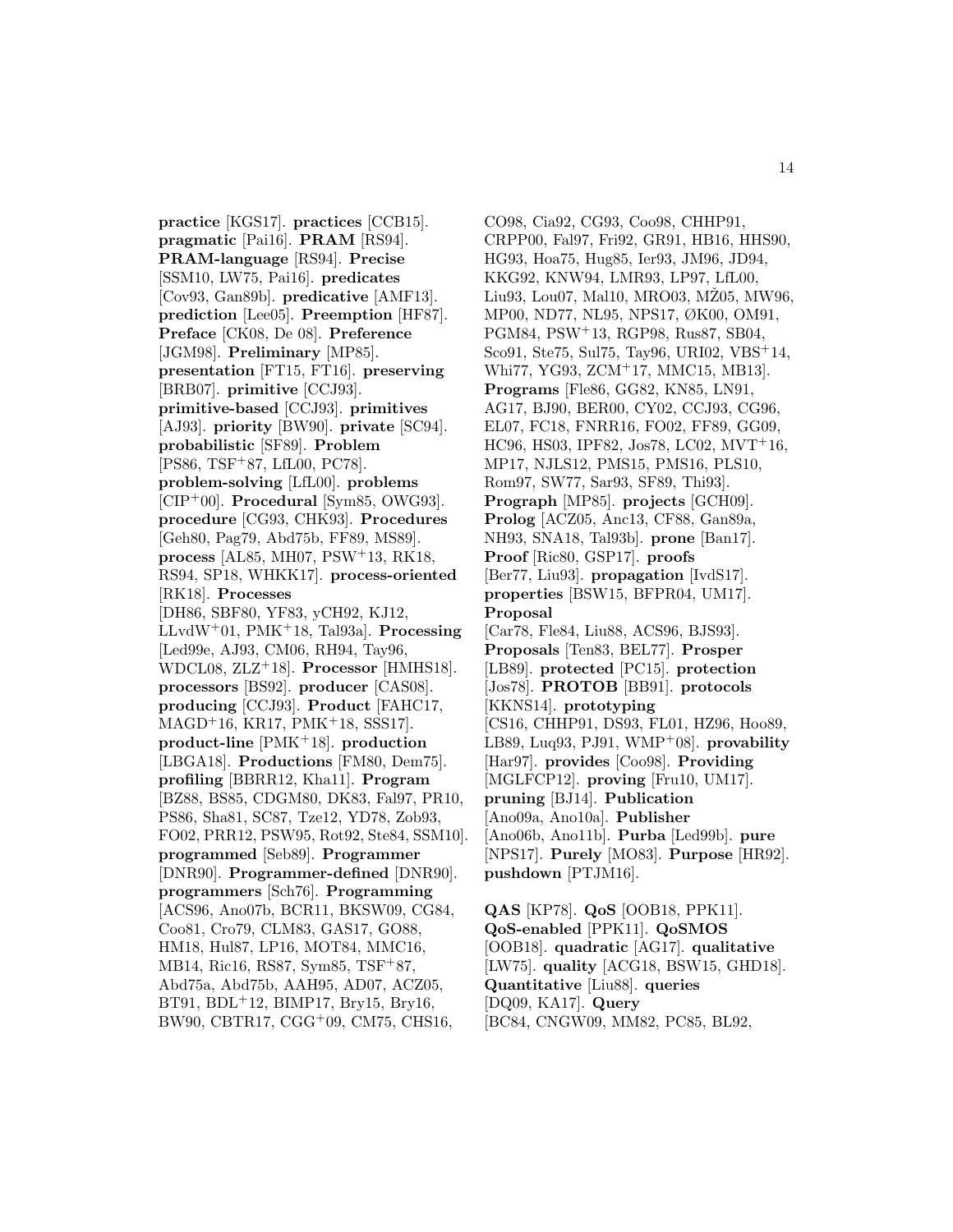BLM93, BL99, HC12, KA17]. **Query-By-Rule** [PC85]. **querying** [BRS90]. **Question** [KP78]. **queue** [CAS08]. **quicksort** [SJW94, SSJB96].

**race** [CS03]. **ranking** [UM17]. **rapid** [CHHP91, FL01, Luq93, WMP<sup>+</sup>08]. **rapid-prototyping** [WMP<sup>+</sup>08]. **RASP** [Dja88]. **Re** [GH07]. **Re-scheduling** [GH07]. **reactive** [PMS15, PMS16, PSW<sup>+</sup>13]. **readable** [Jos78, RTMRK18]. **Real** [BGMT82, CMM85, LN91, Luq93, ABL17, BW90, DGU91, DRT97, GCH09, HL08, LS94]. **Real-Time** [BGMT82, CMM85, LN91, Luq93, ABL17, BW90, DGU91, DRT97, GCH09, HL08, LS94]. **Reasoning** [MR04, CLMT01, KH12]. **Rebeca** [JKK<sup>+</sup>16]. **recognition** [PS94b]. **recommender** [PMK<sup>+</sup>18]. **Reconciling** [Ber11]. **reconfigurable** [PDK<sup>+</sup>09, PS94a]. **reconfigurations** [SMB15, SMB16]. **Recording** [SNP16]. **recovery** [HRS84, LCFA10]. **recursion** [FF90, Mor16, Thi93]. **Recursive** [Hor93, KK18, MS89, MPS90, SS09]. **REDOSPLAT** [RTMRK18]. **Reducing** [Ozt11]. **reduction** [DTXP13, Lee05]. **reductions** [Sis04]. **Redundant** [DH86, Pai16]. **reference** [CCGC12]. **Refinement** [BJ14, MP17, KG17]. **refinements** [EL07]. **reflection** [GWDD06, RDT08]. **Reflections** [Fel87]. **reflective** [KA07]. **Regime** [LS84]. **region** [BGH13]. **Register** [CAC<sup>+</sup>81, Dha88, BM95, Dha90, Kes98, PS10, Zob93]. **registers** [VS95]. **Regular** [Anc13, PC78]. **Relating** [HC96]. **Relational** [BC84, BL92, BLM93, BMZM92, HHLv89, McL77]. **relational-calculus** [BL92]. **relations** [BRS90, CBTR18]. **Relationship** [SS79, DCA<sup>+</sup>15, DCA<sup>+</sup>16]. **relationships** [LW75, Sch75a]. **relaxed** [DMVY17]. **reliability** [ZP18]. **Reliable** [Ano07b, MST14]. **remodularization**

[AC17]. **removal** [McC91, ZP18]. **Removing** [Lia92]. **rendezvous** [CO89]. **reordering** [GG09]. **repair** [HRS84]. **Report** [MP85]. **representation** [CPD93, Ear75]. **repudiation** [BC10]. **requirement** [ABL17]. **requirements** [NM17, RTMRK18]. **Resilient** [ABG<sup>+</sup>05]. **resolution** [Rom97, Tay96]. **Resource** [CLM83, JM96, LCC07, jLtCxH09]. **resources** [CBTR17]. **responsive** [HZ96, VBS<sup>+</sup>14]. **restrictive** [EL87]. **Result** [Geh80, WG83]. **results** [EvdSV<sup>+</sup>15]. **retargetable** [BDB90, Gan89a]. **retrieving** [CNGW09]. **reusability** [SvdBV18]. **reusable** [VS95]. **reuse** [CKM<sup>+</sup>18]. **Reverse** [LS84, Man01]. **review** [MAGD<sup>+</sup>16]. **Reviewers** [Ano08, Ano12, Ano13, Ano15, Ano17, Ano09b, Ano10b, Ano11a]. **Revised** [Led99a]. **revisions** [FAHC17]. **Revisiting** [CHS16]. **rewriting** [SH15]. **rich** [MLW05]. **Richard** [Led99d]. **richer** [CV14]. **Ring** [GDD12]. **robust** [CC15, CC16, KR17]. **Rofail** [Led99c]. **Role** [FM80]. **RPC** [GH07]. **RT** [LS90, LS94]. **RT-CDL** [LS94, LS90]. **RTC** [MVT<sup>+</sup>16]. **Ruby** [RT18]. **Rule** [CG96, PC85, CC95, YTC02]. **Rule-based** [CG96]. **rules** [CD82, FO10, GSP17, SNA18, VF82, Wil80]. **Run** [Joh81, Sar93, IF18, MRO03, SJW94]. **Run-Time** [Joh81, Sar93, IF18, MRO03, SJW94]. **Runtime** [DDT06, KA07, MVT<sup>+</sup>16, RDT08]. **S** [PB84]. **Safe** [Bou04, DCB<sup>+</sup>17, BC02, DSW05, KMLS15]. **SafeGPU** [KPN17]. **Safety** [GCH09, Dre96, Fru10, PMS15, PMS16]. **safety-critical** [PMS15, PMS16]. **samples** [SK18]. **Sanjiv** [Led99b]. **Sapaty** [Led99e].

- **SASL** [Sar93]. **SAwUML** [OK18].
- **SC-SystemJ** [PMS15, PMS16]. **scalable** [MST14, OAB<sup>+</sup>18]. **SCAN** [BAK89].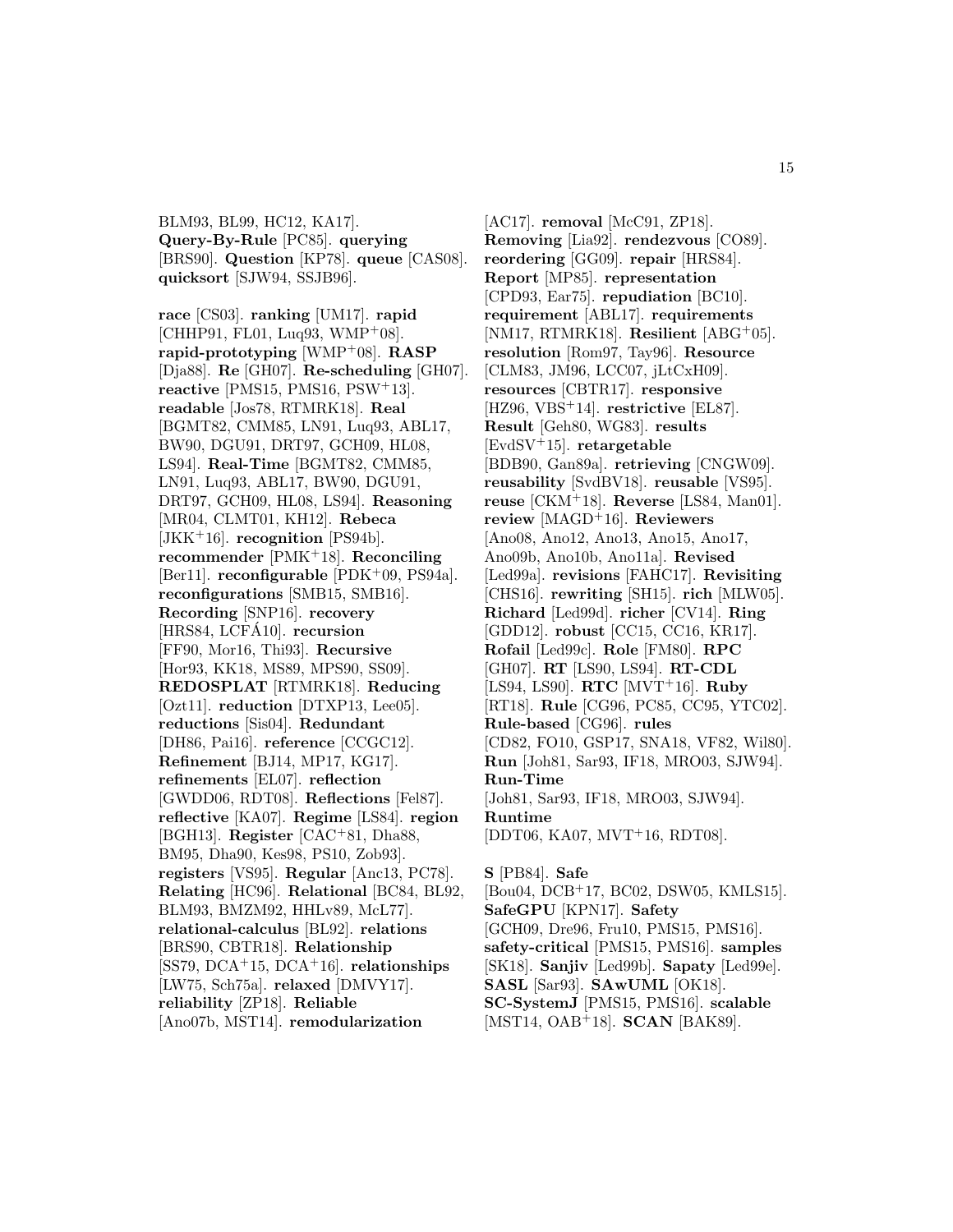**scenarios** [ABS17]. **scheduled** [PS10]. **scheduler** [IF16]. **scheduler-independent** [IF16]. **Scheduling** [Kes98, VS95, GH07, PLS10]. **Schema** [CMM85]. **scheme** [LfL00, NH93, FFJ90, FF90, JL96, KS90, VSN<sup>+</sup>17, Wan92, Won99]. **Scheme-based** [KS90]. **scientific** [PT09]. **scope** [VF82]. **scoped** [FF90]. **scoping** [FO10, KR17]. **scripting** [Ber11, PT09]. **SDAC** [ZLZ<sup>+</sup>18]. **SDL** [Man01]. **Seamless** [NM17]. **search** [AC17, Ban17, FNRR16, Mal17]. **search-based** [Mal17]. **seas** [KLIN15]. **sections** [DLP15]. **Secure** [Ano07b, ZTLM13]. **Security** [BRB07, BCF02, BFPR04, CF02, Kır02, MCC17, MY17]. **Segment** [Wad80]. **selection** [Lus02, MC96, OM92]. **selector** [UA15, UA16]. **self** [PPK11, RR99]. **self-adaptive** [PPK11]. **self-interpreters** [RR99]. **Semantic** [COHW95, Fle84, Gan89b, Pag79, Tai79, BC93, Guo16, KHO14, SB79, Wil80]. **Semantics** [BER00, BEH86, MB85, Pag78, Wil81, AMA97, AMA98, AD07, BJ90, BG84, DLP15, DS93, GL95, JM96, KB75, LS94, Log09, Lou07, Mal93, OWG93, PC15, RS94, ZLZ<sup>+</sup>18]. **semantics-directed** [DS93]. **semi** [GSP17]. **semi-algebraic** [GSP17]. **semistructured** [CNGW09, DQ09]. **sensitive** [HWM13, IF18, NN17, SM94]. **separation** [Fal97]. **Seque** [GO88]. **SequenceL**} [Coo98]. **Sequences** [GO88, WG83, Nil90]. **Sequential** [DH86]. **Server** [Led99b, Led99a]. **service** [CS16, ONB<sup>+</sup>18]. **service-oriented** [CS16]. **Services** [PPK11, GH07, MZC07]. **servicing** [OBGK02]. **SESPOOL** [ND77]. **set** [Dja88, PLS10, SK18]. **sets** [GSP17]. **Shallow** [Sam79, SA16]. **shared** [BT91, OBGK02]. **Sharing** [DMVD16, PLS10]. **shell** [GCH09]. **Shellsort** [SJW94]. **shortcomings** [EP89, PE88]. **shot** [AD07]. **should** [Sch76].

**Side** [IR95, CJD17]. **Side-effect** [IR95]. **SIGPLAN** [HB16]. **Simple** [Abd75a, War78, FDH08, Tze12, CDGM80]. **simplification** [Han97]. **SIMULA** [PGM84, Sch78]. **Simulating** [TKH99]. **Simulation** [Hoo87, Hoo89, KS90, Sal92]. **single** [AD07, Dem75, MGLFCP12, SIK09]. **single-user** [MGLFCP12]. **singleton** [Alj16]. **SIR** [FO02]. **size** [SJW94, SS09]. **Skeleton** [AD07]. **Skeleton-based** [AD07]. **sketch** [RR99]. **sketch-based** [RR99]. **skipping** [KK18]. **SL5** [Han78]. **SLE** [CPPV15]. **SLIPS** [GS86]. **slope** [DKK18]. **SMALLTALK** [GL95, ABG<sup>+</sup>05, DOZ06, DDT06, GDD12, SD06]. **SMALLTALK-80** [GL95]. **smart** [SK14]. **Snobol4** [Gri83, Pag78]. **Software** [CCRS18, CPPV15, FAHC17, HRW18, HR91, MAGD<sup>+</sup>16, RS83, Rid79a, RPB09, Zav86, AC17, AC18, Ban17, CBTR17, yCH92, CL89, ECB12, FO10, Hoo89, HL08, KR17, KKG15, KS90, Mal17, OK18, RH18, Rid79b, SK14, SSS17, TBKG04, Zdu06, ZP18, vOKF01]. **Solmar** [BS78]. **solution** [jLtCxH09, PC78, PSW<sup>+</sup>13]. **solutions** [CJD17]. **solve** [DQ09]. **Solver** [BKL18]. **solving** [CIP<sup>+</sup>00, EP89, LfL00]. **Some** [KY75, Ten83]. **Sonar** [BS78]. **Sons** [Led99b, Led99c, Led99d, Led99e, Led99a]. **sophisticated** [BDPW08]. **Source** [FF75, Ban17, GDD12, MT05, SNP16]. sources [AdLNW18]. space [OAB<sup>+</sup>18, Ozt11]. **Spaces** [ACS96]. **sparse** [KHO14]. **SPEC** [CIP<sup>+</sup>00, Ber91b]. **Special** [ACG18, Bry15, Bry16, CPPV15, DL17, DdLP17, GAS17, HM18, HB16, HR92, KGS17, LP16, Mal17, MB13, MB14, Zuc04, CB93b, Lou07, SD06]. **Special-Purpose** [HR92]. **specialization** [dACSAP14, Kha10, Kha11]. **specific** [BKG<sup>+</sup>08, CJD17, CDGN15, CSdL16, ECB12, FFMB11, GAGdL17, LDN18, MMC16, PLDD15, PSW<sup>+</sup>13, RTMRK18, SNA18, SvdBV18, SA16, dlVGSZS18,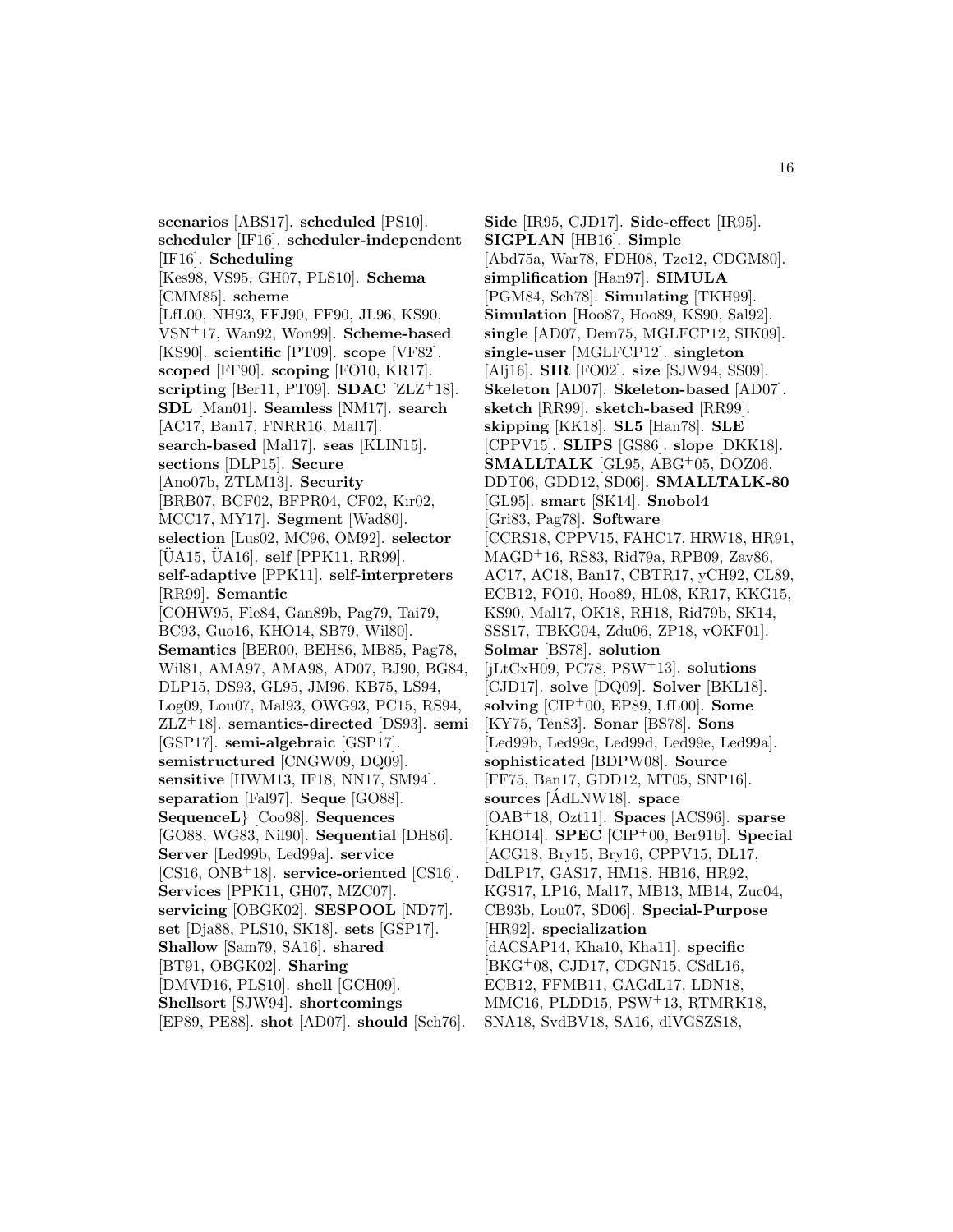MMC15]. **Specification** [BS85, IF16, Jal92, Orm83, Pag79, Ber91b, BMZM92,  $\text{CIP}^+00$ , DGU91,  $\text{GVvdP}^+01$ , GCH09, Hat91, HZ96, LB89, MY17, Nym95]. **specification-PEARL** [GCH09]. **specified** [BCR11]. **Specifying** [Wil81, CY02, CC95, Wil80]. **speeding** [KKG15]. **SPIN** [OK18]. **SPITBOL** [Tha77]. **Spy** [BBRR12]. **SQL** [Led99b, BRS90, KMLS15]. **SR** [CO89, FO02, HO90, MRO03]. **SR-like** [MRO03]. **SSA** [Pai16]. **stack** [SS09]. **STAPLE** [Ste75]. **State** [Pun01, ALS<sup>+</sup>18, DMVD16, Tze12]. **Stateful** [BDNW08]. **Statement** [Car78, FF75]. **statements** [FF86, PNF<sup>+</sup>18]. **Static** [Bai86, HV93, Wil81, BC93, GBZ09, IF16, LR17, Pen05, PCG16, SIK09, Wil80]. **Statistical** [JKK<sup>+</sup>16, RD78]. **Step** [CCF15]. **steps** [KY75]. **stepwise** [EL07]. **Stochastic** [Bar82]. **store** [Dha90]. **stores** [JD94]. **story** [WHKK17]. **strategies** [VF82]. **strategy** [CCJ93, HGC<sup>+</sup>09, RW09]. **stream** [CDW09, FNRR16, Nil90]. **streams** [BJS93, FFJ90]. **strict** [Tre00]. **strictness** [SvE16]. **String** [CF88, Liu88, BGH13, KB75]. **strongly** [YG93]. **strongly-typed** [YG93]. **Structural** [Sha80, MP17, Thi93]. **Structure** [Geh79, Ear75, PRD02, PSW95, Zob93]. **Structured** [CL78, Coh78, Her76, SC87, Bas75, Ste75, Sul75]. **Structures** [Fle78, Han78, YD78, FC18, HG93, JG89, YF98]. **Structuring** [CG93, Fle86, JO11]. **studies** [DKK18]. **Study** [Zav86, BMN<sup>+</sup>18, HC05, KR17, LC02, MKPW06, NPS17, SW77, Sar93, SJW94, SLS18, VBDPM16]. **studying** [VMD18]. **Style** [Pet78, PRR12, Fle86]. **stylesheets** [GGK<sup>+</sup>11]. **sub** [SS93]. **subexpressions** [RW09]. **Sublist** [Jay92]. **Subset** [Pag78]. **substring** [CB93a]. **suite**

[DTXP13, OOB18]. **Supercombinator**

[SK18]. **supervenience** [Rez12]. **Support** [Ano07b, BKSW09, FO02, Hoo89, LCFÁ10, RBY<sup>+</sup>05]. **supported** [Rod15]. **Supporting** [CG84, FT15, FT16, MZC07]. **supports** [Nil90]. **survey** [Cia92, HRS84, Rod15, Tal93b, ZP04]. **swapping** [PBDF12]. **switched** [AG17]. **symbiosis** [VMD09]. **Symbolic** [ALR15, GMMP89, CPD93, MST14, PNF<sup>+</sup>18]. **symbols** [Dem75]. **SymGridPar2** [MST14]. **symmetry** [Sis04]. **Symposium** [Bry15, Bry16, MB13, MB14]. **Synchronisation** [MW96]. **Synchronization** [DH86, ØK00, YF83]. **synchronous** [MR01, MH07]. **Syntactic** [FM80, HRS84]. **syntactical** [PC78]. **Syntax** [Sha75, AMA97, Dai94, DP98, Her76, Noo85, RD78, ZGE85]. **synthesis** [AG17, CBTR17, HL08, Man01, MS93]. **Synthesizing** [ABS17]. **System** [CDGM80, CMM85, KP78, MZGT85, Rid79a, CHHP91, DCA<sup>+</sup>15, DCA<sup>+</sup>16, dOG09, HSS88, HHS90, KS90, MSRG10, MRO03, McL77, Pen05, Rid79b, SS93, Whi77, FF75]. **System/370** [FF75]. **Systematic** [SLS18, MAGD<sup>+</sup>16]. **SystemJ** [MSRG10, PMS15, PMS16]. **Systems** [Ano07a, BB91, Bar82, BGMT82, Cro79, Hul87, Orm83, Spr79, AC17, ABL17, BGH13, BGM<sup>+</sup>18, BMN<sup>+</sup>18, DGU91, DPP10, Dre96, GMMP89, HZ96, HL08, JPB<sup>+</sup>08, KGS17, MRO03, MR04, ND77, PMS15, PMS16, PMK<sup>+</sup>18, PGT<sup>+</sup>96, SRRB10, WHKK17, ZTLM13, ZP04].

**tables** [Li96]. **Tailorable** [Zdu06]. **Taking** [LDG09]. **TaKo** [MGLFCP12]. **target** [PCB<sup>+</sup>18]. **targets** [Buf17]. **Task** [CMM85, MZGT85, PLS10]. **tasking** [GSX99]. **Technique** [Cel81, Sha81, KHO14, RR99]. **Techniques** [Spr79, DP98, Dha88, Dre96, FW87, KR98, Mal17]. **technology** [MLW05, PT09]. **Telegram** [TSF<sup>+</sup>87]. **template** [SLS18].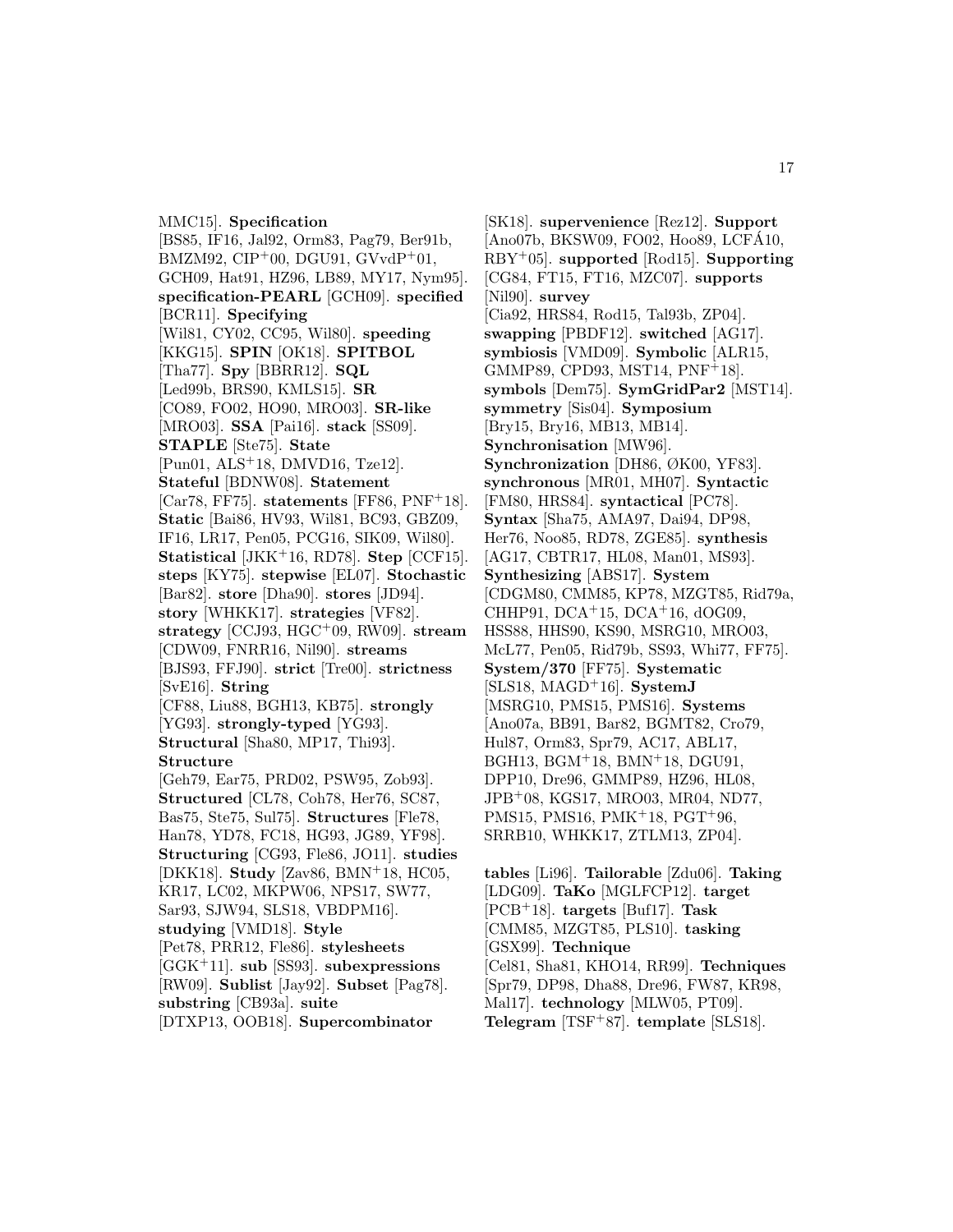**template-based** [SLS18]. **Temporal** [KJTA17, BL99, FL01, UM17]. **Terminal** [MOT84, TC81]. **termination** [Tal93a]. **terms** [NH93]. **Test** [CD81, ABS17, DTXP13, Guo16]. **test-suite** [DTXP13]. **Testing** [BS85, Ric80, Was79, Jal92, SRT17]. **Text** [Ree84, ZA87, AA89, MB75, SRT17, Thi82]. **text-based** [SRT17]. **Thank** [Ano17]. **their** [BDNW08, Dre96, Mal17, OK18]. **Theory** [Fle78, PS86, KGS17, SS92]. **thread** [DLP15]. **threading** [Li96]. **threads** [VMD09]. **Three** [War78]. **Tier** [Led99c, Led99a]. **Time** [BLM93, BGMT82, CMM85, Joh81, LN91, ABL17, BL99, BJ14, BW90, dACSAP14, DGU91, DRT97, GCH09, HL08, IF18, JPB<sup>+</sup>08, LS94, Luq93, MRO03, RGP98, Sar93, SJW94, VMD18]. **Time-based** [BLM93]. **Timed** [HF87, JKK<sup>+</sup>16]. **timetabling** [RTMRK18]. **tolerant** [CL89]. **Tony** [Led99c]. **too** [EL87]. **tool** [DCA<sup>+</sup>15, DCA<sup>+</sup>16, FL01, OOB18]. **toolbox** [AMR18]. **Tools** [Zav86, BDPW08, GDD12, Hor17, PRR12, RH94, SRT17, WD04]. **top** [Buf17]. **top-level** [Buf17]. **trace** [HWM13, Log09, PC15, VMD18]. **trace-based** [VMD18]. **track** [Bry15, Bry16, MB13, MB14]. **tracking** [Kır02]. **trait** [CDW09]. **trait-based** [CDW09]. **Traits** [CDW09, BDNW08, CV16]. **Transactional** [RN09, CM11]. **Transformation** [Sha81, ALR15, DDT06, Kha11]. **transformational** [SMdSB09]. **transformations** [BSW15, ESG16, Pen14, PR10, Sar94]. **Transforming** [GGK<sup>+</sup>11]. **Transition** [CF79]. **transitions** [ALS<sup>+</sup>18]. **Translating** [MO83]. **Translation** [MT82, CYS<sup>+</sup>15, SIK09]. **Translator** [SM89]. **transmission** [Sch75b]. **transparent** [IF18, MGLFCP12].

**Transputers** [SS93]. **Trapezoid** [CCF15]. **tree** [BDB90, KG17, Mal93]. **tree-manipulation** [Mal93]. **trees** [HT13, LRB<sup>+</sup>11, Li96, Noo85, VS95]. **Trends** [LP16, HM18]. **Tuple** [ACS96]. **Two** [BEH86, GZ87, Pag79, FT15, FT16, ZP18]. **two-dimensional** [FT15, FT16]. **Two-Level** [BEH86, Pag79]. **two-phase** [ZP18]. **TXL** [CHHP91]. **Type** [FC18, PS86, Bai90, BGH13, CCT08, FW87, Fru10, dOG09, Ier93, JL96, KMLS15, KDM03, MS93, MP92, Nil90, Pen05, SM94, ZCM<sup>+</sup>17]. **type-checking** [CCT08, Ier93, JL96, MS93]. **type-safe** [KMLS15]. **type-sensitive** [SM94]. **typed** [Ber11, CCGC12, YG93]. **Types** [Bai87, Fle84, GZ87, BRB07, BMZM92, Fis88, HDN09, Jal92, JO11, SvE16]. **typing** [BC02, GBZ09, KNW94]. **ubiquitous** [HL08]. **UML** [ABS17, GCH09, OK18, PCG16, PNF<sup>+</sup>18]. **UML-based** [OK18]. **UML/OCL** [PNF<sup>+</sup>18]. **Unanticipated** [RDT08, WD04]. **unbounded** [Nil90]. **Undecidability** [Geh80]. **undecidable** [CS03]. **Understander** [NB84]. **unexpected** [DG94]. **Unified** [Lus02, FDH08, Rod15]. **Uniform** [DSW05, CL97, PS10]. **unifying** [Ber91a, GDD12]. **unit** [SRT17]. **Units** [Geh77]. **UNITY** [RM93]. **University** [NB84]. **unnesting** [KA17]. **untrusted** [FO10]. **updates** [HV94]. **Updating** [CCRS18]. **Usability** [BAG18, MM82]. **usage** [PS10]. **Use** [Ken78, MO83, AL85, RT18, Thi82, BAG18]. **Use-Definition** [Ken78]. **USE-ME** [BAG18]. **used** [Sli17]. **User** [WHKK17, LBGA18, MGLFCP12]. **User-story** [WHKK17]. **users** [NPS17]. **Using** [BC84, CDF18, FL87, Pag79, Wad80, WF78, Alj16, ABS17, BZ88, BDB90, Bou04, BC13, BKG<sup>+</sup>08, BC10, CV16, CDGN15,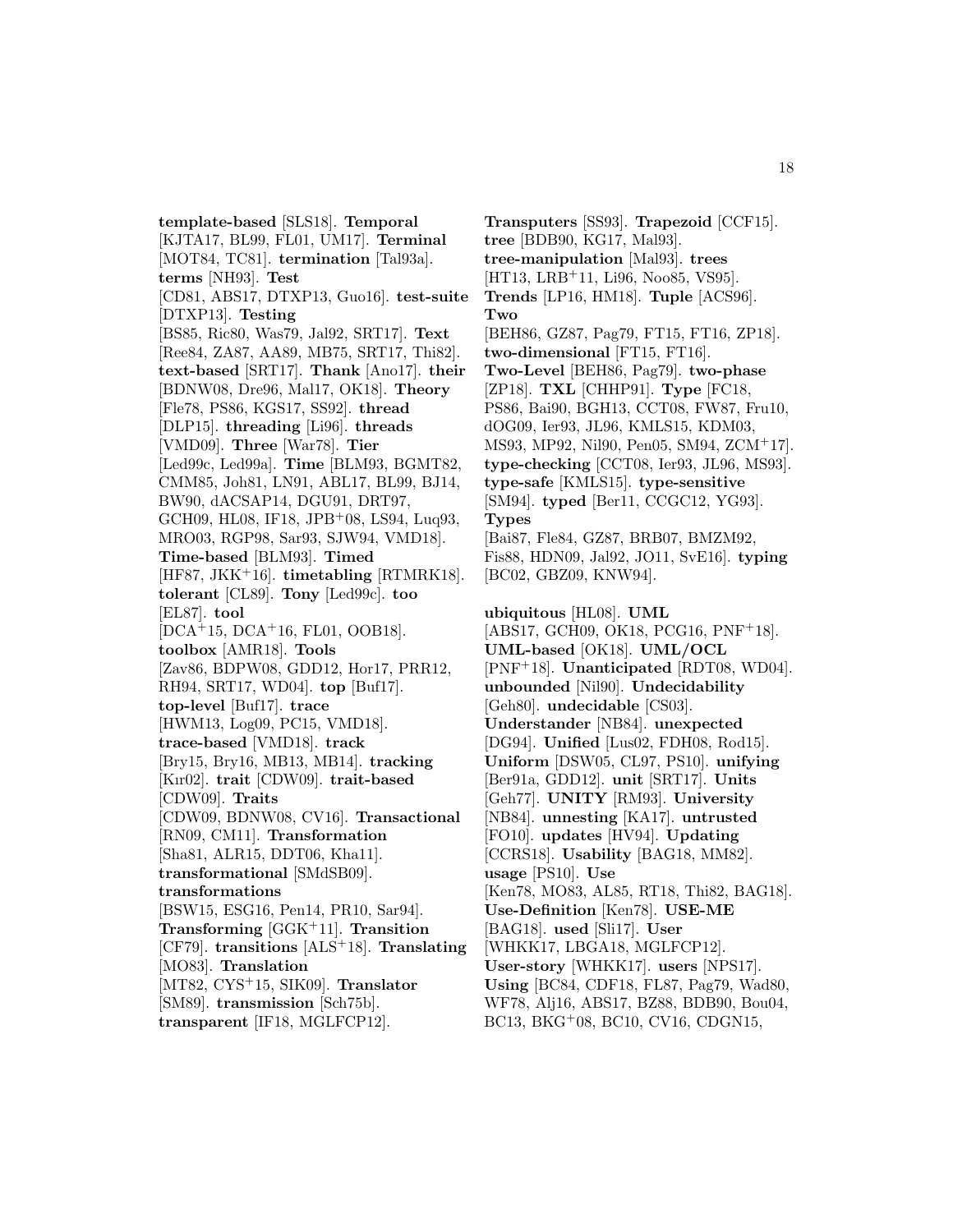CNGW09, Dha $88$ , Dha $90$ , GVvdP<sup>+</sup>01, GMMP89, KMLS15, LDN18, OK18, PM18, PCB<sup>+</sup>18, RBY<sup>+</sup>05, SSS17, SNP16, WD04]. **usually** [Dha90]. **Utility** [jLtCxH09]. **Utility-driven** [jLtCxH09]. **Utilizing** [BS78].

#### **validation**

[CYS<sup>+</sup>15, CSdL16, GHD18, PNF<sup>+</sup>18]. **value** [dACSAP14, IF18, Kha11, Sch75b]. **value-sensitive** [IF18]. **values** [Nil90]. **variability** [FAHC17, SSS17, SP18]. **variability-aware** [SSS17]. **Variable** [Bai86, DK92]. **variables** [KJ12]. **VDL** [MB85]. **Vector** [HMHS18, CM06, JO11]. **verifiable** [BKYV80]. **Verification** [DL17, Was79, CD82, DMVY17, DKK18, EHMO91, GHD18, HL08, KG17, PCG16, PNF<sup>+</sup>18, SMB15, SMB16]. **Verifying** [BGH13, BFPR04, PMS15, PMS16, vOKF01]. **versa** [GGK<sup>+</sup>11]. **Version** [Man78]. **Very** [Tuc75, CCJ93, Sch75b, Sch75a]. **via** [CBTR17, CAC<sup>+</sup>81]. **vice** [GGK<sup>+</sup>11]. **Vienna** [KPP93]. **view** [Coo98, LDG09, SB79]. **viewing** [FL92]. **viewpoint** [Tuc75]. **Views** [SS79, MKPW06, TBKG04]. **visibility** [BDNW05]. **visibly** [PTJM16]. **Visual** [FL01, Led99c, CDF18, MP00, SRT17, AMA97, AMA98]. **Visualising** [LLvdW<sup>+</sup>01]. **visualization** [Hor17]. **visualization/analysis** [Hor17]. **visualizing** [vOKF01]. **VMCAI'03** [Zuc04]. **Volume** [Ano02d, Ano05f, Ano05g, Ano06c, Ano99, Ano00, Ano01b].

**way** [Coo98, FFJ90]. **Weak** [BKL18]. **web** [CBTR17, CJD17, MCC17, VSN<sup>+</sup>17, Mal10, MZC07, PPK11]. **web-based** [CBTR17]. **well** [BER00]. **well-moded** [BER00]. **whole** [WDCL08]. **whole-image** [WDCL08]. **Widening** [CZ11]. **Wiley** [Led99b, Led99c, Led99d, Led99e, Led99a]. **Within** [Tai79]. **work** [CDW09, Led99a].

**workbenches** [EvdSV<sup>+</sup>15]. **works** [Jos78]. **workshops** [HB16]. **worst** [Bli94, BJ14]. **worst-case** [BJ14]. **write** [CS03]. **writing** [HSS88]. **Written** [MB85]. **WS** [KJ12].

**XML** [CJD17]. **XML-based** [CJD17]. **XQuery** [GGK<sup>+</sup>11]. **XSL** [Pen14]. **XSLT**  $[GGK+11]$ .

**Y2K**} [Led99d]. **Younger** [Man78].

**Z** [PE88]. **Zero** [GBZ09].

# **References**

**Abi-Akar:1989:ATF**

[AA89] Ramez Abi-Akar. Arabic text formatter: comments and implementation. Computer Languages, 14(1):53–60, ???? 1989. CODEN COLADA. ISSN 0096-0551 (print), 1873-6742 (electronic).

#### **Armentano:2009:FAP**

[AA09] Marcelo G. Armentano and Analía A. Amandi. A framework for attaching personal assistants to existing applications. Computer Languages, Systems and Structures, 35(4):448–463, December 2009. CODEN ???? ISSN 1477-8424 (print), 1873- 6866 (electronic). URL http://www.sciencedirect. com/science/article/pii/ S1477842408000444.

#### **Al-AAli:1995:DAP**

[AAH95] Mansoor Al-A'Ali and Mohammed Hamid. Design of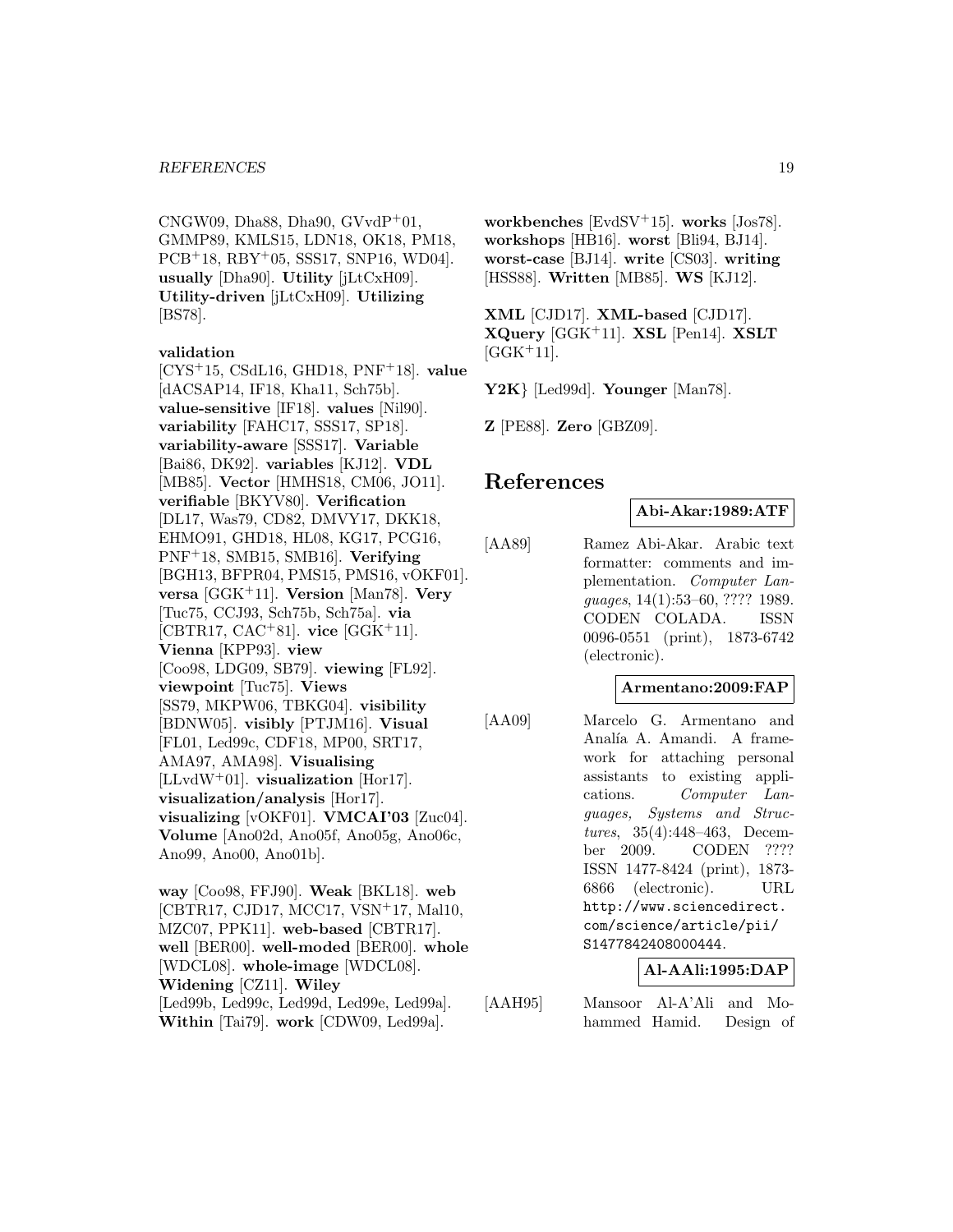an Arabic programming language (ARABLAN). Computer Languages, 21(3-4):191– 200, October–December 1995. CODEN COLADA. ISSN 0096-0551 (print), 1873-6742 (electronic).

# **Abdali:1975:LMPa**

[Abd75a] S. K. Abdali. A lambdacalculus model of programming languages. I. simple constructs. Computer Languages, 1(4):287–301, ???? 1975. CO-DEN COLADA. ISSN 0096- 0551 (print), 1873-6742 (electronic).

# **Abdali:1975:LMPb**

[Abd75b] S. K. Abdali. A lambdacalculus model of programming languages. II. jumps and procedures. Computer Languages, 1 (4):303–320, ???? 1975. CO-DEN COLADA. ISSN 0096- 0551 (print), 1873-6742 (electronic).

# **Andersen:2005:DIE**

[ABG<sup>+</sup>05] Jakob R. Andersen, Lars Bak, Steffen Grarup, Kasper V. Lund, Toke Eskildsen, Klaus Marius Hansen, and Mads Torgersen. Design, implementation, and evaluation of the Resilient Smalltalk embedded platform. Computer Languages, Systems and Structures, 31(3–4):127– 141, October/December 2005. CODEN ???? ISSN 1477-8424 (print), 1873-6866 (electronic).

# **Ashamalla:2017:MDA**

[ABL17] Amir Ashamalla, Ghassan Beydoun, and Graham Low. Model driven approach for real-time requirement analysis of multi-agent systems. Computer Languages, Systems and Structures, 50(??):127– 139, December 2017. CODEN ???? ISSN 1477-8424 (print), 1873-6866 (electronic). URL http://www.sciencedirect. com/science/article/pii/ S1477842416300823.

# **Arora:2017:STS**

[ABS17] Vinay Arora, Rajesh Bhatia, and Maninder Singh. Synthesizing test scenarios in UML activity diagram using a bio-inspired approach. Computer Languages, Systems and Structures,  $50(??):1-19$ , December 2017. CODEN ???? ISSN 1477-8424 (print), 1873-6866 (electronic). URL http://www.sciencedirect. com/science/article/pii/ S1477842417300209.

# **Amarjeet:2017:HSB**

[AC17] Amarjeet and Jitender Kumar Chhabra. Harmony search based remodularization for object-oriented software systems. Computer Languages, Systems and Structures, 47 (Part 2)(??):153– 169, ???? 2017. CODEN ???? ISSN 1477-8424 (print), 1873-6866 (electronic). URL http://www.sciencedirect.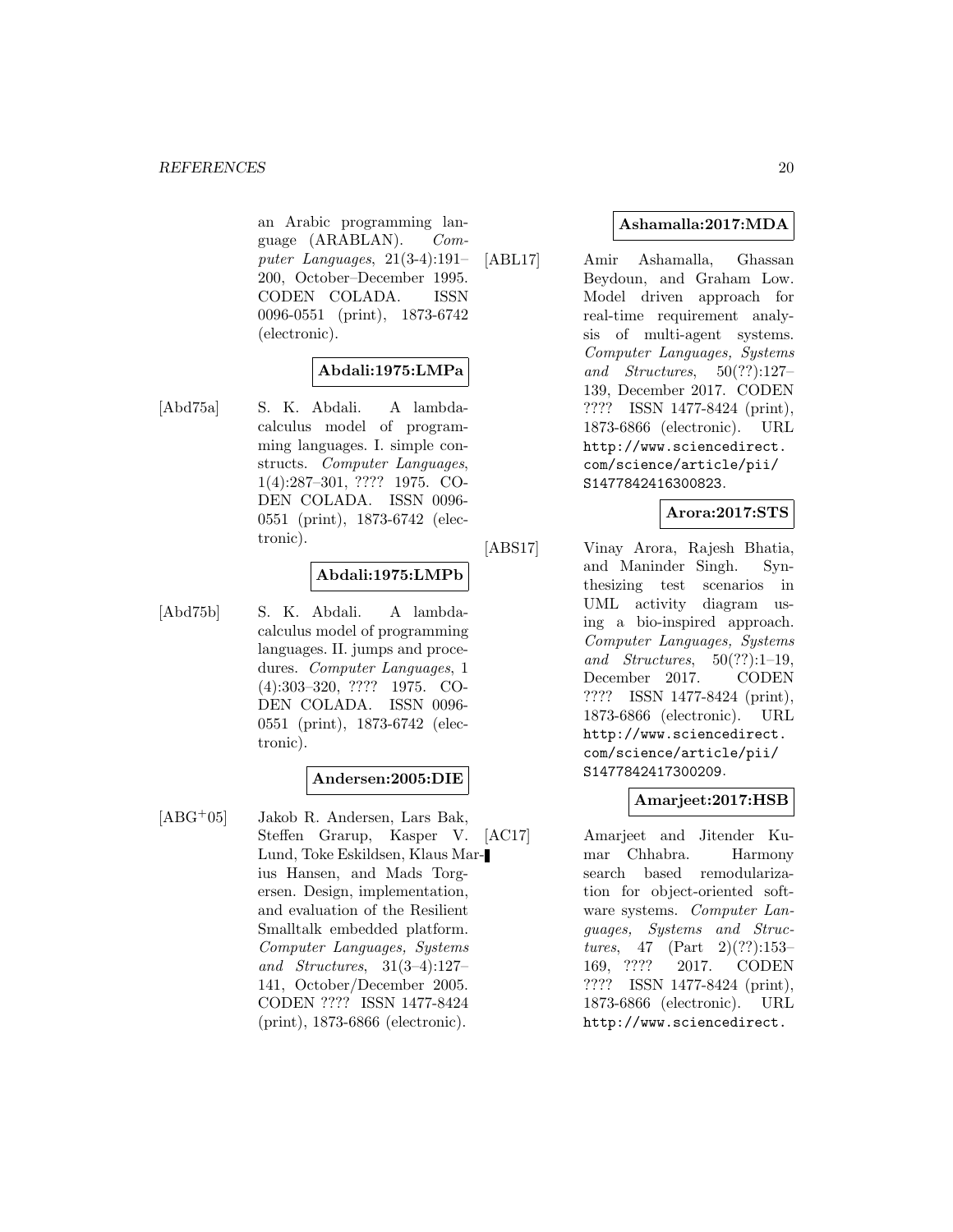com/science/article/pii/ S1477842416301245.

# **Amarjeet:2018:FAF**

- 
- [AC18] Amarjeet and Jitender Kumar Chhabra. FP-ABC: Fuzzy-Pareto dominance driven artificial bee colony algorithm for many-objective software module clustering. Computer Languages, Systems and Structures, 51(??):1–21, January 2018. CODEN ???? ISSN 1477-8424 (print), 1873- 6866 (electronic). URL http://www.sciencedirect. com/science/article/pii/ S1477842416302044.

# **Amaral:2018:SIQ**

[ACG18] Vasco Amaral, Jordi Cabot, and Miguel Goulão. Special issue on quality in modeldriven engineering. Computer Languages, Systems and Structures, 54(??):472–473, December 2018. CODEN ???? ISSN 1477-8424 (print), 1873-6866 (electronic). URL http://www.sciencedirect. com/science/article/pii/ S1477842418300393.

#### **Ambriola:1996:PMM**

[ACS96] Vicenzo Ambriola, Giovanni A. Cignoni, and Laura Semini. A proposal to merge multiple tuple spaces, object orientation, and logic programming. Computer Languages, 22(2–3):79– 93, July–October 1996. CO-DEN COLADA. ISSN 0096- 0551 (print), 1873-6742 (electronic).

## **Amandi:2005:JFB**

[ACZ05] Analía Amandi, Marcelo Campo, and Alejandro Zunino. Java-Log: a framework-based integration of Java and Prolog for agent-oriented programming. Computer Languages, Systems and Structures, 31(1): 17–33, April 2005. CODEN ???? ISSN 1477-8424 (print), 1873-6866 (electronic).

#### **Aldinucci:2007:SBP**

[AD07] Marco Aldinucci and Marco Danelutto. Skeleton-based parallel programming: Functional and parallel semantics in a single shot. Computer Languages, Systems and Structures, 33(3–4):179–192, October/December 2007. CODEN ???? ISSN 1477-8424 (print), 1873-6866 (electronic). URL http://www.sciencedirect. com/science/article/pii/ S1477842406000315.

# **Angel:2018:AMA**

 $[\text{ÅdLNW18}]$  Mora Segura  $\text{Ångel}$ , Juan de Lara, Patrick Neubauer, and Manuel Wimmer. Automated modelling assistance by integrating heterogeneous information sources. Computer Languages, Systems and Structures, 53(??):90–120, September 2018. CODEN ???? ISSN 1477-8424 (print), 1873-6866 (electronic). URL http://www.sciencedirect. com/science/article/pii/ S1477842417301690.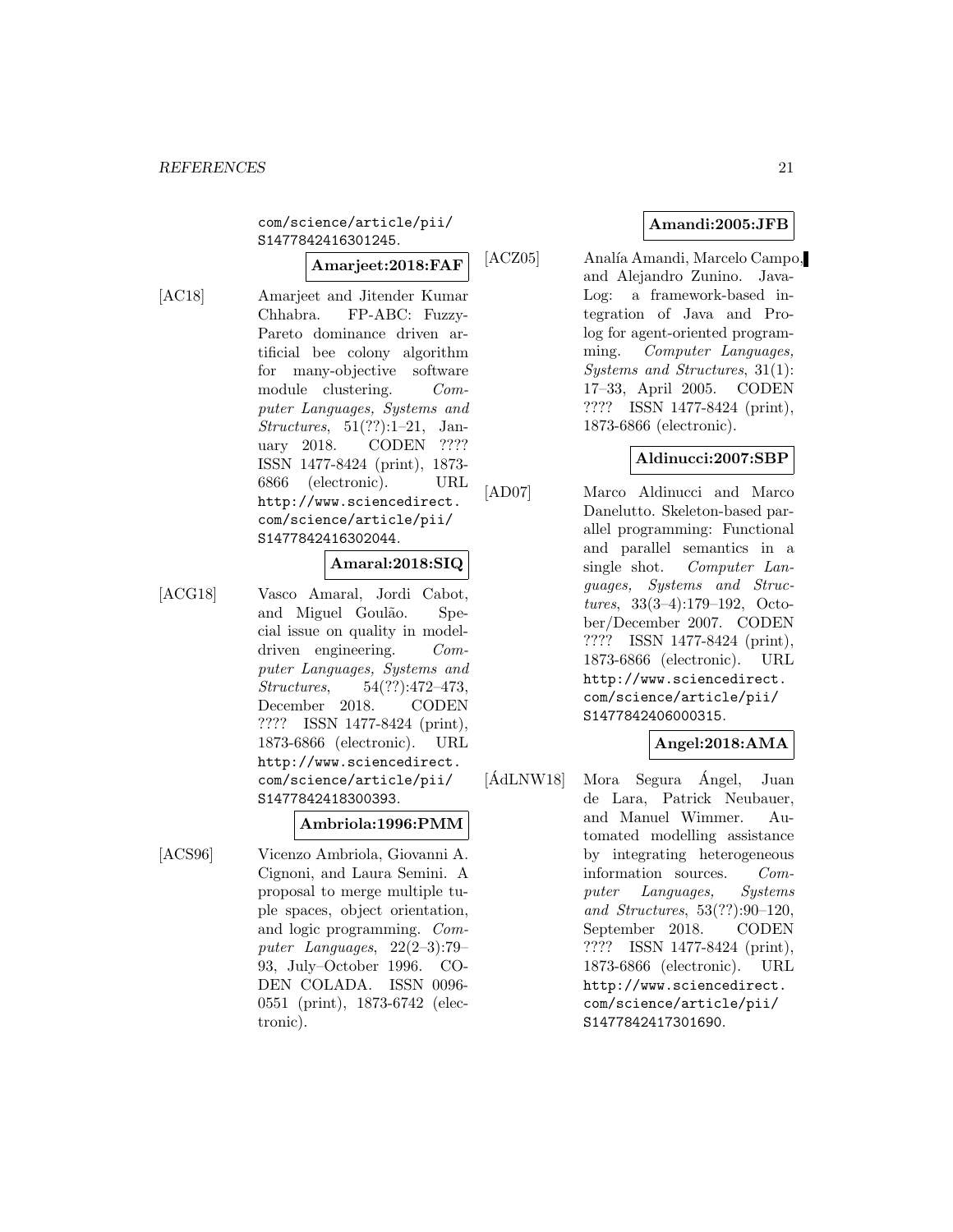# **Adje:2017:ASI**

[AG17] Assalé Adjé and Pierre-Loïc Garoche. Automatic synthesis of k-inductive piecewise quadratic invariants for switched affine control programs. Computer Languages, Systems and Structures, 47 (part  $1)(??):44-$ 61, ???? 2017. CODEN ???? ISSN 1477-8424 (print), 1873-6866 (electronic). URL http://www.sciencedirect. com/science/article/pii/ S1477842415000937.

#### **Axford:1993:LPP**

[AJ93] Tom Axford and Mike Joy. List processing primitives for parallel computation. Computer Languages,  $19(1):1-17$ , January 1993. CODEN COLADA. ISSN 0096-0551 (print), 1873- 6742 (electronic).

#### **Amtoft:2002:OCA**

[AKPG02] Torben Amtoft, Assaf J. Kfoury, and Santiago M. Pericas-Geertsen. Orderly communication in the Ambient Calculus. Computer Languages, Systems and Structures, 28(1): 29–60, April 2002. CODEN ???? ISSN 1477-8424 (print), 1873-6866 (electronic).

#### **Ahson:1985:UFL**

[AL85] S. I. Ahson and S. S. Lamba. The use of FORTH language in process control. Computer Languages, 10(3-4):179–187, ???? 1985. CODEN COLADA. ISSN

0096-0551 (print), 1873-6742 (electronic).

#### **Aljasser:2016:IDP**

[Alj16] Khalid Aljasser. Implementing design patterns as parametric aspects using ParaAJ: the case of the singleton, observer, and decorator design patterns. Computer Languages, Systems and Structures, 45(??): 1–15, April 2016. CODEN ???? ISSN 1477-8424 (print), 1873-6866 (electronic). URL http://www.sciencedirect. com/science/article/pii/ S1477842415000913.

#### **Arusoaie:2015:SEB**

[ALR15] Andrei Arusoaie, Dorel Lucanu, and Vlad Rusu. Symbolic execution based on language transformation. Computer Languages, Systems and Structures, 44 (part A) $(??):48-$ 71, December 2015. CODEN ???? ISSN 1477-8424 (print), 1873-6866 (electronic). URL http://www.sciencedirect. com/science/article/pii/ S147784241500055X.

# **Adesina:2018:IFA**

[ALS<sup>+</sup>18] Opeyemi O. Adesina, Timothy C. Lethbridge, Stéphane S. Somé, Vahdat Abdelzad, and Alvine Boaye Belle. Improving formal analysis of state machines with particular emphasis on and-cross transitions. Computer Languages, Systems and Structures, 54(??):544– 585, December 2018. CODEN ???? ISSN 1477-8424 (print),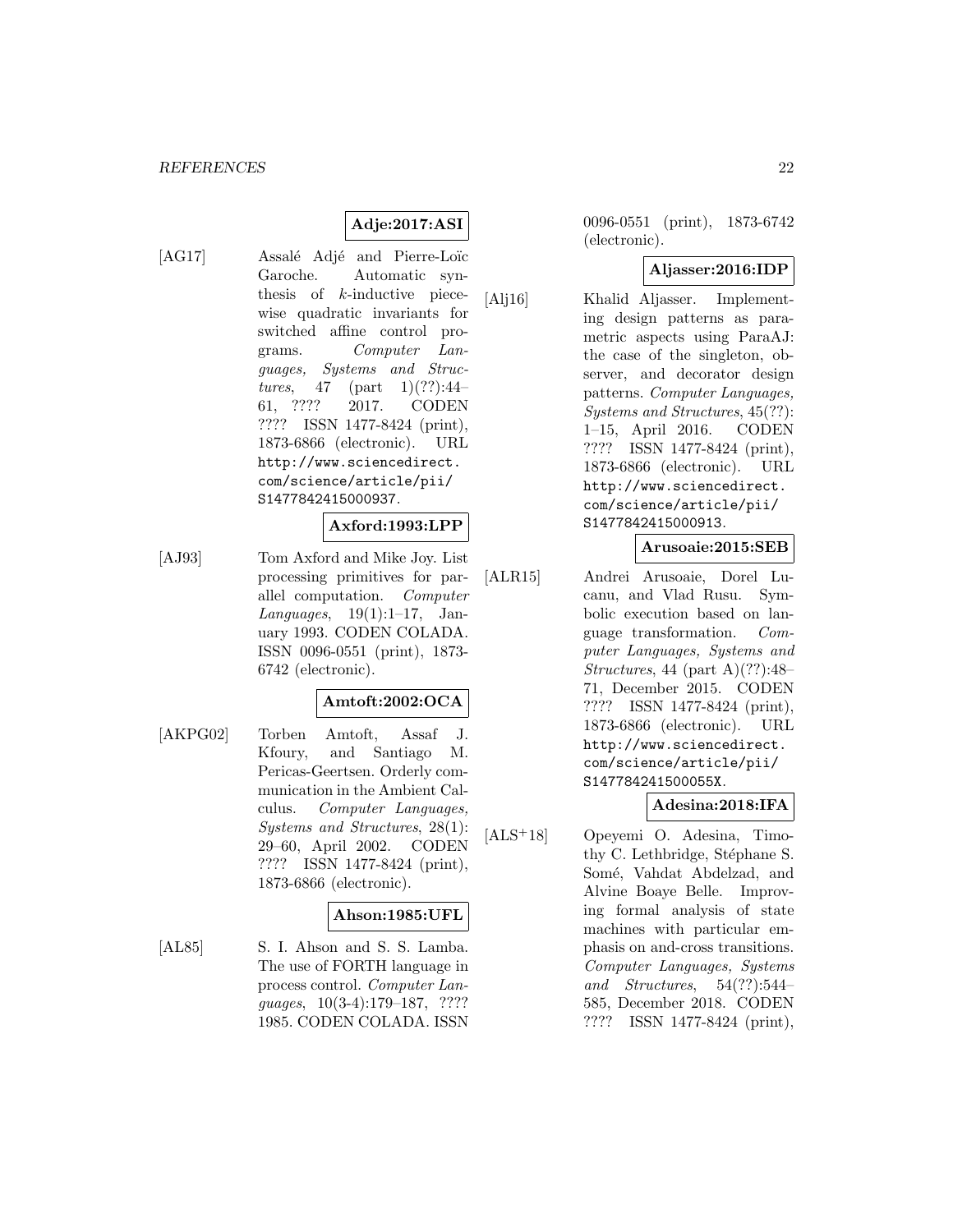1873-6866 (electronic). URL http://www.sciencedirect. com/science/article/pii/ S1477842417300301.

### **Al-Mulhem:1997:VOS**

[AMA97] Muhammed Al-Mulhem and Shahid Ali. Visual Occam: syntax and semantics. Computer Languages, 23(1):1–24, April 1997. CODEN COLADA. ISSN 0096-0551 (print), 1873- 6742 (electronic).

# **Al-Mulhem:1998:FSV**

[AMA98] Muhammed Al-Mulhem and Shahid Ali. Formal semantics of Visual Occam. Computer Languages, 24(2):99– 114, July 1, 1998. CODEN COLADA. ISSN 0096-0551 (print), 1873-6742 (electronic). URL http://www.elsevier. nl/gej-ng/10/15/18/27/18/ 19/abstract.html; http: //www.elsevier.nl/gej-ng/ 10/15/18/27/18/19/article. pdf.

**Amir-Mohammadian:2013:NPP**

[AMF13] Sepehr Amir-Mohammadian and Mehran S. Fallah. Noninterference in a predicative polymorphic calculus for access control. Computer Languages, Systems and Structures, 39(3):109–120, October 2013. CODEN ???? ISSN 1477-8424 (print), 1873- 6866 (electronic). URL http://www.sciencedirect. com/science/article/pii/ S147784241300016X.

# **Azzini:2018:DMP**

[AMR18] Ivano Azzini, Ronal Muresano, and Marco Ratto. Dragonfly: a multi-platform parallel toolbox for MATLAB/ Octave. Computer Languages, Systems and Structures, 52(??): 21–42, June 2018. CODEN ???? ISSN 1477-8424 (print), 1873-6866 (electronic). URL http://www.sciencedirect. com/science/article/pii/ S1477842417300660.

## **Ancona:2013:RCP**

[Anc13] Davide Ancona. Regular corecursion in Prolog. Computer Languages, Systems and Structures, 39(4):142–162, December 2013. CODEN ???? ISSN 1477-8424 (print), 1873- 6866 (electronic). URL http://www.sciencedirect. com/science/article/pii/ S1477842413000158.

# **Anonymous:1988:CCP**

[Ano88] Anonymous. C code for the PC. Computer Languages, 5 (2):52–??, February 1988. CO-DEN COLADA. ISSN 0096- 0551 (print), 1873-6742 (electronic). advertisement.

#### **Anonymous:1999:VI**

[Ano99] Anonymous. Volume 25 index. Computer Languages, 25(4):??, December 1999. CODEN COLADA. ISSN 0096-0551 (print), 1873-6742 (electronic). URL http:/ /www.elsevier.com/gej-ng/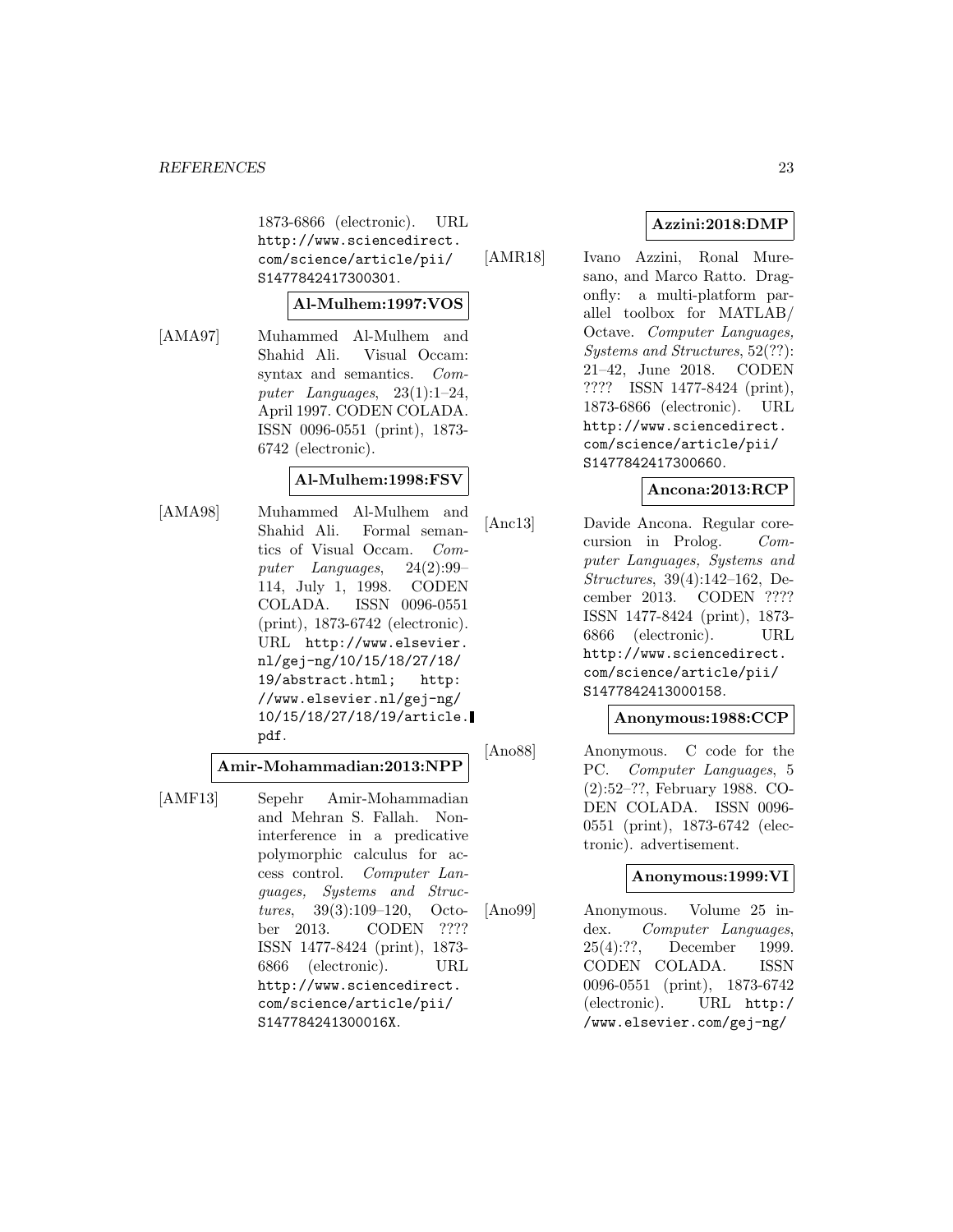10/15/18/28/30/26/abstract. html.

# **Anonymous:2000:IV**

[Ano00] Anonymous. Index to Volume 26. Computer Languages, 26(2–4):??, July 2000. CODEN COLADA. ISSN 0096-0551 (print), 1873-6742 (electronic). URL http:/ /www.elsevier.com/gej-ng/ 10/15/18/50/31/31/abstract. html.

#### **Anonymous:2001:EIG**

[Ano01a] Anonymous. Editorial: Introduction by the Guest Editor. Computer Languages,  $27(1-3):1-2$ , April–October 2001. CODEN COLADA. ISSN 0096-0551 (print), 1873- 6742 (electronic). URL http://www.elsevier.com/ gej-ng/10/15/18/54/27/27/ abstract.html.

# **Anonymous:2001:IV**

[Ano01b] Anonymous. Index to Volume 27, 2001. Computer Languages, 27(4):??, December 2001. CODEN COLADA. ISSN 0096-0551 (print), 1873- 6742 (electronic). URL http://www.elsevier.com/ gej-ng/10/15/18/54/31/29/ abstract.html.

#### **Anonymous:2002:EBa**

[Ano02a] Anonymous. Editorial Board. Computer Languages, Systems and Structures, 28(2):CO2, December 15, 2002. CODEN ???? ISSN 1477-8424 (print), 1873- 6866 (electronic).

## **Anonymous:2002:EBb**

[Ano02b] Anonymous. Editorial Board. Computer Languages, Systems and Structures, 28(3):CO2, October 2002. CODEN ???? ISSN 1477-8424 (print), 1873- 6866 (electronic).

# **Anonymous:2002:IFC**

[Ano02c] Anonymous. Inside front cover — Editorial Board. Computer Languages, Systems and Structures, 28(4):CO2, December 2002. CODEN ???? ISSN 1477-8424 (print), 1873-6866 (electronic).

## **Anonymous:2002:VC**

[Ano02d] Anonymous. Volume contents. Computer Languages, Systems and Structures, 28(4):??, December 2002. CODEN ???? ISSN 1477-8424 (print), 1873- 6866 (electronic).

#### **Anonymous:2003:IFCa**

[Ano03a] Anonymous. Inside front cover — Editorial Board. Computer Languages, Systems and Structures,  $29(1-2)$ :CO2, April/July 2003. CODEN ???? ISSN 1477- 8424 (print), 1873-6866 (electronic).

#### **Anonymous:2003:IFCb**

[Ano03b] Anonymous. Inside front cover — Editorial Board. Computer Languages, Systems and Structures, 29(3):CO2, October 2003. CODEN ???? ISSN 1477- 8424 (print), 1873-6866 (electronic).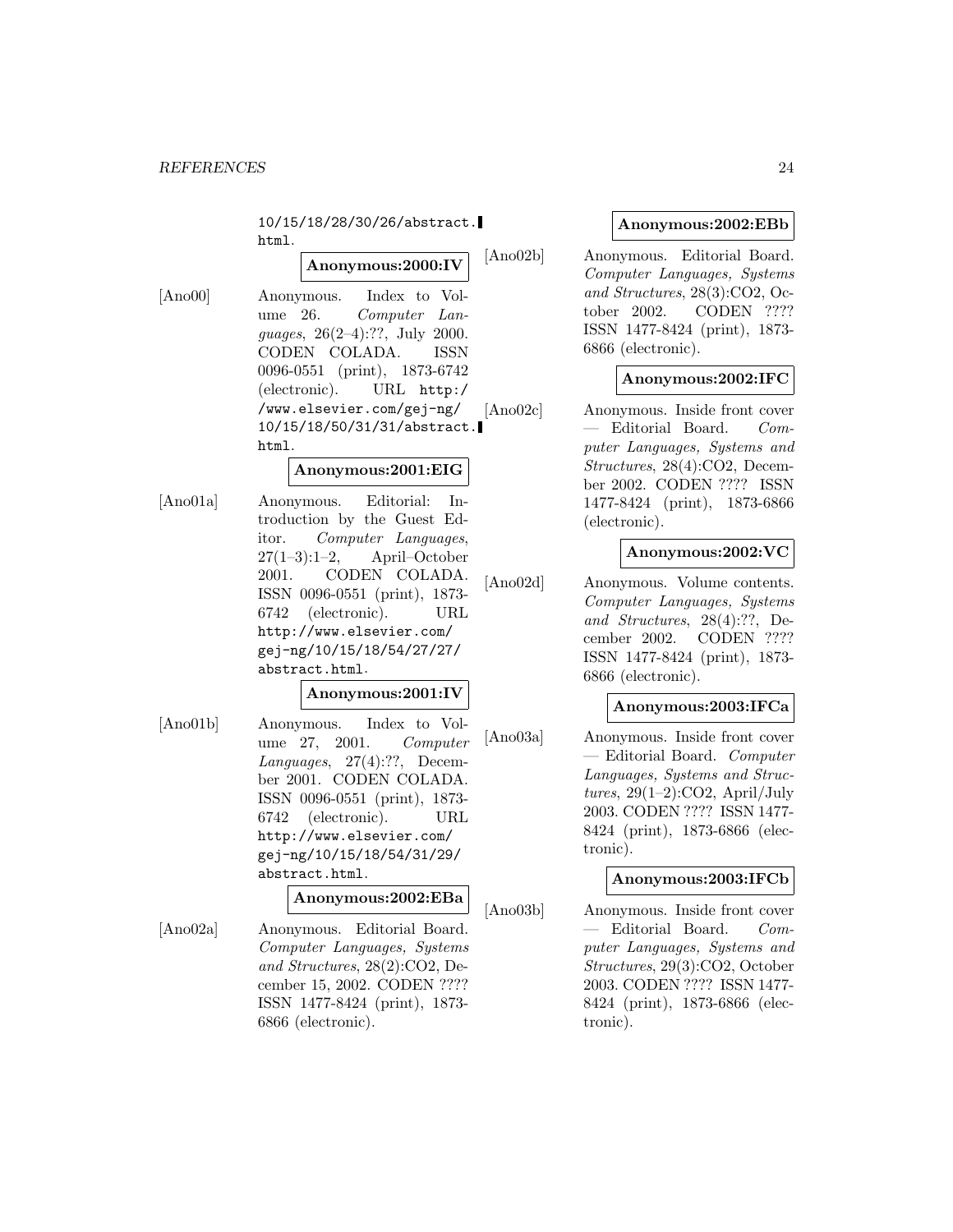#### **Anonymous:2003:IFCc**

[Ano03c] Anonymous. Inside front cover — Editorial Board. Computer Languages, Systems and Structures, 29(4):CO2, December 2003. CODEN ???? ISSN 1477-8424 (print), 1873-6866 (electronic).

#### **Anonymous:2004:IEB**

[Ano04a] Anonymous. IFC — Editorial Board. Computer Languages, Systems and Structures, 30(3–4):CO2, October/ December 2004. CODEN ???? ISSN 1477-8424 (print), 1873- 6866 (electronic).

#### **Anonymous:2004:IFC**

[Ano04b] Anonymous. Inside front cover — Editorial Board. Computer Languages, Systems and Structures,  $30(1-2)$ :CO2, April/July 2004. CODEN ???? ISSN 1477- 8424 (print), 1873-6866 (electronic).

# **Anonymous:2005:AI**

[Ano05a] Anonymous. Author index. Computer Languages, Systems and Structures, 31(1):??, April 2005. CODEN ???? ISSN 1477- 8424 (print), 1873-6866 (electronic).

#### **Anonymous:2005:IFCa**

[Ano05b] Anonymous. Inside front cover — Editorial Board. Computer Languages, Systems and Structures, 31(1):CO2, April 2005. CODEN ???? ISSN 1477-8424 (print), 1873-6866 (electronic).

#### **Anonymous:2005:IFCb**

[Ano05c] Anonymous. Inside front cover — Editorial Board. Computer Languages, Systems and Structures, 31(2):CO2, July 2005. CODEN ???? ISSN 1477-8424 (print), 1873-6866 (electronic).

#### **Anonymous:2005:IFCc**

[Ano05d] Anonymous. Inside front cover — Editorial Board. Computer Languages, Systems and Structures,  $31(3-4):CO2$ , October/ December 2005. CODEN ???? ISSN 1477-8424 (print), 1873- 6866 (electronic).

## **Anonymous:2005:KI**

[Ano05e] Anonymous. Keyword index. Computer Languages, Systems and Structures, 31(1):??, April 2005. CODEN ???? ISSN 1477- 8424 (print), 1873-6866 (electronic).

### **Anonymous:2005:VC**

[Ano05f] Anonymous. Volume contents. Computer Languages, Systems and Structures, 31(1):??, April 2005. CODEN ???? ISSN 1477- 8424 (print), 1873-6866 (electronic).

#### **Anonymous:2005:VCA**

[Ano05g] Anonymous. Volume contents, author and keyword index. Computer Languages, Systems and Structures, 31(3–4): ??, October/December 2005. CODEN ???? ISSN 1477-8424 (print), 1873-6866 (electronic).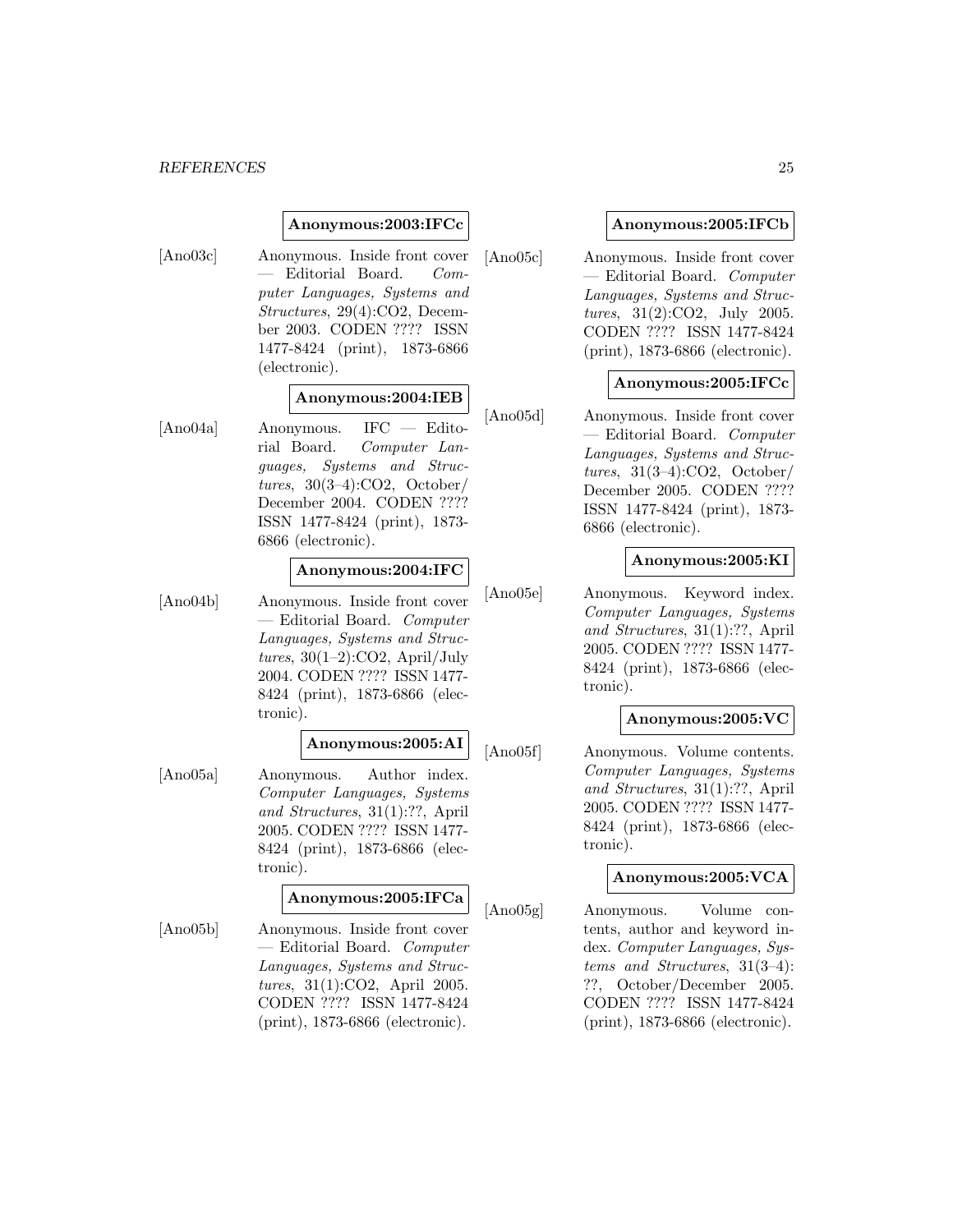#### *REFERENCES* 26

#### **Anonymous:2006:A**

[Ano06a] Anonymous. Announcement. Computer Languages, Systems and Structures, 32(2–3):83, July/October 2006. CODEN ???? ISSN 1477-8424 (print), 1873-6866 (electronic). URL http://www.sciencedirect. com/science/article/pii/ S1477842405000370.

#### **Anonymous:2006:PN**

[Ano06b] Anonymous. Publisher's note. Computer Languages, Systems and Structures, 32(1):1, April 2006. CODEN ???? ISSN 1477- 8424 (print), 1873-6866 (electronic).

#### **Anonymous:2006:VCA**

[Ano06c] Anonymous. Volume contents, author and keyword index. Computer Languages, Systems and Structures, 32(4): ??, December 2006. CODEN ???? ISSN 1477-8424 (print), 1873-6866 (electronic). URL http://www.sciencedirect. com/science/article/pii/ S1477842406000108.

#### **Anonymous:2007:CPE**

[Ano07a] Anonymous. Call for papers: Embedded systems: Compiler-architecture interaction. Computer Languages, Systems and Structures, 33 (1):32, April 2007. CODEN ???? ISSN 1477-8424 (print), 1873-6866 (electronic). URL http://www.sciencedirect. com/science/article/pii/ S1477842406000224.

#### **Anonymous:2007:CPP**

[Ano07b] Anonymous. Call for papers: Programming language and compiler support for secure and reliable computing. Computer Languages, Systems and Structures, 33(1): 33–34, April 2007. CODEN ???? ISSN 1477-8424 (print), 1873-6866 (electronic). URL http://www.sciencedirect. com/science/article/pii/ S1477842406000236.

#### **Anonymous:2008:R**

[Ano08] Anonymous. Reviewers 2007. Computer Languages, Systems and Structures, 34(2–3):43, July/October 2008. CODEN ???? ISSN 1477-8424 (print), 1873-6866 (electronic). URL http://www.sciencedirect. com/science/article/pii/ S1477842407000346.

#### **Anonymous:2009:EBP**

[Ano09a] Anonymous. Editorial Board publication information. Computer Languages, Systems and Structures, 35(4): ??, December 2009. CODEN ???? ISSN 1477-8424 (print), 1873-6866 (electronic). URL http://www.sciencedirect. com/science/article/pii/ S1477842409000165.

#### **Anonymous:2009:LR**

[Ano09b] Anonymous. List of reviewers 2008. Computer Languages, Systems and Structures, 35 (2):99, July 2009. CODEN ???? ISSN 1477-8424 (print),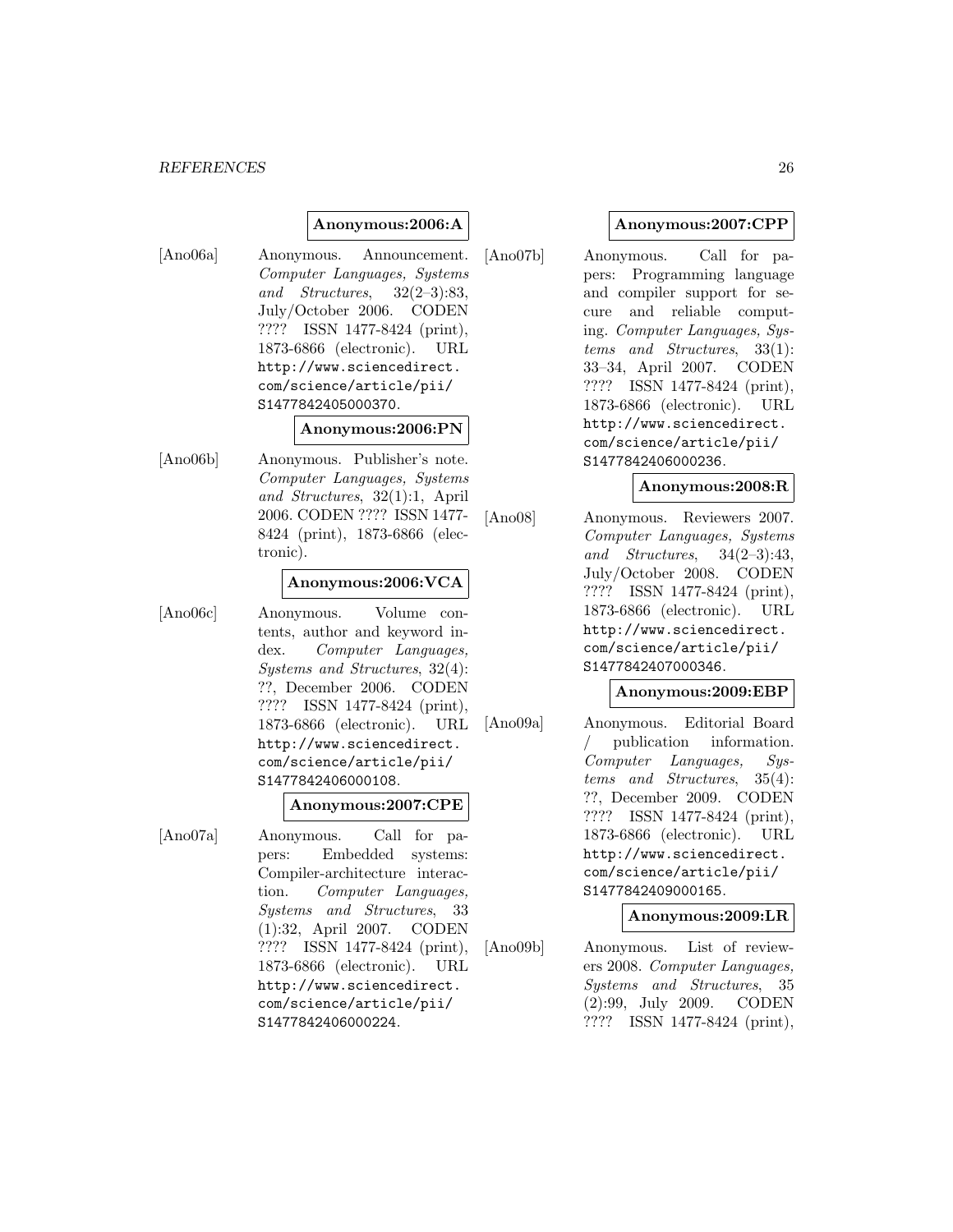1873-6866 (electronic). URL http://www.sciencedirect. com/science/article/pii/ S1477842408000432.

#### **Anonymous:2010:EBP**

[Ano10a] Anonymous. Editorial Board publication information. Computer Languages, Systems and Structures, 36(4): ??, December 2010. CODEN ???? ISSN 1477-8424 (print), 1873-6866 (electronic). URL http://www.sciencedirect. com/science/article/pii/ S1477842410000163.

#### **Anonymous:2010:LR**

[Ano10b] Anonymous. List of reviewers 2009. Computer Languages, Systems and Structures, 36 (1):1, April 2010. CODEN ???? ISSN 1477-8424 (print), 1873-6866 (electronic). URL http://www.sciencedirect. com/science/article/pii/ S1477842409000232.

#### **Anonymous:2011:LR**

- [Ano11a] Anonymous. List of reviewers 2010. Computer Languages, Systems and Structures, 37 (1):1, April 2011. CODEN ???? ISSN 1477-8424 (print), 1873-6866 (electronic). URL http://www.sciencedirect. com/science/article/pii/ S1477842410000357. **Anonymous:2011:PN**
- [Ano11b] Anonymous. Publisher's note. Computer Languages, Systems and Structures, 37(4): 204, October 2011. CODEN

???? ISSN 1477-8424 (print), 1873-6866 (electronic). URL http://www.sciencedirect. com/science/article/pii/ S1477842411000297.

#### **Anonymous:2012:R**

[Ano12] Anonymous. Reviewers 2011. Computer Languages, Systems and Structures, 38(1): 122, April 2012. CODEN ???? ISSN 1477-8424 (print), 1873-6866 (electronic). URL http://www.sciencedirect. com/science/article/pii/ S1477842411000509.

#### **Anonymous:2013:R**

[Ano13] Anonymous. Reviewers 2012. Computer Languages, Systems and Structures, 39(1): 48, April 2013. CODEN ???? ISSN 1477-8424 (print), 1873-6866 (electronic). URL http://www.sciencedirect. com/science/article/pii/ S1477842412000486.

#### **Anonymous:2015:R**

[Ano15] Anonymous. Reviewers 2014. Computer Languages, Systems and Structures, 41(??): 66, April 2015. CODEN ???? ISSN 1477-8424 (print), 1873-6866 (electronic). URL http://www.sciencedirect. com/science/article/pii/ S1477842415000202.

#### **Anonymous:2017:TYR**

[Ano17] Anonymous. Thank you reviewers: 2016. Computer Languages, Systems and Structures, 47 (part 1)(??):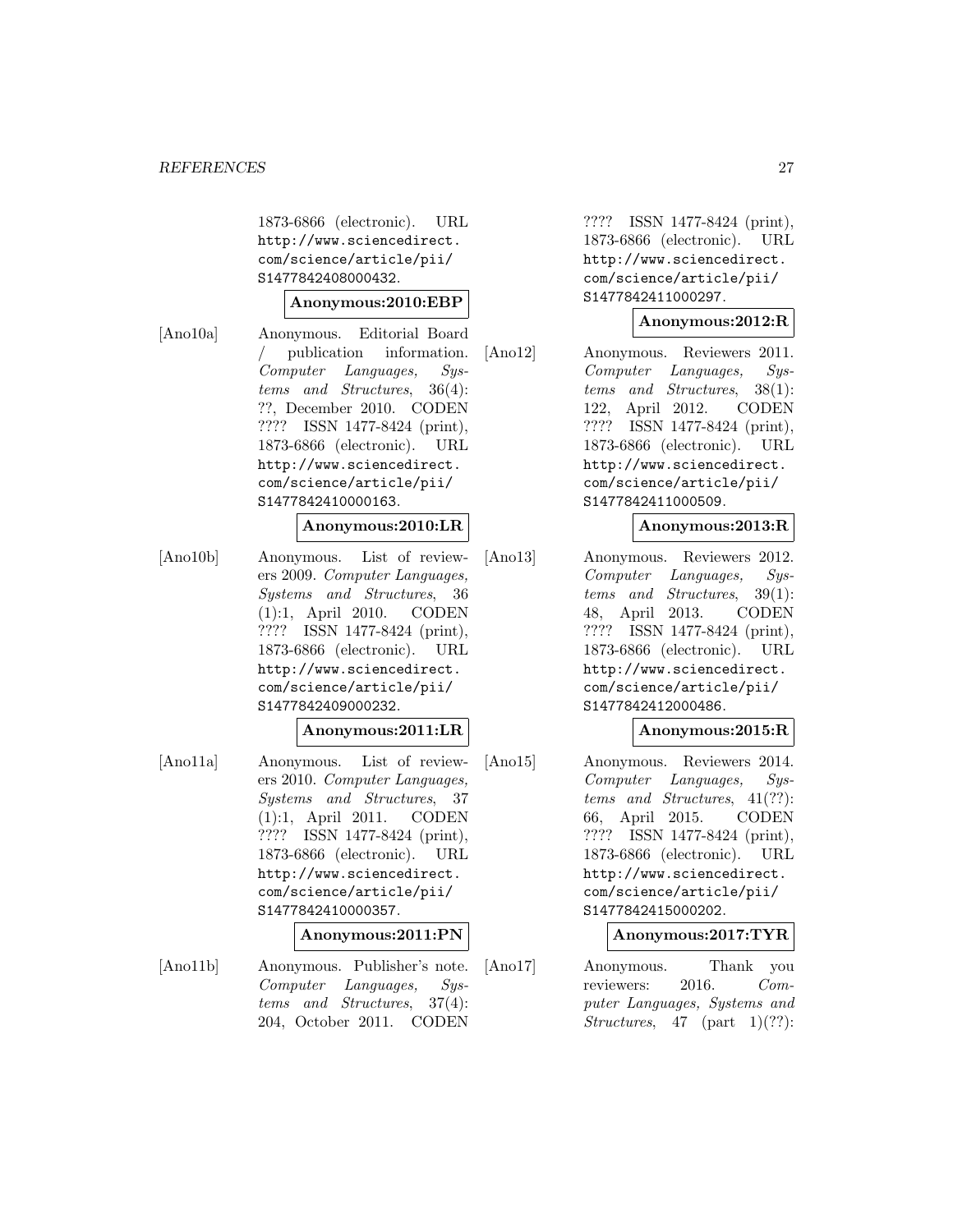#### *REFERENCES* 28

i–ii, ???? 2017. CODEN ???? ISSN 1477-8424 (print), 1873-6866 (electronic). URL http://www.sciencedirect. com/science/article/pii/ S1477842416301592.

#### **Anonymous:2018:EBa**

[Ano18a] Anonymous. Editorial Board. Computer Languages, Systems and Structures, 52(??): ii, June 2018. CODEN ???? ISSN 1477-8424 (print), 1873-6866 (electronic). URL http://www.sciencedirect. com/science/article/pii/ S1477842417301975.

#### **Anonymous:2018:EBb**

[Ano18b] Anonymous. Editorial Board. Computer Languages, Systems and Structures, 53(??): ii, September 2018. CODEN ???? ISSN 1477-8424 (print), 1873-6866 (electronic). URL http://www.sciencedirect. com/science/article/pii/ S1477842418300563.

#### **Anonymous:2018:EBc**

[Ano18c] Anonymous. Editorial Board. Computer Languages, Systems and Structures, 54(??): ii, December 2018. CODEN ???? ISSN 1477-8424 (print), 1873-6866 (electronic). URL http://www.sciencedirect. com/science/article/pii/ S1477842418301209.

## **Barisic:2018:UDD**

[BAG18] Ankica Barisić, Vasco Amaral, and Miguel Goulão. Usability driven DSL development with USE-ME. Computer Languages, Systems and Structures, 51(??):118– 157, January 2018. CODEN ???? ISSN 1477-8424 (print), 1873-6866 (electronic). URL http://www.sciencedirect. com/science/article/pii/ S1477842417300477.

#### **Bailes:1986:SCV**

[Bai86] Paul A. Bailes. Static checking of variable handling in Dijkstra's Guarded Commands Language. Computer Languages, 11(3-4):123–142, ???? 1986. CODEN COLADA. ISSN 0096-0551 (print), 1873-6742 (electronic).

#### **Bailes:1987:GFL**

[Bai87] Paul A. Bailes. G: a functional language with generic abstract data types. Computer Languages, 12(2):69–94, ???? 1987. CODEN COLADA. ISSN 0096-0551 (print), 1873- 6742 (electronic).

#### **Bailes:1990:HDG**

[Bai90] Paul A. Bailes. The hierarchical development of a generic type mechanism for functional languages. Computer Languages, 15(1):1–26, ???? 1990. CO-DEN COLADA. ISSN 0096- 0551 (print), 1873-6742 (electronic).

#### **Bourbakis:1989:PIS**

[BAK89] Nikolaos G. Bourbakis, Christos Alexopoulos, and Allen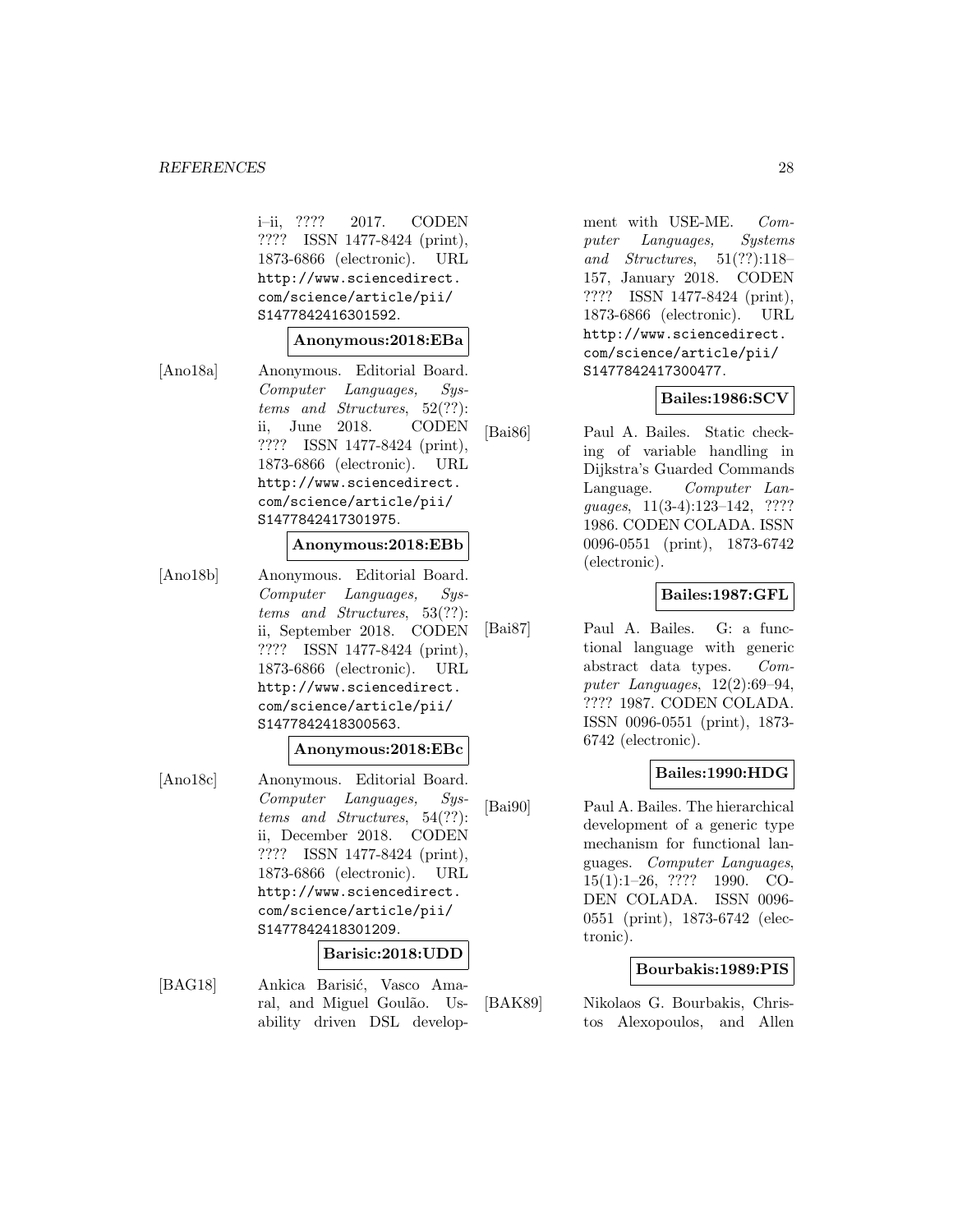Klinger. A parallel implementation of the SCAN language. Computer Languages, 14(4):239–254, ???? 1989. CO-DEN COLADA. ISSN 0096- 0551 (print), 1873-6742 (electronic).

## **Bansal:2017:EAS**

[Ban17] Ankita Bansal. Empirical analysis of search based algorithms to identify change prone classes of open source software. Computer Languages, Systems and Structures,  $47$  (Part 2)(??): 211–231, ???? 2017. CODEN ???? ISSN 1477-8424 (print), 1873-6866 (electronic). URL http://www.sciencedirect. com/science/article/pii/ S1477842416301397.

#### **Barman:1982:LLS**

[Bar82] Mervyn Barman. Lass — a language for stochastic systems. Computer Languages, 7(3-4): 125–146, ???? 1982. CO-DEN COLADA. ISSN 0096- 0551 (print), 1873-6742 (electronic).

#### **Basili:1975:SAL**

[Bas75] V. R. Basili. A structured approach to language design. Computer Languages, 1(3): 255–273, September 1975. CO-DEN COLADA. ISSN 0096- 0551 (print), 1873-6742 (electronic).

#### **Bays:1976:ADL**

[Bay76] J. C. Bays. An animation description language. Computer Languages,  $2(1-2):1-8$ ,

???? 1976. CODEN COLADA. ISSN 0096-0551 (print), 1873- 6742 (electronic).

#### **Baldassari:1991:POO**

[BB91] Marco Baldassari and Giorgio Bruno. PROTOB: An object oriented methodology for developing discrete event dynamic systems. Computer Languages, 16(1):39–63, ???? 1991. CO-DEN COLADA. ISSN 0096- 0551 (print), 1873-6742 (electronic).

## **Bergel:2012:SFC**

[BBRR12] Alexandre Bergel, Felipe Bañados, Romain Robbes, and David Röthlisberger. Spy: a flexible code profiling framework. Computer Languages, Systems and Structures, 38(1): 16–28, April 2012. CODEN ???? ISSN 1477-8424 (print), 1873-6866 (electronic). URL http://www.sciencedirect. com/science/article/pii/ S1477842411000327.

# **Barrett:2015:AIC**

[BBT15] Edd Barrett, Carl Friedrich Bolz, and Laurence Tratt. Approaches to interpreter composition. Computer Languages, Systems and Structures, 44 (Part C)(??):199– 217, December 2015. CODEN ???? ISSN 1477-8424 (print), 1873-6866 (electronic). URL http://www.sciencedirect. com/science/article/pii/ S147784241500007X.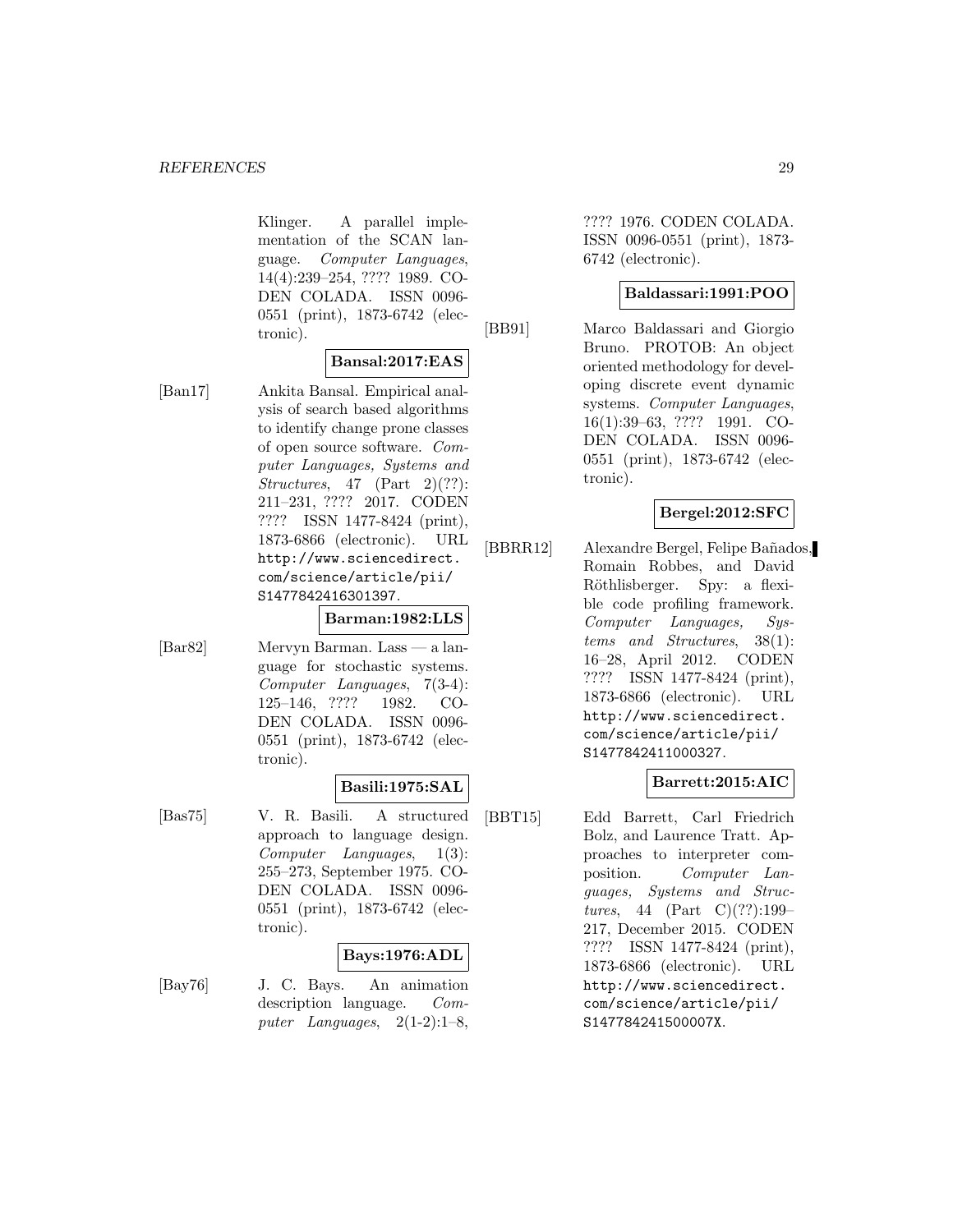# **Barrett:2016:AIC**

[BBT16] Edd Barrett, Carl Friedrich Bolz, and Laurence Tratt. Approaches to interpreter composition. Computer Languages, Systems and Structures, 45(??): 199–217, April 2016. CODEN ???? ISSN 1477-8424 (print), 1873-6866 (electronic). URL http://www.sciencedirect. com/science/article/pii/ S147784241500007X.

# **Bossi:1984:UFQ**

[BC84] Annalisa Bossi and C. Chezzi. Using Fp as a query language for relational data-bases. Computer Languages,  $9(1):25-37$ , ???? 1984. CODEN COLADA. ISSN 0096-0551 (print), 1873- 6742 (electronic).

#### **Barnard:1988:SPL**

[BC88] David T. Barnard and James R. Cordy. SL parses the LR languages. Computer Languages, 13(2):65–74, ???? 1988. CO-DEN COLADA. ISSN 0096- 0551 (print), 1873-6742 (electronic).

# **Barnard:1989:AGS**

[BC89] David T. Barnard and James R. Cordy. Automatically generating SL parsers from  $LL(1)$ grammars. Computer Languages, 14(2):93–98, ???? 1989. CODEN COLADA. ISSN 0096-0551 (print), 1873-6742 (electronic).

# **Bailes:1993:FGT**

[BC93] Paul A. Bailes and Trevor Chorvat. Facet Grammars: towards static semantic analysis by context-free parsing. Computer Languages, 18(4):251– 271, ???? 1993. CODEN COLADA. ISSN 0096-0551 (print), 1873-6742 (electronic).

# **Bugliesi:2002:BTS**

[BC02] Michele Bugliesi and Giuseppe Castagna. Behavioural typing for safe ambients. Computer Languages, Systems and Structures, 28(1):61–99, April 2002. CODEN ???? ISSN 1477-8424 (print), 1873-6866 (electronic).

#### **Bruso:2010:NRA**

[BC10] Mayla Brusò and Agostino Cortesi. Non-repudiation analysis using LySa with annotations. Computer Languages, Systems and Structures, 36(4):352–377, December 2010. CODEN ???? ISSN 1477-8424 (print), 1873- 6866 (electronic). URL http://www.sciencedirect. com/science/article/pii/ S147784241000014X.

#### **Brandner:2013:EPC**

[BC13] Florian Brandner and Quentin Colombet. Elimination of parallel copies using code motion on data dependence graphs. Computer Languages, Systems and Structures, 39(1): 25–47, April 2013. CODEN ???? ISSN 1477-8424 (print), 1873-6866 (electronic). URL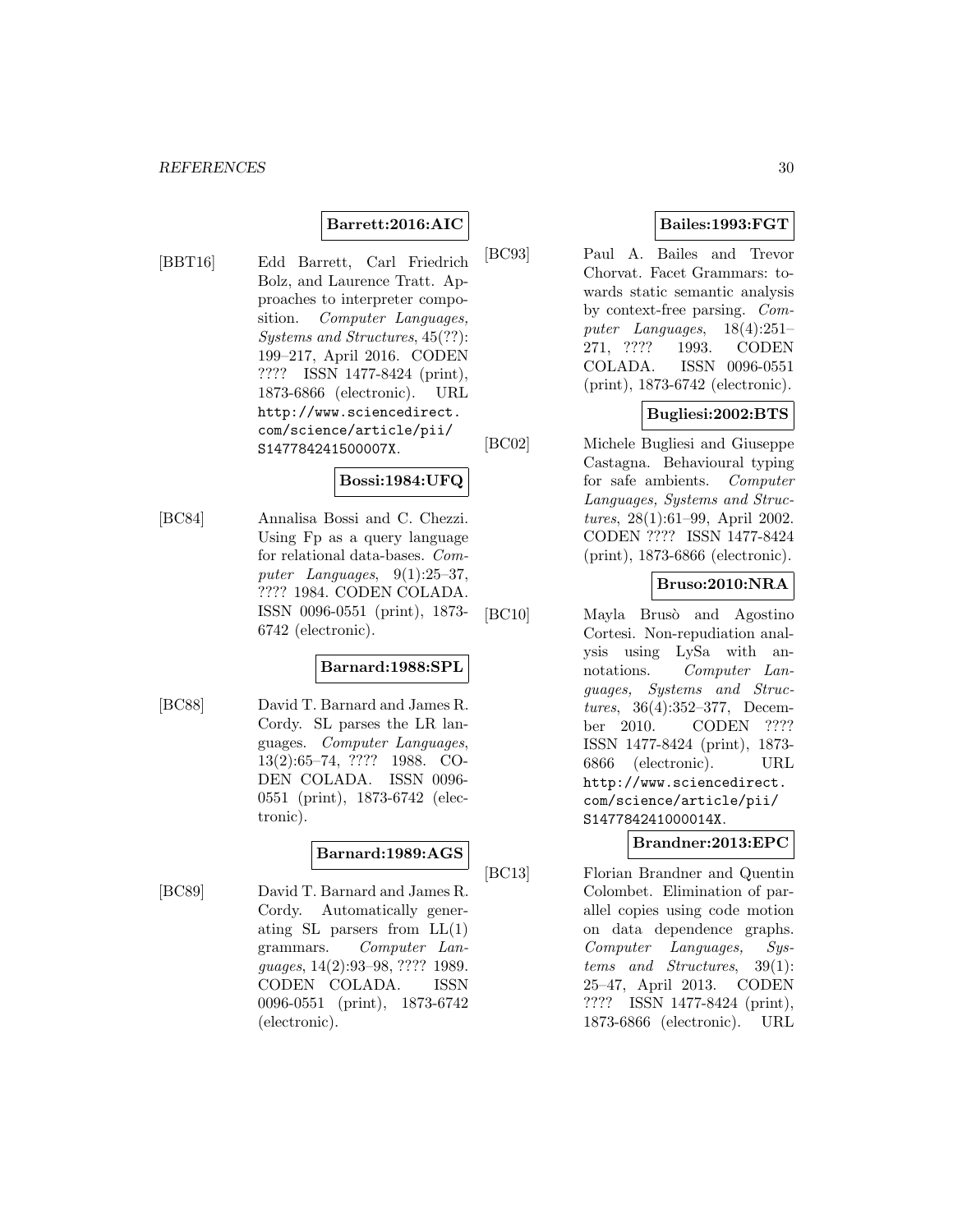http://www.sciencedirect. com/science/article/pii/ S1477842412000346.

# **Braghin:2002:SBM**

[BCF02] Chiara Braghin, Agostino Cortesi, and Riccardo Focardi. Security boundaries in mobile ambients. Computer Languages, Systems and Structures, 28(1):101–127, April 2002. CODEN ???? ISSN 1477- 8424 (print), 1873-6866 (electronic).

## **Braghin:2004:NAM**

[BCF<sup>+</sup>04] Chiara Braghin, Agostino Cortesi, Riccardo Focardi, Flaminia L. Luccio, and Carla Piazza. Nesting analysis of mobile ambients. Computer Languages, Systems and Structures, 30(3–4):207–230, October/December 2004. CODEN ???? ISSN 1477-8424 (print), 1873-6866 (electronic).

#### **Bergenti:2011:PPS**

[BCR11] F. Bergenti, L. Chiarabini, and G. Rossi. Programming with partially specified aggregates in Java. Computer Languages, Systems and Structures, 37(4):178–192, October 2011. CODEN ???? ISSN 1477-8424 (print), 1873- 6866 (electronic). URL http://www.sciencedirect. com/science/article/pii/ S1477842411000169.

#### **Balachandran:1990:ERC**

[BDB90] A. Balachandran, D. M. Dhamdhere, and S. Biswas. Efficient retargetable code generation using bottom-up tree pattern matching. Computer Languages, 15(3):127–140, ???? 1990. CODEN COLADA. ISSN 0096-0551 (print), 1873-6742 (electronic).

## **Barbosa:2012:TPM**

[BDL<sup>+</sup>12] Jorge Barbosa, Fabiane Dillenburg, Gustavo Lermen, Alex Garzão, Cristiano Costa, and João Rosa. Towards a programming model for contextaware applications. Computer Languages, Systems and Structures, 38(3):199–213, October 2012. CODEN ???? ISSN 1477-8424 (print), 1873- 6866 (electronic). URL http://www.sciencedirect. com/science/article/pii/ S1477842412000115.

# **Bergel:2005:CCV**

[BDNW05] Alexandre Bergel, Stéphane Ducasse, Oscar Nierstrasz, and Roel Wuyts. Classboxes: controlling visibility of class extensions. Computer Languages, Systems and Structures, 31(3– 4):107–126, October/December 2005. CODEN ???? ISSN 1477- 8424 (print), 1873-6866 (electronic).

## **Bergel:2008:STT**

[BDNW08] Alexandre Bergel, Stéphane Ducasse, Oscar Nierstrasz, and Roel Wuyts. Stateful traits and their formalization. Computer Languages, Systems and Structures, 34(2–3):83–108,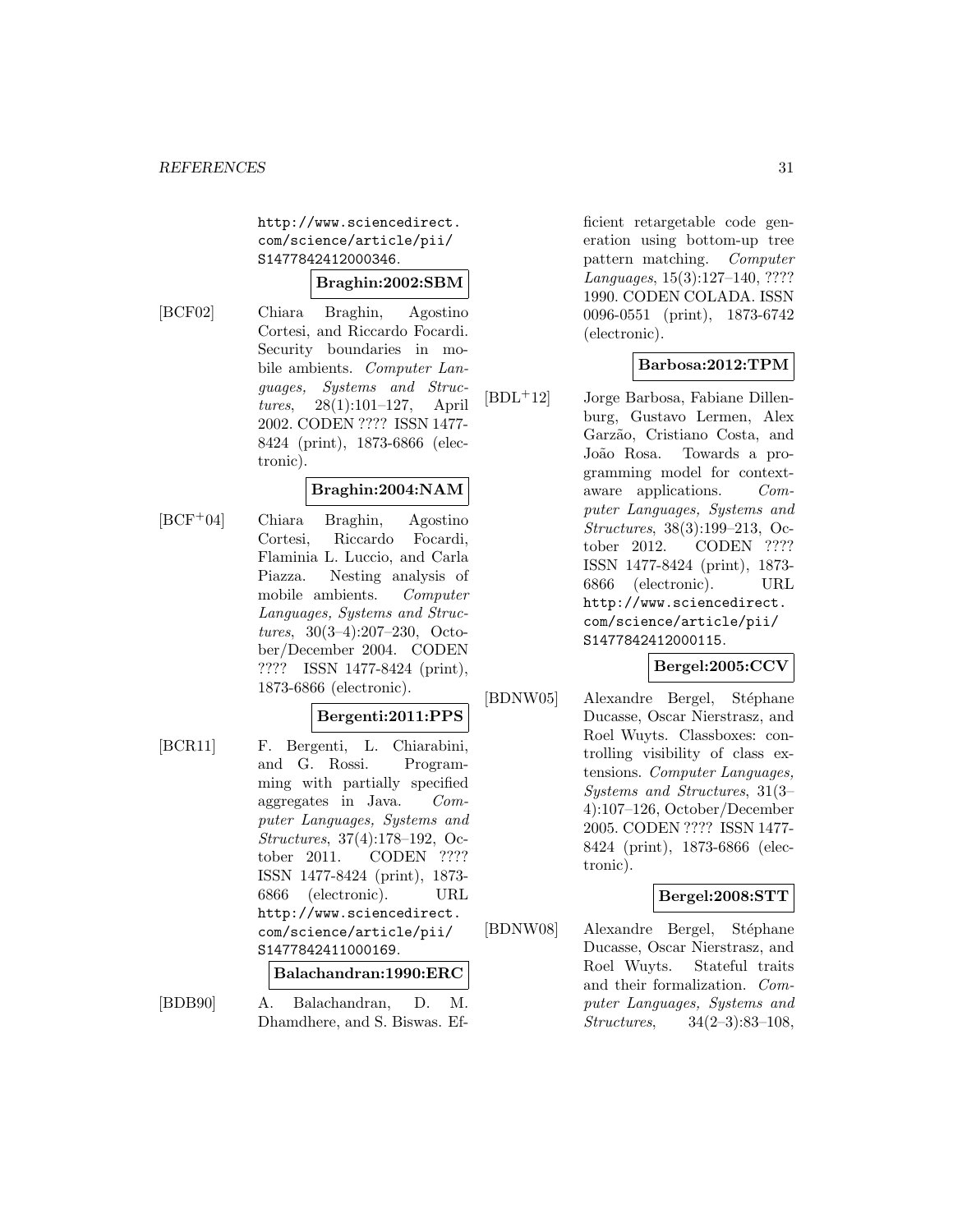July/October 2008. CODEN ???? ISSN 1477-8424 (print), 1873-6866 (electronic). URL http://www.sciencedirect. com/science/article/pii/ S1477842407000140.

#### **Bergel:2008:CSD**

[BDPW08] Alexandre Bergel, Stéphane Ducasse, Colin Putney, and Roel Wuyts. Creating sophisticated development tools with OmniBrowser. Computer Languages, Systems and Structures, 34(2–3):109–129, July/October 2008. CODEN ???? ISSN 1477-8424 (print), 1873-6866 (electronic). URL http://www.sciencedirect. com/science/article/pii/ S1477842407000152.

#### **Bryant:1986:TGI**

[BEH86] Barrett R. Bryant, Balanjaninath Edupuganty, and Lee S. Hull. Two-level grammar as an implementable metalanguage for axiomatic semantics. Computer Languages, 11(3-4): 173–191, ???? 1986. CO-DEN COLADA. ISSN 0096- 0551 (print), 1873-6742 (electronic).

# **Berry:1977:PDAa**

[BEL77] D. M. Berry, Z. Erlich, and C. J. Lucena. Pointers and data abstractions in high level languages. I. language proposals. Computer Languages, 2 (4):135–148, ???? 1977. CO-DEN COLADA. ISSN 0096- 0551 (print), 1873-6742 (electronic).

# **Berry:1977:PDAb**

[Ber77] D. M. Berry. Pointers and data abstractions in high level languages. II. correctness proofs. Computer Languages, 2(4): 149–170, ???? 1977. CODEN COLADA. ISSN 0096-0551 (print), 1873-6742 (electronic).

## **Bermudez:1991:UML**

[Ber91a] Manuel E. Bermudez. A unifying model for lookahead LR parsing. Computer Languages, 16(2):167–178, ???? 1991. CO-DEN COLADA. ISSN 0096- 0551 (print), 1873-6742 (electronic).

# **Berzins:1991:BSS**

[Ber91b] Valdis Berzins. Black-box specification in Spec. Computer Languages, 16(2):113–127, ???? 1991. CODEN COLADA. ISSN 0096-0551 (print), 1873-6742 (electronic).

#### **Bossi:2000:SWM**

[BER00] Annalisa Bossi, Sandro Etalle, and Sabina Rossi. Semantics of well-moded input-consuming logic programs. Computer Languages, 26(1):1–25, April 2000. CODEN COLADA. ISSN 0096-0551 (print), 1873- 6742 (electronic). URL http://www.elsevier.com/ gej-ng/10/15/18/50/25/25/ abstract.html.

#### **Bergel:2011:RMO**

[Ber11] Alexandre Bergel. Reconciling method overloading and dy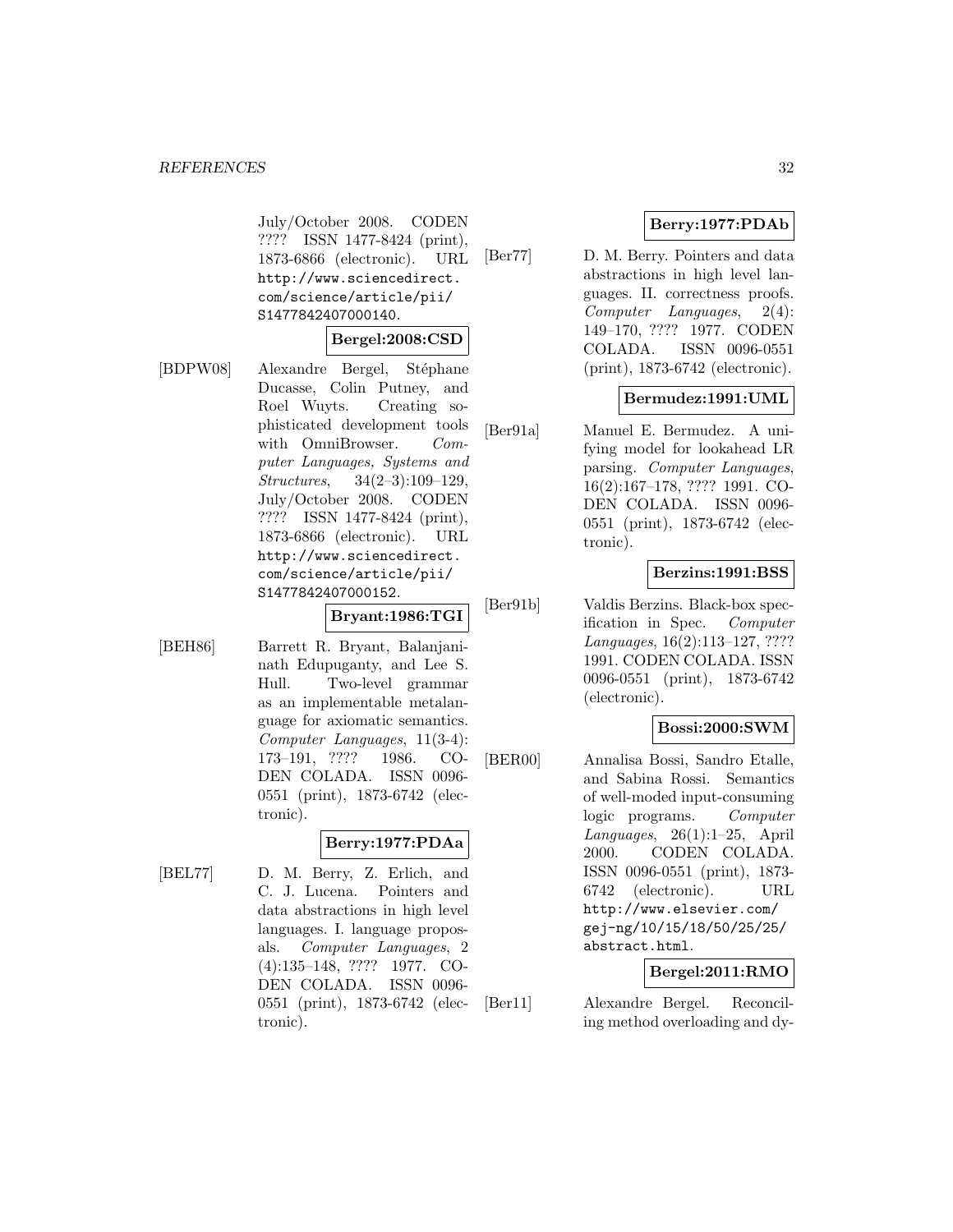namically typed scripting languages. Computer Languages, Systems and Structures, 37(3): 132–150, July 2011. CODEN ???? ISSN 1477-8424 (print), 1873-6866 (electronic). URL http://www.sciencedirect. com/science/article/pii/ S1477842411000030.

## **Barroso:1978:IDD**

[BF78] P. B. Barroso and A. L. Furtado. Implementing a data definition facility driven by graph grammars. Computer Languages, 3(2):65–74, ???? 1978. CODEN COLADA. ISSN 0096-0551 (print), 1873-6742 (electronic).

#### **Bossi:2004:VPS**

[BFPR04] Annalisa Bossi, Riccardo Focardi, Carla Piazza, and Sabina Rossi. Verifying persistent security properties. Computer Languages, Systems and Structures, 30(3–4):231–258, October/December 2004. CODEN ???? ISSN 1477-8424 (print), 1873-6866 (electronic).

# **Bryant:1984:ILD**

[BG84] Barrett R. Bryant and A. A. Grau. An intermediate language to define dynamic semantics. Computer Languages, 9(3- 4):149–159, ???? 1984. CO-DEN COLADA. ISSN 0096- 0551 (print), 1873-6742 (electronic).

## **Beringer:2013:VPS**

[BGH13] Lennart Beringer, Robert Grabowski, and Martin Hof-

mann. Verifying pointer and string analyses with region type systems. Computer Languages, Systems and Structures, 39(2): 49–65, July 2013. CODEN ???? ISSN 1477-8424 (print), 1873-6866 (electronic). URL http://www.sciencedirect. com/science/article/pii/ S147784241300002X.

# **Braz:2018:CAP**

[BGM<sup>+</sup>18] Larissa Braz, Rohit Gheyi, Melina Mongiovi, Márcio Ribeiro, Flávio Medeiros, Leopoldo Teixeira, and Sabrina Souto. A change-aware per-file analysis to compile configurable systems with ifdefs. Computer Languages, Systems and Structures, 54(??):427– 450, December 2018. CODEN ???? ISSN 1477-8424 (print), 1873-6866 (electronic). URL http://www.sciencedirect. com/science/article/pii/ S1477842417300441.

#### **Berry:1982:LCR**

[BGMT82] D. M. Berry, C. Ghezzi, D. Mandrioli, and F. Tisato. Language constructs for realtime distributed systems. Computer Languages,  $7(1):11-20$ , ???? 1982. CODEN COLADA. ISSN 0096-0551 (print), 1873- 6742 (electronic).

#### **Bergenti:2017:AOM**

[BIMP17] Federico Bergenti, Eleonora Iotti, Stefania Monica, and Agostino Poggi. Agent-oriented model-driven development for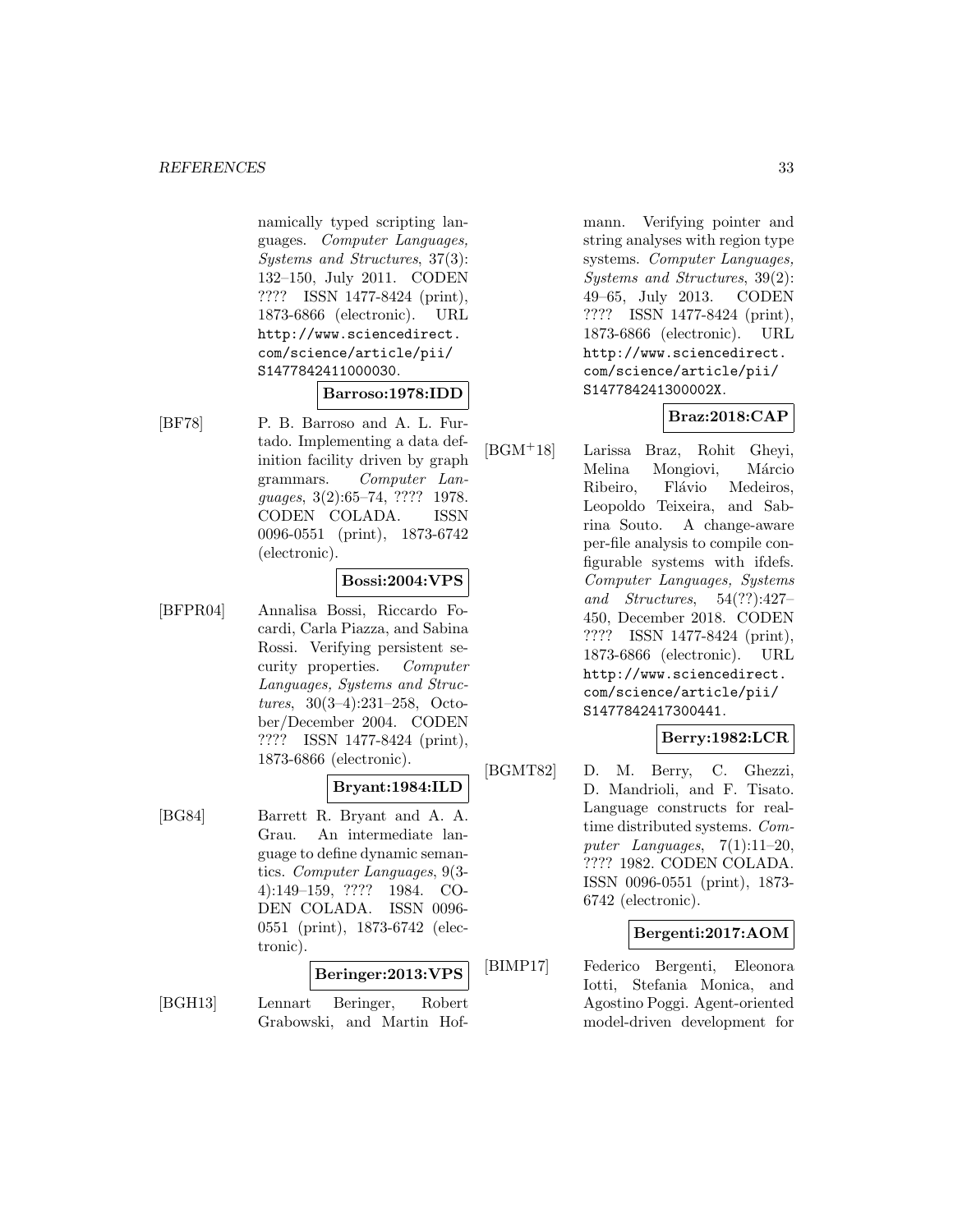JADE with the JADEL programming language. Computer Languages, Systems and Structures, 50(??):142–158, December 2017. CODEN ???? ISSN 1477-8424 (print), 1873-6866 (electronic). URL http://www.sciencedirect. com/science/article/pii/ S1477842416301075.

#### **Bolot:1990:FSP**

[BJ90] Jean-Chrysostome Bolot and Pankaj Jalote. Functional semantics of programs with exceptions. Computer Languages, 15(4):251–265, ???? 1990. CO-DEN COLADA. ISSN 0096- 0551 (print), 1873-6742 (electronic).

#### **Brandner:2014:RWC**

[BJ14] Florian Brandner and Alexander Jordan. Refinement of worst-case execution time bounds by graph pruning. Computer Languages, Systems and Structures, 40(3–4): 155–170, October/December 2014. CODEN ???? ISSN 1477-8424 (print), 1873-6866 (electronic). URL http: //www.sciencedirect.com/ science/article/pii/S1477842414000359.

**Bailes:1993:PGS**

[BJS93] Paul A. Bailes, Dan B. Johnston, and Eric J. Salzman. A proposal for a genuinely-lazy streams facility for Ada. Computer Languages, 18(1):31–55, ???? 1993. CODEN COLADA. ISSN 0096-0551 (print), 1873- 6742 (electronic).

# **Brichau:2008:ASM**

[BKG<sup>+</sup>08] Johan Brichau, Andy Kellens, Kris Gybels, Kim Mens, Robert Hirschfeld, and Theo D'Hondt. Application-specific models and pointcuts using a logic metalanguage. Computer Languages, Systems and Structures,  $34(2-3):66-82$ ,  $July/$ October 2008. CODEN ???? ISSN 1477-8424 (print), 1873-6866 (electronic). URL http://www.sciencedirect. com/science/article/pii/ S1477842407000139.

#### **Blanchard:2018:MCB**

[BKL18] Allan Blanchard, Nikolai Kosmatov, and Frédéric Loulergue. MMFilter: A CHRbased solver for generation of executions under weak memory models. Computer Languages, Systems and Structures, 53(??):121–142, September 2018. CODEN ???? ISSN 1477-8424 (print), 1873- 6866 (electronic). URL http://www.sciencedirect. com/science/article/pii/ S1477842417301665.

# **Bloom:2009:FPL**

[BKSW09] Bard Bloom, Paul Keyser, Ian Simmonds, and Mark Wegman. Ferret: Programming language support for multiple dynamic classification. Computer Languages, Systems and Structures, 35(3):306– 321, October 2009. CODEN ???? ISSN 1477-8424 (print), 1873-6866 (electronic). URL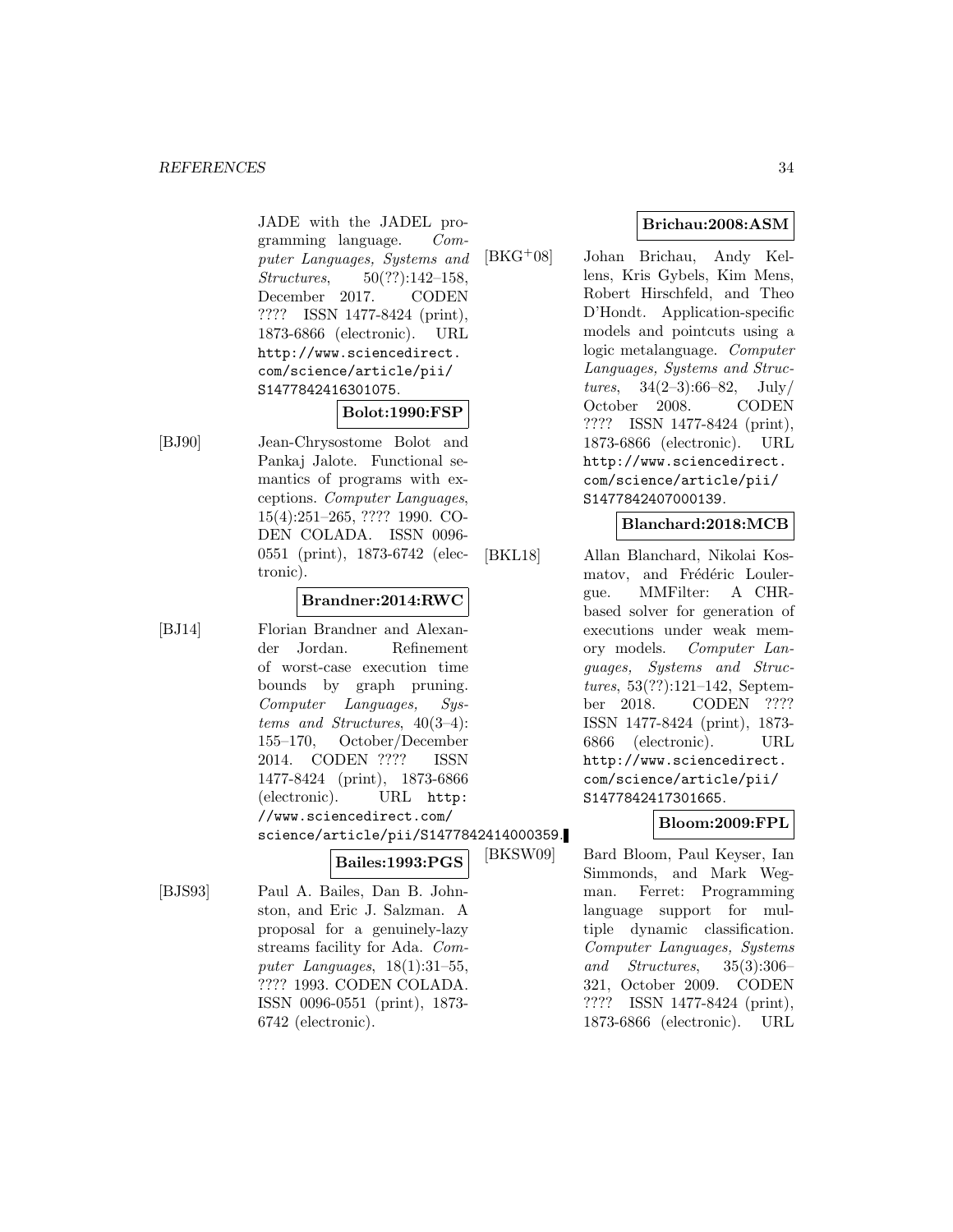http://www.sciencedirect. com/science/article/pii/ S1477842408000225.

# **Berry:1980:TMV**

[BKYV80] D. M. Berry, R. A. Kemmerer, S. Yemini, and A. Von Staa. Toward modular verifiable exception handling. Computer Languages, 5(2):77–101, ???? 1980. CODEN COLADA. ISSN 0096-0551 (print), 1873-6742 (electronic).

#### **Bassiouni:1992:RQL**

[BL92] M. A. Bassiouni and M. J. Llewellyn. A relational-calculus query language for historical databases. Computer Languages, 17(3):185–197, July 1992. CODEN COLADA. ISSN 0096-0551 (print), 1873-6742 (electronic).

# **Bassiouni:1999:ETQ**

[BL99] M. A. Bassiouni and M. Llewellyn. Extending temporal query languages to handle imprecise time intervals. Computer Languages, 25(1):39– 54, April 1, 1999. CODEN COLADA. ISSN 0096-0551 (print), 1873-6742 (electronic). URL http://www.elsevier. nl/gej-ng/10/15/18/28/17/ 18/abstract.html; http: //www.elsevier.nl/gej-ng/ 10/15/18/28/17/18/article. pdf.

#### **Blieberger:1994:DLW**

[Bli94] Johann Blieberger. Discrete loops and worst case performance. *Computer Languages*,

20(3):193–212, August 1994. CODEN COLADA. ISSN 0096-0551 (print), 1873-6742 (electronic).

# **Bassiouni:1993:TOR**

[BLM93] M. A. Bassiouni, M. J. Llewellyn, and A. Mukherjee. Time-based operators for relational algebra query languages. Computer Languages, 19(4): 261–276, October 1993. CO-DEN COLADA. ISSN 0096- 0551 (print), 1873-6742 (electronic).

# **Bryant:1995:GGF**

[BM95] Kelvin S. Bryant and Jon Mauney. GRAS: a general framework for combining automatic code generation and register allocation. Computer Languages, 21(2):101–112, July 1995. CODEN COLADA. ISSN 0096-0551 (print), 1873-6742 (electronic).

# **Buga:2018:EBB**

[BMN<sup>+</sup>18] Andreea Buga, Atif Mashkoor, Sorana Tania Nemes, Klaus-Dieter Schewe, and Pornpan Songprasop. An Event-Bbased approach to hybrid systems engineering and its application to a hemodialysis machine case study. Computer Languages, Systems and Structures, 54(??):297–315, December 2018. CODEN ???? ISSN 1477-8424 (print), 1873-6866 (electronic). URL http://www.sciencedirect.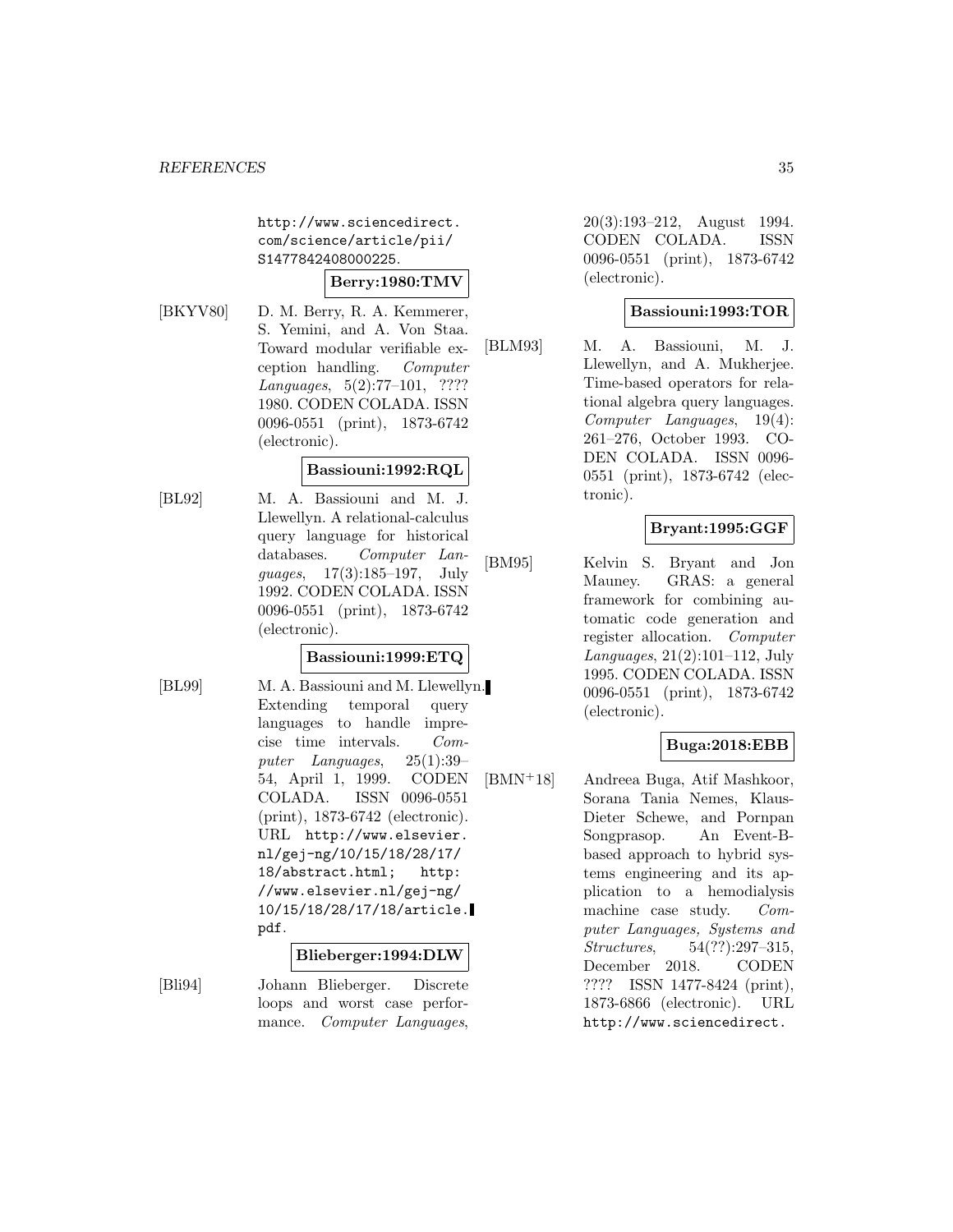com/science/article/pii/ S147784241830037X.

#### **Boudriga:1992:RMS**

[BMZM92] N. Boudriga, A. Mili, R. Zalila, and Fatma Mili. A relational model for the specification of data types. Computer Languages, 17(2):101–131, April 1992. CODEN COLADA. ISSN 0096-0551 (print), 1873-6742 (electronic).

### **Bouraqadi:2004:SMC**

[Bou04] Noury Bouraqadi. Safe metaclass composition using mixinbased inheritance. Computer Languages, Systems and Struc*tures*,  $30(1-2):49-61$ , April/ July 2004. CODEN ???? ISSN 1477-8424 (print), 1873-6866 (electronic).

#### **Bourbakis:2008:GFL**

[Bou08] Nikolaos G. Bourbakis. A generic, formal language-based methodology for hierarchical floorplanning-placement. Computer Languages, Systems and Structures, 34(1): 25–42, April 2008. CODEN ???? ISSN 1477-8424 (print), 1873-6866 (electronic). URL http://www.sciencedirect. com/science/article/pii/ S1477842406000285.

#### **Barthe:2007:STP**

[BRB07] Gilles Barthe, Tamara Rezk, and Amitabh Basu. Security types preserving compilation. Computer Languages, Systems and Structures, 33(2):

35–59, July 2007. CODEN ???? ISSN 1477-8424 (print), 1873-6866 (electronic). URL http://www.sciencedirect. com/science/article/pii/ S1477842405000230.

## **Breitner:2018:CA**

[Bre18] Joachim Breitner. Call arity. Computer Languages, Systems and Structures, 52(??): 65–91, June 2018. CODEN ???? ISSN 1477-8424 (print), 1873-6866 (electronic). URL http://www.sciencedirect. com/science/article/pii/ S1477842416300756.

# **Broy:1988:BBC**

[Bro88] Manfred Broy. Broadcasting buffering communication. Computer Languages, 13(1): 31–47, ???? 1988. CODEN COLADA. ISSN 0096-0551 (print), 1873-6742 (electronic).

#### **Biskup:1990:ESQ**

[BRS90] Joachim Biskup, Uwe Räsch, and Holger Stiefeling. An extension of SQL for querying graph relations. Computer Languages, 15(2):65–82, ???? 1990. CODEN COLADA. ISSN 0096-0551 (print), 1873- 6742 (electronic).

# **Brogi:1999:DCP**

[BRT99] Antonio Brogi, Chiara Renso, and Franco Turini. Dynamic composition of parameterised logic modules. Computer Languages, 25(4):211–242, December 1999. CODEN COLADA.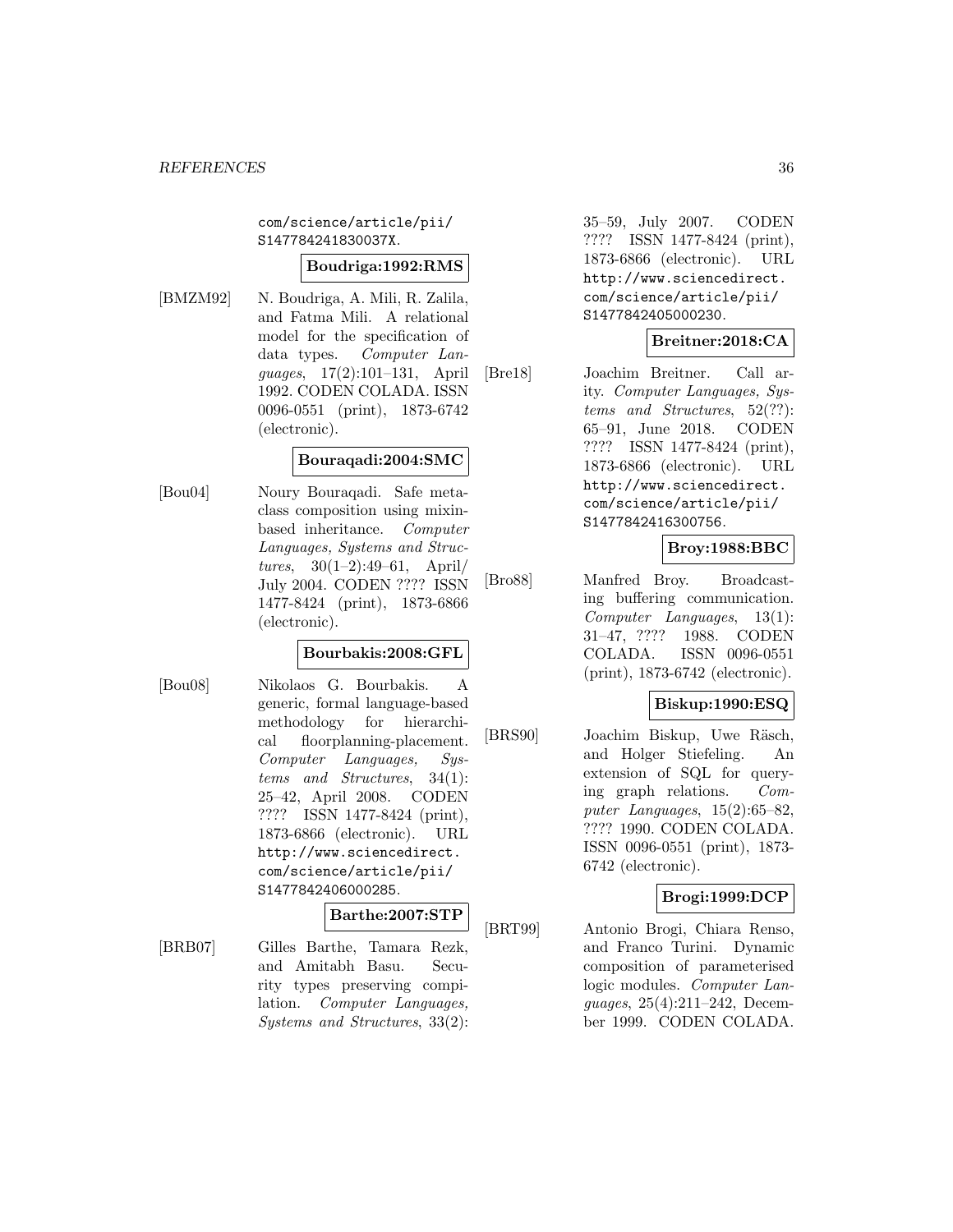ISSN 0096-0551 (print), 1873- 6742 (electronic). URL http://www.elsevier.com/ gej-ng/10/15/18/28/30/25/ abstract.html.

### **Bryant:2015:SIP**

[Bry15] Barrett R. Bryant. Special issue on the programming languages track at the 29th ACM Symposium on Applied Computing. Computer Languages, Systems and Structures, 42 (??):1, ???? 2015. CODEN ???? ISSN 1477-8424 (print), 1873-6866 (electronic). URL http://www.sciencedirect. com/science/article/pii/ S1477842415000251.

## **Bryant:2016:SIP**

[Bry16] Barrett R. Bryant. Special issue on the programming languages track at the 30th ACM Symposium on Applied Computing. Computer Languages, Systems and Structures, 45(??): 163, April 2016. CODEN ???? ISSN 1477-8424 (print), 1873-6866 (electronic). URL http://www.sciencedirect. com/science/article/pii/ S1477842416300598.

#### **Bachmann:1978:SCL**

[BS78] Wolfgang Bachmann and Herward Schwarze. Solmar a computer language for utilizing sonar models. Computer Languages, 3(3):193–201, ???? 1978. CODEN COLADA. ISSN 0096-0551 (print), 1873- 6742 (electronic).

### **Budd:1985:PTS**

[BS85] Timothy A. Budd and Gopal Ajei S. Program testing by specification mutation. Computer Languages, 10(1):63–73, ???? 1985. CODEN COLADA. ISSN 0096-0551 (print), 1873-6742 (electronic).

### **Barnard:1992:CPP**

[BS92] D. T. Barnard and D. B. Skillicorn. Context-free parsing on  $O(n)$  processors. Computer Languages,  $17(1):61-66$ , ???? 1992. CODEN COLADA. ISSN 0096-0551 (print), 1873- 6742 (electronic).

### **Burton:2018:OMD**

[BS18] Eden Burton and Emil Sekerinski. An object model for dynamic mixins. Computer Languages, Systems and Structures, 51(??):90–101, January 2018. CODEN ???? ISSN 1477-8424 (print), 1873- 6866 (electronic). URL http://www.sciencedirect. com/science/article/pii/ S1477842417300490.

### **Besova:2015:GBM**

[BSW15] Galina Besova, Dominik Steenken, and Heike Wehrheim. Grammarbased model transformations: Definition, execution, and quality properties. Computer Languages, Systems and Structures, 43(??):116–138, October 2015. CODEN ???? ISSN 1477-8424 (print), 1873- 6866 (electronic). URL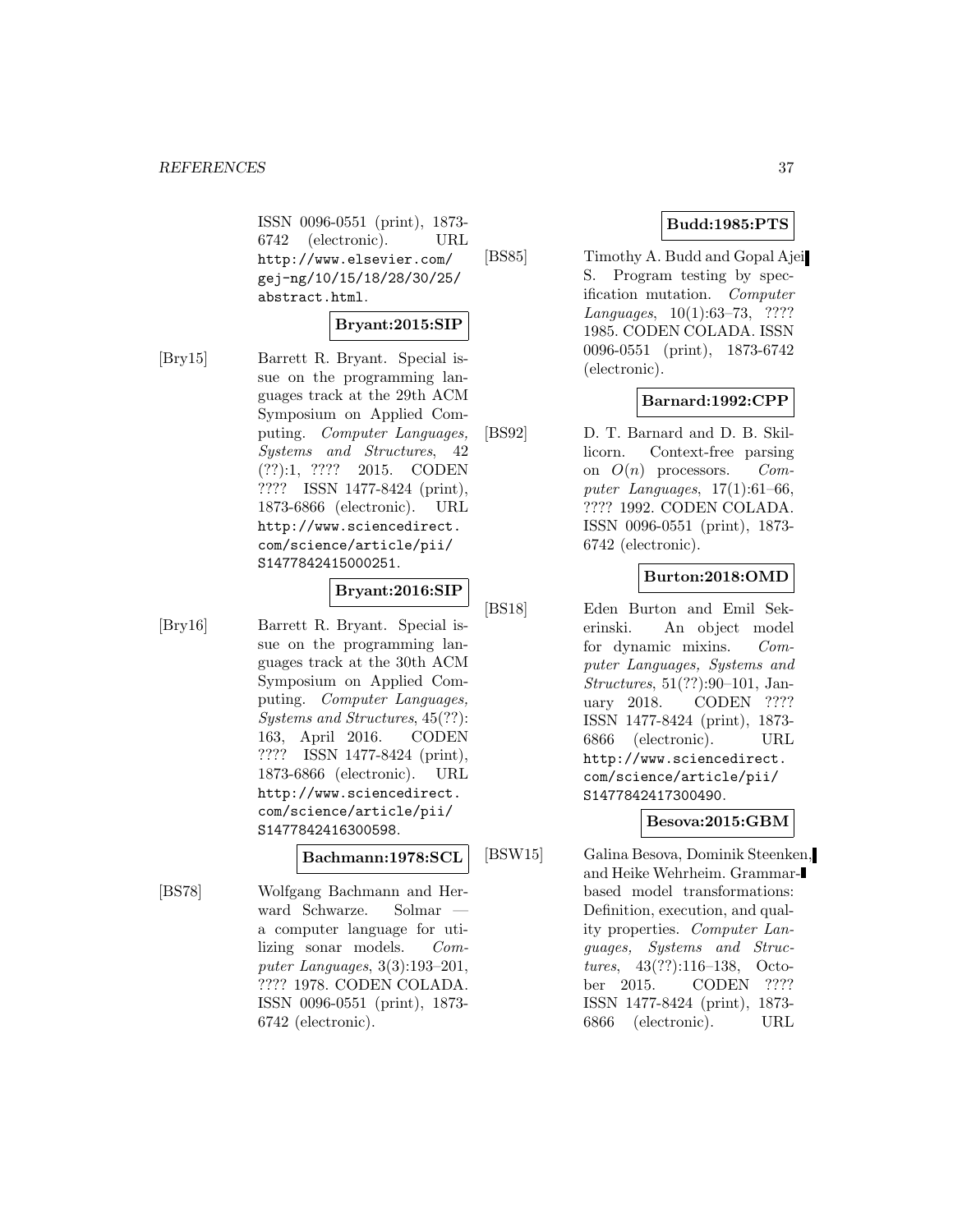http://www.sciencedirect. com/science/article/pii/ S1477842415000287.

### **Bal:1986:LMG**

[BT86] Henri E. Bal and Andrew S. Tanenbaum. Language-and machine-independent global optimization on intermediate code. Computer Languages, 11 (2):105–121, ???? 1986. CO-DEN COLADA. ISSN 0096- 0551 (print), 1873-6742 (electronic).

### **Bal:1991:DPS**

[BT91] Henri E. Bal and Andrew S. Tanenbaum. Distributed programming with shared data. Computer Languages, 16(2): 129–146, ???? 1991. CO-DEN COLADA. ISSN 0096- 0551 (print), 1873-6742 (electronic).

#### **Budd:1982:IGC**

[Bud82] T. A. Budd. An implementation of generators in C. Computer Languages, 7(2):69–87, ???? 1982. CODEN COLADA. ISSN 0096-0551 (print), 1873- 6742 (electronic).

### **Buffenbarger:2017:ACB**

[Buf17] Jim Buffenbarger. Amake: cached builds of top-level targets. Computer Languages, Systems and Structures, 50(??):20–30, December 2017. CODEN ???? ISSN 1477-8424 (print), 1873- 6866 (electronic). URL

http://www.sciencedirect. com/science/article/pii/ S1477842416301622.

### **Burns:1990:NPR**

[BW90] A. Burns and A. J. Wellings. The notion of priority in realtime programming languages. Computer Languages, 15(3): 153–162, ???? 1990. CO-DEN COLADA. ISSN 0096- 0551 (print), 1873-6742 (electronic).

### **Bouraqadi:2005:I**

[BW05] Noury Bouraqadi and Roel Wuyts. Introduction. Computer Languages, Systems and Structures, 31(3–4):103–105, October/December 2005. CO-ISSN 1477-8424 (print), 1873-6866 (electronic).

### **Bail:1988:PCU**

[BZ88] William G. Bail and Marvin V. Zelkowitz. Program complexity using hierarchical abstract computers. Computer Languages, 13(3-4):109–123, ???? 1988. CODEN COLADA. ISSN 0096-0551 (print), 1873-6742 (electronic).

### **Chaitin:1981:RAC**

[CAC<sup>+</sup>81] Gregory J. Chaitin, Marc A. Auslander, Ashok K. Chandra, John Cocke, Martin E. Hopkins, and Peter W. Markstein. Register allocation via coloring. Computer Languages, 6 (1):47–57, ???? 1981. CO-DEN COLADA. ISSN 0096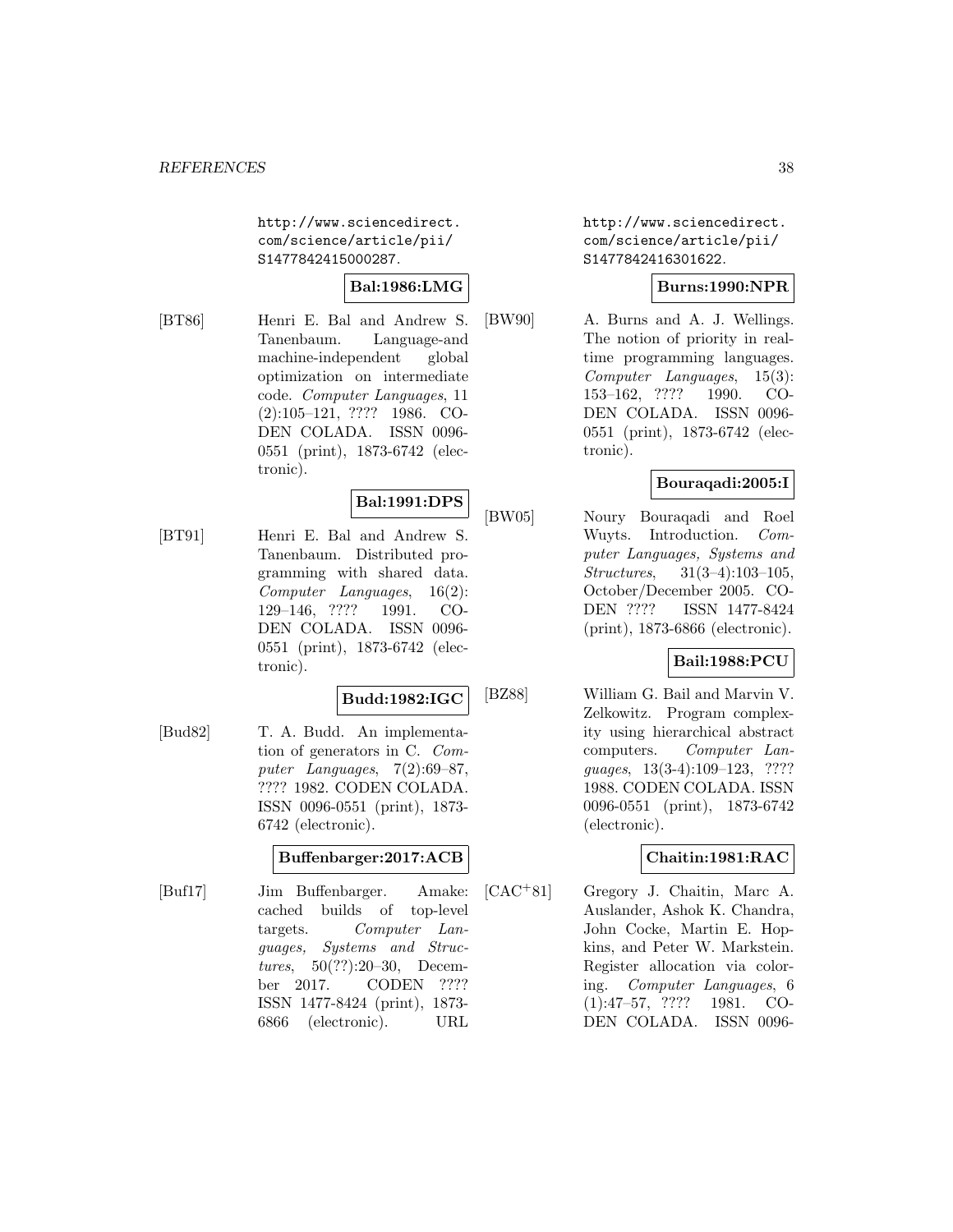0551 (print), 1873-6742 (electronic).

#### **Carvalho:1978:PGS**

[Car78] Sergio E. R. Carvalho. Proposal for a generalized "For" statement. Computer Languages, 3(3):157–162, ???? 1978. CODEN COLADA. ISSN 0096-0551 (print), 1873-6742 (electronic).

### **Canedo:2008:NCG**

[CAS08] Arquimedes Canedo, Ben Abderazek, and Masahiro Sowa. A new code generation algorithm for 2-offset producer order queue computation model. Computer Languages, Systems and Structures, 34(4):184–194, December 2008. CODEN ???? ISSN 1477-8424 (print), 1873-6866 (electronic). URL http://www.sciencedirect. com/science/article/pii/ S1477842407000188.

#### **Clarke:1993:EHP**

[CB93a] Gwen Clarke and David T. Barnard. Error handling in a parallel LR substring parser. Computer Languages, 19(4): 247–259, October 1993. CO-DEN COLADA. ISSN 0096- 0551 (print), 1873-6742 (electronic).

## **Cordy:1993:ISI**

[CB93b] James R. Cordy and Mario Barbacci. Introduction to the special issue on ICCL '92. Computer Languages, 19(2):63–64, April 1993. CODEN COLADA.

ISSN 0096-0551 (print), 1873- 6742 (electronic).

### **Chadha:2017:FDC**

[CBTR17] Sanchit Chadha, Antuan Byalik, Eli Tilevich, and Alla Rozovskaya. Facilitating the development of crossplatform software via automated code synthesis from web-based programming resources. Computer Languages, Systems and Structures, 48(??): 3–19, ???? 2017. CODEN ???? ISSN 1477-8424 (print), 1873-6866 (electronic). URL http://www.sciencedirect. com/science/article/pii/ S1477842415300634.

### **Chebba:2018:AAR**

[CBTR18] Asmaa Chebba, Thouraya Bouabana-Tebibel, and Stuart H. Rubin. Attributed and n-ary relations in OWL for knowledge modeling. Computer Languages, Systems and Structures, 54(??):183–198, December 2018. CODEN ???? ISSN 1477-8424 (print), 1873-6866 (electronic). URL http://www.sciencedirect. com/science/article/pii/ S1477842417302026.

### **Citrin:1995:CRL**

[CC95] Wayne Citrin and Alistair Cockburn. Carla: a rule language for specifying communications architectures. Computer Languages, 21(3-4):165– 189, October–December 1995. CODEN COLADA. ISSN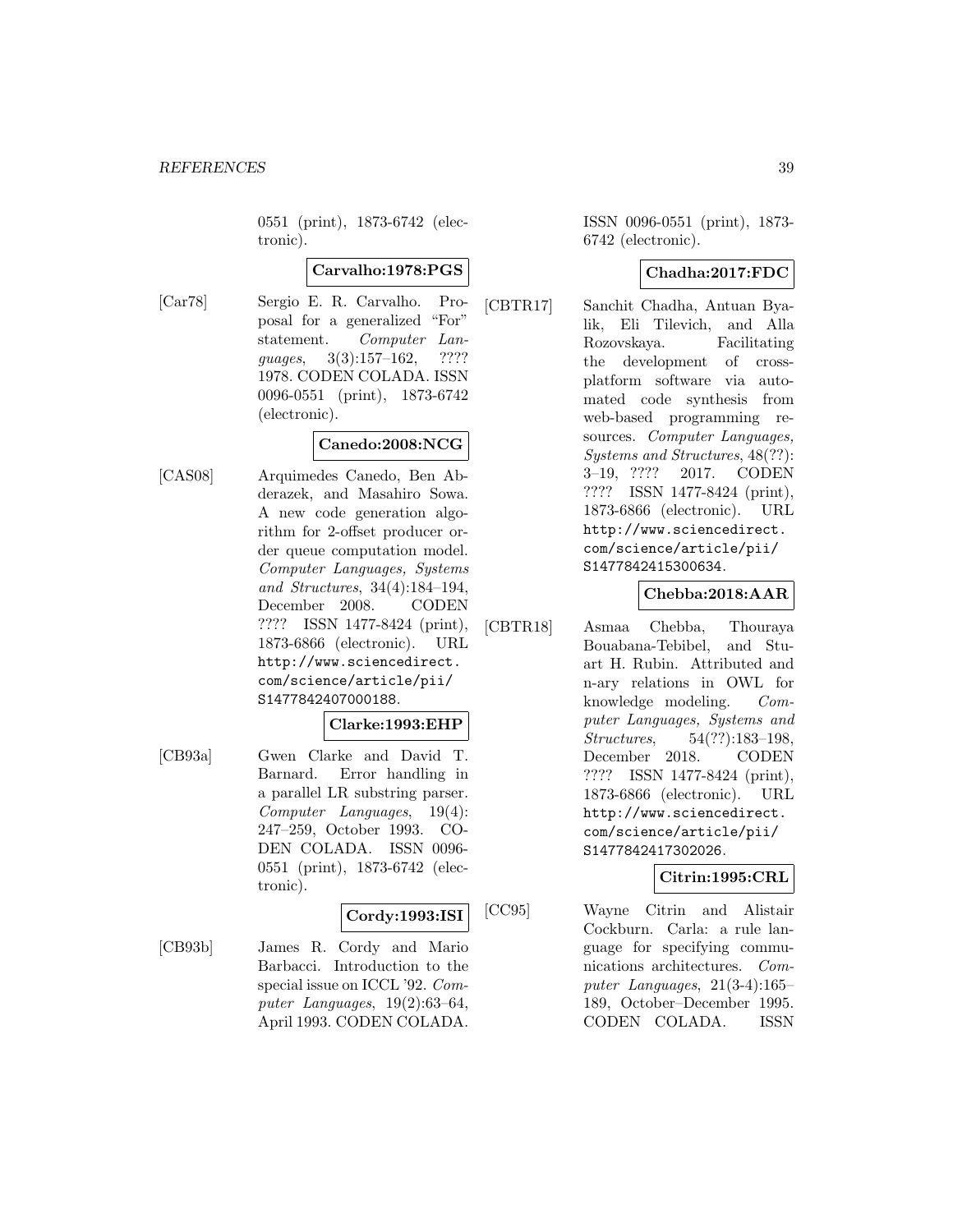0096-0551 (print), 1873-6742 (electronic).

## **Choi:2015:LAC**

[CC15] Kwanghoon Choi and Byeong-Mo Chang. A lightweight approach to component-level exception mechanism for robust Android apps. Computer Languages, Systems and Structures, 44 (Part C)(??):283– 298, December 2015. CODEN ???? ISSN 1477-8424 (print), 1873-6866 (electronic). URL http://www.sciencedirect. com/science/article/pii/ S1477842415300038.

### **Choi:2016:LAC**

[CC16] Kwanghoon Choi and Byeong-Mo Chang. A lightweight approach to component-level exception mechanism for robust Android apps. Computer Languages, Systems and Structures, 45(??):283– 298, April 2016. CODEN ???? ISSN 1477-8424 (print), 1873-6866 (electronic). URL http://www.sciencedirect. com/science/article/pii/ S1477842415300038.

### **Cadavid:2015:AMP**

[CCB15] Juan José Cadavid, Benoit Combemale, and Benoit Baudry. An analysis of metamodeling practices for MOF and OCL. Computer Languages, Systems and Structures, 41(??): 42–65, April 2015. CODEN ???? ISSN 1477-8424 (print), 1873-6866 (electronic). URL

http://www.sciencedirect. com/science/article/pii/ S1477842415000068.

### **Cortesi:2015:ADT**

[CCF15] Agostino Cortesi, Giulia Costantini, and Pietro Ferrara. The abstract domain of Trapezoid Step Functions. Computer Languages, Systems and Structures, 43(??):41–68, October 2015. CODEN ???? ISSN 1477-8424 (print), 1873- 6866 (electronic). URL http://www.sciencedirect. com/science/article/pii/ S147784241500024X.

### **Chang:2012:CRC**

[CCGC12] J. Morris Chang, Wei-Mei Chen, Paul A. Griffin, and Ho-Yuan Cheng. Cyclic reference counting by typed reference fields. Computer Languages, Systems and Structures, 38(1): 98–107, April 2012. CODEN ???? ISSN 1477-8424 (print), 1873-6866 (electronic). URL http://www.sciencedirect. com/science/article/pii/ S1477842411000285.

### **Ching:1993:PBS**

[CCJ93] Wai-Mee Ching, Paul Carini, and Dz-Ching Ju. A primitivebased strategy for producing efficient code for very high level programs. Computer Languages, 19(1):41–50, January 1993. CODEN COLADA. ISSN 0096-0551 (print), 1873-6742 (electronic).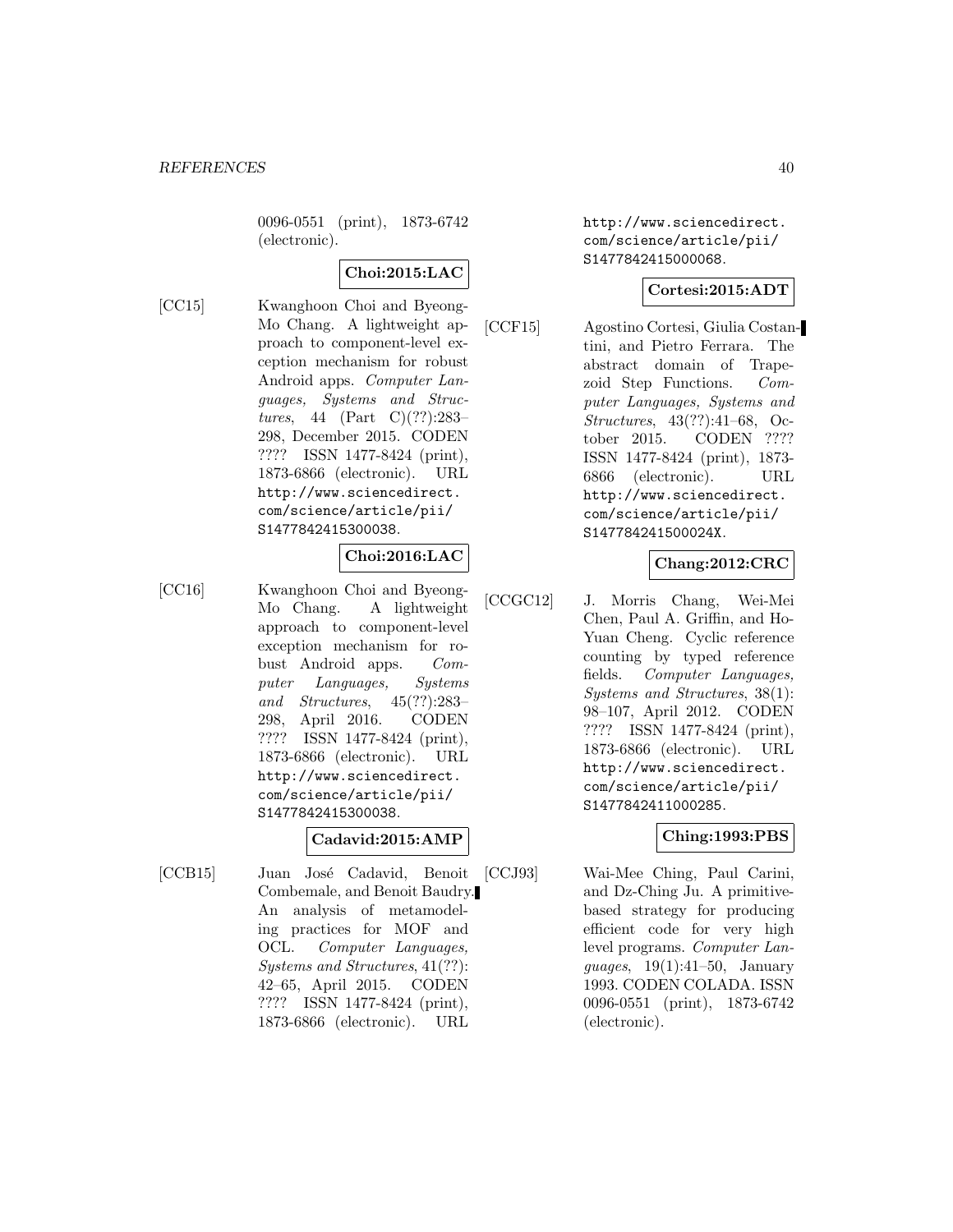#### **Cazzola:2018:DML**

[CCRS18] Walter Cazzola, Ruzanna Chitchyan, Awais Rashid, and Albert Shaqiri.  $\mu$ -DSU: a micro-language based approach to dynamic software updating. Computer Languages, Systems and Structures, 51(??):71– 89, January 2018. CODEN ???? ISSN 1477-8424 (print), 1873-6866 (electronic). URL http://www.sciencedirect. com/science/article/pii/ S1477842417300416.

#### **Cleereman:2008:MIC**

[CCT08] Kevin Cleereman, Michelle Cheatham, and Krishnaprasad Thirunarayan. Mechanisms for improved covariant typechecking. Computer Languages, Systems and Structures, 34(1): 1–17, April 2008. CODEN ???? ISSN 1477-8424 (print), 1873-6866 (electronic). URL http://www.sciencedirect. com/science/article/pii/ S1477842406000133.

#### **Celentano:1981:ITP**

[CD81] Augusto Celentano and Pierluigi Della Vigna. Interprocedural test path evaluation. Computer Languages, 6(3-4): 115–130, ???? 1981. CO-DEN COLADA. ISSN 0096- 0551 (print), 1873-6742 (electronic).

#### **Cocco:1982:MEH**

[CD82] N. Cocco and S. Dulli. A mechanism for exception handling

and its verification rules. Computer Languages, 7(2):89–102, ???? 1982. CODEN COLADA. ISSN 0096-0551 (print), 1873- 6742 (electronic).

#### **Costagliola:2018:ULC**

[CDF18] Gennaro Costagliola, Mattia De Rosa, and Vittorio Fuccella. Using the local context for the definition and implementation of visual languages. Computer Languages, Systems and Structures, 54(??):20–38, December 2018. CODEN ???? ISSN 1477-8424 (print), 1873-6866 (electronic). URL http://www.sciencedirect. com/science/article/pii/ S1477842418300307.

#### **Celentano:1980:SPD**

[CDGM80] Augusto Celentano, Pierluigi Della Vigna, Carlo Ghezzi, and Dino Mandrioli. Simple: a program development system. Computer Languages, 5 (2):103–114, ???? 1980. CO-DEN COLADA. ISSN 0096- 0551 (print), 1873-6742 (electronic).

#### **Chis:2015:PDS**

[CDGN15] Andrei Chis, Marcus Denker, Tudor Gîrba, and Oscar Nierstrasz. Practical domainspecific debuggers using the Moldable Debugger framework. Computer Languages, Systems and Structures, 44 (part A)(??):89–113, December 2015. CODEN ???? ISSN 1477-8424 (print), 1873- 6866 (electronic). URL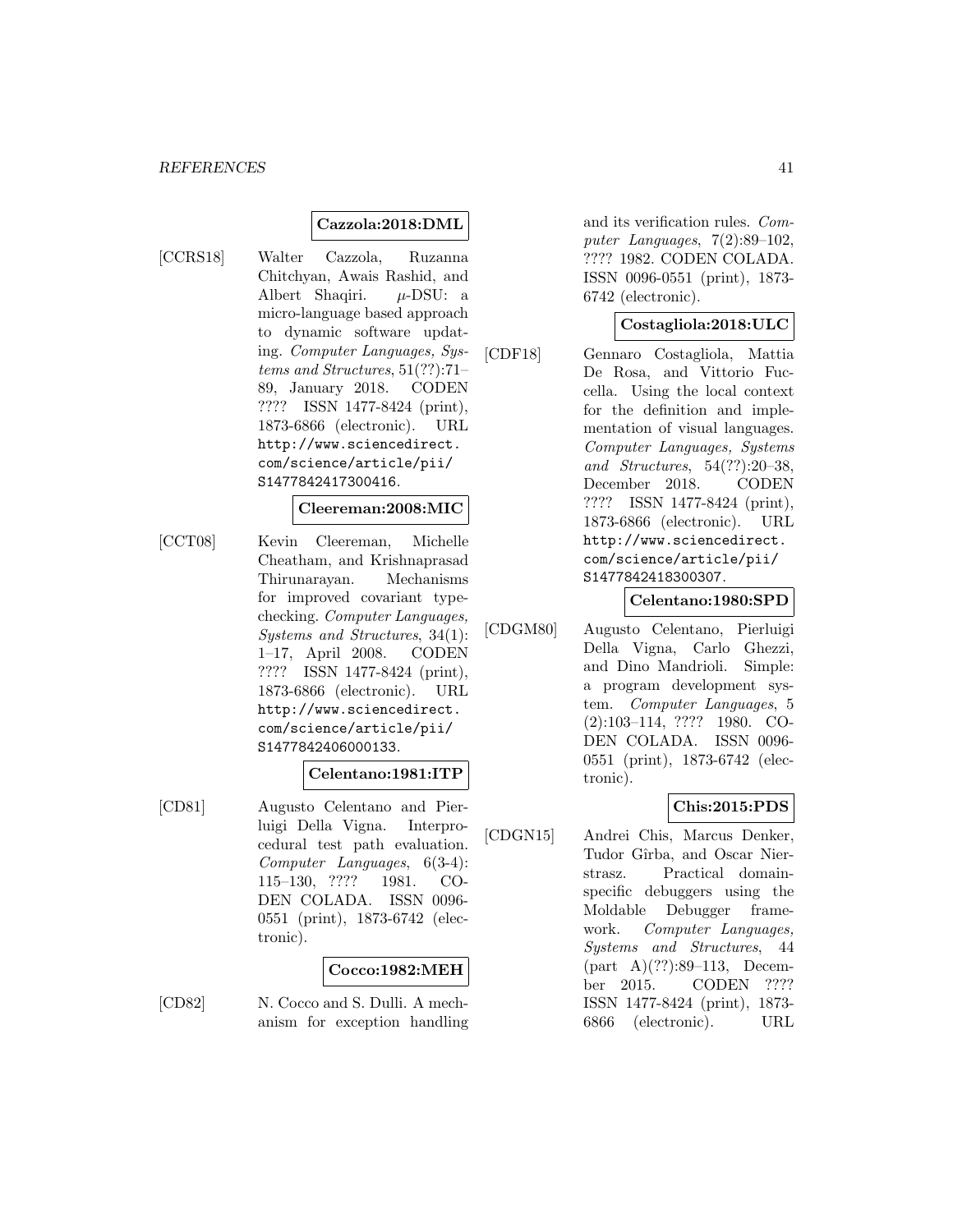http://www.sciencedirect. com/science/article/pii/ S1477842415000561.

### **Cassou:2009:TWD**

[CDW09] Damien Cassou, Stéphane Ducasse, and Roel Wuyts. Traits at work: The design of a new trait-based stream library. Computer Languages, Systems and Structures, 35(1): 2–20, April 2009. CODEN ???? ISSN 1477-8424 (print), 1873-6866 (electronic). URL http://www.sciencedirect. com/science/article/pii/ S1477842408000213.

### **Celentano:1981:LPT**

[Cel81] Augusto Celentano. LR parsing technique for extended contextfree grammars. Computer Languages, 6(2):95–107, ???? 1981. CODEN COLADA. ISSN 0096-0551 (print), 1873-6742 (electronic).

#### **Chou:1979:ITN**

[CF79] S. M. Chou and K. S. Fu. Inference for transition network grammars. Computer Languages, 4(2):83–92, ???? 1979. CODEN COLADA. ISSN 0096-0551 (print), 1873-6742 (electronic).

### **Casanova:1988:SPP**

[CF88] Marco A. Casanova and Antonio L. Furtado. String patternmatching in Prolog. Computer Languages, 13(3-4):149– 170, ???? 1988. CODEN COLADA. ISSN 0096-0551 (print), 1873-6742 (electronic).

## **Cortesi:2002:CLS**

[CF02] Agostino Cortesi and Riccardo Focardi. Computer languages and security. Computer Languages, Systems and Structures, 28(1):1–2, April 2002. CODEN ???? ISSN 1477-8424 (print), 1873-6866 (electronic).

### **Ciancarini:2000:DCL**

[CFG00] Paolo Ciancarini, Daniela Fogli, and Mauro Gaspari. A declarative coordination language. Computer Languages, 26(2–4):125–163, July 2000. CODEN COLADA. ISSN 0096-0551 (print), 1873- 6742 (electronic). URL http://www.elsevier.com/ gej-ng/10/15/18/50/31/29/ abstract.html.

### **Colombetti:1984:SCD**

[CG84] Marco Colombetti and Giovanni Guida. Supporting control definition in programming languages. Computer Languages, 9(1):1-23, ???? 1984. CODEN COLADA. ISSN 0096-0551 (print), 1873-6742 (electronic).

#### **Clematis:1993:SCO**

[CG93] Andrea Clematis and Vittoria Gianuzzi. Structuring conversation in operation/procedure oriented programming languages. Computer Languages, 18(3):153–168, ???? 1993. CO-DEN COLADA. ISSN 0096- 0551 (print), 1873-6742 (electronic).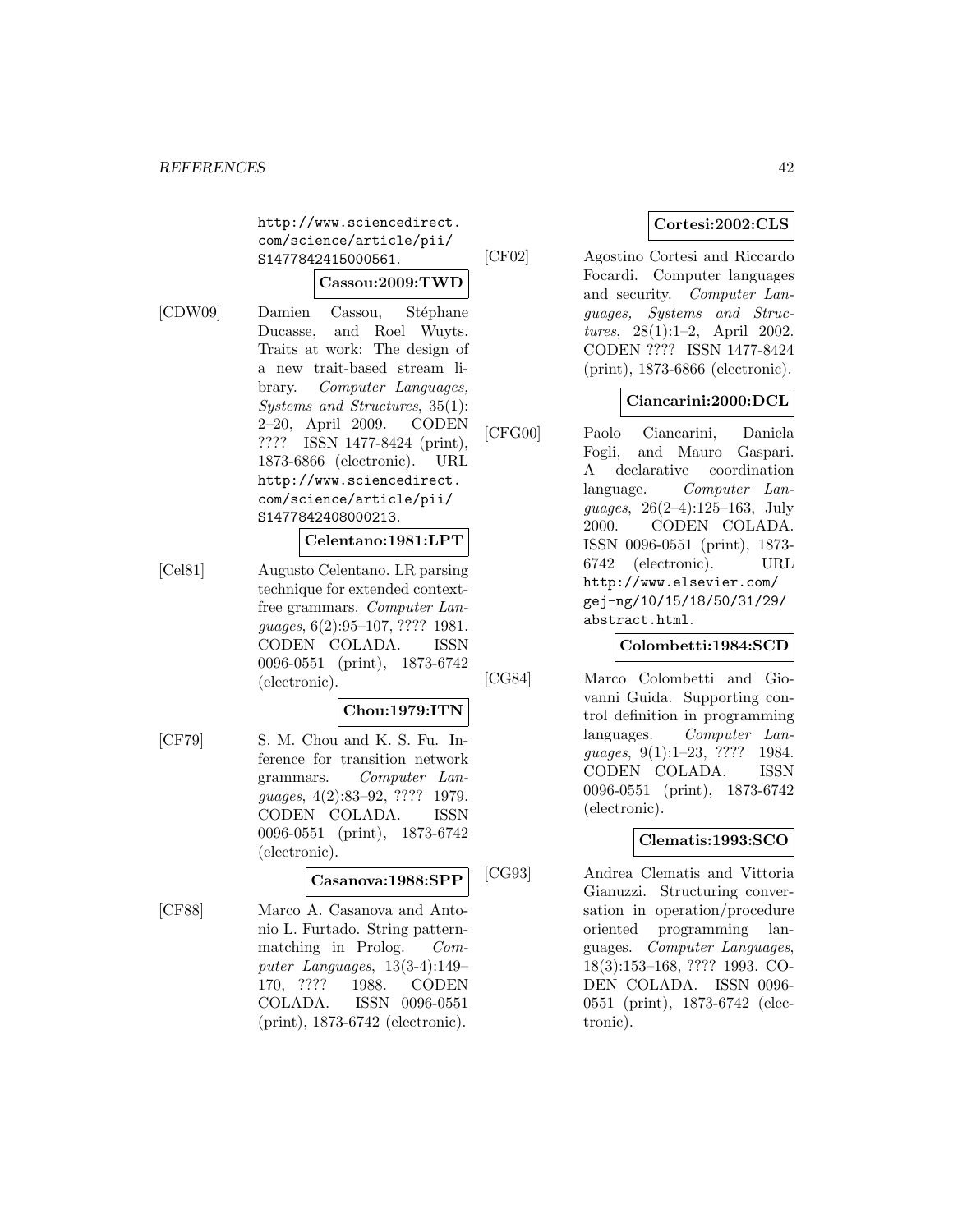#### **Ciancarini:1996:RCL**

[CG96] Paolo Ciancarini and Mauro Gaspari. Rule-based coordination of logic programs. Computer Languages, 22(2–3):95– 113, July–October 1996. CO-DEN COLADA. ISSN 0096- 0551 (print), 1873-6742 (electronic).

### **Chan:2009:GOC**

[CGG<sup>+</sup>09] Hiu Ning (Angela) Chan, Andrew J. Gallagher, Appu S. Goundan, Yi Lin William Au Yeung, Aaron W. Keen, and Ronald A. Olsson. Generic operations and capabilities in the JR concurrent programming language. Computer Languages, Systems and Structures, 35(3):293–305, October 2009. CODEN ???? ISSN 1477-8424 (print), 1873- 6866 (electronic). URL http://www.sciencedirect. com/science/article/pii/ S1477842408000183.

#### **Clark:2002:IFA**

[CHH02] David Clark, Chris Hankin, and Sebastian Hunt. Information flow for Algol-like languages. Computer Languages, Systems and Structures, 28(1): 3–28, April 2002. CODEN ???? ISSN 1477-8424 (print), 1873- 6866 (electronic).

#### **Cordy:1991:TRP**

[CHHP91] James R. Cordy, Charles D. Halpern-Hamu, and Eric Promislow. TXL: a rapid prototyping system for programming

language dialects. Computer Languages, 16(1):97–107, ???? 1991. CODEN COLADA. ISSN 0096-0551 (print), 1873-6742 (electronic).

### **Cooper:1993:MPC**

[CHK93] Keith D. Cooper, Mary W. Hall, and Ken Kennedy. A methodology for procedure cloning. Computer Languages, 19(2):105–117, April 1993. CO-DEN COLADA. ISSN 0096- 0551 (print), 1873-6742 (electronic).

#### **Charousset:2016:RAP**

[CHS16] Dominik Charousset, Raphael Hiesgen, and Thomas C. Schmidt. Revisiting actor programming in C++. Computer Languages, Systems and Structures, 45(??):105– 131, April 2016. CODEN ???? ISSN 1477-8424 (print), 1873-6866 (electronic). URL http://www.sciencedirect. com/science/article/pii/ S1477842416000038.

#### **Ciancarini:1992:PPL**

[Cia92] Paolo Ciancarini. Parallel programming with logic languages: a survey. Computer Languages, 17(4):213–239, October 1992. CODEN COLADA. ISSN 0096-0551 (print), 1873- 6742 (electronic).

### **Cater:1984:CLE**

Steven C. Cater, S. Sitharama Iyengar, and John Fuller. Computation of logical effort in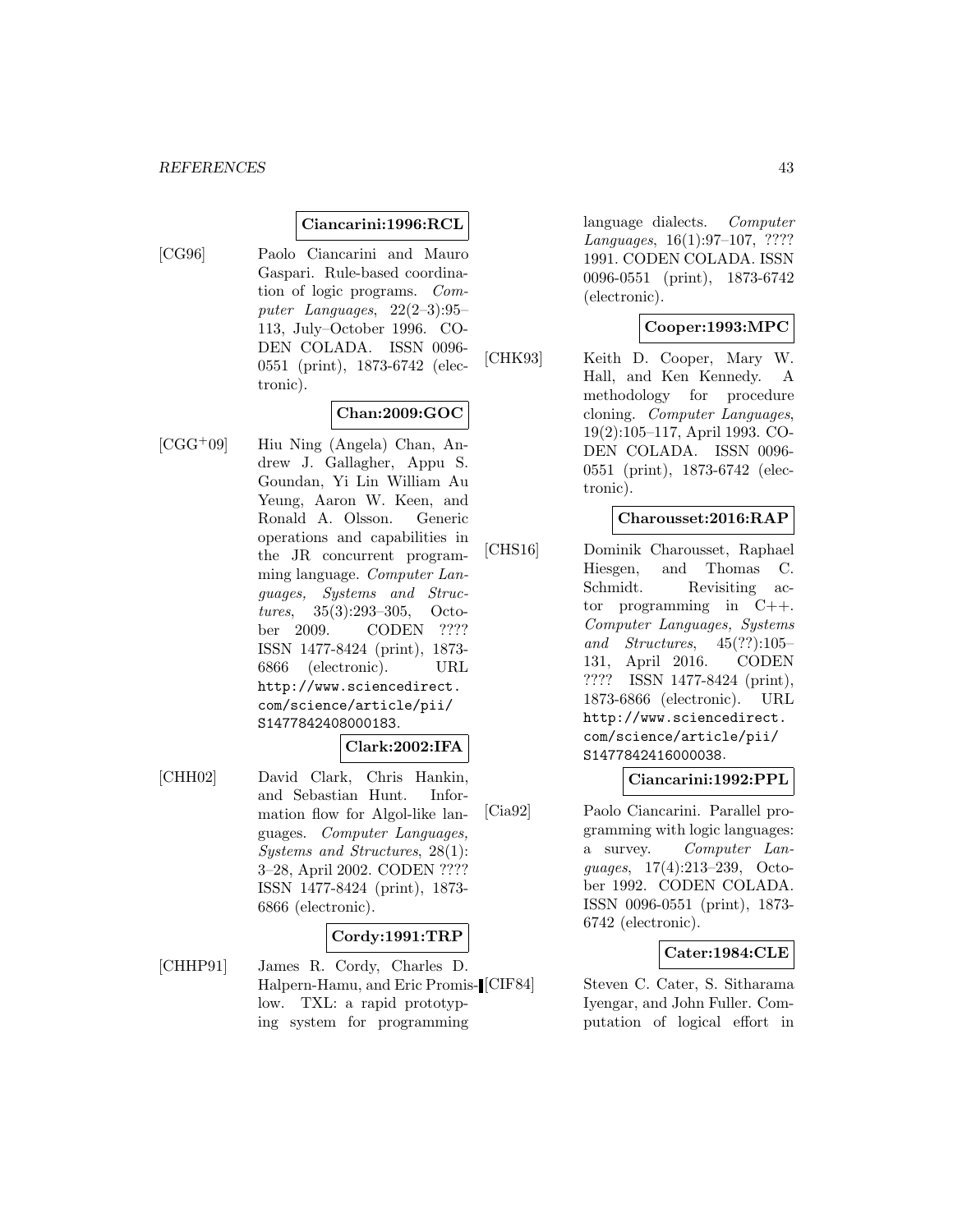high level languages. Computer Languages, 9(3-4):133– 148, ???? 1984. CODEN COLADA. ISSN 0096-0551 (print), 1873-6742 (electronic).

### **Cadoli:2000:NSE**

[CIP<sup>+</sup>00] Marco Cadoli, Giovambattista Ianni, Luigi Palopoli, Andrea Schaerf, and Domenico Vasile. NP-SPEC: an executable specification language for solving all problems in NP. Computer Languages, 26(2–4):165–195, July 2000. CODEN COLADA. ISSN 0096-0551 (print), 1873- 6742 (electronic). URL http://www.elsevier.com/ gej-ng/10/15/18/50/31/30/ abstract.html.

### **Crawford:1980:NAC**

[CJ80] John H. Crawford and Mehdi Jazayeri. New approach to code motion and its application to hoisting. *Computer Languages*, 5(1):29–36, ???? 1980. CO-DEN COLADA. ISSN 0096- 0551 (print), 1873-6742 (electronic).

#### **Chavarriaga:2017:ABX**

[CJD17] Enrique Chavarriaga, Francisco Jurado, and Fernando Díez. An approach to build XML-based domain specific languages solutions for clientside web applications. Computer Languages, Systems and Structures, 49(??):133–151, September 2017. CODEN ???? ISSN 1477-8424 (print), 1873-6866 (electronic). URL

http://www.sciencedirect. com/science/article/pii/ S1477842416301634.

## **Childers:2008:P**

[CK08] Bruce Childers and Mahmut Kandemir. Preface. Computer Languages, Systems and Structures, 34(4):151–152, December 2008. CODEN ???? ISSN 1477-8424 (print), 1873-6866 (electronic). URL http://www.sciencedirect. com/science/article/pii/ S1477842407000322.

#### **Combemale:2018:COL**

[CKM<sup>+</sup>18] Benoit Combemale, Jörg Kienzle, Gunter Mussbacher, Olivier Barais, Erwan Bousse, Walter Cazzola, Philippe Collet, Thomas Degueule, Robert Heinrich, Jean-Marc Jézéquel, Manuel Leduc, Tanja Mayerhofer, Sébastien Mosser, Matthias Schöttle, Misha Strittmatter, and Andreas Wortmann. Concern-oriented language development (COLD): Fostering reuse in language engineering. Computer Languages, Systems and Structures, 54(??):139–155, December 2018. CODEN ???? ISSN 1477-8424 (print), 1873- 6866 (electronic). URL http://www.sciencedirect. com/science/article/pii/ S1477842418300496.

### **Coon:1983:CCI**

[CKS83] Lawrence A. Coon, John P. Kearns, and Mary Lou Soffa. The contraction of control im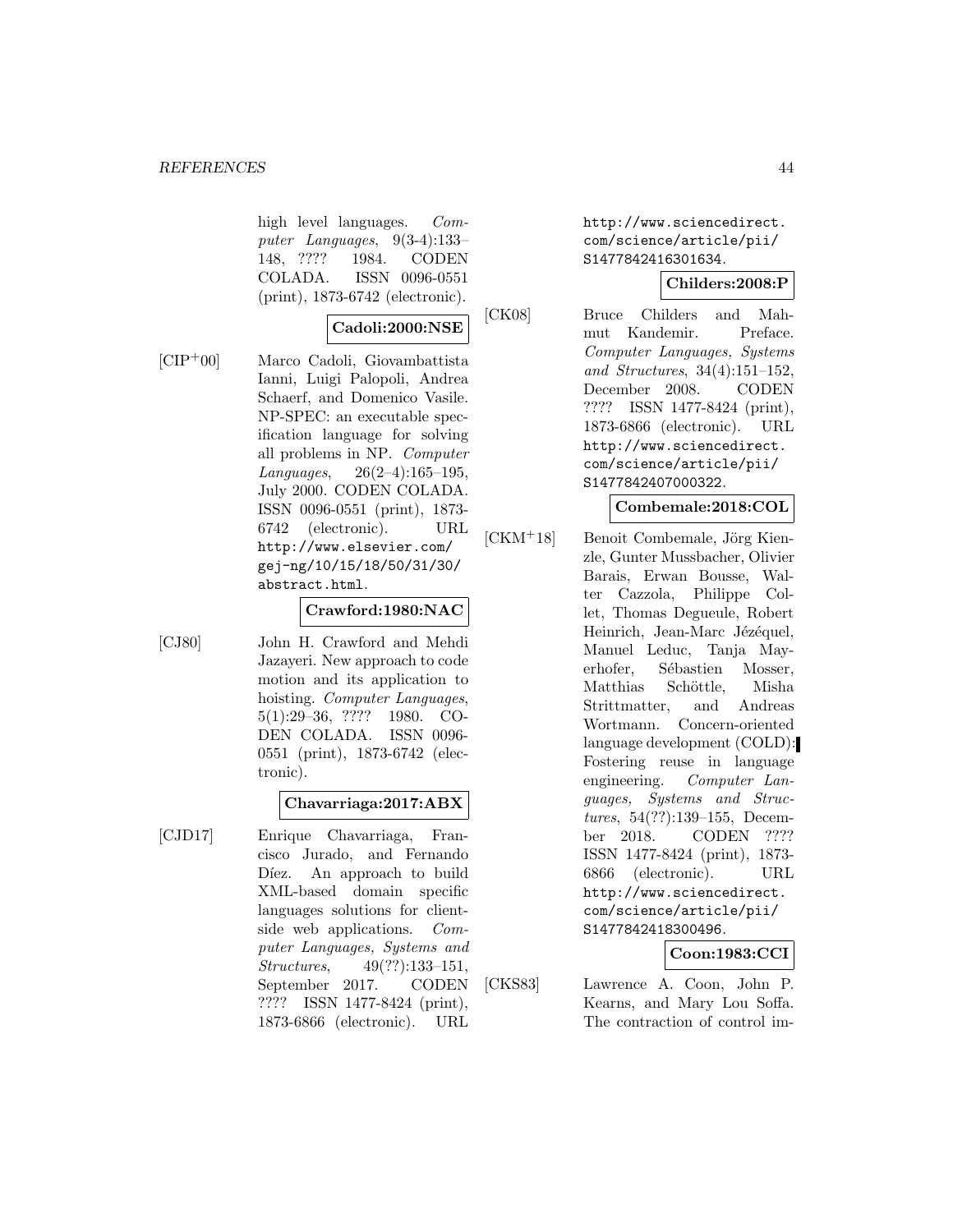plementations. Computer Languages, 8(1):15–25, ???? 1983. CODEN COLADA. ISSN 0096-0551 (print), 1873-6742 (electronic).

## **Choen:1978:SFM**

[CL78] A. Toni Choen and Leon S. Levy. Structured flowcharts for multiprocessing. Computer Languages, 4(4):209–226, 1978. CODEN COLADA. ISSN 0096-0551 (print), 1873-6742 (electronic).

### **Coleman:1989:PIC**

[CL89] Don M. Coleman and Ronald J. Leach. Performance issues in C language fault-tolerant software. Computer Languages, 14(1):1–9, ???? 1989. CO-DEN COLADA. ISSN 0096- 0551 (print), 1873-6742 (electronic).

#### **Chakravarty:1997:TUI**

[CL97] Manuel M. T. Chakravarty and Hendrik C. R. Lock. Towards the uniform implementation of declarative languages. Computer Languages, 23(2-4):121– 160, July–December 1997. CO-DEN COLADA. ISSN 0096- 0551 (print), 1873-6742 (electronic).

#### **Cunha:1983:MOP**

[CLM83] P. R. F. Cunha, C. J. Lucena, and T. S. E. Maibaum. Message oriented programming — a resource based methodology. Computer Languages, 8

(3-4):95–111, ???? 1983. CO-DEN COLADA. ISSN 0096- 0551 (print), 1873-6742 (electronic).

### **Ciampolini:2001:LLC**

[CLMT01] Anna Ciampolini, Evelina Lamma, Paola Mello, and Paolo Torroni. LAILA: a language for coordinating abductive reasoning among logic agents. Computer Languages, 27(4):137–161, December 2001. CODEN COLADA. ISSN 0096-0551 (print), 1873- 6742 (electronic). URL http://www.elsevier.com/ gej-ng/10/15/18/54/31/27/ abstract.html.

#### **Ciampolini:1996:DLO**

[CLSM96] A. Ciampolini, E. Lamma, C. Stefanelli, and P. Mello. Distributed logic objects. Computer Languages, 22(4):237– 258, December 1996. CODEN COLADA. ISSN 0096-0551 (print), 1873-6742 (electronic).

### **Chandra:1975:PPF**

[CM75] A. K. Chandra and Z. Manna. On the power of programming features. Computer Languages, 1(3):219–232, September 1975. CODEN COLADA. ISSN 0096-0551 (print), 1873- 6742 (electronic).

#### **Cockshott:2006:OPP**

[CM06] Paul Cockshott and Greg Michaelson. Orthogonal parallel processing in vector Pascal. Computer Languages, Sys-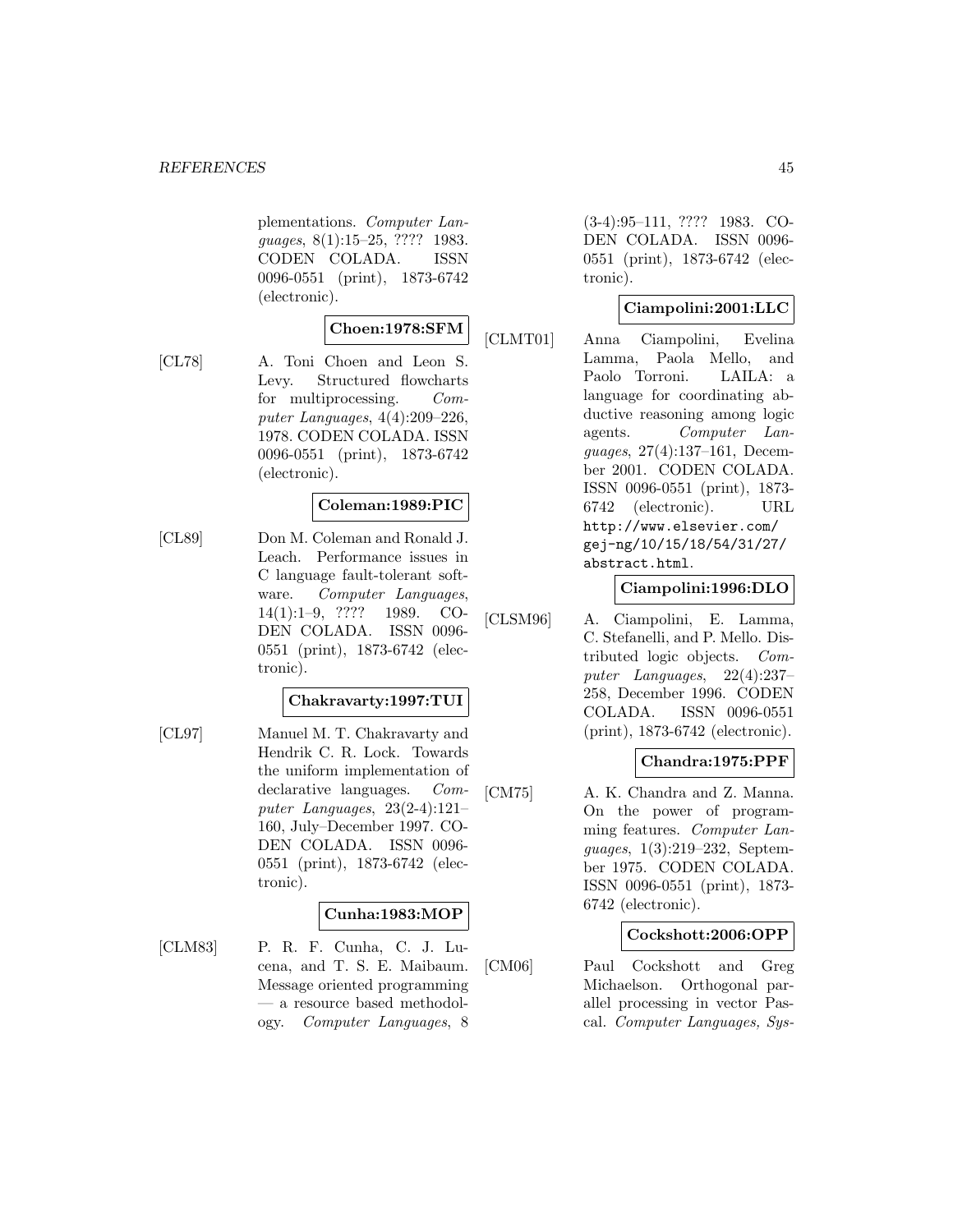#### *REFERENCES* 46

tems and Structures, 32(1):2– 41, April 2006. CODEN ???? ISSN 1477-8424 (print), 1873- 6866 (electronic).

### **Cabral:2011:TMA**

[CM11] Bruno Cabral and Paulo Marques. A transactional model for automatic exception handling. Computer Languages, Systems and Structures, 37(1): 43–61, April 2011. CODEN ???? ISSN 1477-8424 (print), 1873-6866 (electronic). URL http://www.sciencedirect. com/science/article/pii/ S1477842410000266.

#### **Cocco:1985:ATS**

[CMM85] N. Cocco, D. Mandrioli, and V. Milanese. Ada task system and real-time applications: an implementation schema. Computer Languages, 10(3-4):189– 209, ???? 1985. CODEN COLADA. ISSN 0096-0551 (print), 1873-6742 (electronic).

#### **Choe:2009:QGR**

[CNGW09] Guija Choe, Young-Kwang Nam, Joseph Goguen, and Guilian Wang. Query generation for retrieving data from distributed semistructured documents using a metadata interface. Computer Languages, Systems and Structures, 35(4):422–434, December 2009. CODEN ???? ISSN 1477-8424 (print), 1873- 6866 (electronic). URL http://www.sciencedirect. com/science/article/pii/ S1477842408000407.

### **Coffin:1989:SAM**

[CO89] Michael Coffin and Ronald A. Olsson. An SR approach to multiway rendezvous. Computer Languages, 14(4):255– 262, ???? 1989. CODEN COLADA. ISSN 0096-0551 (print), 1873-6742 (electronic).

### **Chung:1998:NMI**

[CO98] M. Chung and R. A. Olsson. New mechanisms for invocation handling in concurrent programming languages. Computer Languages, 24(4):245–270, December 1, 1998. CODEN COLADA. ISSN 0096-0551 (print), 1873-6742 (electronic). URL http://www.elsevier. nl/gej-ng/10/15/18/27/20/ 19/abstract.html; http: //www.elsevier.nl/gej-ng/ 10/15/18/27/20/19/article. pdf.

### **Cohen:1978:SFM**

[Coh78] A. T. Cohen. Structured flowcharts for multiprocessing. Computer Languages, 3 (4):209–226, ???? 1978. CO-DEN COLADA. ISSN 0096- 0551 (print), 1873-6742 (electronic).

### **Crawford:1995:SID**

[COHW95] Richard H. Crawford, Ronald A. Olsson, W. Wilson Ho, and Christopher E. Wee. Semantic issues in the design of languages for debugging. Computer Languages,  $21(1):17-37$ ,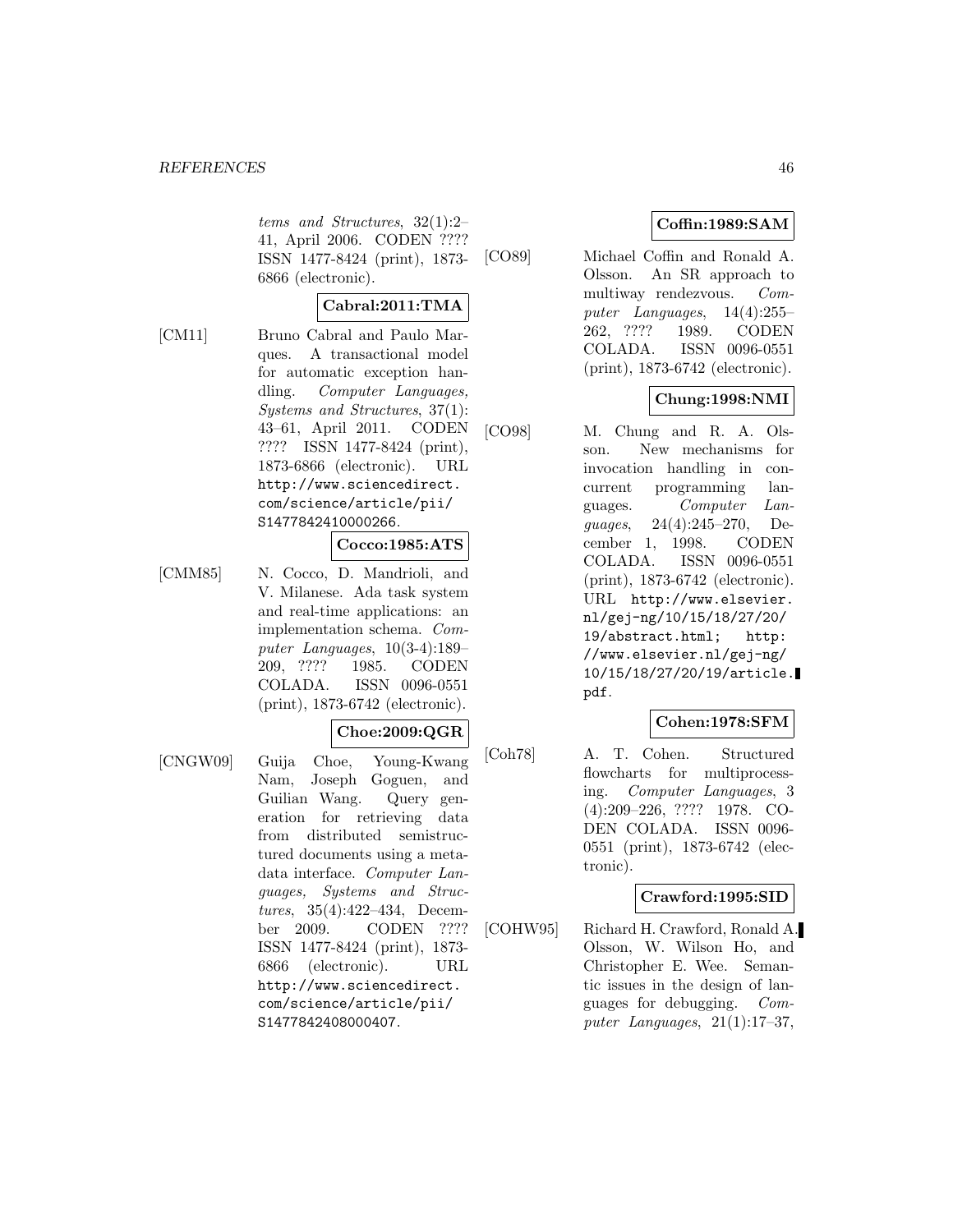April 1995. CODEN COLADA. ISSN 0096-0551 (print), 1873- 6742 (electronic).

## **Cook:1981:ADP**

[Coo81] Robert P. Cook. Abstractions for distributed programming. Computer Languages, 6 (3-4):131–138, ???? 1981. CO-DEN COLADA. ISSN 0096- 0551 (print), 1873-6742 (electronic).

### **Cooke:1998:SPD**

[Coo98] Daniel E. Cooke. SequenceL provides a different way to view programming. Computer Languages, 24(1):1–32, April 1, 1998. CODEN COLADA. ISSN 0096-0551 (print), 1873-6742 (electronic). URL http://www.elsevier. nl/gej-ng/10/15/18/27/17/ 17/abstract.html; http: //www.elsevier.nl/gej-ng/ 10/15/18/27/17/17/article. pdf.

### **Coven:1993:AAP**

[Cov93] H. Justin Coven. Altering and applying predicates. Computer Languages, 18(1):57–75, ???? 1993. CODEN COLADA. ISSN 0096-0551 (print), 1873- 6742 (electronic).

#### **Coen-Porisini:1993:ARS**

[CPD93] Alberto Coen-Porisini and Flavio De Paoli. Array representation in symbolic execution. Computer Languages, 18 (3):197–216, ???? 1993. CO-DEN COLADA. ISSN 0096-

0551 (print), 1873-6742 (electronic).

### **Combemale:2015:SII**

[CPPV15] Benoit Combemale, David J. Pearce, Richard F. Paige, and Eric Van Wyk. Special issue on the 6th and 7th International Conferences on Software Language Engineering (SLE 2013 and SLE 2014). Computer Languages, Systems and Structures, 44 (part A) $(?)$ :1– 2, December 2015. CODEN ???? ISSN 1477-8424 (print), 1873-6866 (electronic). URL http://www.sciencedirect. com/science/article/pii/ S1477842415000597.

### **Crowley:1979:PDP**

[Cro79] Charles Crowley. Parallel developments in programming languages and operating systems. Computer Languages, 4 (2):71–82, ???? 1979. CO-DEN COLADA. ISSN 0096- 0551 (print), 1873-6742 (electronic).

#### **Crespi-Reghizzi:2000:ADP**

[CRPP00] Stefano Crespi-Reghizzi, Matteo Pradella, and Pierluigi San Pietro. Associative definition of programming languages. Computer Languages, 26(2–4):105–123, July 2000. CODEN COLADA. ISSN 0096-0551 (print), 1873- 6742 (electronic). URL http://www.elsevier.com/ gej-ng/10/15/18/50/31/28/ abstract.html.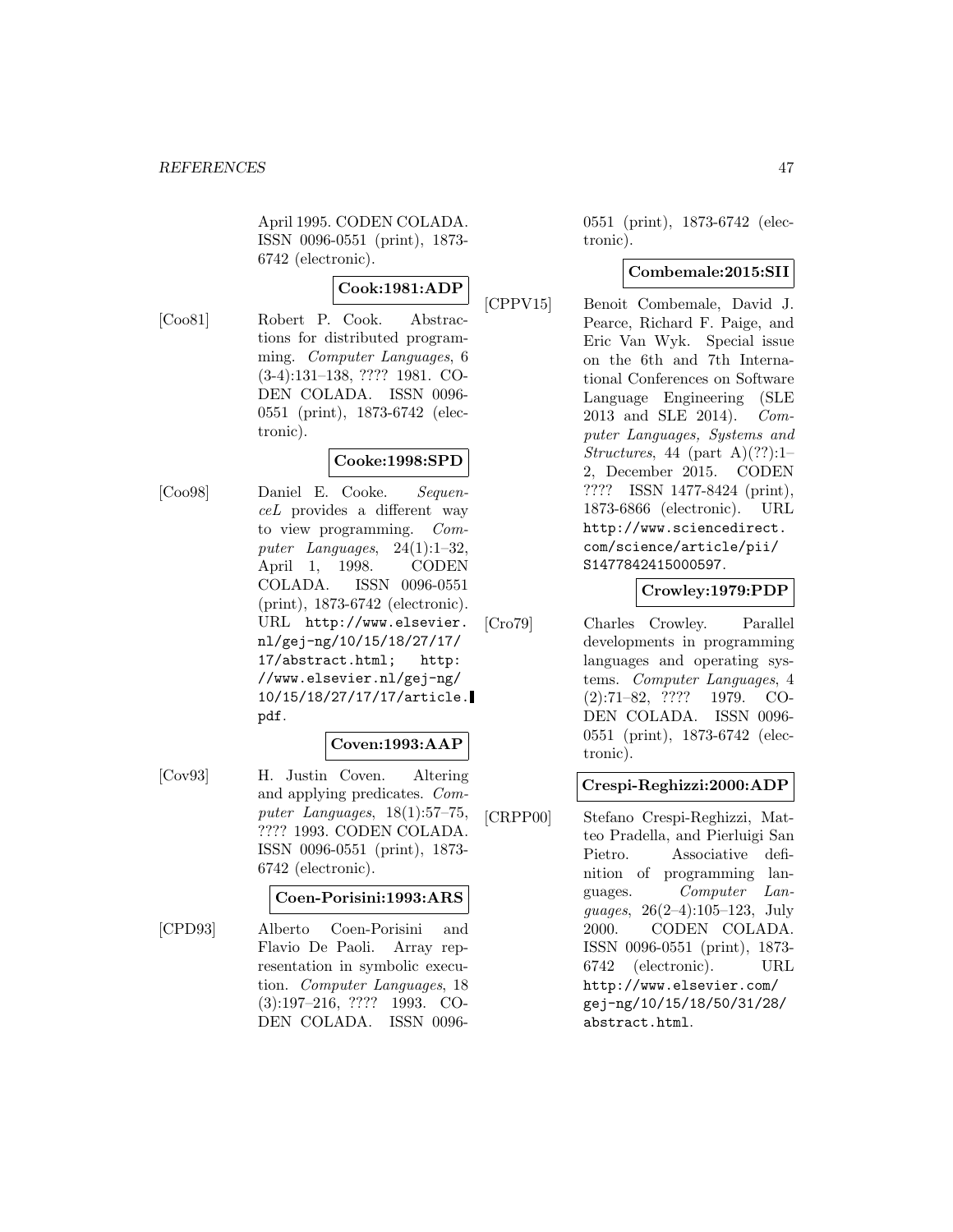### **Campos:2003:DRC**

- 
- [CS03] Alvaro E. Campos and Dionel A. Suazo. Data-race and concurrentwrite freedom are undecidable. Computer Languages, Systems and Structures,  $29(1-2):1-13$ , April/July 2003. CODEN ???? ISSN 1477-8424 (print), 1873- 6866 (electronic).

## **Capelli:2016:FED**

[CS16] Steven Capelli and Patrizia Scandurra. A framework for early design and prototyping of service-oriented applications with design patterns. Computer Languages, Systems and Structures, 46(??):140– 166, November 2016. CODEN ???? ISSN 1477-8424 (print), 1873-6866 (electronic). URL http://www.sciencedirect. com/science/article/pii/ S1477842415300440.

### **Cordoba-Sanchez:2016:ADS**

[CSdL16] Irene Córdoba-Sánchez and Juan de Lara. Ann: a domain-specific language for the effective design and validation of Java annotations. Computer Languages, Systems and Structures, 45(??):164– 190, April 2016. CODEN ???? ISSN 1477-8424 (print), 1873-6866 (electronic). URL http://www.sciencedirect. com/science/article/pii/ S1477842416300318.

#### **Cazzola:2014:JBR**

[CV14] Walter Cazzola and Edoardo Vacchi. @Java: Bringing a

richer annotation model to Java. Computer Languages, Systems and Structures, 40(1): 2–18, April 2014. CODEN ???? ISSN 1477-8424 (print), 1873-6866 (electronic). URL http://www.sciencedirect. com/science/article/pii/ S1477842414000037.

#### **Cazzola:2016:LCM**

[CV16] Walter Cazzola and Edoardo Vacchi. Language components for modular DSLs using traits. Computer Languages, Systems and Structures, 45(??): 16–34, April 2016. CODEN ???? ISSN 1477-8424 (print), 1873-6866 (electronic). URL http://www.sciencedirect. com/science/article/pii/ S1477842415300208.

### **Chan:2002:AGF**

[CY02] Jien-Tsai Chan and Wuu Yang. An attribute-grammar framework for specifying the accessibility in Java programs. Computer Languages, Systems and Structures, 28(2):203–235, December 15, 2002. CODEN ???? ISSN 1477-8424 (print), 1873- 6866 (electronic).

### **Chen:2015:AVB**

[CYS<sup>+</sup>15] Jiunn-Yeu Chen, Wuu Yang, Bor-Yeh Shen, Yuan-Jia Li, and Wei-Chung Hsu. Automatic validation for binary translation. Computer Languages, Systems and Structures, 43(??):96–115, October 2015. CODEN ????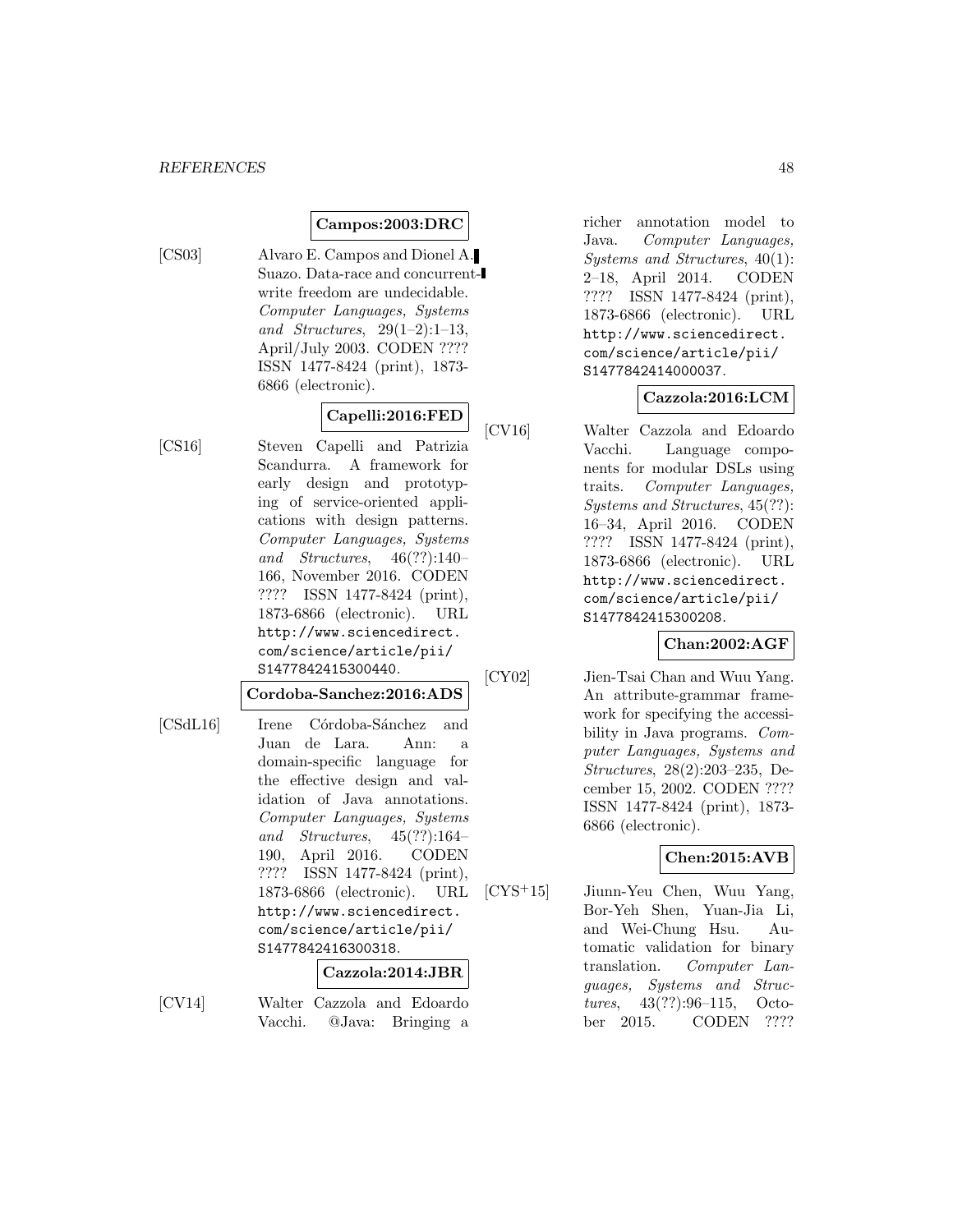ISSN 1477-8424 (print), 1873- 6866 (electronic). URL http://www.sciencedirect. com/science/article/pii/ S1477842415000275.

#### **Cortesi:2011:WNO**

[CZ11] Agostino Cortesi and Matteo Zanioli. Widening and narrowing operators for abstract interpretation. Computer Languages, Systems and Structures, 37(1):24–42, April 2011. CODEN ???? ISSN 1477-8424 (print), 1873- 6866 (electronic). URL http://www.sciencedirect. com/science/article/pii/ S1477842410000254.

# **Costa:2014:JTV**

[dACSAP14] Igor Rafael de Assis Costa, Henrique Nazaré Santos, Péricles Rafael Alves, and Fernando Magno Quintão Pereira. Just-in-time value specialization. Computer Languages, Systems and Structures, 40(2):37–52, ???? 2014. CODEN ???? ISSN 1477-8424 (print), 1873-6866 (electronic). URL http: //www.sciencedirect.com/ science/article/pii/S1477842413000286.

#### **Dain:1994:PMD**

[Dai94] J. A. Dain. A practical minimum distance method for syntax error handling. Computer Languages, 20(4):239– 252, November 1994. CODEN COLADA. ISSN 0096-0551 (print), 1873-6742 (electronic).

#### **Dimitrieski:2015:CEE**

[DCA<sup>+</sup>15] Vladimir Dimitrieski, Milan Celiković, Slavica Aleksić, Sonja Ristić, Abdalla Alargt, and Ivan Luković. Concepts and evaluation of the extended entity-relationship approach to database design in a multiparadigm information system modeling tool. Computer Languages, Systems and Structures, 44 (Part C) $(??):299-$ 318, December 2015. CODEN ???? ISSN 1477-8424 (print), 1873-6866 (electronic). URL http://www.sciencedirect. com/science/article/pii/ S1477842415000615.

#### **Dimitrieski:2016:CEE**

[DCA<sup>+</sup>16] Vladimir Dimitrieski, Milan Celiković, Slavica Aleksić, Sonja Ristić, Abdalla Alargt, and Ivan Luković. Concepts and evaluation of the extended entity-relationship approach to database design in a multi-paradigm information system modeling tool. Computer Languages, Systems and Structures, 45(??):299– 318, April 2016. CODEN ???? ISSN 1477-8424 (print), 1873-6866 (electronic). URL http://www.sciencedirect. com/science/article/pii/ S1477842415000615.

#### **Degueule:2017:SMP**

[DCB<sup>+</sup>17] Thomas Degueule, Benoit Combemale, Arnaud Blouin, Olivier Barais, and Jean-Marc Jézéquel. Safe model poly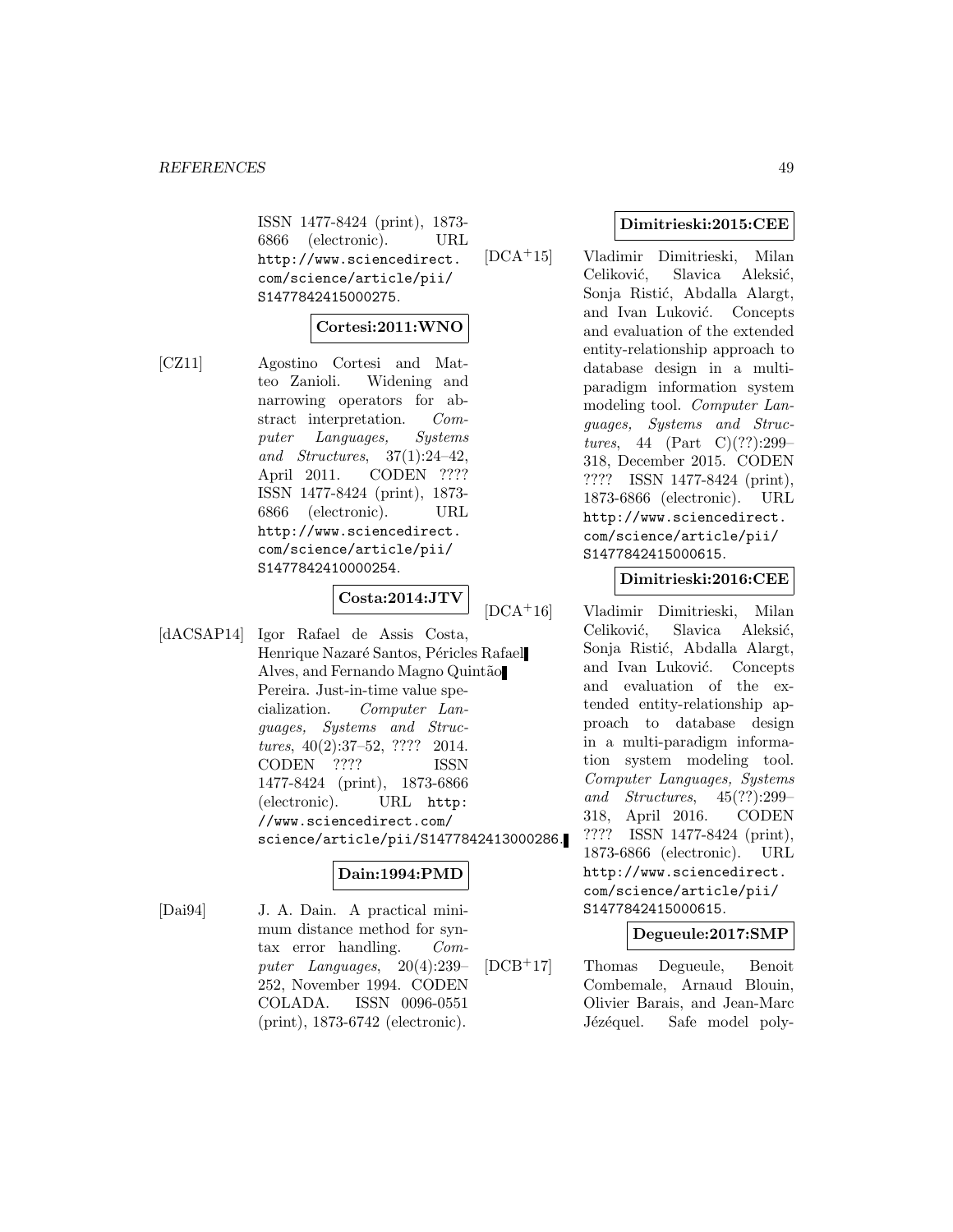morphism for flexible modeling. Computer Languages, Systems and Structures, 49(??):176–195, September 2017. CODEN ???? ISSN 1477-8424 (print), 1873-6866 (electronic). URL http://www.sciencedirect. com/science/article/pii/ S1477842416300264.

#### **DiRuscio:2017:SIF**

[DdLP17] Davide Di Ruscio, Juan de Lara, and Alfonso Pierantonio. Special issue on flexible model driven engineering. Computer Languages, Systems and Structures, 49(??):174–175, September 2017. CODEN ???? ISSN 1477-8424 (print), 1873-6866 (electronic). URL http://www.sciencedirect. com/science/article/pii/ S1477842416302068.

#### **Denker:2006:RBT**

[DDT06] Marcus Denker, Stéphane Ducasse, and Eric Tanter. Runtime bytecode transformation for Smalltalk. Computer Languages, Systems and Structures, 32(2–3):125–139, July/October 2006. CODEN ???? ISSN 1477-8424 (print), 1873-6866 (electronic). URL http://www.sciencedirect. com/science/article/pii/ S1477842405000436.

#### **DeMeuter:2008:P**

[De 08] Wolfgang De Meuter. Preface. Computer Languages, Systems and Structures, 34(2–3):45, July/October 2008. CODEN ???? ISSN 1477-8424 (print),

1873-6866 (electronic). URL http://www.sciencedirect. com/science/article/pii/ S1477842407000310.

#### **Demers:1975:ESP**

[Dem75] A. J. Demers. Elimination of single productions and merging nonterminal symbols of  $LR(1)$  grammars. Computer Languages, 1(2):105–119, June 1975. CODEN COLADA. ISSN 0096-0551 (print), 1873-6742 (electronic).

#### **Drew:1994:EHE**

[DG94] Steven J. Drew and K. John Gough. Exception handling: expecting the unexpected. Computer Languages, 20(2): 69–87, May 1994. CODEN COLADA. ISSN 0096-0551 (print), 1873-6742 (electronic).

### **Diaz-Gonzalez:1991:LAE**

[DGU91] Jose P. Diaz-Gonzalez and Joseph E. Urban. Language aspects of ENVISAGER. an object-oriented environment for the specification of real-time systems. Computer Languages, 16(1):19–37, ???? 1991. CO-DEN COLADA. ISSN 0096- 0551 (print), 1873-6742 (electronic).

#### **Donnan:1986:PSR**

[DH86] G. Donnan and M. Elizabeth C. Hull. On processes, synchronization and redundant code in communicating sequential processes. Computer Languages, 11(3-4):155–160, ???? 1986.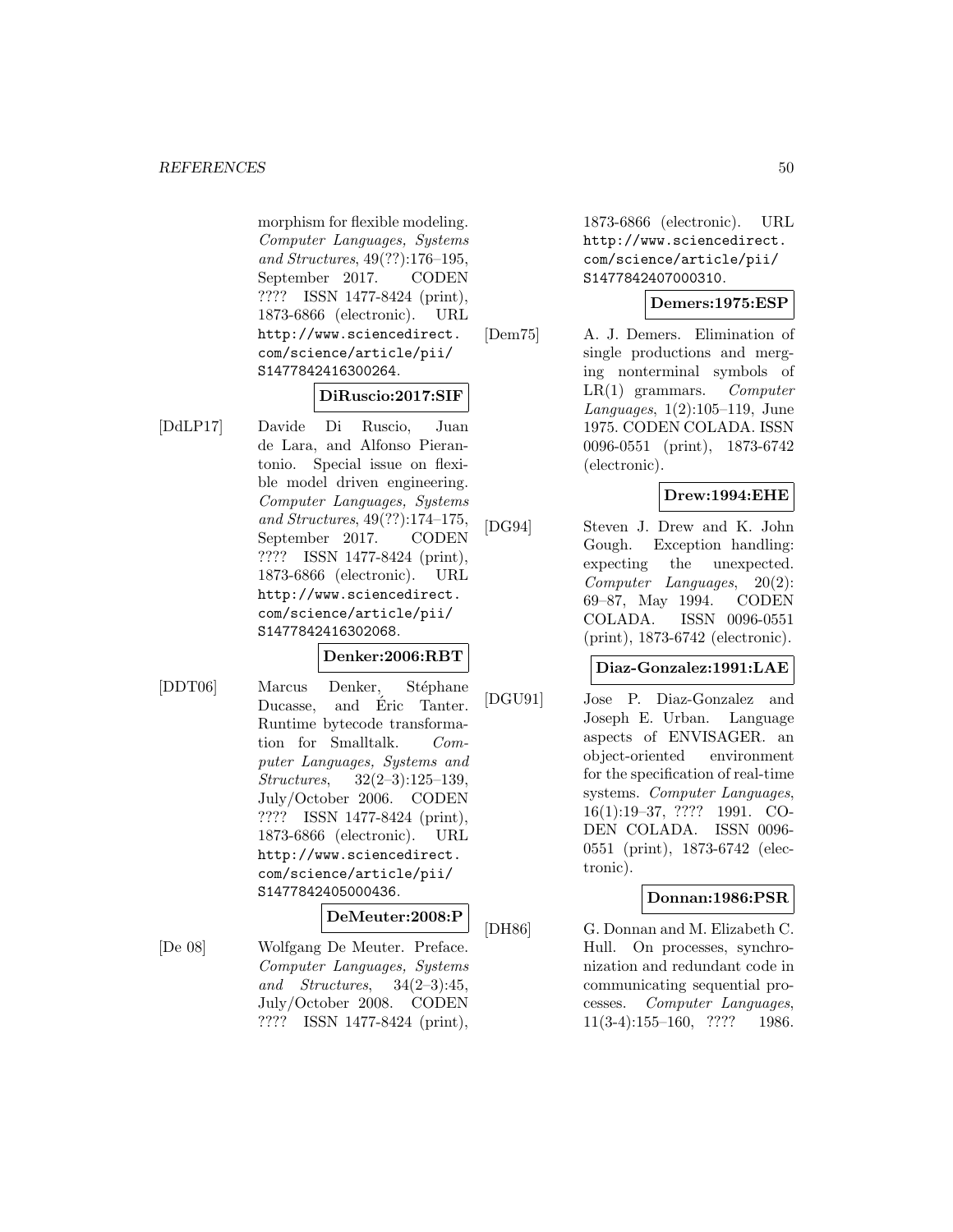CODEN COLADA. ISSN 0096-0551 (print), 1873-6742 (electronic).

## **Dybvig:1989:EC**

[DH89] R. Kent Dybvig and Robert Hieb. Engines from continuations. Computer Languages, 14 (2):109–123, ???? 1989. CO-DEN COLADA. ISSN 0096- 0551 (print), 1873-6742 (electronic).

## **Dhamdhere:1988:RAU**

[Dha88] D. M. Dhamdhere. Register assignment using code placement techniques. Computer Languages, 13(2):75–93, ???? 1988. CODEN COLADA. ISSN 0096-0551 (print), 1873-6742 (electronic).

### **Dhamdhere:1990:ULA**

[Dha90] D. M. Dhamdhere. A usually linear algorithm for register assignment using edge placement of load and store instructions. Computer Languages, 15 (2):83–94, ???? 1990. CO-DEN COLADA. ISSN 0096- 0551 (print), 1873-6742 (electronic).

### **Djakovic:1988:RLO**

[Dja88] Dragan D. Djakovic. RASP — a language with operations on fuzzy set. Computer Languages, 13(3-4):143–147, ???? 1988. CODEN COLADA. ISSN 0096-0551 (print), 1873-6742 (electronic).

### **Dhamdhere:1983:CPL**

[DK83] D. M. Dhamdhere and J. S. Keith. Characterization of program loops in code optimization. Computer Languages, 8 (2):69–76, ???? 1983. CO-DEN COLADA. ISSN 0096- 0551 (print), 1873-6742 (electronic).

### **DaRosdeCarvalho:1992:OAV**

[DK92] Claudio Sergio Da Ros de Carvalho and Tomasz Kowaltowski. On open arrays and variable number of parameters. Computer Languages, 17 (1):67–74, ???? 1992. CO-DEN COLADA. ISSN 0096- 0551 (print), 1873-6742 (electronic).

## **Dernehl:2018:CSA**

[DKK18] Christian Dernehl, Jan Kühn, and Stefan Kowalewski. Case studies on automated verification with slope boundaries for block diagrams. Computer Languages, Systems and Structures, 54(??):528–543, December 2018. CODEN ???? ISSN 1477-8424 (print), 1873-6866 (electronic). URL http://www.sciencedirect. com/science/article/pii/ S1477842417300246.

## **DSouza:2017:SII**

[DL17] Deepak D'Souza and Akash Lal. Special issue on the 16th International Conference on Verification, Model Checking, and Abstract Interpretation. Computer Languages, Systems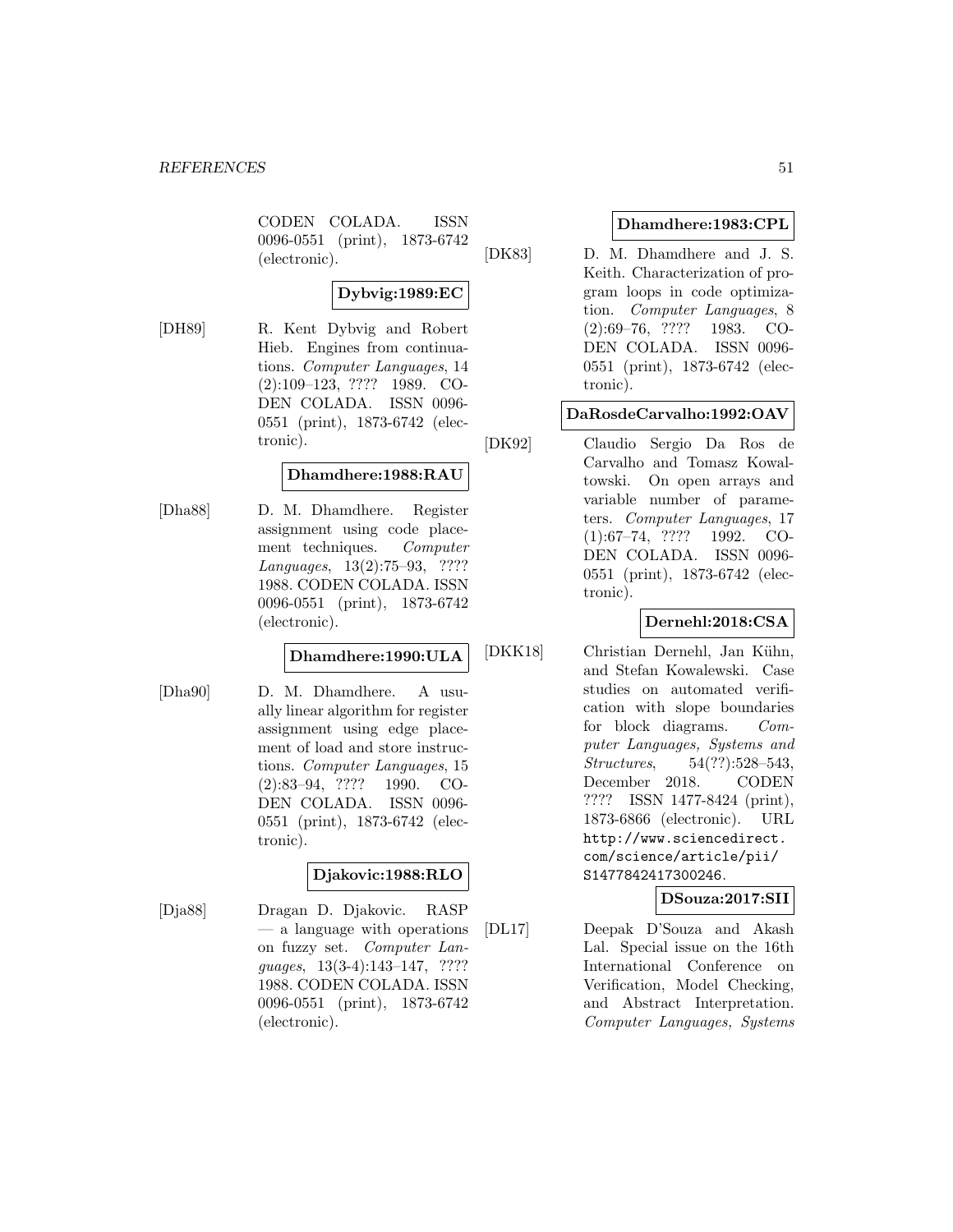and Structures, 47 (part 1) (??):1, ???? 2017. CODEN ???? ISSN 1477-8424 (print), 1873-6866 (electronic). URL http://www.sciencedirect. com/science/article/pii/ S1477842416300811.

#### **DiCosmo:2007:CPC**

[DLP07] Roberto Di Cosmo, Zheng Li, and Susanna Pelagatti. A calculus for parallel computations over multidimensional dense arrays. Computer Languages, Systems and Structures, 33(3–4):82–110, October/December 2007. CODEN ???? ISSN 1477-8424 (print), 1873-6866 (electronic). URL http://www.sciencedirect. com/science/article/pii/ S1477842406000303.

#### **Dabrowski:2015:FSN**

[DLP15] Frédéric Dabrowski, Frédéric Loulergue, and Thomas Pinsard. A formal semantics of nested atomic sections with thread escape. Computer Languages, Systems and Structures, 42(??): 2–21, ???? 2015. CODEN ???? ISSN 1477-8424 (print), 1873-6866 (electronic). URL http://www.sciencedirect. com/science/article/pii/ S1477842415000238.

### **delaVega:2018:FDF**

[dlVGSZS18] Alfonso de la Vega, Diego García-Saiz, Marta Zorrilla, and Pablo Sánchez. FLANDM: a development framework of domain-specific languages for

data mining democratisation. Computer Languages, Systems and Structures, 54(??):316– 336, December 2018. CODEN ???? ISSN 1477-8424 (print), 1873-6866 (electronic). URL http://www.sciencedirect. com/science/article/pii/ S1477842418300381.

### **deLamadrid:2012:CFH**

[dLZ12] James Gil de Lamadrid and Jill Zimmerman. Core FOBS: a hybrid functional and objectoriented language. Computer Languages, Systems and Structures, 38(3):214–241, October 2012. CODEN ???? ISSN 1477-8424 (print), 1873- 6866 (electronic). URL http://www.sciencedirect. com/science/article/pii/ S1477842412000127.

#### **Deng:2010:CDA**

[DMT10] Xiao Yan Deng, Greg Michaelson, and Phil Trinder. Costdriven autonomous mobility. Computer Languages, Systems and Structures, 36(1): 34–59, April 2010. CODEN ???? ISSN 1477-8424 (print), 1873-6866 (electronic). URL http://www.sciencedirect. com/science/article/pii/ S1477842409000049.

## **Koster:2016:DSS**

[DMVD16] Joeri De Koster, Stefan Marr, Tom Van Cutsem, and Theo D'Hondt. Domains: Sharing state in the communicating event-loop actor model. Computer Languages, Systems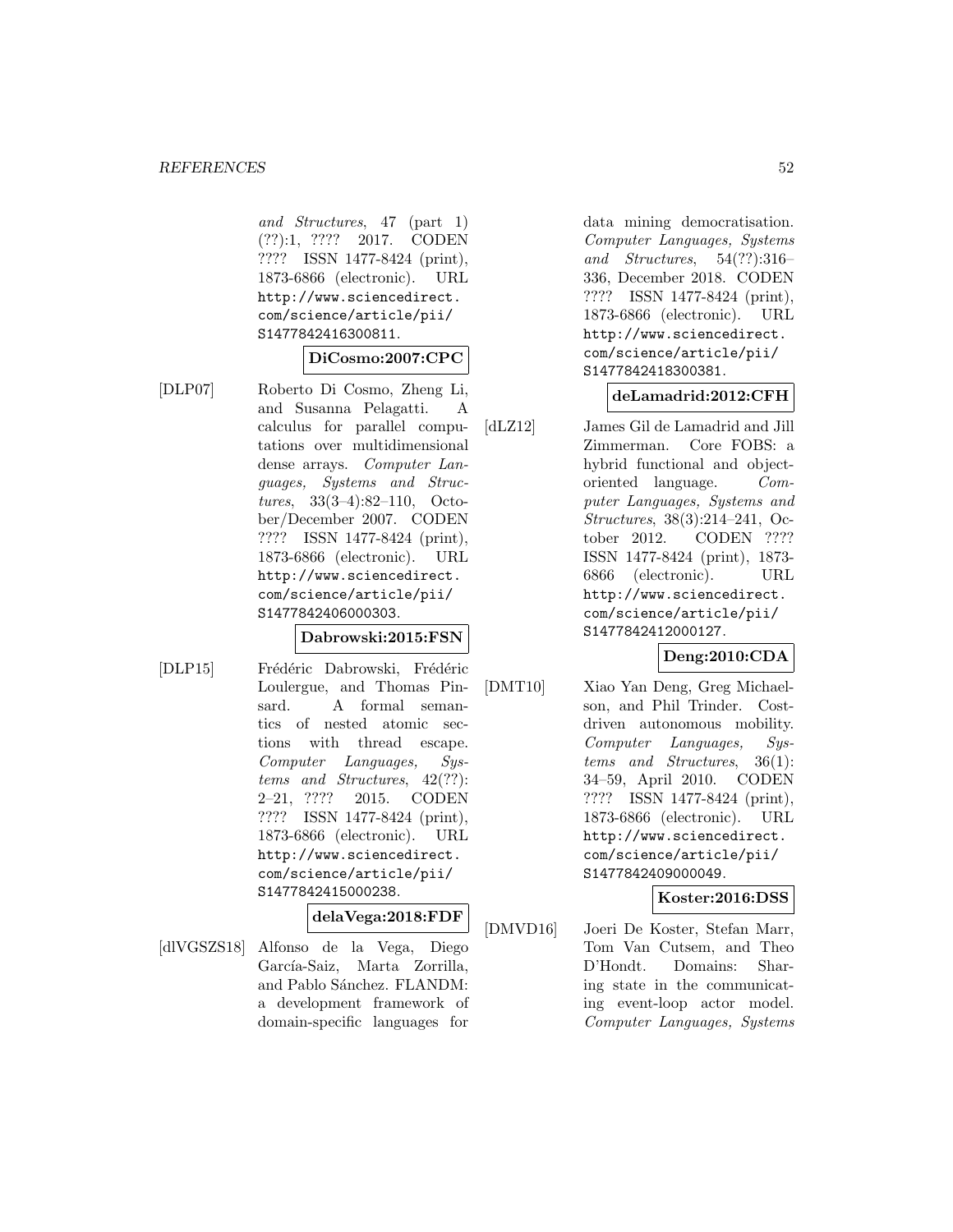and Structures, 45(??):132– 160, April 2016. CODEN ???? ISSN 1477-8424 (print), 1873-6866 (electronic). URL http://www.sciencedirect. com/science/article/pii/ S147784241600004X.

### **Dan:2017:EAV**

[DMVY17] Andrei Dan, Yuri Meshman, Martin Vechev, and Eran Yahav. Effective abstractions for verification under relaxed memory models. Computer Languages, Systems and Structures, 47 (part  $1)(??):62-$ 76, ???? 2017. CODEN ???? ISSN 1477-8424 (print), 1873-6866 (electronic). URL http://www.sciencedirect. com/science/article/pii/ S1477842416300331.

#### **DiSanto:1990:PCA**

[DNR90] Michele Di Santo, Libero Nigro, and Wilma Russo. Programmer-defined control abstractions in Modula-2. Computer Languages, 15(3): 141–152, ???? 1990. CODEN COLADA. ISSN 0096-0551 (print), 1873-6742 (electronic).

### **Guimaraes:2006:GL**

[dOG06] José de Oliveira Guimarães. The Green language. Computer Languages, Systems and Structures, 32(4):203–215, December 2006. CODEN ???? ISSN 1477-8424 (print), 1873- 6866 (electronic). URL http://www.sciencedirect. com/science/article/pii/ S1477842405000369.

#### **Guimaraes:2009:GLT**

[dOG09] José de Oliveira Guimarães. The Green language type system. Computer Languages, Systems and Structures, 35(4):435–447, December 2009. CODEN ???? ISSN 1477-8424 (print), 1873- 6866 (electronic). URL http://www.sciencedirect. com/science/article/pii/ S1477842408000419.

### **Demaid:2006:AEO**

[DOZ06] A. Demaid, S. Ogden, and J. Zucker. Access Enhancement Objects for data management in Smalltalk. Computer Languages, Systems and Structures, 32(4):185–202, December 2006. CODEN ???? ISSN 1477-8424 (print), 1873- 6866 (electronic). URL http://www.sciencedirect. com/science/article/pii/ S1477842405000217.

## **Degano:1998:LTH**

[DP98] Pierpaolo Degano and Corrado Priami. LR techniques for handling syntax errors. Computer Languages, 24(2): 73–98, July 1, 1998. CODEN COLADA. ISSN 0096-0551 (print), 1873-6742 (electronic). URL http://www.elsevier. nl/gej-ng/10/15/18/27/18/ 18/abstract.html; http: //www.elsevier.nl/gej-ng/ 10/15/18/27/18/18/article. pdf.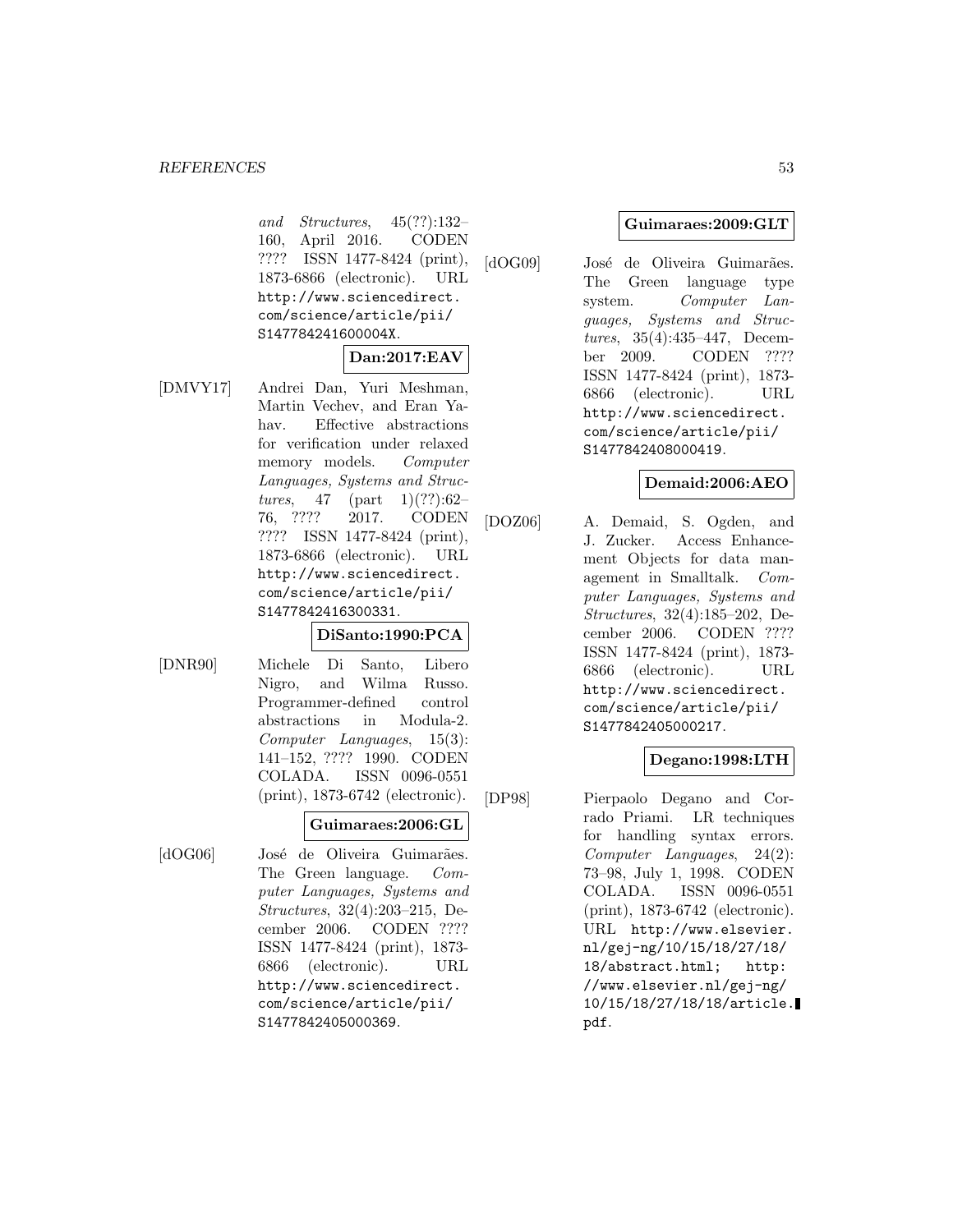#### **Demeyer:2009:GEI**

[DP09] Serge Demeyer and Jean-François Perrot. Guest Editor introduction. Computer Languages, Systems and Structures, 35(1):1, April 2009. CODEN ???? ISSN 1477-8424 (print), 1873-6866 (electronic). URL http: //www.sciencedirect.com/ science/article/pii/S1477842408000195.

#### **Dimopoulos:2010:PAG**

[DPP10] Alexandros C. Dimopoulos, Christos Pavlatos, and George Papakonstantinou. A platform for the automatic generation of attribute evaluation hardware systems. Computer Languages, Systems and Structures, 36(2): 203–222, July 2010. CODEN ???? ISSN 1477-8424 (print), 1873-6866 (electronic). URL http://www.sciencedirect. com/science/article/pii/ S1477842409000359.

#### **Dovier:2009:AMC**

[DQ09] A. Dovier and E. Quintarelli. Applying model-checking to solve queries on semistructured data. Computer Languages, Systems and Structures, 35(2): 143–172, July 2009. CODEN ???? ISSN 1477-8424 (print), 1873-6866 (electronic). URL http://www.sciencedirect. com/science/article/pii/ S1477842406000339.

#### **Drew:1996:FTT**

[Dre96] S. J. Drew. Fail-safety techniques and their extensions to concurrent systems. Computer Languages, 22(4):193– 203, December 1996. CODEN COLADA. ISSN 0096-0551 (print), 1873-6742 (electronic).

### **Diaz:1997:DDR**

[DRT97] M. Diaz, B. Rubio, and J. M. Troya. DRL: a distributed real-time logic language. Computer Languages, 23(2-4):87– 120, July–December 1997. CO-DEN COLADA. ISSN 0096- 0551 (print), 1873-6742 (electronic).

### **Doh:1993:ASD**

[DS93] Kyung-Goo Doh and David A. Schmidt. Action semanticsdirected prototyping. *Com*puter Languages, 19(4):213– 233, October 1993. CODEN COLADA. ISSN 0096-0551 (print), 1873-6742 (electronic).

### **Ducasse:2005:USM**

[DSW05] Stéphane Ducasse, Nathanael Schärli, and Roel Wuyts. Uniform and safe metaclass composition. Computer Languages, Systems and Structures, 31(3– 4):143–164, October/December 2005. CODEN ???? ISSN 1477- 8424 (print), 1873-6866 (electronic).

### **Dandan:2013:TSR**

[DTXP13] Gong Dandan, Wang Tiantian, Su Xiaohong, and Ma Peijun. A test-suite reduction approach to improving fault-localization effectiveness.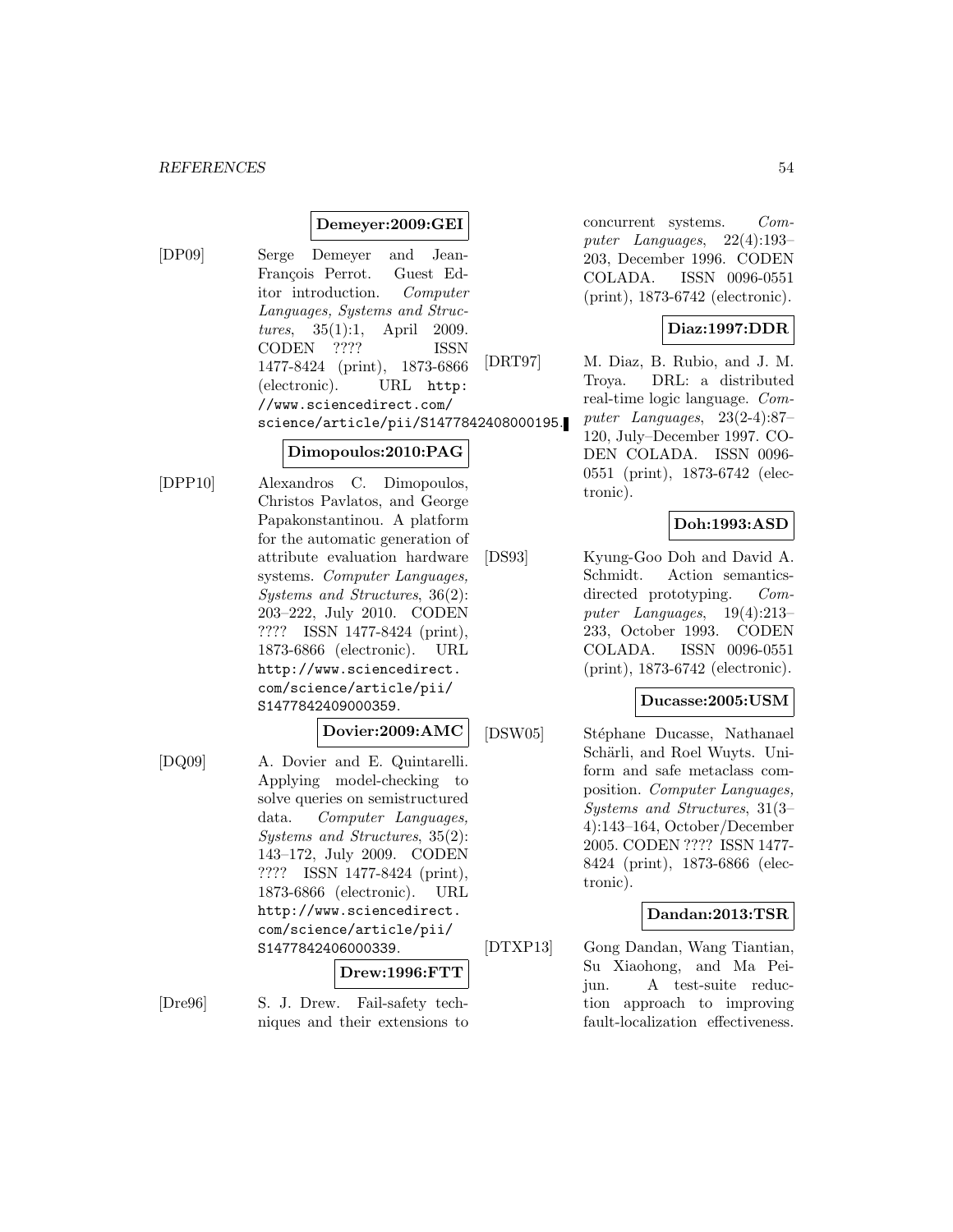Computer Languages, Systems and Structures, 39(3):95– 108, October 2013. CODEN ???? ISSN 1477-8424 (print), 1873-6866 (electronic). URL http://www.sciencedirect. com/science/article/pii/ S1477842413000134.

### **Ducasse:2004:E**

[DW04] Stephane Ducasse and Roel Wuyts. Editorial. Computer Languages, Systems and Structures,  $30(1-2):1-3$ , April/July 2004. CODEN ???? ISSN 1477- 8424 (print), 1873-6866 (electronic).

### **Earley:1975:HLI**

[Ear75] J. Earley. High level iterators and a method for automatically designing data structure representation. Computer Languages, 1(4):321–342, ???? 1975. CODEN COLADA. ISSN 0096-0551 (print), 1873-6742 (electronic).

### **English:2012:CSC**

[ECB12] Michael English, Tony Cahill, and Jim Buckley. Construct specific coupling measurement for C++ software. Computer Languages, Systems and Structures, 38(4):300–319, December 2012. CODEN ???? ISSN 1477-8424 (print), 1873-6866 (electronic). URL http://www.sciencedirect. com/science/article/pii/ S1477842412000243.

### **Ernst:1991:MVA**

[EHMO91] George W. Ernst, Raymond J. Hookway, James A. Menegay, and William F. Ogden. Modular verification of Ada generics. Computer Languages, 16 (3-4):259–280, ???? 1991. CO-DEN COLADA. ISSN 0096- 0551 (print), 1873-6742 (electronic).

## **Eckart:1987:OAL**

[EL87] J. D. Eckart and R. J. LeBlanc. Overloading in the Ada language: is it too restrictive? Computer Languages, 12(3-4): 163–171, ???? 1987. CO-DEN COLADA. ISSN 0096- 0551 (print), 1873-6742 (electronic).

### **Ellmenreich:2007:CSR**

[EL07] Nils Ellmenreich and Christian Lengauer. Costing stepwise refinements of parallel programs. Computer Languages, Systems and Structures, 33(3–4):134–167, October/December 2007. CODEN ???? ISSN 1477-8424 (print), 1873-6866 (electronic). URL http://www.sciencedirect. com/science/article/pii/ S1477842406000145.

### **Edelson:1989:CSC**

[EP89] Daniel Edelson and Ira Phol. C++: solving C's shortcomings? Computer Languages, 14 (3):137–152, ???? 1989. CO-DEN COLADA. ISSN 0096- 0551 (print), 1873-6742 (electronic).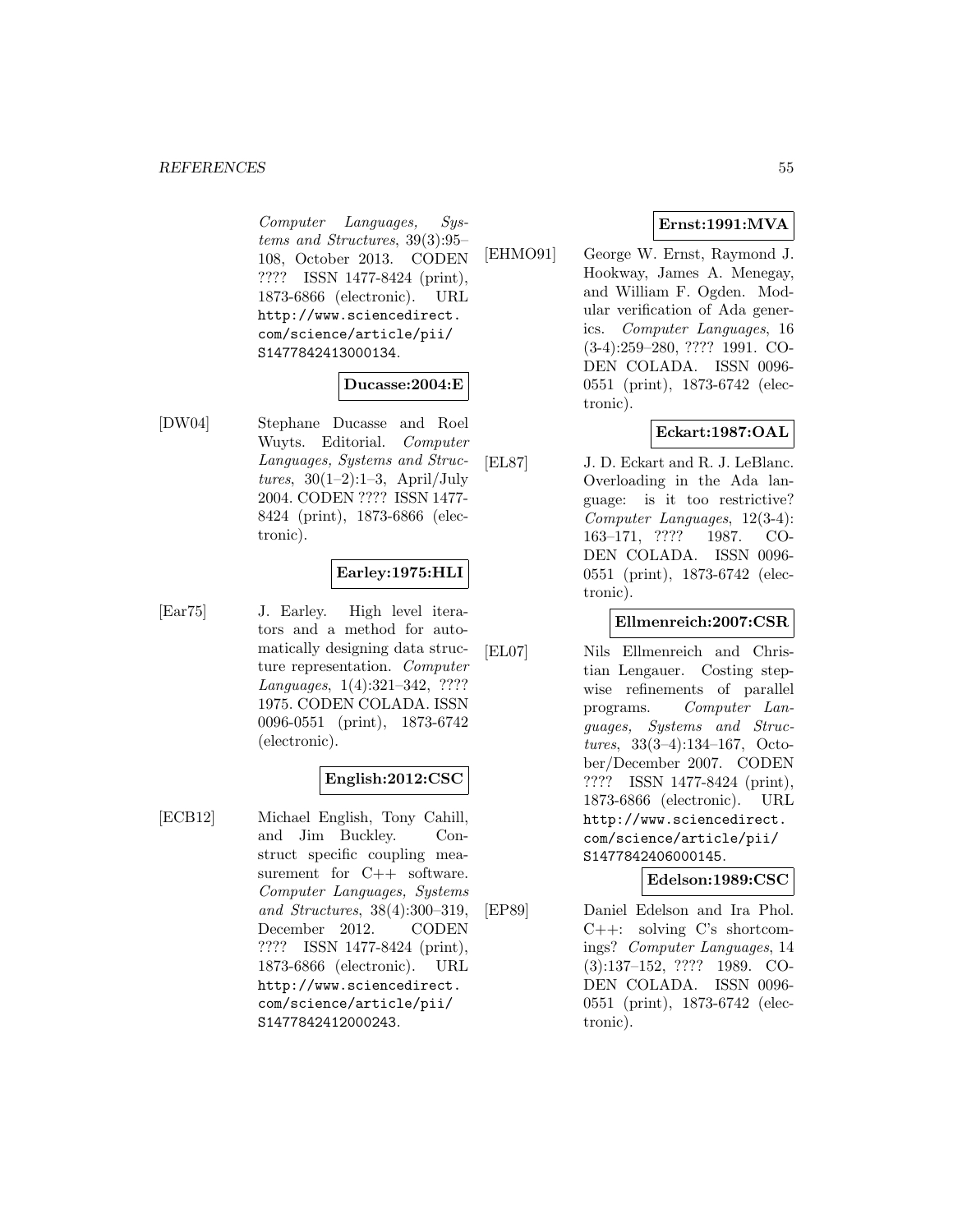## **Ergin:2016:DPO**

- 
- [ESG16] Huseyin Ergin, Eugene Syriani, and Jeff Gray. Design pattern oriented development of model transformations. Computer Languages, Systems and Structures, 46(??):106– 139, November 2016. CODEN ???? ISSN 1477-8424 (print), 1873-6866 (electronic). URL http://www.sciencedirect. com/science/article/pii/ S1477842416300148.

**Erdweg:2015:ECL**

[EvdSV<sup>+</sup>15] Sebastian Erdweg, Tijs van der Storm, Markus Völter, Laurence Tratt, Remi Bosman, William R. Cook, Albert Gerritsen, Angelo Hulshout, Steven Kelly, Alex Loh, Gabriël Konat, Pedro J. Molina, Martin Palatnik, Risto Pohjonen, Eugen Schindler, Klemens Schindler, Riccardo Solmi, Vlad Vergu, Eelco Visser, Kevin van der Vlist, Guido Wachsmuth, and Jimi van der Woning. Evaluating and comparing language workbenches: Existing results and benchmarks for the future. Computer Languages, Systems and Structures, 44 (part A) $(??):24-$ 47, December 2015. CODEN ???? ISSN 1477-8424 (print), 1873-6866 (electronic). URL http://www.sciencedirect. com/science/article/pii/ S1477842415000573.

**Font:2017:LVM**

[FAHC17] Jaime Font, Lorena Arcega,

Øystein Haugen, and Carlos Cetina. Leveraging variability modeling to address metamodel revisions in Modelbased Software Product Lines. Computer Languages, Systems and Structures, 48(??): 20–38, ???? 2017. CODEN ???? ISSN 1477-8424 (print), 1873-6866 (electronic). URL http://www.sciencedirect. com/science/article/pii/ S147784241630001X.

### **Falkman:1997:PSD**

[Fal97] G. Falkman. Program separation and definitional higher order programming. Computer Languages, 23(2-4):179– 206, July–December 1997. CO-DEN COLADA. ISSN 0096- 0551 (print), 1873-6742 (electronic).

#### **Fabresse:2012:LBG**

[FBDH12] Luc Fabresse, Noury Bouraqadi, Christophe Dony, and Marianne Huchard. A language to bridge the gap between component-based design and implementation. Computer Languages, Systems and Structures, 38(1):29–43, April 2012. CODEN ???? ISSN 1477-8424 (print), 1873- 6866 (electronic). URL http://www.sciencedirect. com/science/article/pii/ S1477842411000339.

#### **Faddegon:2018:TGO**

[FC18] Maarten Faddegon and Olaf Chitil. Type generic observation of intermediate data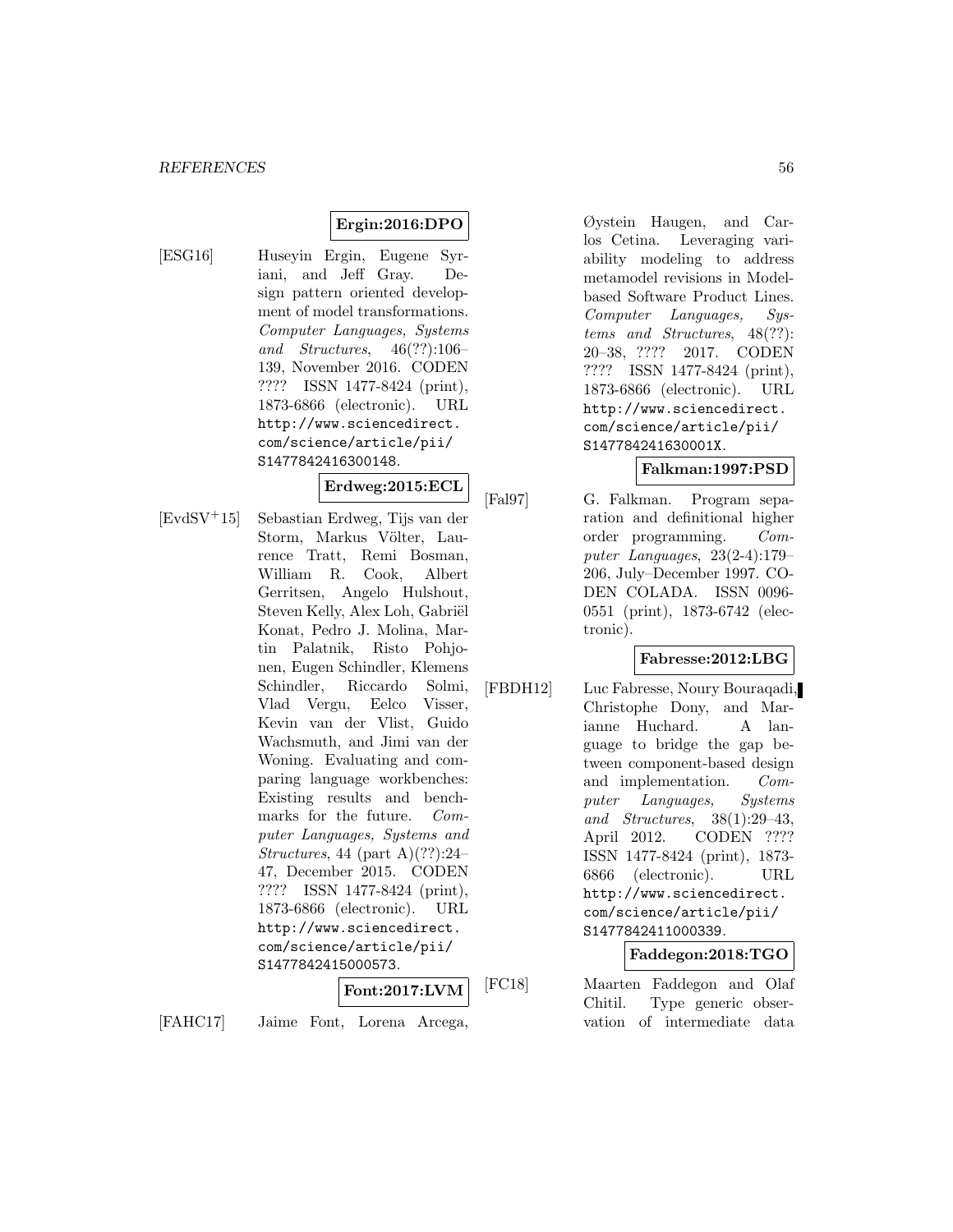structures for debugging lazy functional programs. Computer Languages, Systems and Structures, 52(??):92– 110, June 2018. CODEN ???? ISSN 1477-8424 (print), 1873-6866 (electronic). URL http://www.sciencedirect. com/science/article/pii/ S1477842416300732.

### **Fabresse:2008:FSU**

[FDH08] Luc Fabresse, Christophe Dony, and Marianne Huchard. Foundations of a simple and unified component-oriented language. Computer Languages, Systems and Structures,  $34(2-3):130-149$ , July/ October 2008. CODEN ???? ISSN 1477-8424 (print), 1873-6866 (electronic). URL http://www.sciencedirect. com/science/article/pii/ S1477842407000164.

### **Felleisen:1987:RLJ**

[Fel87] M. Felleisen. Reflections on Landin's J-operator: a partly historical note. Computer Languages, 12(3-4):197–207, ???? 1987. CODEN COLADA. ISSN 0096-0551 (print), 1873-6742 (electronic).

### **Flores:1975:SSL**

[FF75] I. Flores and M. Feuerman. Source statement libraries and IBM System/370. Computer Languages, 1(2):139–150, June 1975. CODEN COLADA. ISSN 0096-0551 (print), 1873-6742 (electronic).

### **Felleisen:1986:CLE**

[FF86] Matthias Felleisen and Daniel P. Friedman. A closer look at export and import statements. Computer Languages, 11(1): 29–37, ???? 1986. CODEN COLADA. ISSN 0096-0551 (print), 1873-6742 (electronic).

### **Franco:1989:CEP**

[FF89] John Franco and Daniel P. Friedman. Creating efficient programs by exchanging data for procedures. Computer Languages, 14(1):11–23, ???? 1989. CODEN COLADA. ISSN 0096-0551 (print), 1873-6742 (electronic).

### **Franco:1990:TFL**

[FF90] John Franco and Daniel P. Friedman. Towards a facility for lexically scoped, dynamic mutual recursion in Scheme. Computer Languages, 15(1): 55–64, ???? 1990. CODEN COLADA. ISSN 0096-0551 (print), 1873-6742 (electronic).

### **Franco:1990:MSS**

[FFJ90] John Franco, Daniel P. Friedman, and Steven D. Johnson. Multi-way streams in Scheme. Computer Languages, 15(2):109–125, ???? 1990. CO-DEN COLADA. ISSN 0096- 0551 (print), 1873-6742 (electronic).

### **Fister:2011:DID**

[FFMB11] Iztok Fister, Jr., Iztok Fister, Marjan Mernik, and Janez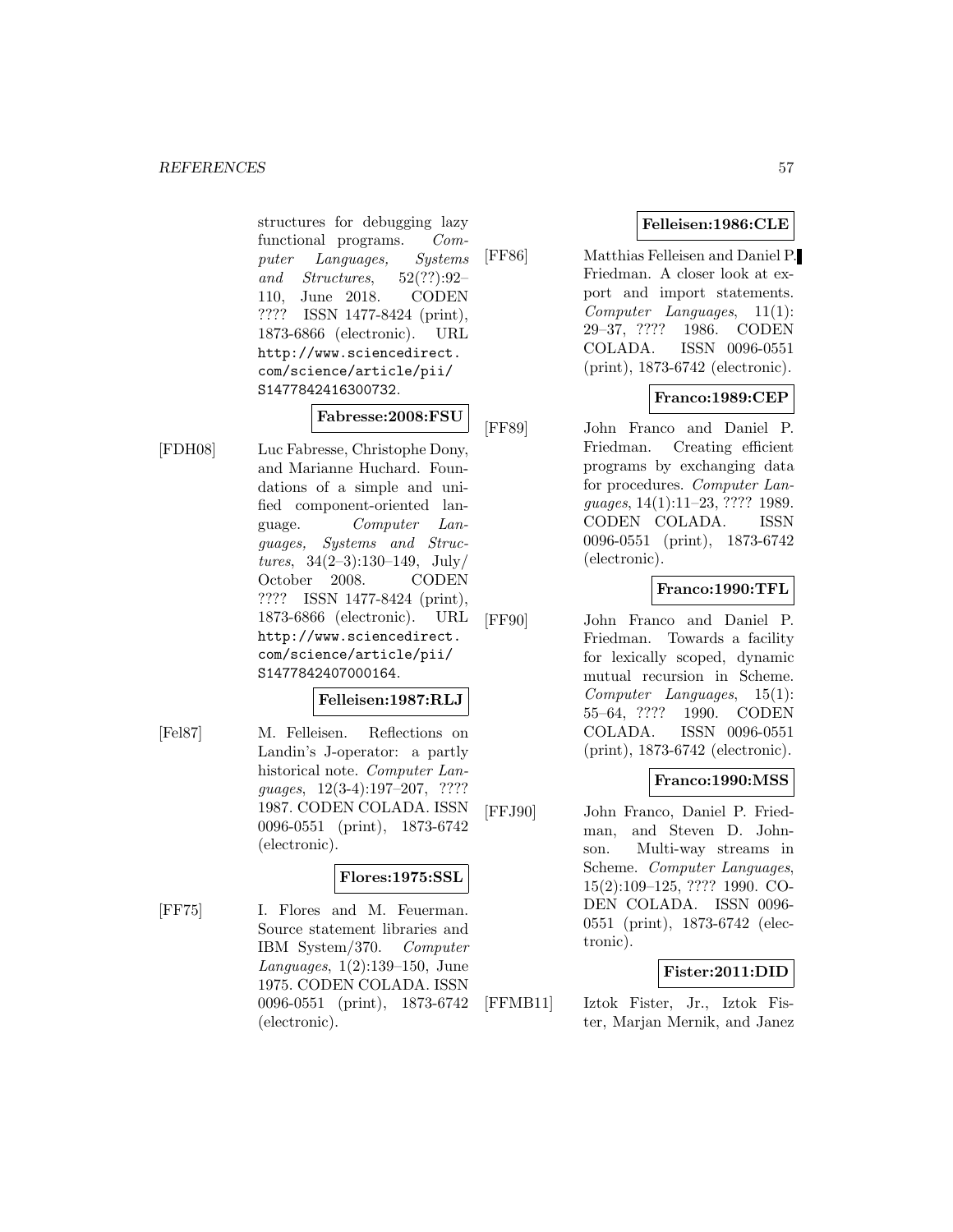Brest. Design and implementation of domain-specific language easytime. Computer Languages, Systems and Structures, 37(4):151–167, October 2011. CODEN ???? ISSN 1477-8424 (print), 1873- 6866 (electronic). URL http://www.sciencedirect. com/science/article/pii/ S1477842411000145.

### **Fisher:1988:COC**

[Fis88] A. J. Fisher. A critique of Occam channel types. Computer Languages, 13(2):95–105, ???? 1988. CODEN COLADA. ISSN 0096-0551 (print), 1873- 6742 (electronic).

#### **Flores:1975:LEF**

[FKR75] I. Flores, P. Kaminsky, and D. Ryan. List and execute forms of macros. Computer Languages, 1(1):45–60, January 1975. CODEN COLADA. ISSN 0096-0551 (print), 1873- 6742 (electronic).

### **Feeley:1987:UCC**

[FL87] Marc Feeley and Guy Lapalme. Using closures for code generation. Computer Languages, 12 (1):47–66, ???? 1987. CO-DEN COLADA. ISSN 0096- 0551 (print), 1873-6742 (electronic).

#### **Feeley:1992:CGB**

[FL92] Marc Feeley and Guy Lapalme. Closure generation based on viewing lambda as epsilon plus compile. Computer Languages,

17(4):251–267, October 1992. CODEN COLADA. ISSN 0096-0551 (print), 1873-6742 (electronic).

### **Franzle:2001:VTL**

[FL01] Martin Fränzle and Karsten Lüth. Visual temporal logic as a rapid prototyping tool. Computer Languages, 27(1–3):93–113, April–October 2001. CODEN COLADA. ISSN 0096-0551 (print), 1873- 6742 (electronic). URL http://www.elsevier.com/ gej-ng/10/15/18/54/27/32/ abstract.html.

## **Fleck:1978:RDT**

[Fle78] A. C. Fleck. Recent developments in the theory of data structures. Computer Languages, 3(1):37–52, ???? 1978. CODEN COLADA. ISSN 0096-0551 (print), 1873-6742 (electronic).

### **Fleck:1984:PCT**

[Fle84] A. C. Fleck. Proposal for comparison of types in Pascal and associated semantic models. Computer Languages, 9 (2):71–87, ???? 1984. CO-DEN COLADA. ISSN 0096- 0551 (print), 1873-6742 (electronic).

### **Fleck:1986:SFF**

[Fle86] A. C. Fleck. Structuring Fp-Style functional programs. Computer Languages, 11(2): 55–63, ???? 1986. CODEN COLADA. ISSN 0096-0551 (print), 1873-6742 (electronic).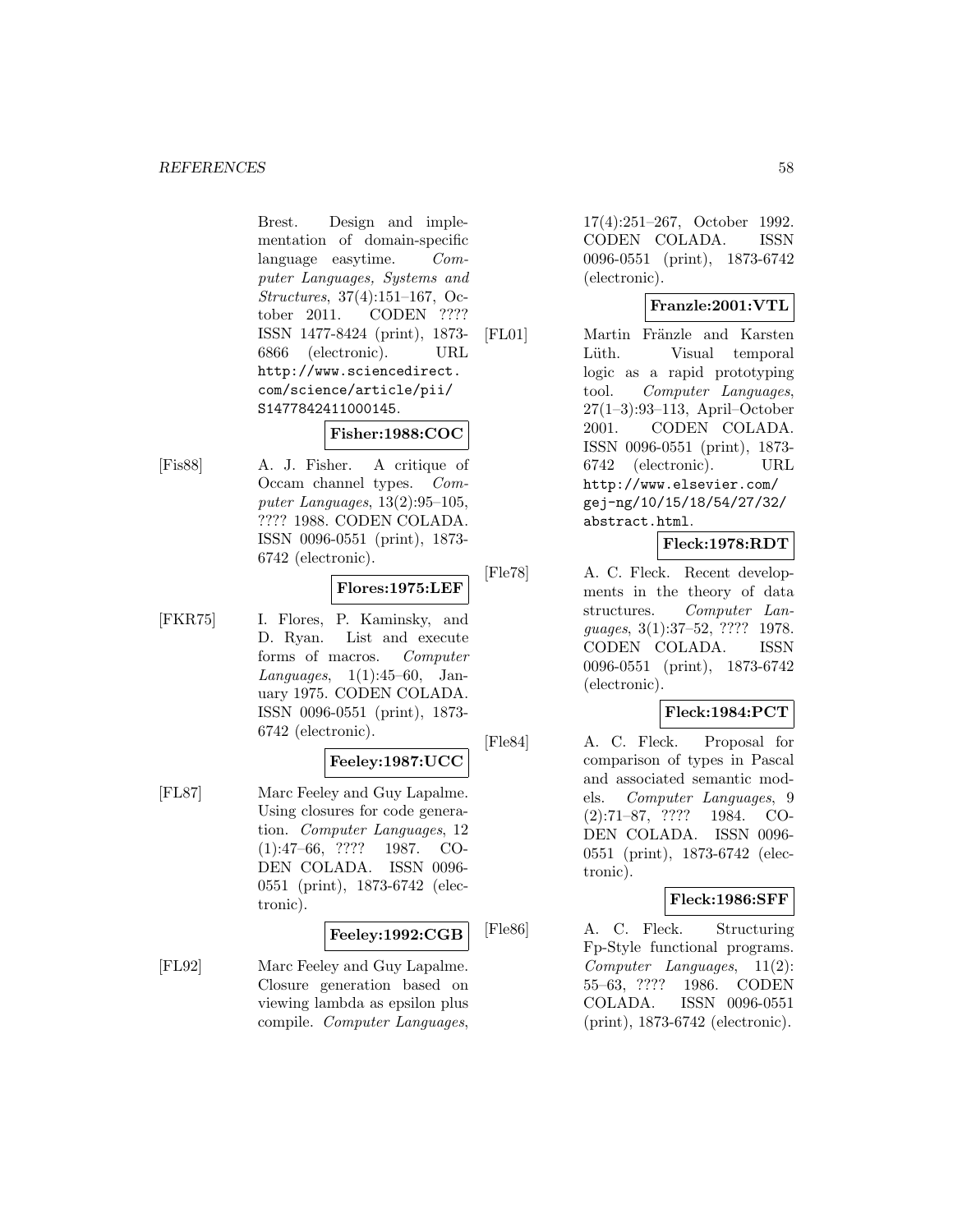## **Flores:1978:MME**

[Flo78] Ivan Flores. Making macrospace [FO02] effective. Computer Languages, 3(2):95–113, ???? 1978. CO-DEN COLADA. ISSN 0096- 0551 (print), 1873-6742 (electronic).

### **Fischer:1980:REP**

[FM80] C. N. Fischer and J. Mauney. On the role of error productions in syntactic error correction. Computer Languages, 5 (3-4):131–139, ???? 1980. CO-DEN COLADA. ISSN 0096- 0551 (print), 1873-6742 (electronic).

#### **Fabry:2004:LID**

[FM04] Johan Fabry and Tom Mens. Language-independent detection of object-oriented design patterns. Computer Languages, Systems and Structures, 30(1– 2):21–33, April/July 2004. CO-DEN ???? ISSN 1477-8424 (print), 1873-6866 (electronic).

#### **Farhad:2016:MSP**

[FNRR16] S. M. Farhad, Muhammad Ali Nayeem, Md. Khaledur Rahman, and M. Sohel Rahman. Mapping stream programs onto multicore platforms by local search and genetic algorithm. Computer Languages, Systems and Structures, 46(??):182– 205, November 2016. CODEN ???? ISSN 1477-8424 (print), 1873-6866 (electronic). URL http://www.sciencedirect. com/science/article/pii/ S147784241530052X.

### **Fodor:2002:SIP**

Eugene F. Fodor and Ronald A. Olsson. SIR: inter-program concurrency support for SR programs. Computer Languages, Systems and Structures, 28(4):307–325, December 2002. CODEN ???? ISSN 1477- 8424 (print), 1873-6866 (electronic).

### **Fong:2010:IUS**

[FO10] Philip W. L. Fong and Simon Orr. Isolating untrusted software extensions by custom scoping rules. Computer Languages, Systems and Structures, 36(3):268–287, October 2010. CODEN ???? ISSN 1477-8424 (print), 1873- 6866 (electronic). URL http://www.sciencedirect. com/science/article/pii/ S147784240900044X.

#### **Friedman:1992:BBB**

[Fri92] Linda Weiser Friedman. From Babbage to Babel and beyond: a brief history of programming languages. Computer Languages,  $17(1):1-17$ , ???? 1992. CODEN COLADA. ISSN 0096-0551 (print), 1873- 6742 (electronic).

### **Fruja:2010:TPT**

[Fru10] Nicu G. Fruja. Towards proving type safety of C#. Computer Languages, Systems and Structures, 36(1): 60–95, April 2010. CODEN ???? ISSN 1477-8424 (print), 1873-6866 (electronic). URL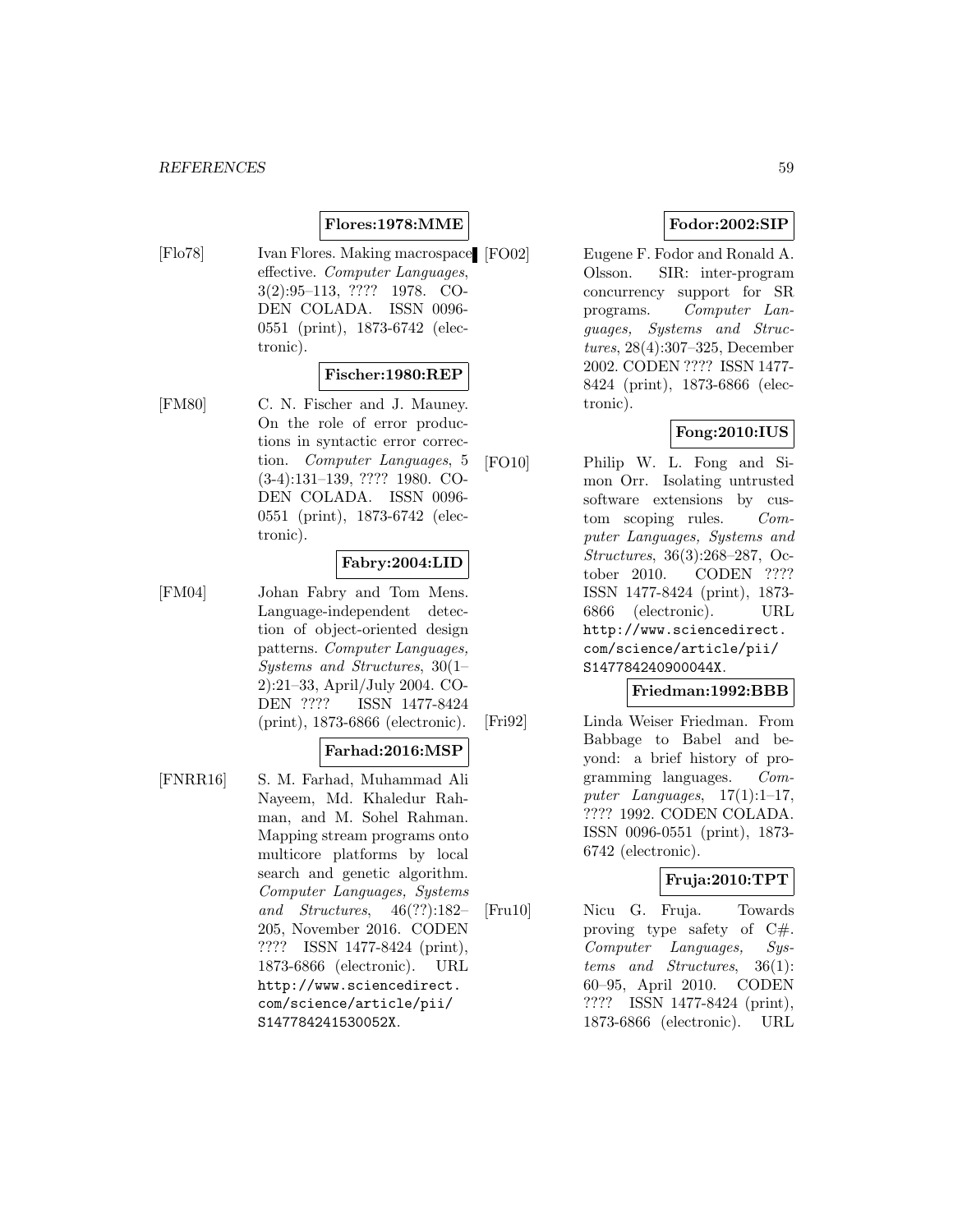http://www.sciencedirect. com/science/article/pii/ S1477842409000128.

## **Fordo:2015:SCP**

[FT15] Viktória Fördős and Melinda Tóth. Supporting comprehensible presentation of clone candidates through two-dimensional maximisation. Computer Languages, Systems and Structures, 44 (Part C) $(??)$ :355– 365, December 2015. CODEN ???? ISSN 1477-8424 (print), 1873-6866 (electronic). URL http://www.sciencedirect. com/science/article/pii/ S1477842415000731.

### **Fordos:2016:SCP**

[FT16] Viktória Fördős and Melinda Tóth. Supporting comprehensible presentation of clone candidates through two-dimensional maximisation. Computer Languages, Systems and Structures, 45(??):355–365, April 2016. CODEN ???? ISSN 1477-8424 (print), 1873-6866 (electronic). URL http: //www.sciencedirect.com/ science/article/pii/S1477842415000731.

### **Friedman:1978:FC**

[FW78] Daniel P. Friedman and David S. Wise. Functional combination. Computer Languages, 3 (1):31–35, ???? 1978. CO-DEN COLADA. ISSN 0096- 0551 (print), 1873-6742 (electronic).

### **Ford:1987:PEM**

[FW87] R. Ford and M. Wagner. Performance evaluation methodologies for abstract data type implementation techniques. Computer Languages, 12(3-4): 145–162, ???? 1987. CODEN COLADA. ISSN 0096-0551 (print), 1873-6742 (electronic).

## **Feng:1996:BLD**

[FWY96] M. D. Feng, W. F. Wong, and C. K. Yuen. BaLinda lisp: design and implementation. Computer Languages, 22(4):205– 214, December 1996. CODEN COLADA. ISSN 0096-0551 (print), 1873-6742 (electronic).

### **Gomez-Abajo:2017:DSL**

[GAGdL17] Pablo Gómez-Abajo, Esther Guerra, and Juan de Lara. A domain-specific language for model mutation and its application to the automated generation of exercises. Computer Languages, Systems and Structures, 49(??):152–173, September 2017. CODEN ???? ISSN 1477-8424 (print), 1873-6866 (electronic). URL http://www.sciencedirect. com/science/article/pii/ S147784241630094X.

### **Ganapathi:1989:PBR**

Mahadevan Ganapathi. Prolog based retargetable code generation. Computer Languages, 14 (3):193–204, ???? 1989. CO-DEN COLADA. ISSN 0096- 0551 (print), 1873-6742 (electronic).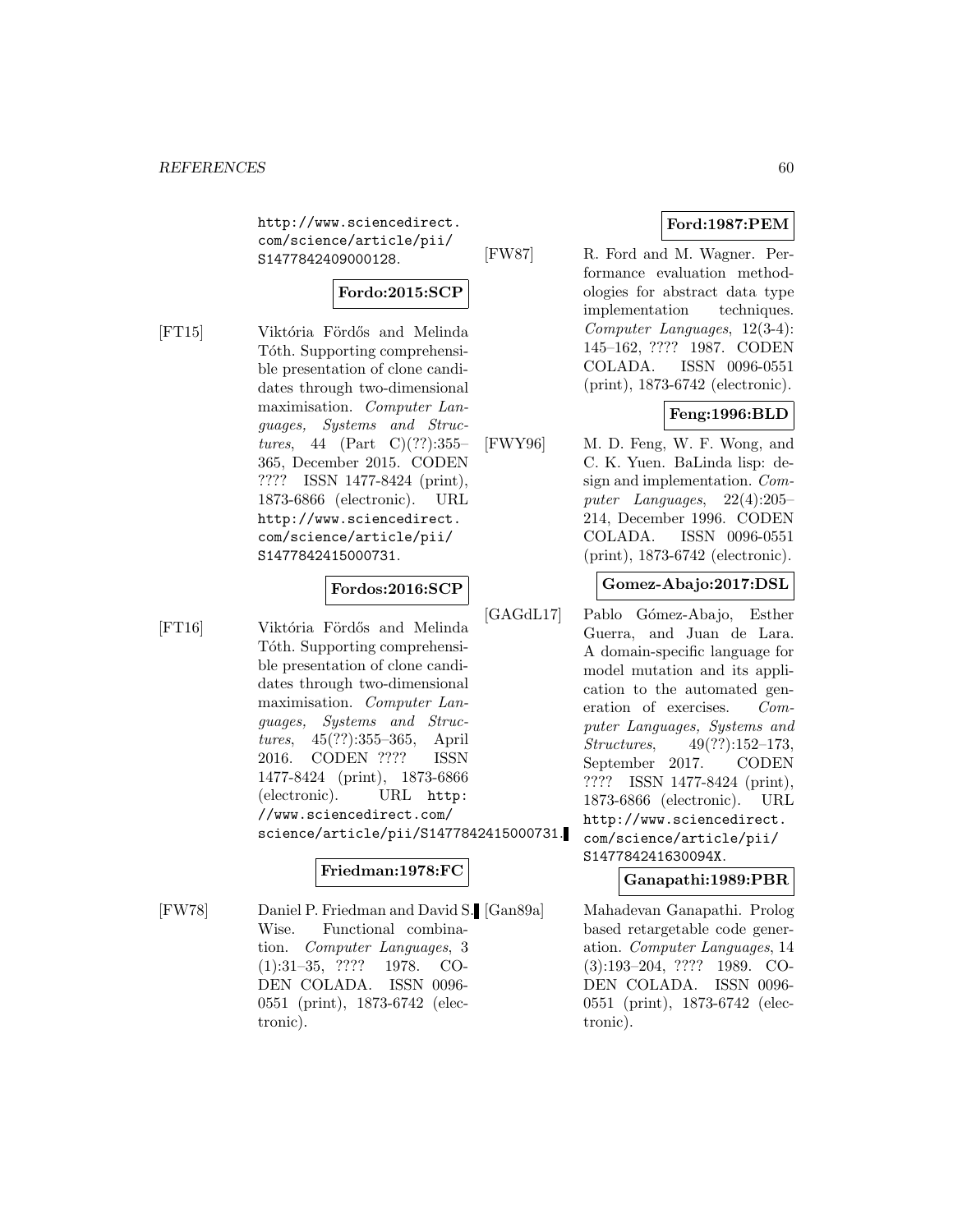#### **Ganapathi:1989:SPP**

[Gan89b] Mahadevan Ganapathi. Semantic predicates in parser generators. Computer Languages, 14(1):25–33, ???? 1989. CODEN COLADA. ISSN 0096-0551 (print), 1873-6742 (electronic).

### **Gokhale:2017:SII**

[GAS17] Aniruddha Gokhale, Kenichi Asai, and Ulrik Pagh Schultz. Special issue on the 2015 International Conference on Generative Programming: Concepts & Experiences (GPCE). Computer Languages, Systems and Structures, 48(??): 1–2, ???? 2017. CODEN ???? ISSN 1477-8424 (print), 1873-6866 (electronic). URL http://www.sciencedirect. com/science/article/pii/ S1477842416301968.

#### **Greiner:2009:ZBS**

[GBZ09] Saso Greiner, Janez Brest, and Viljem Zumer. Zero a blend of static typing and dynamic metaprogramming. Computer Languages, Systems and Structures, 35(3):241– 251, October 2009. CODEN ???? ISSN 1477-8424 (print), 1873-6866 (electronic). URL http://www.sciencedirect. com/science/article/pii/ S1477842408000146.

#### **Gumzej:2009:SSS**

[GCH09] Roman Gumzej, Matjaz Colnaric, and Wolfgang A. Halang.

Safety shell for specification-PEARL oriented UML realtime projects. Computer Languages, Systems and Structures, 35(3):277–292, October 2009. CODEN ???? ISSN 1477-8424 (print), 1873- 6866 (electronic). URL http://www.sciencedirect. com/science/article/pii/ S1477842408000171.

## **Gomez:2012:RUM**

[GDD12] Verónica Uquillas Gómez, Stéphane Ducasse, and Theo D'Hondt. Ring: a unifying meta-model and infrastructure for Smalltalk source code analysis tools. Computer Languages, Systems and Structures, 38(1):44–60, April 2012. CODEN ???? ISSN 1477-8424 (print), 1873- 6866 (electronic). URL http://www.sciencedirect. com/science/article/pii/ S1477842411000443.

### **Gehani:1977:UMD**

[Geh77] N. Gehani. Units of measure as a data attribute. Computer Languages, 2(3):93–111, ???? 1977. CODEN COLADA. ISSN 0096-0551 (print), 1873- 6742 (electronic).

#### **Gehani:1979:HLD**

[Geh79] Narain Gehani. High level data structure — the grid.  $Com$ puter Languages, 4(2):93–98, ???? 1979. CODEN COLADA. ISSN 0096-0551 (print), 1873- 6742 (electronic).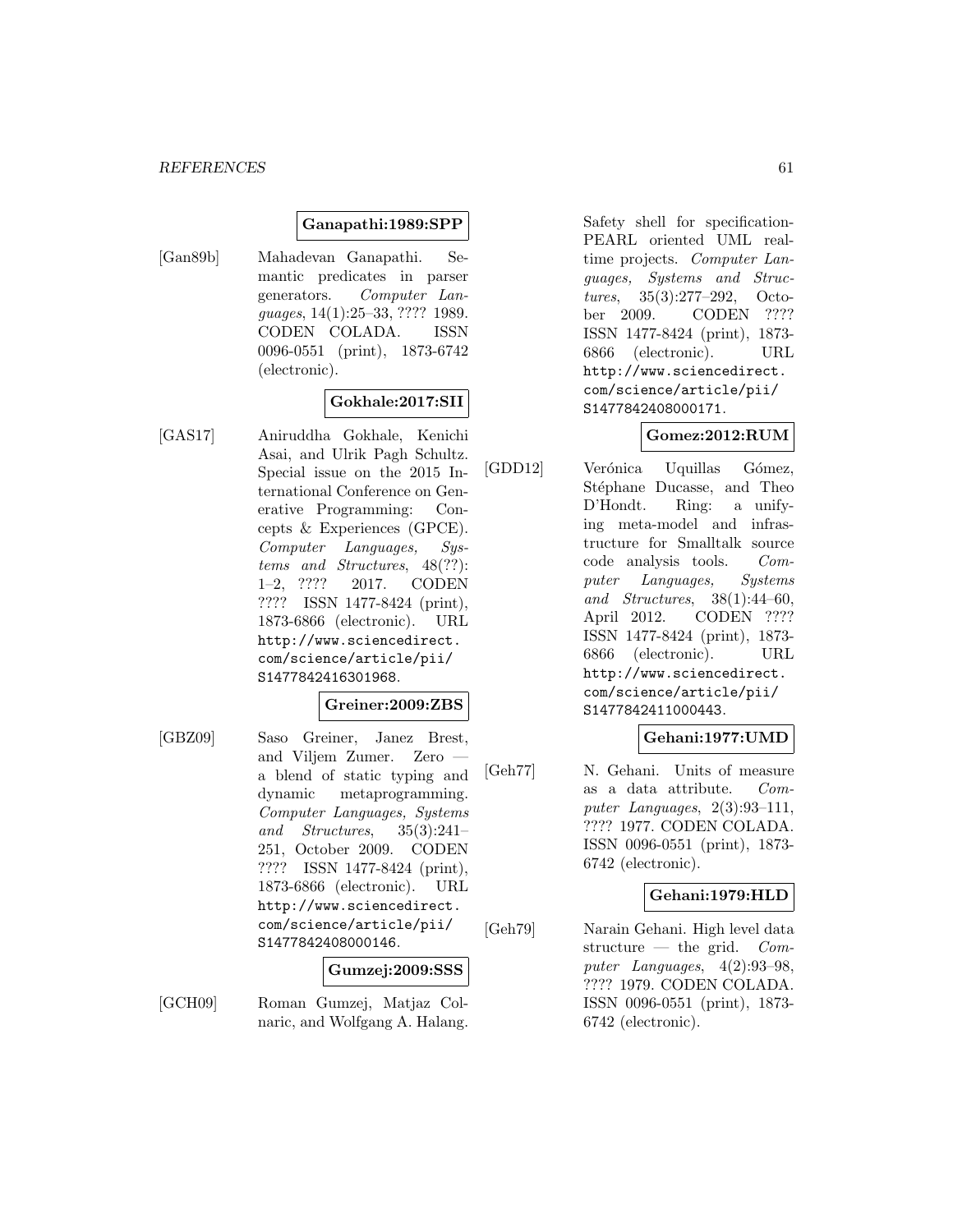### **Gehani:1980:GPI**

[Geh80] Narain Gehani. Generic procedures: an implementation and an undecidability result. Computer Languages, 5(3-4):155– 161, ???? 1980. CODEN COLADA. ISSN 0096-0551 (print), 1873-6742 (electronic).

#### **Gehani:1982:CAM**

[Geh82] N. H. Gehani. Concurrency in Ada and multicomputers. Computer Languages, 7(1):21– 23, ???? 1982. CODEN COLADA. ISSN 0096-0551 (print), 1873-6742 (electronic).

#### **Georgeff:1981:EOP**

[GFK81] M. P. Georgeff, I. Fris, and J. Kautsky. Effect of operators on parsing and evaluation in APL. Computer Languages, 6(2):67–78, ???? 1981. CO-DEN COLADA. ISSN 0096- 0551 (print), 1873-6742 (electronic).

## **Gini:1982:IDO**

[GG82] Giuseppina C. Gini and Maria L. Gini. Interactive development of object handling programs. Computer Languages, 7(1):1– 10, ???? 1982. CODEN COLADA. ISSN 0096-0551 (print), 1873-6742 (electronic).

## **Guo:2009:DRA**

[GG09] Hai-Feng Guo and Gopal Gupta. Dynamic reordering of alternatives for definite logic programs. Computer Languages, Systems and Structures, 35(3):252–265, October 2009. CODEN ???? ISSN 1477-8424 (print), 1873- 6866 (electronic). URL http://www.sciencedirect. com/science/article/pii/ S1477842408000158.

## **Groppe:2011:TXS**

[GGK<sup>+</sup>11] Sven Groppe, Jinghua Groppe, Niklas Klein, Ralf Bettentrupp, Stefan Böttcher, and Le Gruenwald. Transforming XSLT stylesheets into XQuery expressions and vice versa. Computer Languages, Systems and Structures, 37(2): 76–111, July 2011. CODEN ???? ISSN 1477-8424 (print), 1873-6866 (electronic). URL http://www.sciencedirect. com/science/article/pii/ S1477842410000394.

#### **Gautier:2007:RSI**

[GH07] Thierry Gautier and Hamid-Reza Hamidi. Re-scheduling invocations of services for RPC grids. Computer Languages, Systems and Structures, 33(3–4):168–178, October/December 2007. CODEN ???? ISSN 1477-8424 (print), 1873-6866 (electronic). URL http://www.sciencedirect. com/science/article/pii/ S1477842406000297.

#### **Gogolla:2018:AMQ**

[GHD18] Martin Gogolla, Frank Hilken, and Khanh-Hoang Doan. Achieving model quality through model validation, verification and exploration. Computer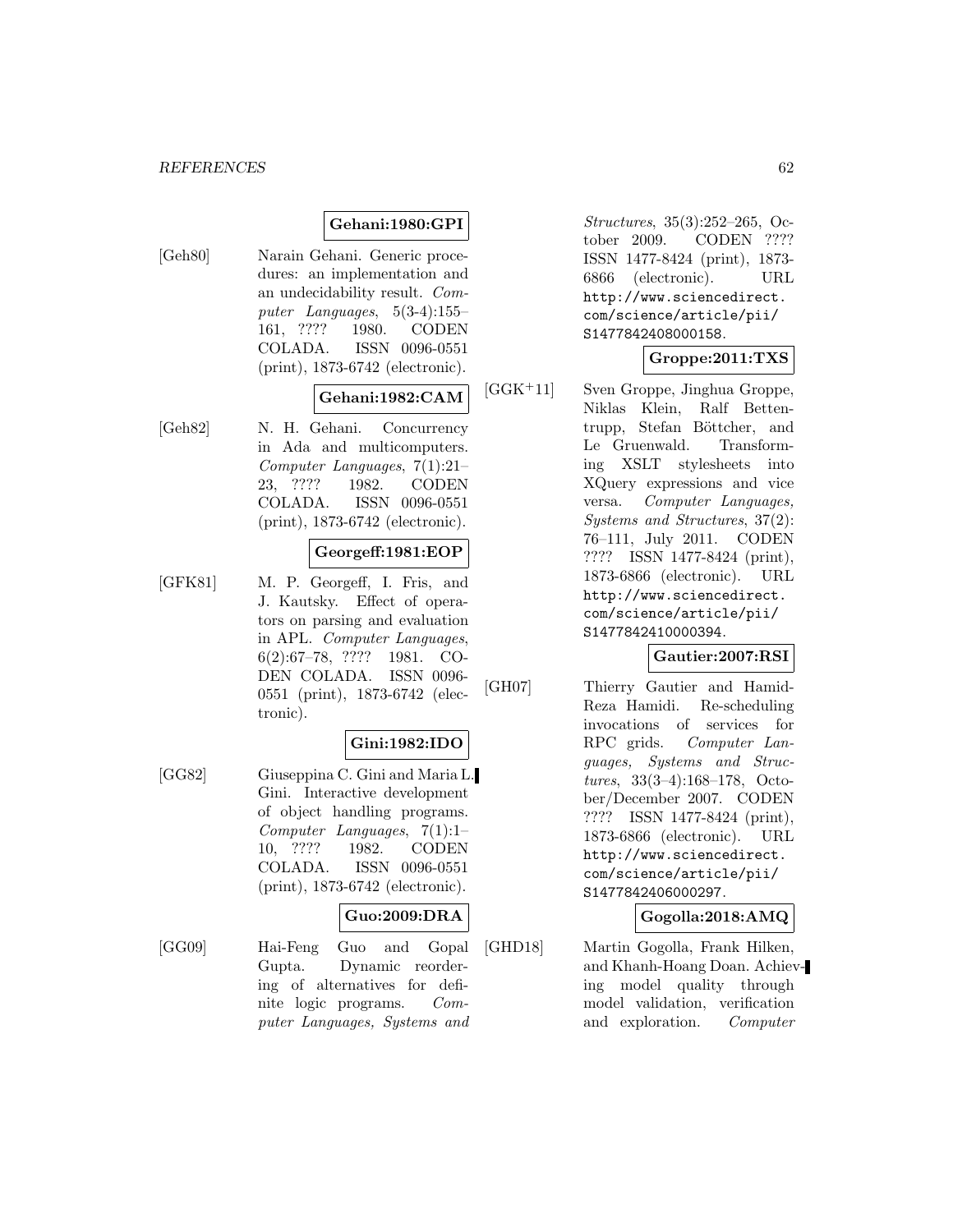#### *REFERENCES* 63

Languages, Systems and Structures, 54(??):474–511, December 2018. CODEN ???? ISSN 1477-8424 (print), 1873- 6866 (electronic). URL http://www.sciencedirect. com/science/article/pii/ S1477842417300118.

#### **Golubski:1995:CSS**

[GL95] Wolfgang Golubski and Wolfram-M. Lippe. A complete semantics for SMALLTALK-80. Computer Languages, 21(2): 67–79, July 1995. CODEN COLADA. ISSN 0096-0551 (print), 1873-6742 (electronic).

### **Ghezzi:1989:SEC**

[GMMP89] Carlo Ghezzi, Dino Mandrioli, Sandro Morasca, and Mauro Pezze. Symbolic execution of concurrent systems using Petri nets. Computer Languages, 14 (4):263–281, ???? 1989. CO-DEN COLADA. ISSN 0096- 0551 (print), 1873-6742 (electronic).

#### **Griswold:1988:SPL**

[GO88] Ralph E. Griswold and Janalee O'Bagy. Seque: a programming language for manipulating sequences. Computer Languages, 13(1):13–22, ???? 1988. CO-DEN COLADA. ISSN 0096- 0551 (print), 1873-6742 (electronic).

### **Garg:1991:CLC**

[GR91] Vijay K. Garg and C. V. Ramamoorthy. ConC. A language for concurrent programming. Computer Languages,

16(1):5–18, ???? 1991. CO-DEN COLADA. ISSN 0096- 0551 (print), 1873-6742 (electronic).

### **Griswold:1983:ISP**

[Gri83] Ralph E. Griswold. Implementing Snobol4 pattern matching in Icon. Computer Languages, 8(2):77–92, ???? 1983. CO-DEN COLADA. ISSN 0096- 0551 (print), 1873-6742 (electronic).

#### **Gehlot:1986:ISA**

[GS86] Vijay Gehlot and Y. N. Srikant. Interpreter for SLIPS — an applicative language based on lambda-calculus. Computer Languages, 11(1):1–13, ???? 1986. CODEN COLADA. ISSN 0096-0551 (print), 1873-6742 (electronic).

### **Ghorbal:2017:HPR**

[GSP17] Khalil Ghorbal, Andrew Sogokon, and André Platzer. A hierarchy of proof rules for checking positive invariance of algebraic and semialgebraic sets. Computer Languages, Systems and Structures, 47 (part  $1)(??):19-$ 43, ???? 2017. CODEN ???? ISSN 1477-8424 (print), 1873-6866 (electronic). URL http://www.sciencedirect. com/science/article/pii/ S1477842415000925.

### **Gedela:1999:CPN**

[GSX99] Ravi K. Gedela, Sol M. Shatz, and Haiping Xu. Compositional Petri net models of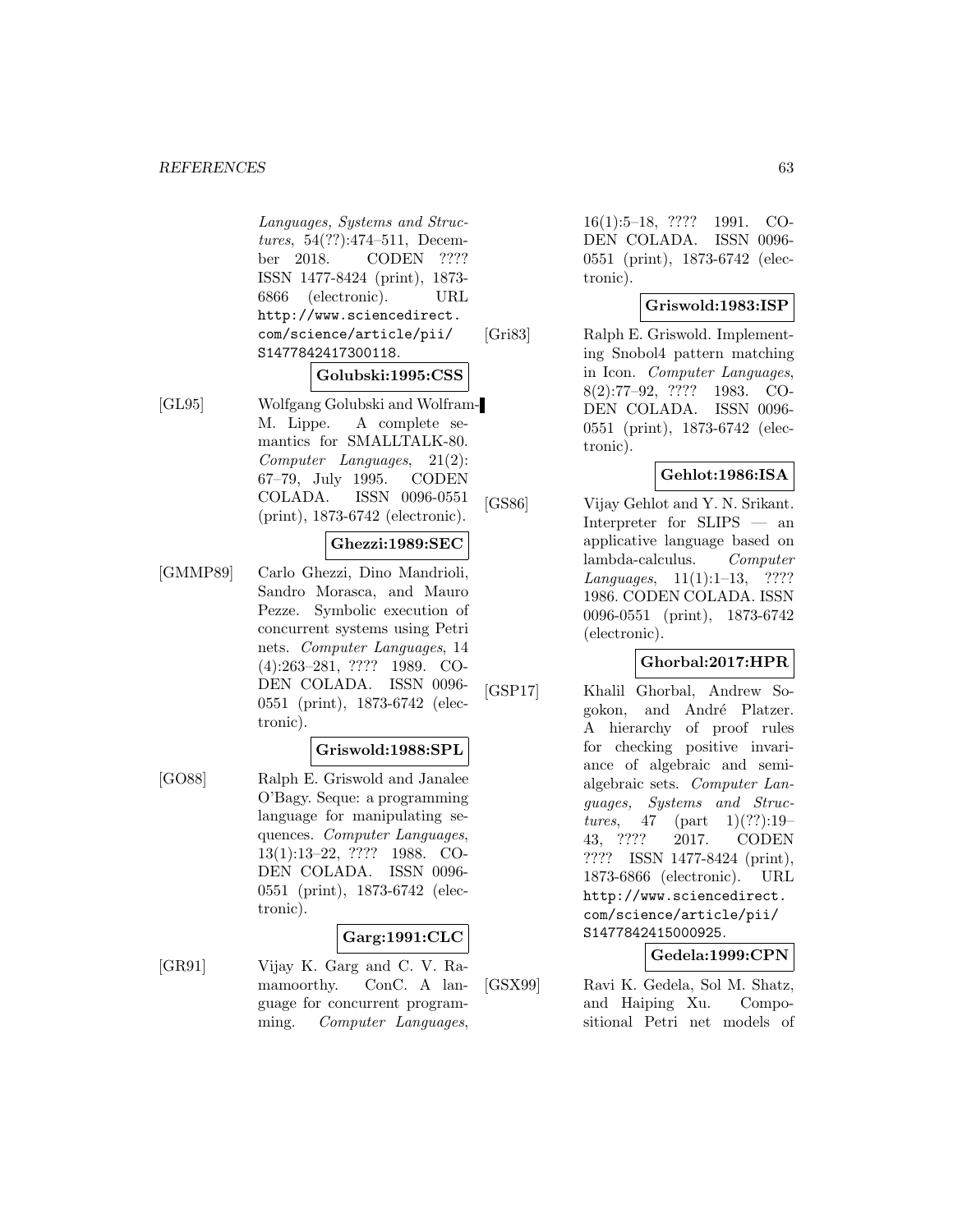advanced tasking in Ada-95. Computer Languages, 25(2): 55–87, July 1999. CODEN COLADA. ISSN 0096-0551 (print), 1873-6742 (electronic). URL http://www.elsevier. nl/gej-ng/10/15/18/28/27/ 25/abstract.html; http: //www.elsevier.nl/gej-ng/ 10/15/18/28/27/25/article. pdf.

## **Guo:2016:SAA**

- [Guo16] Hai-Feng Guo. A semantic approach for automated test oracle generation. Computer Languages, Systems and Structures, 45(??):204– 219, April 2016. CODEN ???? ISSN 1477-8424 (print), 1873-6866 (electronic). URL http://www.sciencedirect. com/science/article/pii/ S147784241530021X. **Geilen:2001:OOM**
- [GVvdP<sup>+</sup>01] M. C. W. Geilen, J. P. M. Voeten, P. H. A. van der Putten, L. J. van Bokhoven, and M. P. J. Stevens. Objectoriented modelling and specification using SHE. Computer Languages, 27(1–3): 19–38, April–October 2001. CODEN COLADA. ISSN 0096-0551 (print), 1873-6742 (electronic). URL http:/ /www.elsevier.com/gej-ng/ 10/15/18/54/27/29/abstract. html.

### **Gybels:2006:ILR**

[GWDD06] Kris Gybels, Roel Wuyts, Stéphane Ducasse, and Maja

D'Hondt. Inter-language reflection: a conceptual model and its implementation. Computer Languages, Systems and Structures, 32(2–3):109–124, July/October 2006. CODEN ???? ISSN 1477-8424 (print), 1873-6866 (electronic). URL http://www.sciencedirect. com/science/article/pii/ S1477842405000448.

### **Gannon:1987:TIM**

[GZ87] John D. Gannon and Marvin V. Zelkowitz. Two implementation models of abstract data types. Computer Languages, 12 (1):21–25, ???? 1987. CO-DEN COLADA. ISSN 0096- 0551 (print), 1873-6742 (electronic).

### **Hanson:1978:DSS**

[Han78] David R. Hanson. Data structures in SL5. Computer Languages, 3(3):181–192, ???? 1978. CODEN COLADA. ISSN 0096-0551 (print), 1873-6742 (electronic).

### **Hanus:1997:LNS**

[Han97] Michael Hanus. Lazy narrowing with simplification. Computer Languages, 23(2-4):61– 85, July–December 1997. CO-DEN COLADA. ISSN 0096- 0551 (print), 1873-6742 (electronic).

### **Harland:1997:GPC**

[Har97] James Harland. On goaldirected provability in classical logic. Computer Languages, 23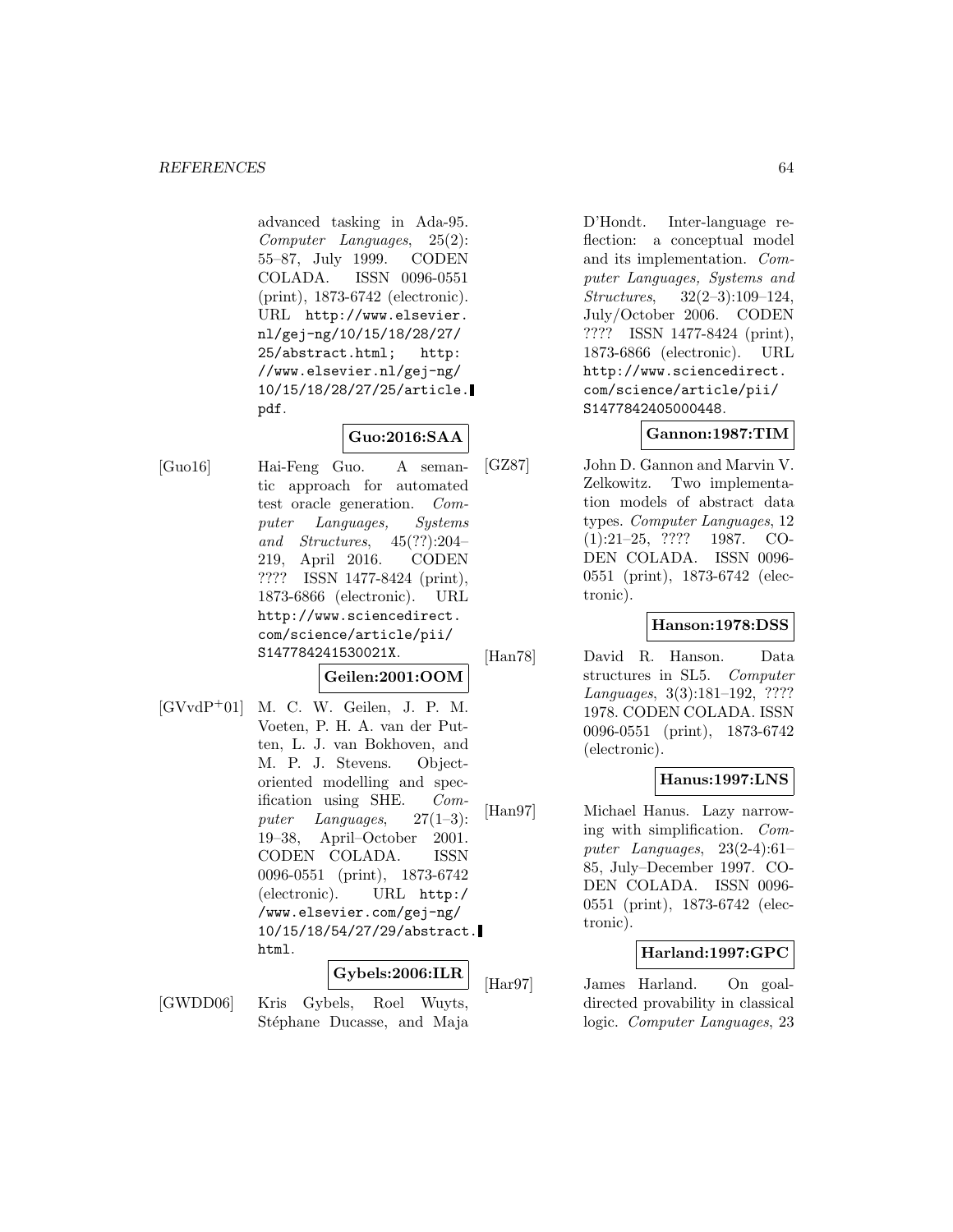(2-4):161–178, July–December 1997. CODEN COLADA. ISSN 0096-0551 (print), 1873-6742 (electronic).

### **Hatcher:1991:ESE**

[Hat91] P. J. Hatcher. The equational specification of efficient compiler code generation. Computer Languages, 16(1):81–95, ???? 1991. CODEN COLADA. ISSN 0096-0551 (print), 1873- 6742 (electronic).

### **Haller:2016:SIA**

[HB16] Philipp Haller and Elisa Gonzalez Boix. Special issue on the 3rd and 4th ACM SIGPLAN workshops on programming based on actors, agents, and decentralized control (AGERE! 2013/2014). Computer Languages, Systems and Structures, 45(??):161– 162, April 2016. CODEN ???? ISSN 1477-8424 (print), 1873-6866 (electronic). URL http://www.sciencedirect. com/science/article/pii/ S1477842416300227.

#### **Hermenegildo:1996:RDA**

[HC96] Manuel V. Hermenegildo and Manuel Carro. Relating data-parallelism and (AND- )parallelism in logic programs. Computer Languages, 22(2–3): 143–163, July–October 1996. CODEN COLADA. ISSN 0096-0551 (print), 1873-6742 (electronic).

### **Hasan:2005:SBF**

[HC05] Yusuf Hasan and Morris Chang. A study of best-fit memory allocators. Computer Languages, Systems and Structures, 31(1):35–48, April 2005. CODEN ???? ISSN 1477-8424 (print), 1873-6866 (electronic).

### **Halder:2012:AID**

[HC12] Raju Halder and Agostino Cortesi. Abstract interpretation of database query languages. Computer Languages, Systems and Structures, 38(2): 123–157, July 2012. CODEN ???? ISSN 1477-8424 (print), 1873-6866 (electronic). URL http://www.sciencedirect. com/science/article/pii/ S1477842411000510.

#### **Haldiman:2009:PPT**

[HDN09] Niklaus Haldiman, Marcus Denker, and Oscar Nierstrasz. Practical, pluggable types for a dynamic language. Computer Languages, Systems and Structures, 35(1): 48–62, April 2009. CODEN ???? ISSN 1477-8424 (print), 1873-6866 (electronic). URL http://www.sciencedirect. com/science/article/pii/ S1477842408000262.

#### **Herriot:1976:SSD**

[Her76] R. G. Herriot. Structured syntax diagrams. Computer Languages, 2(1-2):9–19, ???? 1976. CODEN COLADA. ISSN 0096-0551 (print), 1873-6742 (electronic).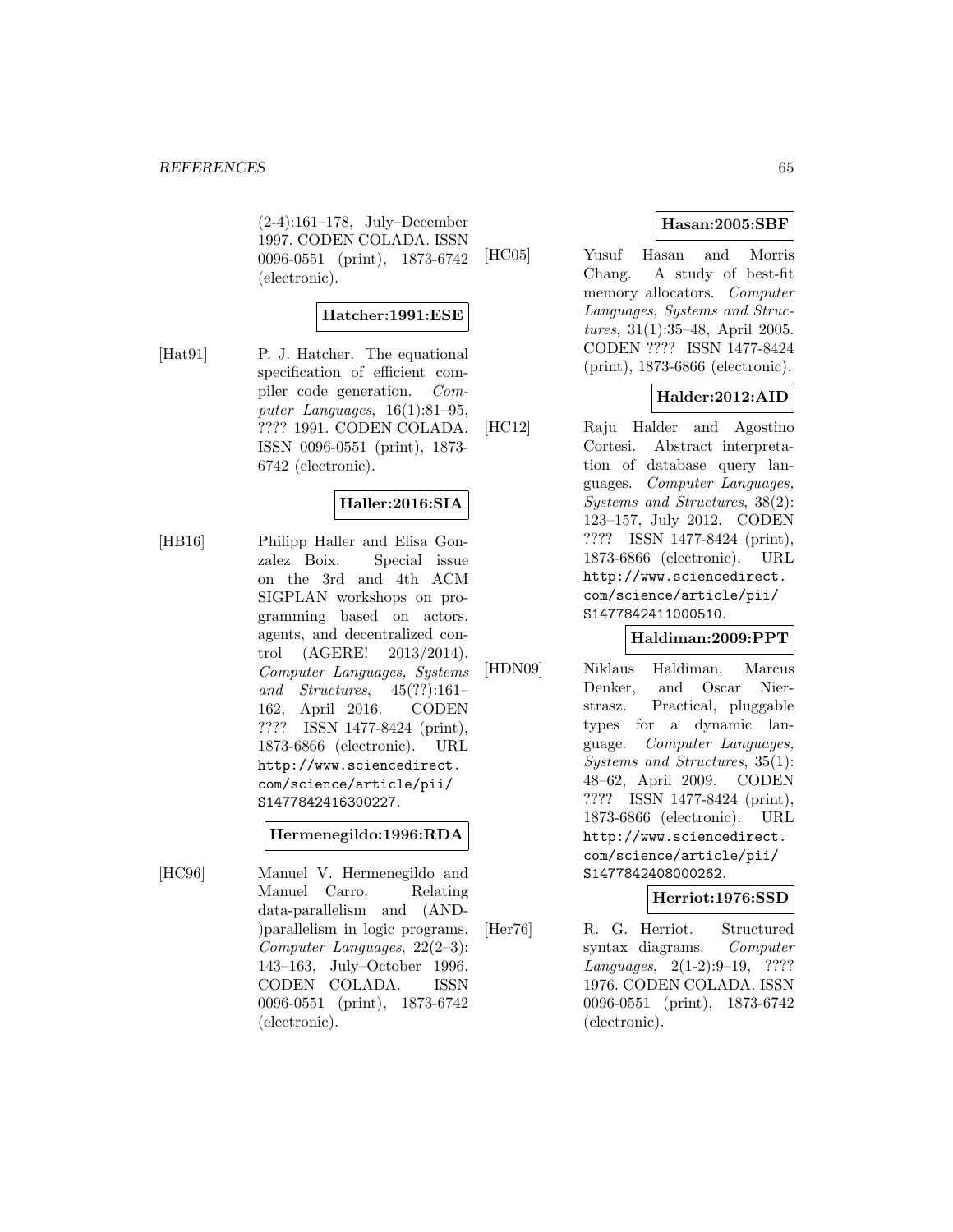### **Haynes:1987:ATP**

[HF87] Christopher T. Haynes and Daniel P. Friedman. Abstracting timed preemption with engines. Computer Languages, 12 (2):109–121, ???? 1987. CO-DEN COLADA. ISSN 0096- 0551 (print), 1873-6742 (electronic).

#### **Haynes:1986:OCC**

[HFW86] Christopher T. Haynes, Daniel P. Friedman, and Mitchell Wand. Obtaining coroutines with continuations. Computer Languages, 11(3-4):143–153, ???? 1986. CODEN COLADA. ISSN 0096-0551 (print), 1873-6742 (electronic).

#### **Hendren:1993:DPL**

[HG93] Laurie J. Hendren and Guang R. Gao. Designing programming languages for the analyzability of pointer data structures. Computer Languages, 19(2): 119–134, April 1993. CODEN COLADA. ISSN 0096-0551 (print), 1873-6742 (electronic).

#### **Herzeel:2009:FCH**

[HGC<sup>+</sup>09] Charlotte Herzeel, Kris Gybels, Pascal Costanza, Coen De Roover, and Theo D'Hondt. Forward chaining in HALO: An implementation strategy for history-based logic pointcuts. Computer Languages, Systems and Structures, 35(1): 31–47, April 2009. CODEN ???? ISSN 1477-8424 (print), 1873-6866 (electronic). URL http://www.sciencedirect. com/science/article/pii/ S1477842408000250.

#### **Hirschfeld:2006:OA**

[HH06] Robert Hirschfeld and Stefan Hanenberg. Open aspects. Computer Languages, Systems and Structures, 32 (2–3):87–108, July/October 2006. CODEN ???? ISSN 1477-8424 (print), 1873-6866 (electronic). URL http: //www.sciencedirect.com/ science/article/pii/S1477842405000400.

### **Hansen:1989:IRD**

[HHLv89] Michael R. Hansen, Bo S. Hansen, Peter Lucas, and Peter van Emde Boas. Integrating relational databases and constraint languages. Computer Languages, 14(2):63–82, ???? 1989. CODEN COLADA. ISSN 0096-0551 (print), 1873- 6742 (electronic).

#### **Hayes:1990:IES**

[HHS90] Roger Hayes, Norman C. Hutchinson, and Richard D. Schlichting. Integrating Emerald into a system for mixedlanguage programming. Computer Languages,  $15(2):95-108$ , ???? 1990. CODEN COLADA. ISSN 0096-0551 (print), 1873- 6742 (electronic).

#### **Hsiung:2008:ASV**

[HL08] Pao-Ann Hsiung and Shang-Wei Lin. Automatic synthesis and verification of realtime embedded software for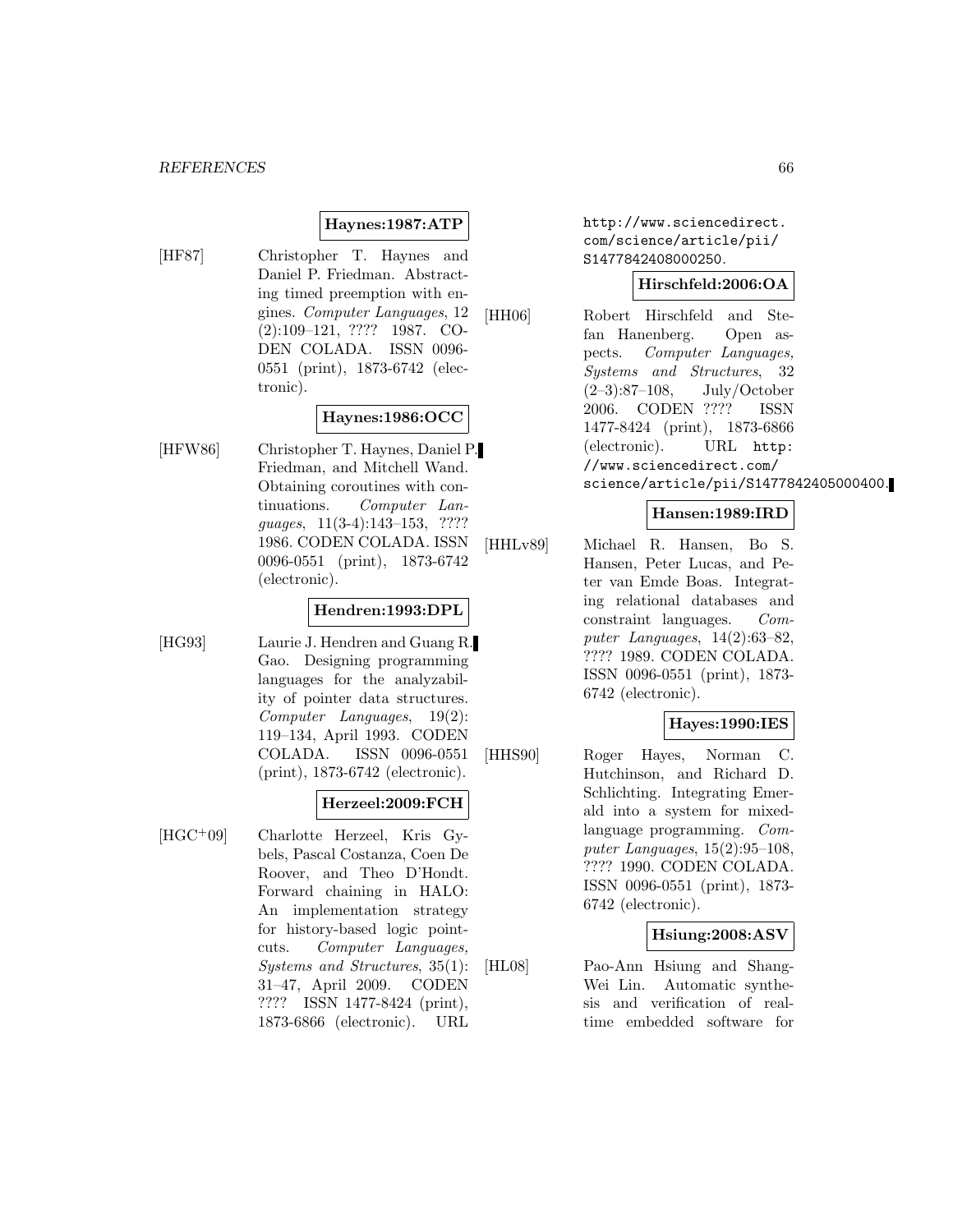mobile and ubiquitous systems. Computer Languages, Systems and Structures, 34(4):153–169, December 2008. CODEN ???? ISSN 1477-8424 (print), 1873-6866 (electronic). URL http://www.sciencedirect. com/science/article/pii/ S1477842407000206.

#### **Huang:1976:DIL**

[HLJ76] H. K. Huang, R. S. Ledley, and P. Johnson. DILOGdigitaled intelligence logic machine. Computer Languages, 2 (1-2):27–43, ???? 1976. CO-DEN COLADA. ISSN 0096- 0551 (print), 1873-6742 (electronic).

### **Hage:2018:SIT**

[HM18] Jurriaan Hage and Jay Mc-Carthy. Special issue on Trends in Functional Programming 2013/14. Computer Languages, Systems and Structures, 52(??): 63–64, June 2018. CODEN ???? ISSN 1477-8424 (print), 1873-6866 (electronic). URL http://www.sciencedirect. com/science/article/pii/ S1477842417300775.

#### **Hassan:2018:EIM**

[HMHS18] Somaia A. Hassan, Mountasser M. M. Mahmoud, A. M. Hemeida, and Mahmoud A. Saber. Effective implementation of matrix–vector multiplication on Intel's AVX multicore processor. Computer Languages, Systems and Structures, 51(??):158–175, January 2018. CODEN ????

ISSN 1477-8424 (print), 1873- 6866 (electronic). URL http://www.sciencedirect. com/science/article/pii/ S1477842417300428.

### **Huang:1990:EHM**

[HO90] Daniel T. Huang and Ronald A. Olsson. An exception handling mechanism for SR. Computer Languages, 15(3):163–176, ???? 1990. CODEN COLADA. ISSN 0096-0551 (print), 1873-6742 (electronic).

### **Hoare:1975:PPA**

[Hoa75] C. A. R. Hoare. Parallel programming: an axiomatic approach. Computer Languages, 1(2):151–160, June 1975. CO-DEN COLADA. ISSN 0096- 0551 (print), 1873-6742 (electronic).

### **Hooper:1987:LFD**

[Hoo87] James W. Hooper. Language features for discrete simulation. Computer Languages, 12 (1):39–46, ???? 1987. CO-DEN COLADA. ISSN 0096- 0551 (print), 1873-6742 (electronic).

### **Hooper:1989:LFP**

[Hoo89] James W. Hooper. Language features for prototyping and simulation support of the software life cycle. Computer Languages, 14(2):83–92, ???? 1989. CODEN COLADA. ISSN 0096-0551 (print), 1873-6742 (electronic).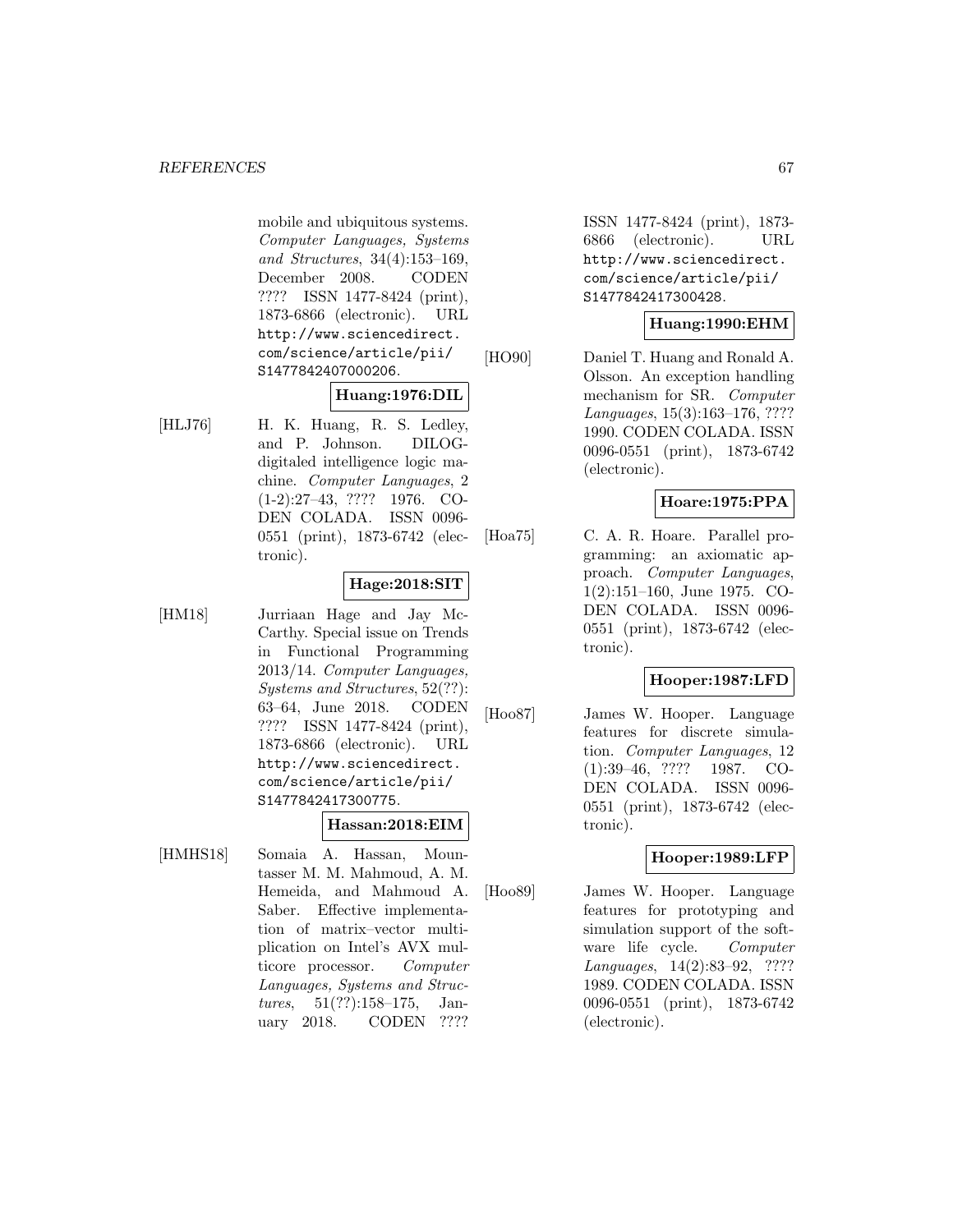#### **Horspool:1990:IGL**

[Hor90] R. Nigel Horspool. Incremental generation of LR parsers. Computer Languages, 15(4): 205–223, ???? 1990. CO-DEN COLADA. ISSN 0096- 0551 (print), 1873-6742 (electronic).

## **Horspool:1993:RAP**

[Hor93] R. Nigel Horspool. Recursive ascent-descent parsing. Computer Languages,  $18(1):1-15$ , ???? 1993. CODEN COLADA. ISSN 0096-0551 (print), 1873- 6742 (electronic).

### **Horry:2017:FID**

[Hor17] Youichi Horry. Financial information description language and visualization/analysis tools. Computer Languages, Systems and Structures, 50(??):31–52, December 2017. CODEN ???? ISSN 1477-8424 (print), 1873-6866 (electronic). URL http://www.sciencedirect. com/science/article/pii/ S1477842416301993.

#### **Hsia:1991:IDC**

[HR91] Pei Hsia and David C. Rine. Introduction: Development of computer languages and software. Computer Languages, 16 (2):109–111, 1991. CODEN COLADA. ISSN 0096-0551 (print), 1873-6742 (electronic).

## **Hsia:1992:ISP**

[HR92] Pei Hsia and David C. Rine. Introduction: Special-purpose languages. Computer Languages, 17(3):155–156, July 1992. CODEN COLADA. ISSN 0096-0551 (print), 1873-6742 (electronic).

### **Hammond:1984:SSE**

[HRS84] K. Hammond and V. J. Rayward-Smith. A survey on syntactic error recovery and repair. Computer Languages, 9 (1):51–67, ???? 1984. CO-DEN COLADA. ISSN 0096- 0551 (print), 1873-6742 (electronic).

### **Holldobler:2018:SLE**

[HRW18] Katrin Hölldobler, Bernhard Rumpe, and Andreas Wortmann. Software language engineering in the large: towards composing and deriving languages. Computer Languages, Systems and Structures, 54(??):386–405, December 2018. CODEN ???? ISSN 1477-8424 (print), 1873- 6866 (electronic). URL http://www.sciencedirect. com/science/article/pii/ S1477842418300459.

#### **Hill:2003:LPC**

[HS03] Patricia M. Hill and Fausto Spoto. Logic programs as compact denotations. Computer Languages, Systems and Structures, 29(3):45–73, October 2003. CODEN ???? ISSN 1477-8424 (print), 1873-6866 (electronic).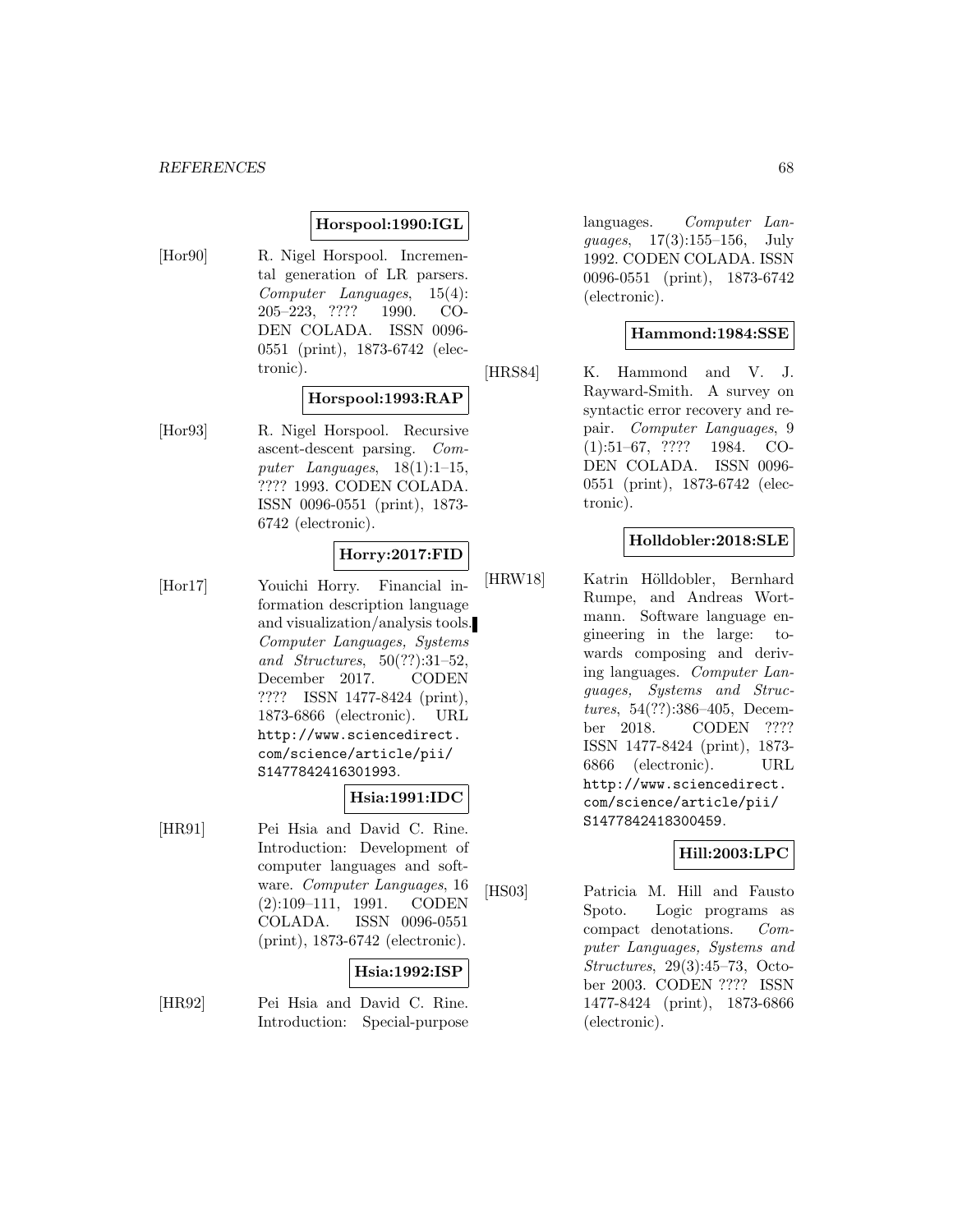#### **Haripriyan:1988:CWS**

[HSS88] H. K. Haripriyan, Y. N. Srikant, and Priti Shankar. A compiler writing system based on affix grammars. Computer Languages, 13(1):1–11, ???? 1988. CODEN COLADA. ISSN 0096-0551 (print), 1873-6742 (electronic).

### **Haraburda:2013:BTC**

[HT13] David Haraburda and Paul Tarau. Binary trees as a computational framework. Computer Languages, Systems and Structures, 39(4):163–181, December 2013. CODEN ???? ISSN 1477-8424 (print), 1873-6866 (electronic). URL http://www.sciencedirect. com/science/article/pii/ S1477842413000183.

### **Hughes:1985:PLE**

[Hug85] Herman D. Hughes. A programming language engineered for beginners. Computer Languages, 10(1):23–36, ???? 1985. CODEN COLADA. ISSN 0096-0551 (print), 1873-6742 (electronic).

## **Hull:1987:OPL**

[Hul87] M. Elizabeth C. Hull. Occam — a programming language for multiprocessor systems. Computer Languages, 12(1):27–37, ???? 1987. CODEN COLADA. ISSN 0096-0551 (print), 1873- 6742 (electronic).

### **Horspool:1993:SAP**

[HV93] R. Nigel Horspool and Jan Vitek. Static analysis of PostScript code. Computer Languages, 19(2):65–78, April 1993. CODEN COLADA. ISSN 0096-0551 (print), 1873-6742 (electronic).

### **Hartel:1994:EDU**

[HV94] Pieter H. Hartel and Willem G. Vree. Experiments with destructive updates in a lazy functional language. Computer Languages, 20(3):177–192, August 1994. CODEN COLADA. ISSN 0096-0551 (print), 1873- 6742 (electronic).

### **Haubl:2013:CST**

[HWM13] Christian Häubl, Christian Wimmer, and Hanspeter Mössenböck. Context-sensitive trace inlining for Java. Computer Languages, Systems and Structures, 39(4):123–141, December 2013. CODEN ???? ISSN 1477-8424 (print), 1873- 6866 (electronic). URL http://www.sciencedirect. com/science/article/pii/ S1477842413000146.

#### **Heping:1996:ESL**

[HZ96] H. Heping and H. Zedan. An executable specification language for fast prototyping parallel responsive systems. Computer Languages, 22(1):1–13, April 1996. CODEN COLADA. ISSN 0096-0551 (print), 1873- 6742 (electronic).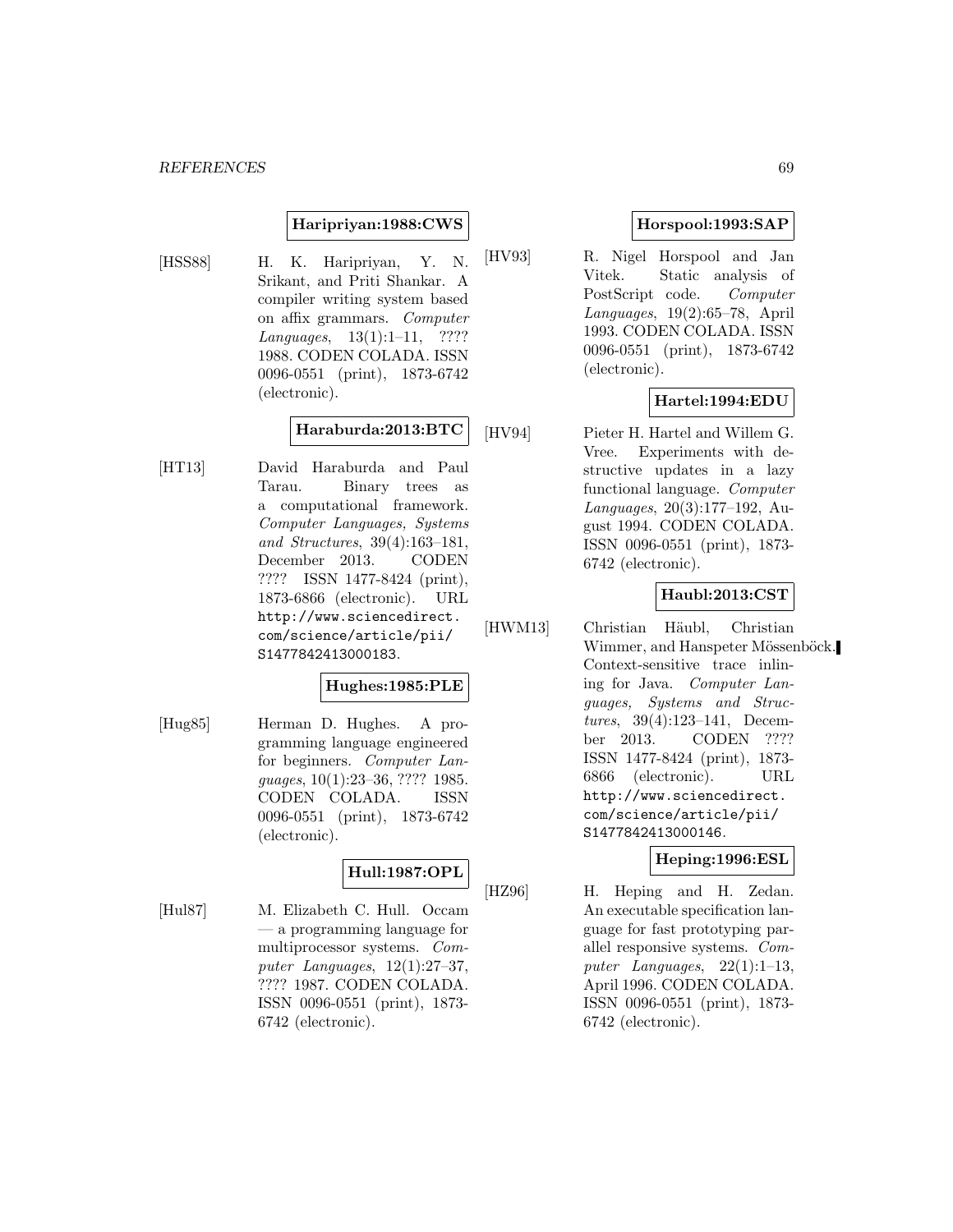#### **Ierusalimschy:1993:DAT**

[Ier93] Roberto Ierusalimschy. A denotational approach for typechecking in object-oriented programming languages. Computer Languages, 19(1):19– 40, January 1993. CODEN COLADA. ISSN 0096-0551 (print), 1873-6742 (electronic).

### **Iranmanesh:2016:SSE**

[IF16] Zeinab Iranmanesh and Mehran S. Fallah. Specification and static enforcement of schedulerindependent noninterference in a middleweight Java. Computer Languages, Systems and Structures, 46(??):20–43, November 2016. CODEN ???? ISSN 1477-8424 (print), 1873-6866 (electronic). URL http://www.sciencedirect. com/science/article/pii/ S1477842415300300.

#### **Imanimehr:2018:TVS**

[IF18] Fatemeh Imanimehr and Mehran S. Fallah. On transparent valuesensitive run-time monitoring for information flow policies. Computer Languages, Systems and Structures, 54(??):273– 296, December 2018. CODEN ???? ISSN 1477-8424 (print), 1873-6866 (electronic). URL http://www.sciencedirect. com/science/article/pii/ S1477842418300290.

#### **Iyengar:1982:MLC**

[IPF82] S. Sitharama Iyengar, N. Parameswaran, and John Fuller. A measure

of logical complexity of programs. Computer Languages, 7 (3-4):147–160, ???? 1982. CO-DEN COLADA. ISSN 0096- 0551 (print), 1873-6742 (electronic).

#### **Ierusalimschy:1995:SFF**

[IR95] Roberto Ierusalimschy and Noemi Rodriguez. Sideeffect free functions in objectoriented languages. Computer Languages, 21(3-4):129–146, October–December 1995. CO-DEN COLADA. ISSN 0096- 0551 (print), 1873-6742 (electronic).

#### **Insa:2018:AAJ**

[IS18] David Insa and Josep Silva. Automatic assessment of Java code. Computer Languages, Systems and Structures, 53 (??):59–72, September 2018. CODEN ???? ISSN 1477-8424 (print), 1873-6866 (electronic). URL http: //www.sciencedirect.com/ science/article/pii/S1477842417301045.

#### **Inostroza:2017:MII**

[IvdS17] Pablo Inostroza and Tijs van der Storm. Modular interpreters with implicit context propagation. Computer Languages, Systems and Structures, 48(??):39– 67, ???? 2017. CODEN ???? ISSN 1477-8424 (print), 1873-6866 (electronic). URL http://www.sciencedirect. com/science/article/pii/ S1477842416300021.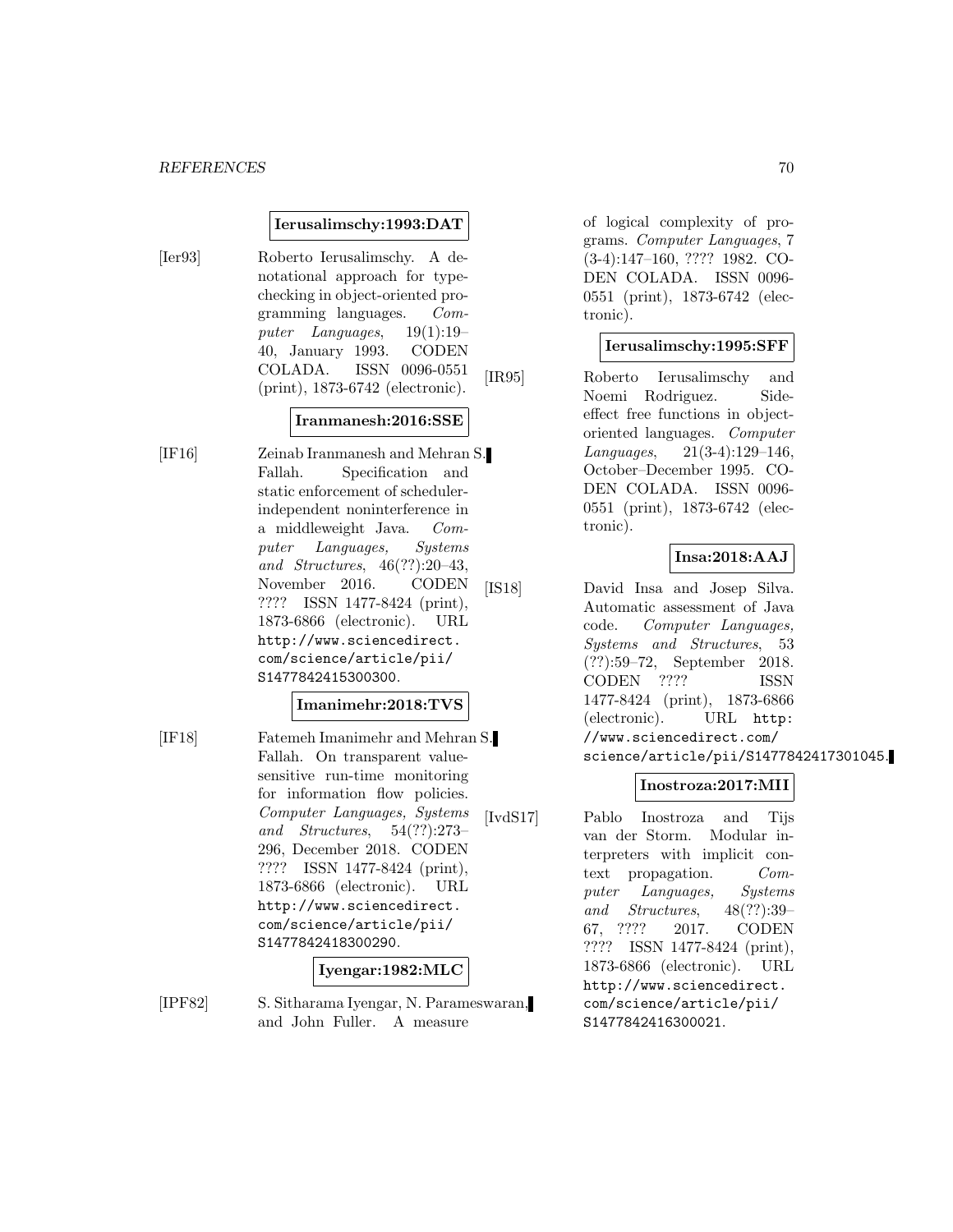#### **Jalote:1992:STA**

[Jal92] Pankaj Jalote. Specification and testing of abstract data types. Computer Languages, 17 (1):75–82, ???? 1992. CO-DEN COLADA. ISSN 0096- 0551 (print), 1873-6742 (electronic).

### **Jayaraman:1992:SAL**

[Jay92] Bharat Jayaraman. Sublist assertions for listless and lazy evaluation. Computer Languages, 17(2):133–146, April 1992. CODEN COLADA. ISSN 0096-0551 (print), 1873-6742 (electronic).

#### **Johnson:1994:FSP**

[JD94] Gregory F. Johnson and Dominic Duggan. First-class stores and partial continuations in a programming language and environment. Computer Languages, 20(1):53–68, March 1994. CODEN COLADA. ISSN 0096-0551 (print), 1873-6742 (electronic).

#### **Jenkins:1989:LBN**

[JG89] Michael A. Jenkins and Janice I. Glasgow. A logical basis for nested array data structures. Computer Languages, 14 (1):35–51, ???? 1989. CO-DEN COLADA. ISSN 0096- 0551 (print), 1873-6742 (electronic).

#### **Jayaraman:1998:PLG**

[JGM98] Bharat Jayaraman, Kannan Govindarajan, and Surya

Mantha. Preference logic grammars. Computer Languages, 24(3):179–196, October 1, 1998. CODEN COLADA. ISSN 0096-0551 (print), 1873-6742 (electronic). URL http://www.elsevier. nl/gej-ng/10/15/18/27/19/ 19/abstract.html; http: //www.elsevier.nl/gej-ng/ 10/15/18/27/19/19/article. pdf.

#### **Jafari:2016:SMC**

[JKK<sup>+</sup>16] Ali Jafari, Ehsan Khamespanah, Haukur Kristinsson, Marjan Sirjani, and Brynjar Magnusson. Statistical model checking of Timed Rebeca models. Computer Languages, Systems and Structures, 45(??): 53–79, April 2016. CODEN ???? ISSN 1477-8424 (print), 1873-6866 (electronic). URL http://www.sciencedirect. com/science/article/pii/ S1477842416000051.

### **Jenkins:1996:PTS**

[JL96] S. L. Jenkins and G. T. Leavens. Polymorphic typechecking in Scheme. Computer Languages, 22(4):215– 223, December 1996. CODEN COLADA. ISSN 0096-0551 (print), 1873-6742 (electronic).

### **Li:2009:UDS**

[jLtCxH09] Zhi jie Li, Chun tian Cheng, and Fei xue Huang. Utilitydriven solution for optimal resource allocation in computational grid. Computer Lan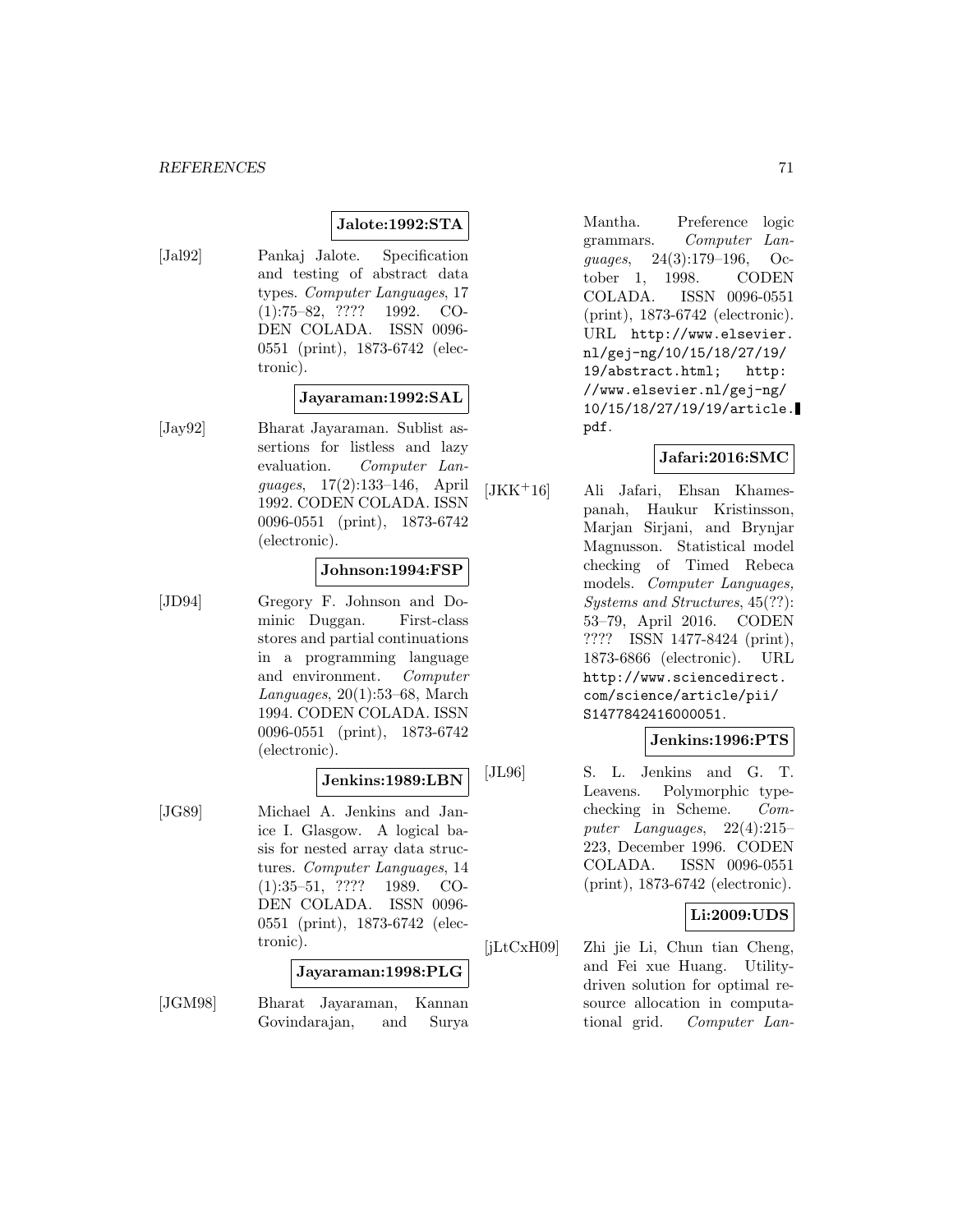guages, Systems and Structures, 35(4):406–421, December 2009. CODEN ???? ISSN 1477-8424 (print), 1873- 6866 (electronic). URL http://www.sciencedirect. com/science/article/pii/ S1477842408000390.

#### **Jacquet:1996:TRH**

[JM96] Jean-Marie Jacquet and Luís Monteiro. Towards resource handling in logic programming: the PPL framework and its semantics. Computer Languages, 22(2–3):51–77, July–October 1996. CODEN COLADA. ISSN 0096-0551 (print), 1873-6742 (electronic).

### **Jouvelot:2011:DVT**

[JO11] Pierre Jouvelot and Yann Orlarey. Dependent vector types for data structuring in multirate Faust. Computer Languages, Systems and Structures, 37(3): 113–131, July 2011. CODEN ???? ISSN 1477-8424 (print), 1873-6866 (electronic). URL http://www.sciencedirect. com/science/article/pii/ S1477842411000029.

#### **Johnson:1981:DRD**

[Joh81] Mark Scott Johnson. Dispel — a run-time debugging language. Computer Languages, 6(2):79–94, ???? 1981. CO-DEN COLADA. ISSN 0096- 0551 (print), 1873-6742 (electronic).

### **Joseloff:1978:CPC**

[Jos78] S. H. Joseloff. Copyright protection for computer programs and other computer readable works. Computer Languages, 3 (4):265–266, ???? 1978. CO-DEN COLADA. ISSN 0096- 0551 (print), 1873-6742 (electronic).

### **Jung:2008:EEH**

[JPB<sup>+</sup>08] Dong-Heon Jung, JongKuk Park, Sung-Hwan Bae, Jaemok Lee, and Soo-Mook Moon. Efficient exception handling in Java bytecode-to-C aheadof-time compiler for embedded systems. Computer Languages, Systems and Structures, 34(4):170–183, December 2008. CODEN ???? ISSN 1477-8424 (print), 1873- 6866 (electronic). URL http://www.sciencedirect. com/science/article/pii/ S1477842407000176.

### **Joy:1985:ECC**

[JRSB85] M. S. Joy, V. J. Rayward-Smith, and F. W. Burton. Efficient combinator code. Computer Languages, 10(3-4):211– 224, ???? 1985. CODEN COLADA. ISSN 0096-0551 (print), 1873-6742 (electronic).

### **Kumar:2007:MDR**

[KA07] Rajeev Kumar and Vikram Agrawal. Multiple dispatch in reflective runtime environment. Computer Languages, Systems and Structures, 33(2): 60–78, July 2007. CODEN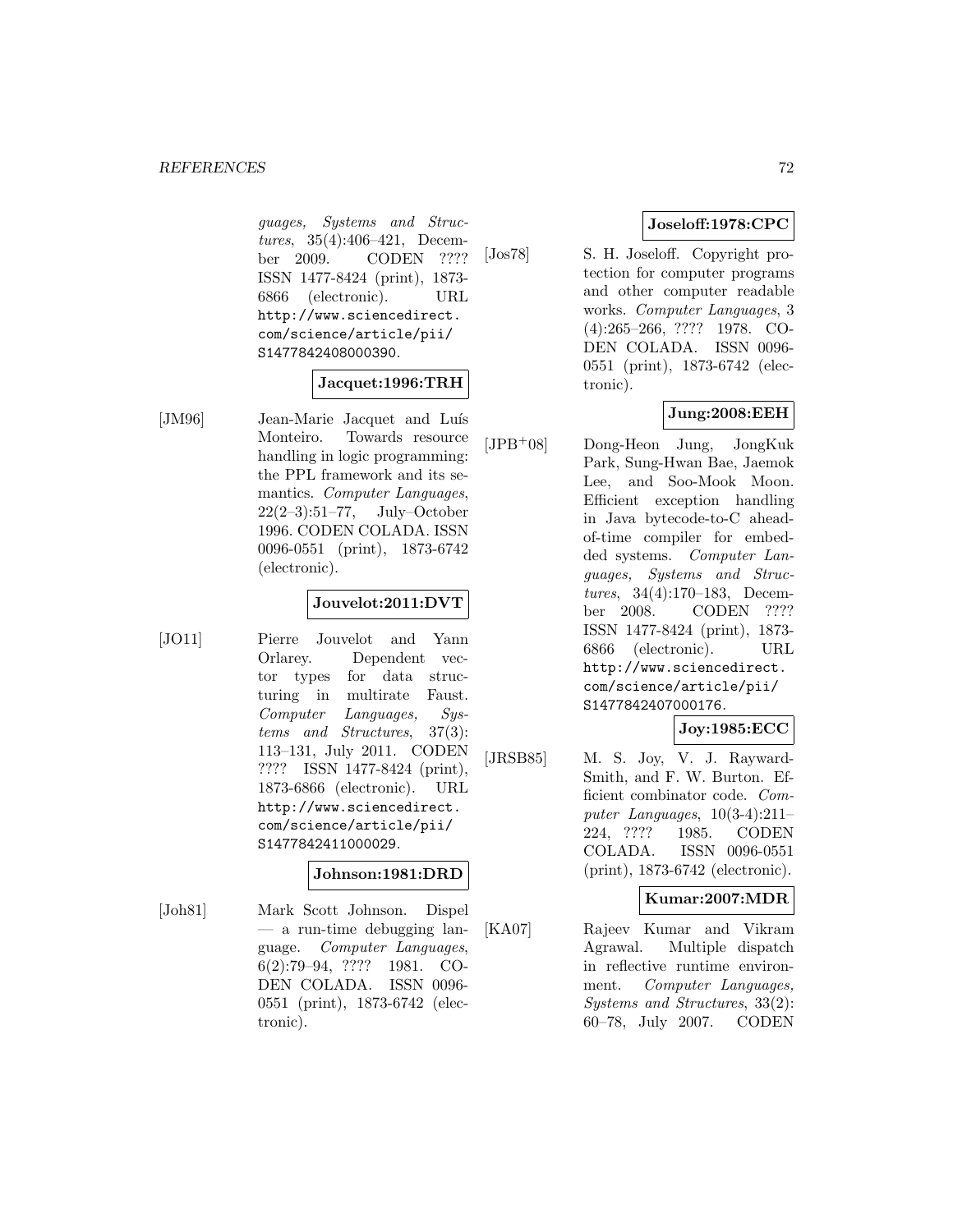???? ISSN 1477-8424 (print), 1873-6866 (electronic). URL http://www.sciencedirect. com/science/article/pii/ S1477842405000382.

#### **Kowalski:2017:OLI**

[KA17] Tomasz Marek Kowalski and Radosław Adamus. Optimisation of language-integrated queries by query unnesting. Computer Languages, Systems and Structures, 47 (Part 2)(??): 131–150, ???? 2017. CODEN ???? ISSN 1477-8424 (print), 1873-6866 (electronic). URL http://www.sciencedirect. com/science/article/pii/ S1477842416300240.

### **Kampen:1975:FDS**

[KB75] G. Kampen and J. L. Baer. The formal definition of semantics by string automata. Computer Languages,  $1(2):121-138$ , June 1975. CODEN COLADA. ISSN 0096-0551 (print), 1873- 6742 (electronic).

#### **Khedker:2003:BDF**

[KDM03] Uday P. Khedker, Dhananjay M. Dhamdhere, and Alan Mycroft. Bidirectional data flow analysis for type inferencing. Computer Languages, Systems and Structures, 29(1–2): 15–44, April/July 2003. CO-DEN ???? ISSN 1477-8424 (print), 1873-6866 (electronic).

# **Kennedy:1978:UCA**

[Ken78] Ken Kennedy. Use-definition chains with applications. Computer Languages, 3(3):163–179,

???? 1978. CODEN COLADA. ISSN 0096-0551 (print), 1873- 6742 (electronic).

### **Kessler:1998:SED**

[Kes98] Christoph W. Kessler. Scheduling expression DAGs for minimal register need. Computer Languages, 24(1):33– 53, April 1, 1998. CODEN COLADA. ISSN 0096-0551 (print), 1873-6742 (electronic). URL http://www.elsevier. nl/gej-ng/10/15/18/27/17/ 18/abstract.html; http: //www.elsevier.nl/gej-ng/ 10/15/18/27/17/18/article. pdf.

# **Kafle:2017:HCV**

[KG17] Bishoksan Kafle and John P. Gallagher. Horn clause verification with convex polyhedral abstraction and tree automatabased refinement. Computer Languages, Systems and Structures, 47 (part  $1)(??):2-$ 18, ???? 2017. CODEN ???? ISSN 1477-8424 (print), 1873-6866 (electronic). URL http://www.sciencedirect. com/science/article/pii/ S1477842415000822.

# **Kardas:2017:SIM**

[KGS17] Geylani Kardas and Jorge J. Gomez-Sanz. Special issue on model-driven engineering of multi-agent systems in theory and practice. Computer Languages, Systems and Structures,  $50(??):140-$ 141, December 2017. CODEN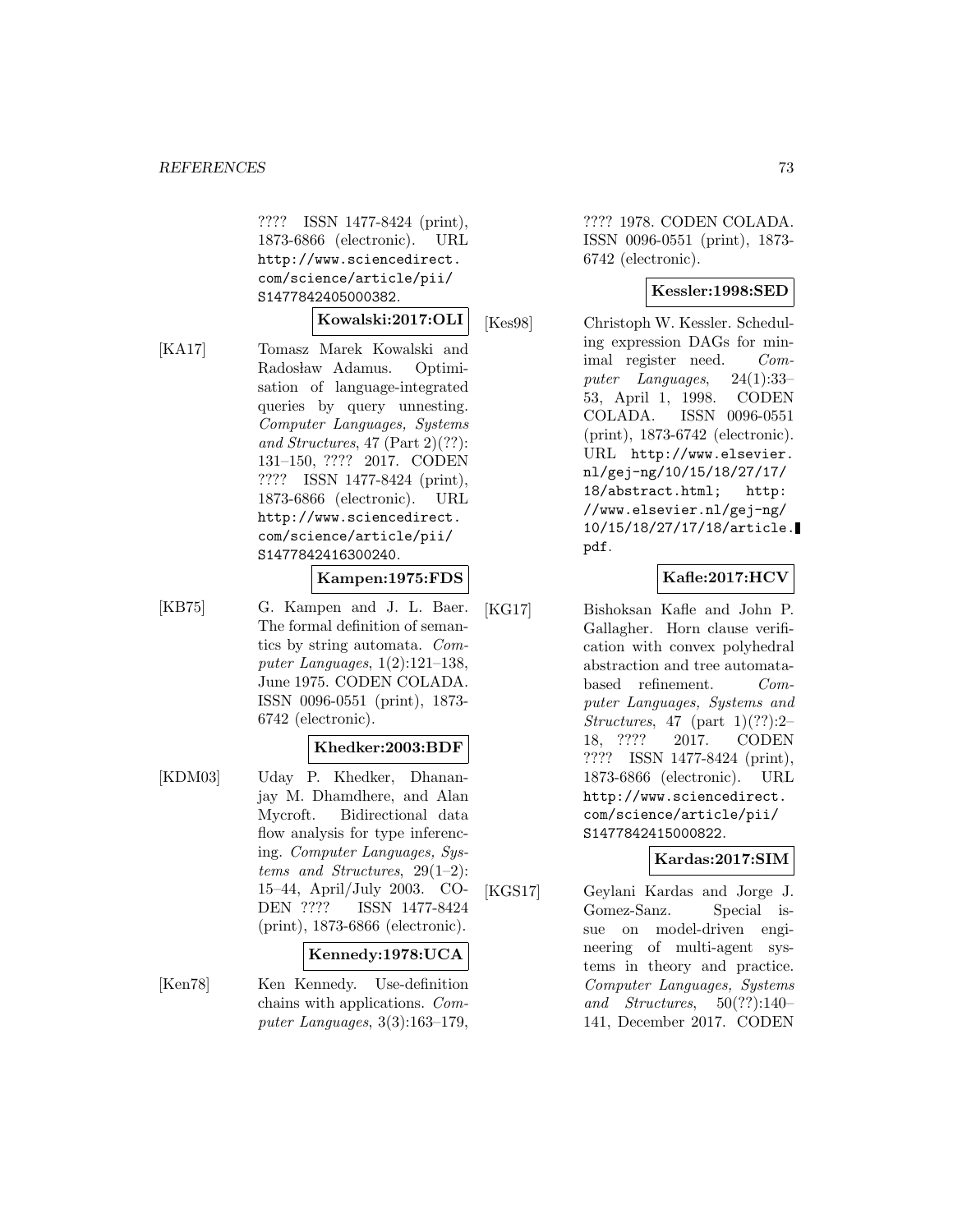???? ISSN 1477-8424 (print), 1873-6866 (electronic). URL http://www.sciencedirect. com/science/article/pii/ S147784241730101X.

#### **Koutavas:2012:FOR**

[KH12] Vasileios Koutavas and Matthew Hennessy. First-order reasoning for higher-order concurrency. Computer Languages, Systems and Structures, 38(3):242– 277, October 2012. CODEN ???? ISSN 1477-8424 (print), 1873-6866 (electronic). URL http://www.sciencedirect. com/science/article/pii/ S1477842412000139.

### **Khan:2010:FDS**

[Kha10] Minhaj Ahmad Khan. Feedbackdirected specialization of code. Computer Languages, Systems and Structures, 36(1): 2–15, April 2010. CODEN ???? ISSN 1477-8424 (print), 1873-6866 (electronic). URL http://www.sciencedirect. com/science/article/pii/ S1477842409000025.

# **Khan:2011:IPT**

[Kha11] Minhaj Ahmad Khan. Improving performance through deep value profiling and specialization with code transformation. Computer Languages, Systems and Structures, 37(4):193– 203, October 2011. CODEN ???? ISSN 1477-8424 (print), 1873-6866 (electronic). URL http://www.sciencedirect. com/science/article/pii/ S1477842411000170.

# **Ko:2014:SET**

[KHO14] Yoonseok Ko, Kihong Heo, and Hakjoo Oh. A sparse evaluation technique for detailed semantic analyses. Computer Languages, Systems and Structures, 40(3–4):99–111, October/December 2014. CODEN ???? ISSN 1477-8424 (print), 1873-6866 (electronic). URL http://www.sciencedirect. com/science/article/pii/ S1477842414000323.

### **Kirli:2002:DCT**

[Kır02] Dilsun Kırlı. Distributed calltracking for security. Computer Languages, Systems and Structures, 28(1):129–154, April 2002. CODEN ???? ISSN 1477- 8424 (print), 1873-6866 (electronic).

# **Krizevnik:2012:DBV**

[KJ12] Marcel Krizevnik and Matjaz B. Juric. Data-bound variables for WS–BPEL executable processes. Computer Languages, Systems and Structures, 38(4):279–299, December 2012. CODEN ???? ISSN 1477-8424 (print), 1873- 6866 (electronic). URL http://www.sciencedirect. com/science/article/pii/ S1477842412000231.

**Kannimoola:2017:TCO**

[KJTA17] Jinesh M. Kannimoola, Bharat Jayaraman, Pallavi Tambay, and Krishnashree Achuthan. Temporal constrained objects: Application and imple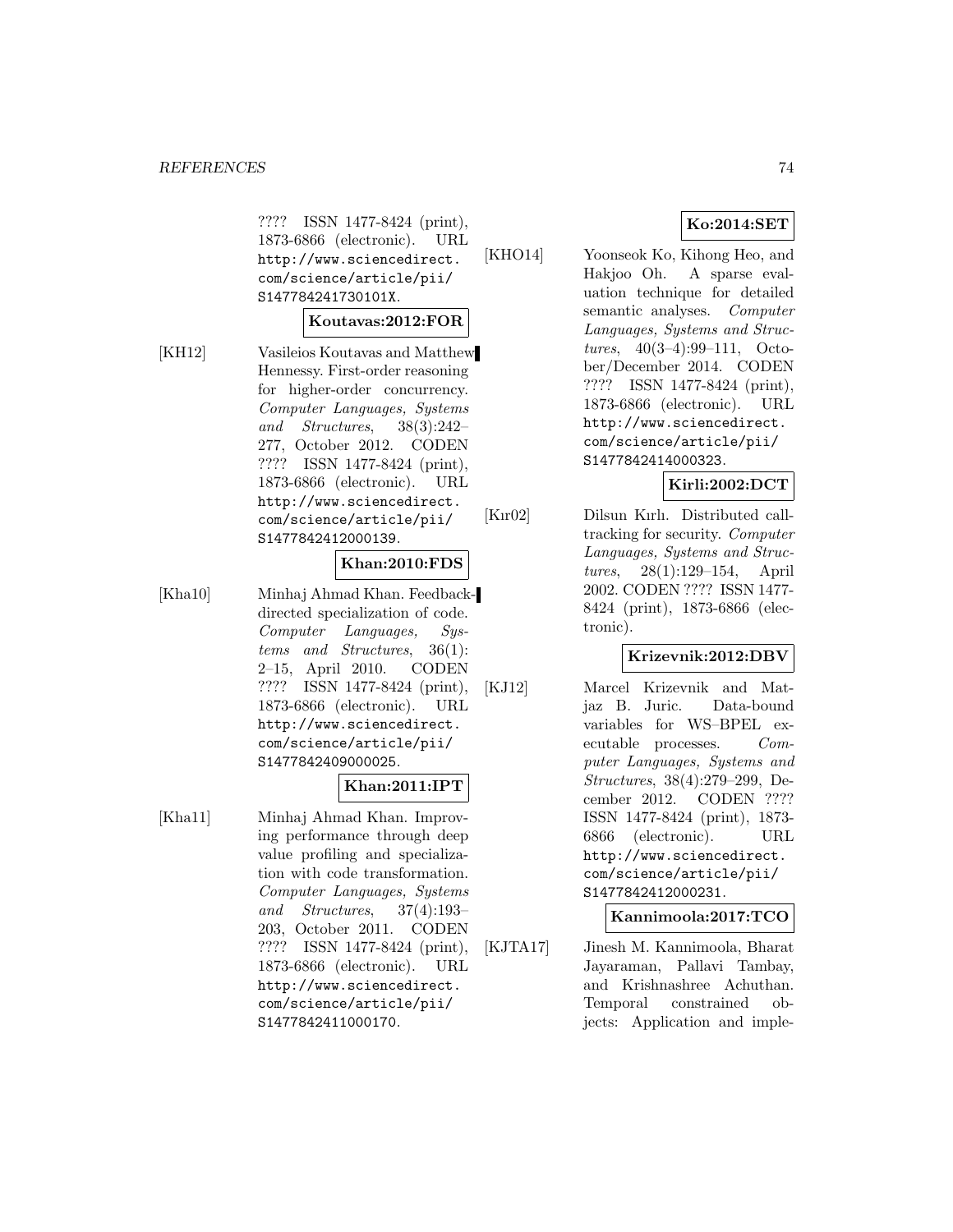mentation. Computer Languages, Systems and Structures, 49(??):82–100, September 2017. CODEN ???? ISSN 1477-8424 (print), 1873- 6866 (electronic). URL http://www.sciencedirect. com/science/article/pii/ S1477842416302135.

#### **Kislal:2018:DAS**

[KK18] Orhan Kislal and Mahmut T. Kandemir. Data access skipping for recursive partitioning methods. Computer Languages, Systems and Structures, 53(??):143–162, September 2018. CODEN ???? ISSN 1477-8424 (print), 1873- 6866 (electronic). URL http://www.sciencedirect. com/science/article/pii/ S1477842418300058.

#### **Klerer:1992:LAP**

[KKG92] Robert J. Klerer, Melvin Klerer, and Fred Grossman. A language for automated programming of mathematical applications. Computer Languages, 17(3):169–184, July 1992. CODEN COLADA. ISSN 0096-0551 (print), 1873-6742 (electronic).

# **Kelefouras:2015:MSL**

[KKG15] Vasilios Kelefouras, Angeliki Kritikakou, and Costas Goutis. A methodology for speeding up loop kernels by exploiting the software information and the memory architecture. Computer Languages, Systems and Structures, 41(??):

21–41, April 2015. CODEN ???? ISSN 1477-8424 (print), 1873-6866 (electronic). URL http://www.sciencedirect. com/science/article/pii/ S1477842415000044.

#### **Kanovich:2014:BMP**

[KKNS14] Max Kanovich, Tajana Ban Kirigin, Vivek Nigam, and Andre Scedrov. Bounded memory protocols. Computer Languages, Systems and Structures, 40(3–4):137–154, October/December 2014. CODEN ???? ISSN 1477-8424 (print), 1873-6866 (electronic). URL http://www.sciencedirect. com/science/article/pii/ S1477842414000347.

#### **Kaufmann:2015:IIC**

[KKP<sup>+</sup>15] Petra Kaufmann, Martin Kronegger, Andreas Pfandler, Martina Seidl, and Magdalena Widl. Intra- and interdiagram consistency checking of behavioral multiview models. Computer Languages, Systems and Structures, 44 (part A) $(??)$ :72– 88, December 2015. CODEN ???? ISSN 1477-8424 (print), 1873-6866 (electronic). URL http://www.sciencedirect. com/science/article/pii/ S1477842415000548.

# **Kurs:2015:BS**

[KLIN15] Jan Kurs, Mircea Lungu, Rathesan Iyadurai, and Oscar Nierstrasz. Bounded seas. Computer Languages, Systems and Structures, 44  $part A$ (??):114–140, Decem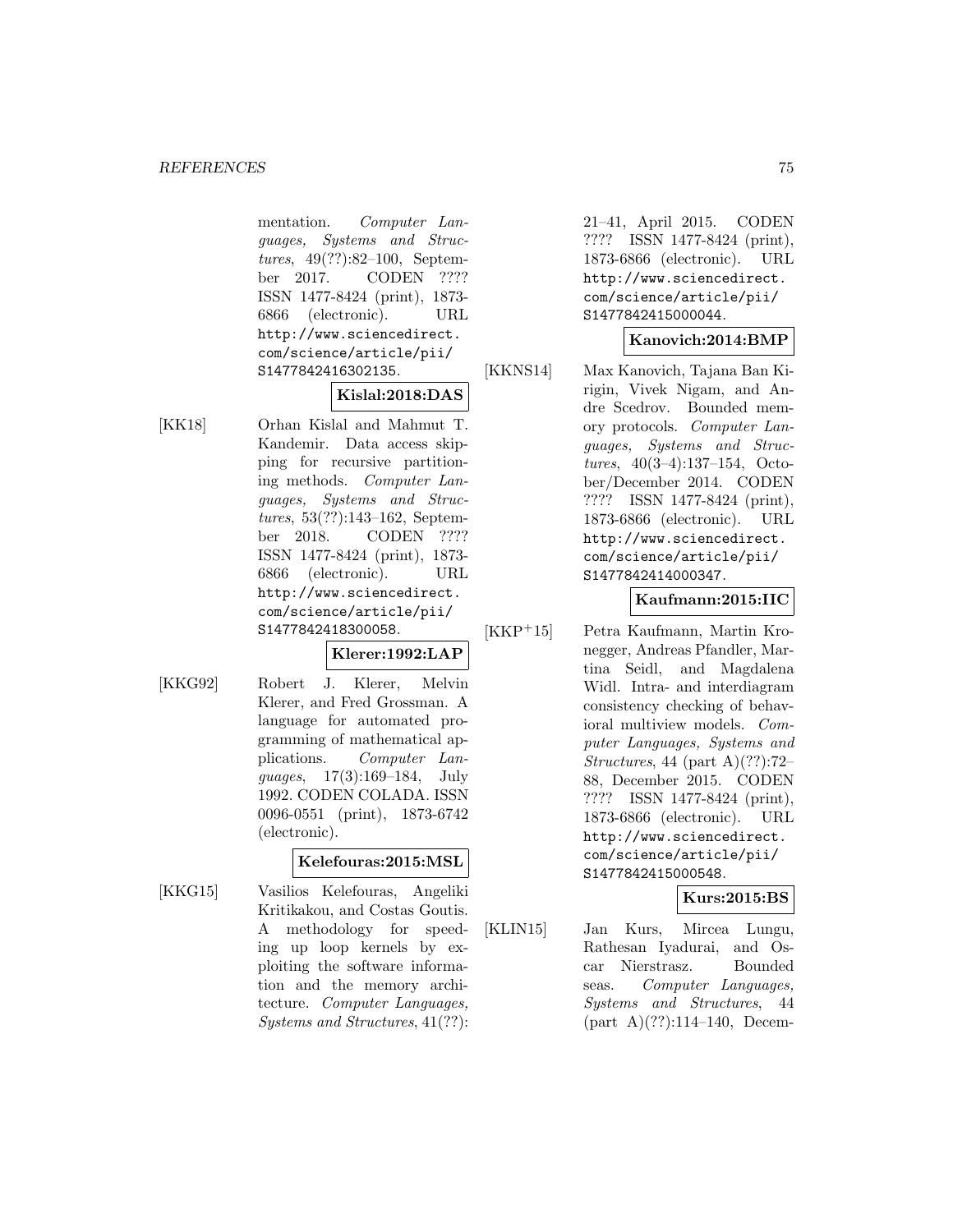ber 2015. CODEN ???? ISSN 1477-8424 (print), 1873- 6866 (electronic). URL http://www.sciencedirect. com/science/article/pii/ S1477842415000536.

### **Karakoidas:2015:TSE**

[KMLS15] Vassilios Karakoidas, Dimitris Mitropoulos, Panagiotis Louridas, and Diomidis Spinellis. A type-safe embedding of SQL into Java using the extensible compiler framework J%. Computer Languages, Systems and Structures, 41(??): 1–20, April 2015. CODEN ???? ISSN 1477-8424 (print), 1873-6866 (electronic). URL http://www.sciencedirect. com/science/article/pii/ S1477842415000020.

#### **Kieburtz:1985:DAL**

[KN85] Richard B. Kieburtz and Bengt Nordstrom. Design of Apple — a language for modular programs. Computer Languages, 10(1):1–22, ???? 1985. CO-DEN COLADA. ISSN 0096- 0551 (print), 1873-6742 (electronic).

#### **Kwon:1994:IPT**

[KNW94] Keehang Kwon, Gopalan Nadathur, and Debra Sue Wilson. Implementing polymorphic typing in a logic programming language. Computer Languages, 20(1):25–42, March 1994. CODEN COLADA. ISSN 0096-0551 (print), 1873-6742 (electronic).

### **Kornilowicz:2015:FCM**

[Kor15] Artur Kornilowicz. Flexary connectives in Mizar. Computer Languages, Systems and Structures, 44 (Part C) (??):238–250, December 2015. CODEN ???? ISSN 1477-8424 (print), 1873-6866 (electronic). URL http: //www.sciencedirect.com/ science/article/pii/S1477842415000421.

### **Kornilowicz:2016:FCM**

[Kor16] Artur Kornilowicz. Flexary connectives in Mizar. Computer Languages, Systems and Structures, 45(??):238– 250, April 2016. CODEN ???? ISSN 1477-8424 (print), 1873-6866 (electronic). URL http://www.sciencedirect. com/science/article/pii/ S1477842415000421.

### **Konopasek:1978:QAS**

[KP78] Milos Konopasek and Christos Papaconstadopoulos. Question answering system on mathematical models (QAS): Description of the language. Computer Languages, 3(3):145–155, ???? 1978. CODEN COLADA. ISSN 0096-0551 (print), 1873- 6742 (electronic).

#### **Kolesnichenko:2017:SCL**

[KPN17] Alexey Kolesnichenko, Christopher M. Poskitt, and Sebastian Nanz. SafeGPU: Contractand library-based GPGPU for object-oriented languages. Computer Languages, Systems and Structures, 48(??):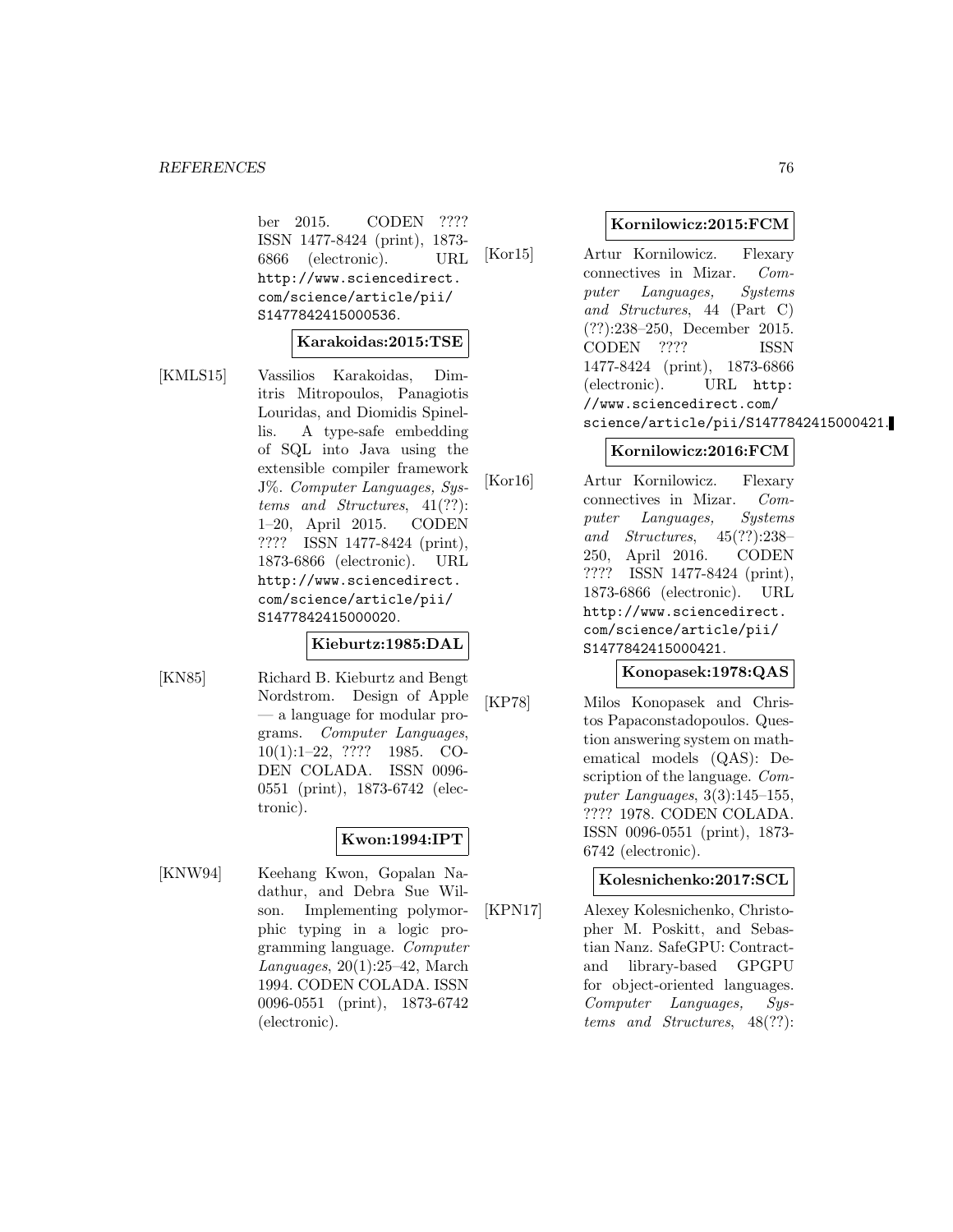68–88, ???? 2017. CODEN ???? ISSN 1477-8424 (print), 1873-6866 (electronic). URL http://www.sciencedirect. com/science/article/pii/ S1477842416300057.

# **Kuhn:1993:CBV**

[KPP93] Eva Kuhn, Herbert Pohlai, and Franz Puntigam. Concurrency and backtracking in Vienna Parallel Logic. Computer Languages, 19(3):185–203, July 1993. CODEN COLADA. ISSN 0096-0551 (print), 1873-6742 (electronic).

#### **Kessler:1995:GOC**

[KR95] Christoph W. Kessler and Thomas Rauber. Generating optimal contiguous evaluations for expression DAGs. Computer Languages, 21(2): 113–127, July 1995. CODEN COLADA. ISSN 0096-0551 (print), 1873-6742 (electronic).

#### **Kaser:1998:EIT**

[KR98] Owen Kaser and C. R. Ramakrishnan. Evaluating inlining techniques. Computer Languages, 24(2):55– 72, July 1, 1998. CODEN COLADA. ISSN 0096-0551 (print), 1873-6742 (electronic). URL http://www.elsevier. nl/gej-ng/10/15/18/27/18/ 17/abstract.html; http: //www.elsevier.nl/gej-ng/ 10/15/18/27/18/17/article. pdf.

#### **Karimpour:2017:ERO**

[KR17] Reza Karimpour and Guenther Ruhe. Evolutionary robust optimization for software product line scoping: an explorative study. Computer Languages, Systems and Structures, 47 (Part 2)(??):189– 210, ???? 2017. CODEN ???? ISSN 1477-8424 (print), 1873-6866 (electronic). URL http://www.sciencedirect. com/science/article/pii/ S1477842416301063.

#### **Kreutzer:1990:CSF**

[KS90] Wolfgang Kreutzer and Malcolm Stairmand. C-Flavours: a Scheme-based flavour system with coroutines and its application to the design of object-oriented simulation software. Computer Languages, 15 (4):225–249, ???? 1990. CO-DEN COLADA. ISSN 0096- 0551 (print), 1873-6742 (electronic).

# **Knobe:1975:SST**

[KY75] B. Knobe and G. Yuval. Some steps towards a better PAS-CAL. Computer Languages, 1 (4):277–286, ???? 1975. CO-DEN COLADA. ISSN 0096- 0551 (print), 1873-6742 (electronic).

# **Leszczylowski:1989:PLS**

[LB89] Jacek Leszczylowski and James M. Bieman. Prosper. A language for specification by prototyping. Computer Languages, 14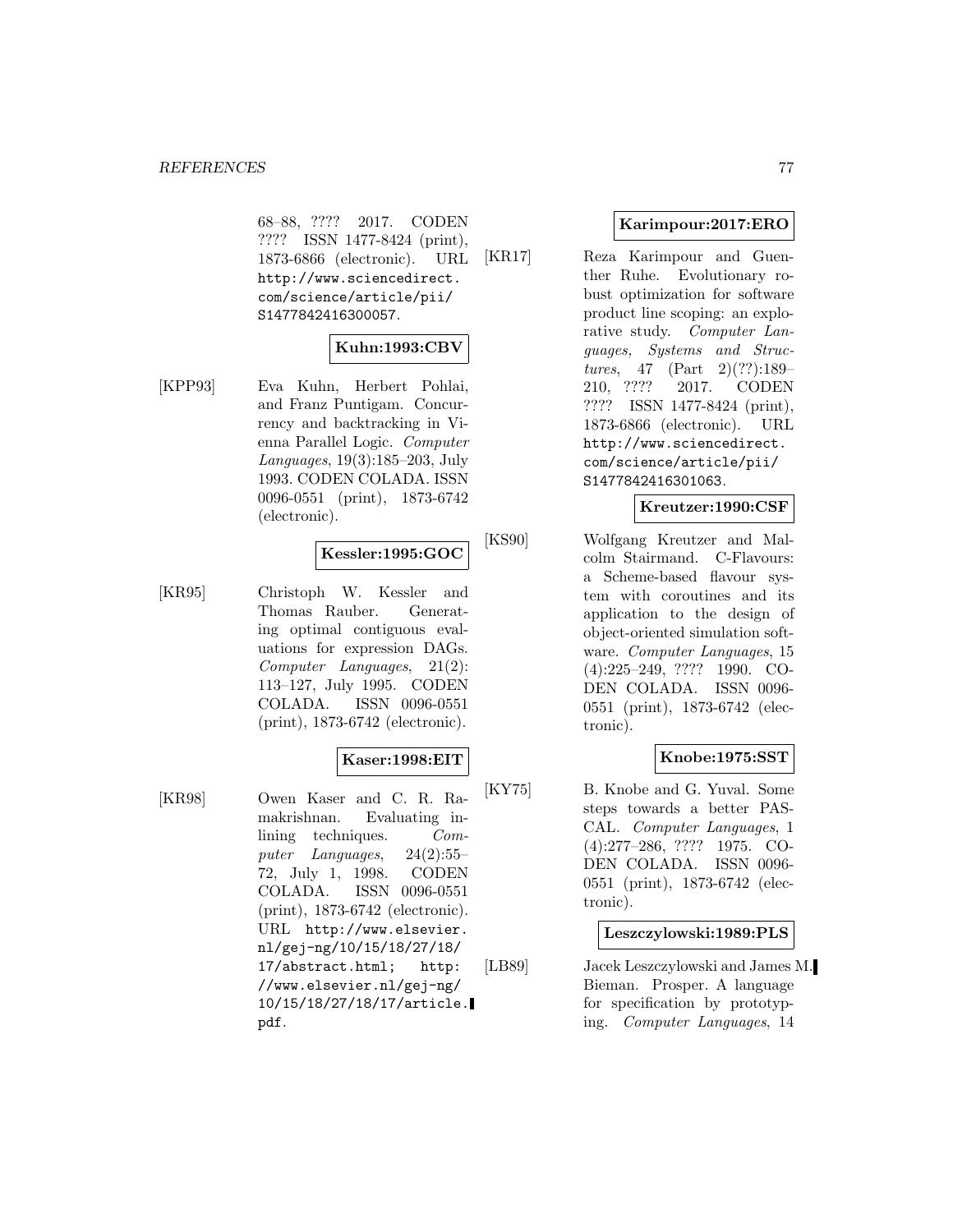(3):165–180, ???? 1989. CO-DEN COLADA. ISSN 0096- 0551 (print), 1873-6742 (electronic).

#### **Lusth:2006:MAO**

[LB06] John C. Lusth and R. Sean Bowman. A minimalist approach to objects. Computer Languages, Systems and Structures, 32(1):42–55, April 2006. CODEN ???? ISSN 1477-8424 (print), 1873-6866 (electronic).

#### **LeMoulec:2018:APE**

[LBGA18] Gwendal Le Moulec, Arnaud Blouin, Valérie Gouranton, and Bruno Arnaldi. Automatic production of end user documentation for DSLs. Computer Languages, Systems and Structures, 54(??):337– 357, December 2018. CODEN ???? ISSN 1477-8424 (print), 1873-6866 (electronic). URL http://www.sciencedirect. com/science/article/pii/ S1477842417301811.

#### **Lepage:1981:OHD**

[LBR81] Mary T. Lepage, David T. Barnard, and Andres Rudmik. Optimization of hierarchical directed graphs. Computer Languages, 6(1):19–34, ???? 1981. CODEN COLADA. ISSN 0096-0551 (print), 1873- 6742 (electronic).

### **Lee:2002:SDM**

[LC02] Woo Hyong Lee and Morris Chang. A study of dynamic memory management in

 $C++$  programs. Computer Languages, Systems and Structures, 28(3):237–272, October 2002. CODEN ???? ISSN 1477- 8424 (print), 1873-6866 (electronic).

# **Li:2007:PRC**

[LCC07] Hui-Xian Li, Chun-Tian Cheng, and K. W. Chau. Parallel resource co-allocation for the computational grid. Computer Languages, Systems and Structures, 33(1): 1–10, April 2007. CODEN ???? ISSN 1477-8424 (print), 1873-6866 (electronic). URL http://www.sciencedirect. com/science/article/pii/ S1477842405000412.

# **Lanvin:2010:EOO**

 $[LCF\AA10]$  Daniel Fernández Lanvin, Raúl Izquierdo Castanedo, Aquilino Adolfo Juan Fuente, and Alberto Manuel Fernández Alvarez. Extending object- ´ oriented languages with backward error recovery integrated support. Computer Languages, Systems and Structures, 36(2): 123–141, July 2010. CODEN ???? ISSN 1477-8424 (print), 1873-6866 (electronic). URL http://www.sciencedirect. com/science/article/pii/ S1477842409000141.

### **Lienhard:2009:TOC**

[LDG09] Adrian Lienhard, Stéphane Ducasse, and Tudor Gîrba. Taking an object-centric view on dynamic information with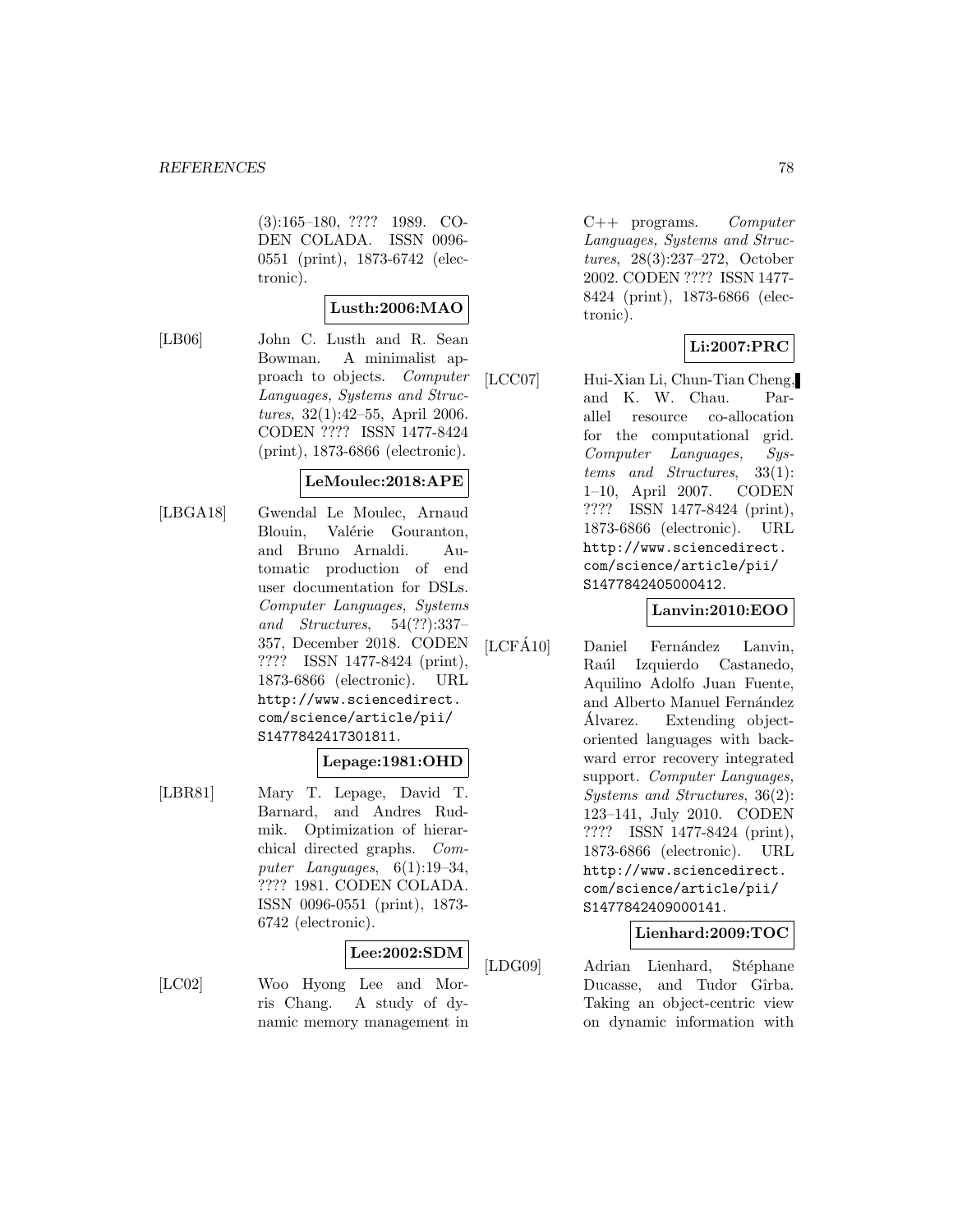object flow analysis. Computer Languages, Systems and Structures, 35(1):63–79, April 2009. CODEN ???? ISSN 1477-8424 (print), 1873- 6866 (electronic). URL http://www.sciencedirect. com/science/article/pii/ S1477842408000201.

# **Le:2018:DDD**

[LDN18] Duc Minh Le, Duc-Hanh Dang, and Viet-Ha Nguyen. On domain driven design using annotation-based domain specific language. Computer Languages, Systems and Structures, 54(??):199–235, December 2018. CODEN ???? ISSN 1477-8424 (print), 1873- 6866 (electronic). URL http://www.sciencedirect. com/science/article/pii/ S147784241730204X.

# **Ledley:1999:TCS**

[Led99a] R. S. Ledley. 3-Tier Client/ Server at Work, Revised Edition; By Jeri Edwards. John Wiley & Sons, Inc. ISBN: 0-471-31502-8. Computer Languages, 25(2):116– 117, July 1999. CODEN COLADA. ISSN 0096-0551 (print), 1873-6742 (electronic). URL http://www.elsevier. nl/gej-ng/10/15/18/28/27/ 31/abstract.html; http: //www.elsevier.nl/gej-ng/ 10/15/18/28/27/31/article. pdf.

#### **Ledley:1999:BMS**

[Led99b] R. S. Ledley. Building Mi-

crosoft SQL Server 7 Appli $cations with COM; By Sanjiv$ Purba. John Wiley & Sons, Inc. ISBN: 0-471-19233-3. Computer Languages, 25(2):114– 115, July 1999. CODEN COLADA. ISSN 0096-0551 (print), 1873-6742 (electronic). URL http://www.elsevier. nl/gej-ng/10/15/18/28/27/ 29/abstract.html; http: //www.elsevier.nl/gej-ng/ 10/15/18/28/27/29/article. pdf.

# **Ledley:1999:BTA**

[Led99c] R. S. Ledley. Building N-Tier Applications with COM And Visual Basic  $6.0$ ; Ash Rofail, Tony Martin. John Wiley & Sons, Inc. ISBN: 0-471-29549- 3. Computer Languages, 25(2): 115–116, July 1999. CODEN COLADA. ISSN 0096-0551 (print), 1873-6742 (electronic). URL http://www.elsevier. nl/gej-ng/10/15/18/28/27/ 30/abstract.html; http: //www.elsevier.nl/gej-ng/ 10/15/18/28/27/30/article. pdf.

# **Ledley:1999:CYP**

[Led99d] R. S. Ledley. Countdown Y2K; Peter de Jager, Richard Bergeon. John Wiley & Sons, Inc. ISBN: 0-471-32734-4. Computer Languages, 25(2): 113, July 1999. CODEN COLADA. ISSN 0096-0551 (print), 1873-6742 (electronic). URL http://www.elsevier. nl/gej-ng/10/15/18/28/27/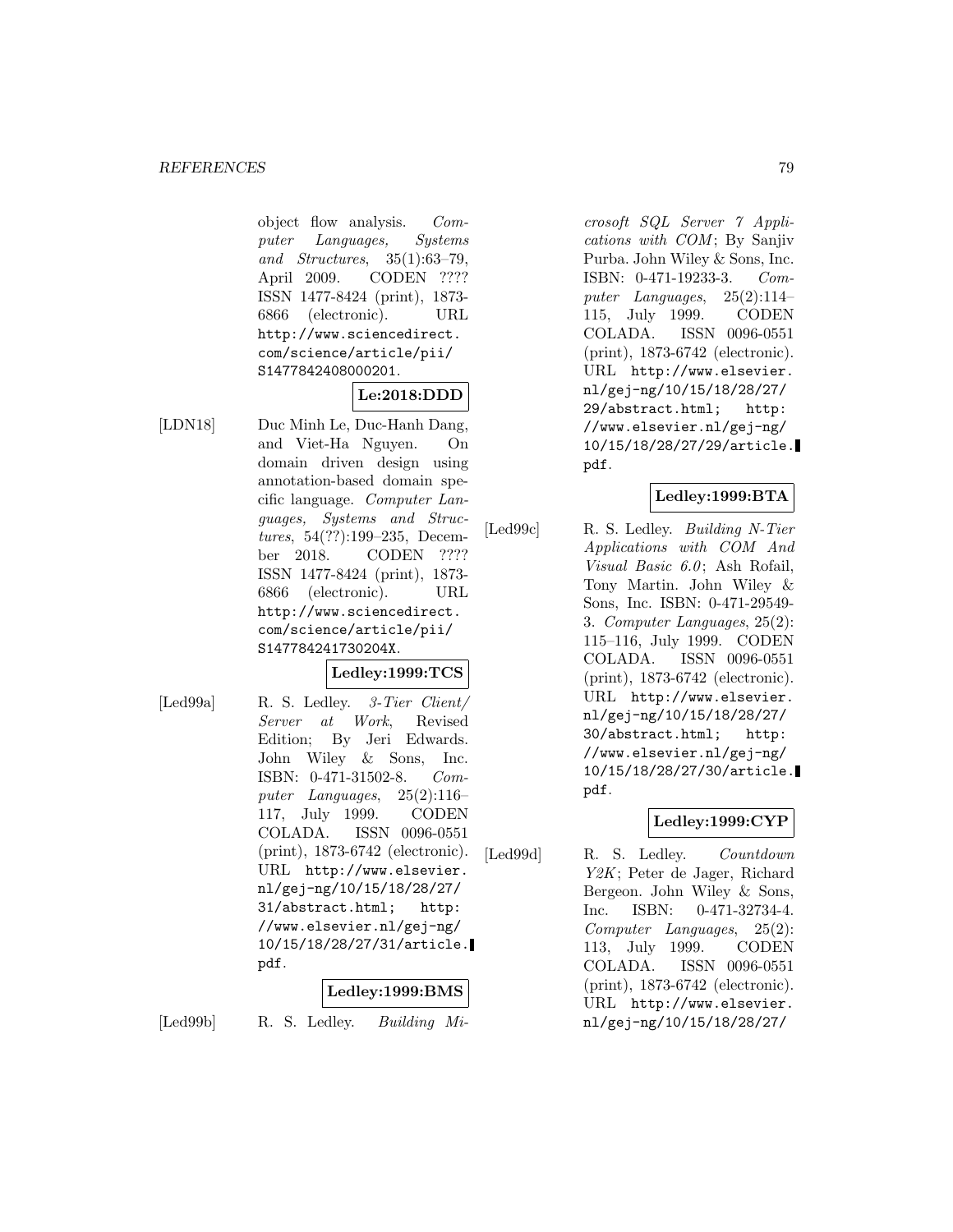27/abstract.html; http: //www.elsevier.nl/gej-ng/ 10/15/18/28/27/27/article. pdf.

#### **Ledley:1999:MPD**

[Led99e] R. S. Ledley. *Mobile Process*ing in Distributed and Open Environments; Peter Sapaty. John Wiley and Sons, Inc. ISBN: 0-471-19572-3. Computer Languages, 25(2):113– 114, July 1999. CODEN COLADA. ISSN 0096-0551 (print), 1873-6742 (electronic). URL http://www.elsevier. nl/gej-ng/10/15/18/28/27/ 28/abstract.html; http: //www.elsevier.nl/gej-ng/ 10/15/18/28/27/28/article. pdf.

# **Lee:2005:PRG**

[Lee05] Gyung-Ok Lee. On the prediction of reduction goals: a deterministic approach. Computer Languages, Systems and Structures, 31(2):49–70, July 2005. CODEN ???? ISSN 1477-8424 (print), 1873-6866 (electronic).

# **Lee:2000:ESI**

[LfL00] Jimmy H. M. Lee and Ho fung Leung. An execution scheme for interactive problem-solving in concurrent constraint logic programming languages. Computer Languages, 25(3):119– 144, October 1, 2000. CODEN COLADA. ISSN 0096-0551 (print), 1873-6742 (electronic). URL http://www.elsevier. nl/gej-ng/10/15/18/28/29/

25/abstract.html; http: //www.elsevier.nl/gej-ng/ 10/15/18/28/29/25/article. pdf.

### **Li:1996:BEI**

[Li96] W. X. Li. Building efficient incremental LL parsers by augmenting LL tables and threading parse trees. Computer Languages, 22(4):225–235, December 1996. CODEN COLADA. ISSN 0096-0551 (print), 1873- 6742 (electronic).

# **Liao:1992:RPP**

[Lia92] Husheng Liao. Removing partial parametrization for efficient implementation of functional languages. Computer Languages, 17(4):241–250, October 1992. CODEN CO-LADA. ISSN 0096-0551 (print), 1873-6742 (electronic).

#### **Liu:1988:SPM**

[Liu88] Ken-Chih Liu. On string pattern matching: a quantitative analysis and a proposal. Computer Languages, 13(1):23–29, ???? 1988. CODEN COLADA. ISSN 0096-0551 (print), 1873- 6742 (electronic).

### **Liu:1993:APL**

[Liu93] Shaoying Liu. An abstract programming language and correctness proofs. Computer Languages, 18(4):273–282, ???? 1993. CODEN COLADA. ISSN 0096-0551 (print), 1873-6742 (electronic).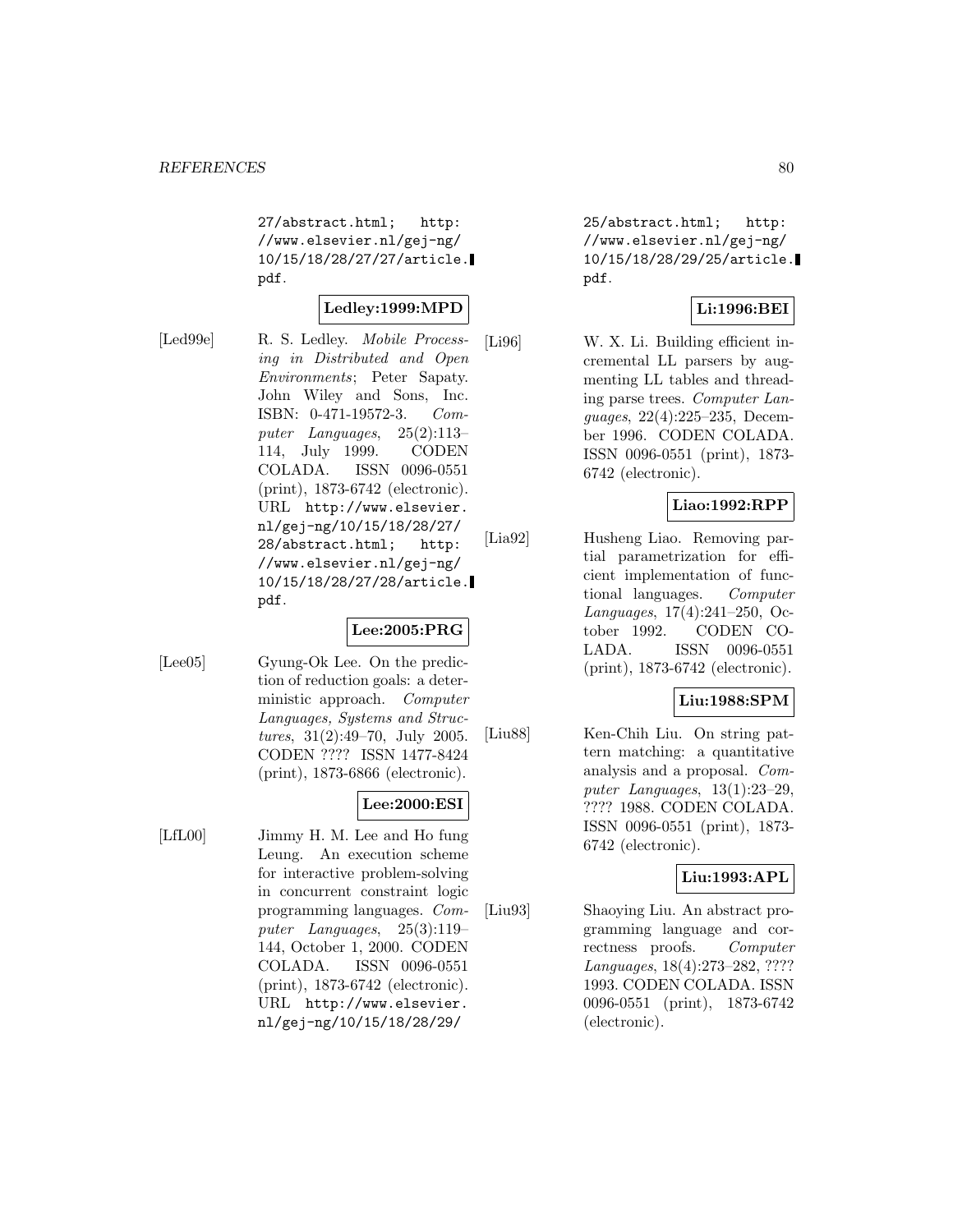### **Luttighuis:2001:VBP**

[LLvdW<sup>+</sup>01] Paul Oude Luttighuis, Marc Lankhorst, Rob van de Wetering, René Bal, and Harmen van den Berg. Visualising business processes. Computer Languages, 27(1– 3):39–59, April–October 2001. CODEN COLADA. ISSN 0096-0551 (print), 1873-6742 (electronic). URL http:/ /www.elsevier.com/gej-ng/ 10/15/18/54/27/30/abstract. html.

#### **Lamma:1993:PCM**

[LMR93] Evelina Lamma, Paola Mello, and Gianfranco Rossi. Parametric composable modules in a logic programming language. Computer Languages, 18(2): 105–123, ???? 1993. CO-DEN COLADA. ISSN 0096- 0551 (print), 1873-6742 (electronic).

#### **Lozinskii:1986:PP**

[LN86] Eliezer L. Lozinskii and Sergei Nirenburg. Parsing in parallel. Computer Languages, 11 (1):39–51, ???? 1986. CO-DEN COLADA. ISSN 0096- 0551 (print), 1873-6742 (electronic).

#### **Lin:1991:FTF**

[LN91] Kwei-Jay Lin and Swaminathan Natarajan. FLEX: Towards flexible real-time programs. Computer Languages, 16(1):65–79, ???? 1991. CO-DEN COLADA. ISSN 00960551 (print), 1873-6742 (electronic).

#### **Logozzo:2009:CIA**

[Log09] Francesco Logozzo. Class invariants as abstract interpretation of trace semantics. Computer Languages, Systems and Structures, 35(2): 100–142, July 2009. CODEN ???? ISSN 1477-8424 (print), 1873-6866 (electronic). URL http://www.sciencedirect. com/science/article/pii/ S1477842405000345.

### **Loulergue:2007:ISI**

[Lou07] Frédéric Loulergue. Introduction to the special issue on semantics and costs models for high-level parallel programming. Computer Languages, Systems and Structures, 33(3–4):79–81, October/December 2007. CODEN ???? ISSN 1477-8424 (print), 1873-6866 (electronic). URL http://www.sciencedirect. com/science/article/pii/ S1477842406000340.

#### **Lee:1997:OLI**

[LP97] J. H. M. Lee and P. K. C. Pun. Object logic integration: a multiparadigm design methodology and a programming language. Computer Languages, 23(1):25–42, April 1997. CO-DEN COLADA. ISSN 0096- 0551 (print), 1873-6742 (electronic).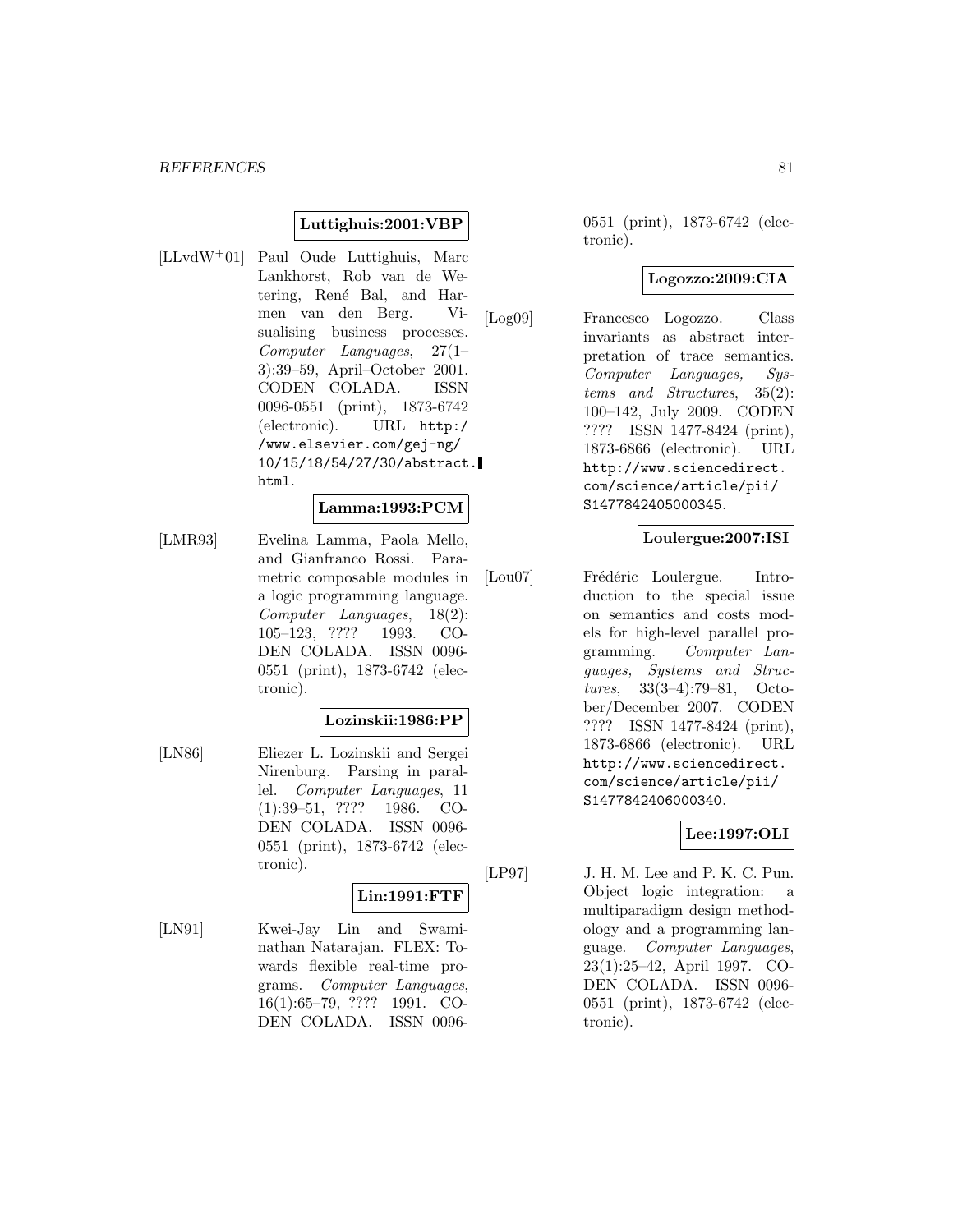# **Loidl:2016:ESI**

[LP16] Hans-Wolfgang Loidl and Ricardo Peña. Editorial of special issue trends in functional programming 2011/12. Computer Languages, Systems and Structures, 44 (part B):141– 142, ???? 2016. CODEN ???? ISSN 1477-8424 (print), 1873-6866 (electronic). URL http://www.sciencedirect. com/science/article/pii/ S1477842415000603.

# **Liu:2017:ACS**

[LR17] Jiangchao Liu and Xavier Rival. An array content static analysis based on noncontiguous partitions. Computer Languages, Systems and Structures, 47 (part 1)(??):104– 129, ???? 2017. CODEN ???? ISSN 1477-8424 (print), 1873-6866 (electronic). URL http://www.sciencedirect. com/science/article/pii/ S1477842416000063.

#### **Lam:2011:MOE**

[LRB<sup>+</sup>11] Chi-Chung Lam, Thomas Rauber, Gerald Baumgartner, Daniel Cociorva, and P. Sadayappan. Memoryoptimal evaluation of expression trees involving large objects. Computer Languages, Systems and Structures, 37(2): 63–75, July 2011. CODEN ???? ISSN 1477-8424 (print), 1873-6866 (electronic). URL http://www.sciencedirect. com/science/article/pii/ S1477842410000278.

# **Lafora:1984:REG**

[LS84] Fernando Lafora and Mary Lou Soffa. Reverse execution in a generalized control regime. Computer Languages, 9(3-4): 183–192, ???? 1984. CO-DEN COLADA. ISSN 0096- 0551 (print), 1873-6742 (electronic).

### **Liu:1990:EHR**

[LS90] Leo Y. Liu and R. K. Shyamasundar. Exception handling in RT-CDL. Computer Languages, 15(3):177–192, ???? 1990. CODEN COLADA. ISSN 0096-0551 (print), 1873-6742 (electronic).

# **Liu:1994:RCD**

[LS94] Leo YuHsiang Liu and R. K. Shyamasundar. RT-CDL: a distributed real-time design language and its operational semantics. Computer Languages, 20(1):1–23, March 1994. CO-DEN COLADA. ISSN 0096- 0551 (print), 1873-6742 (electronic).

# **Luqi:1993:RTC**

[Luq93] Luqi. Real-time constraints in a rapid prototyping language. Computer Languages, 18(2):77–103, ???? 1993. CO-DEN COLADA. ISSN 0096- 0551 (print), 1873-6742 (electronic).

#### **Lusth:2002:USL**

[Lus02] John C. Lusth. Unified selection from lists, arrays, and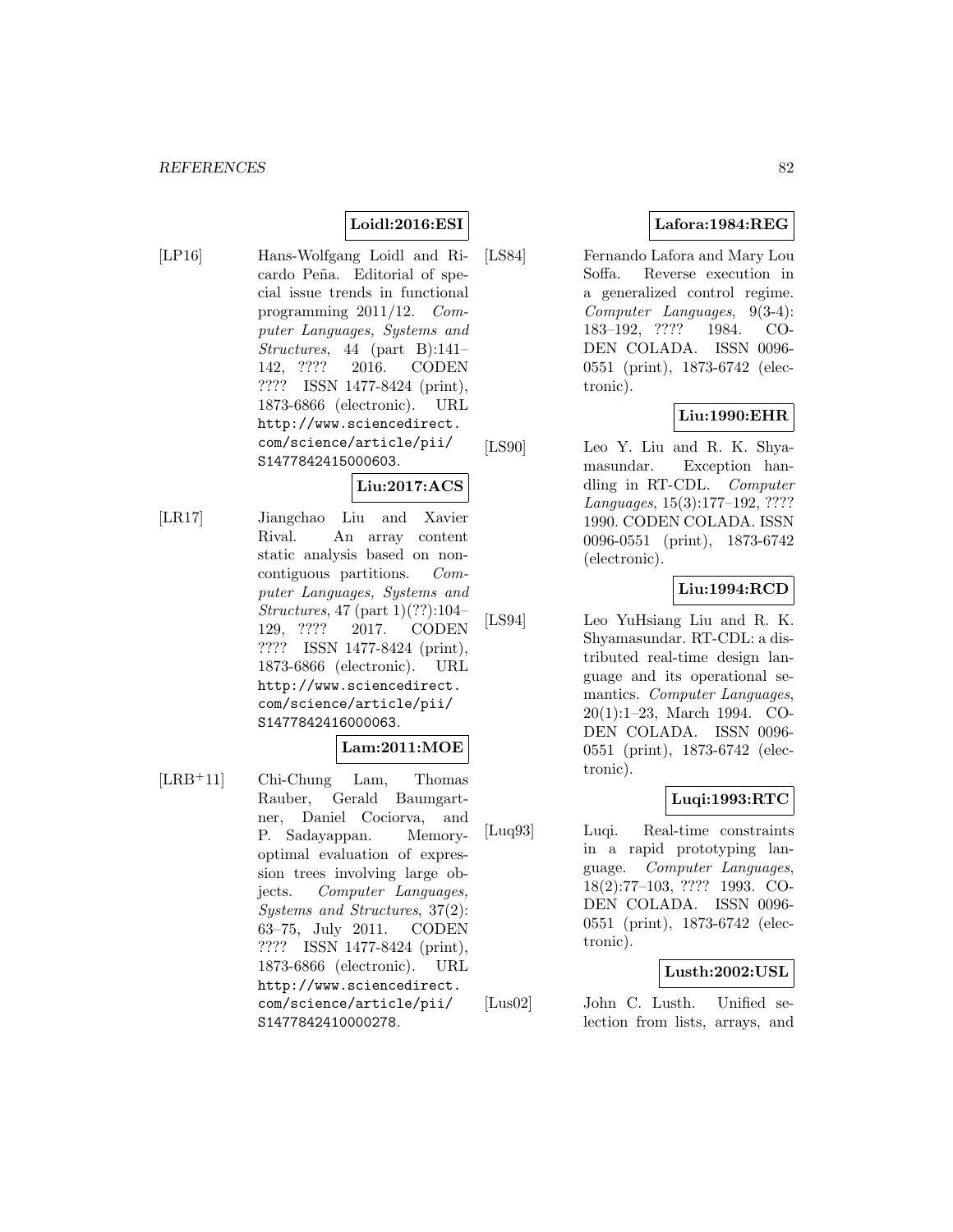objects. Computer Languages, Systems and Structures, 28(3): 289–305, October 2002. CO-DEN ???? ISSN 1477-8424 (print), 1873-6866 (electronic).

# **Ledley:1975:PHQ**

[LW75] R. S. Ledley and J. B. Wilson. The precise handling of qualitative relationships. Computer Languages, 1(1):83–99, January 1975. CODEN COLADA. ISSN 0096-0551 (print), 1873- 6742 (electronic).

#### **Mendez-Acuna:2016:LSP**

 $[MAGD<sup>+</sup>16]$  David Méndez-Acuña, José A. Galindo, Thomas Degueule, Benoît Combemale, and Benoît Baudry. Leveraging software product lines engineering in the development of external DSLs: a systematic literature review. Computer Languages, Systems and Structures, 46(??):206– 235, November 2016. CODEN ???? ISSN 1477-8424 (print), 1873-6866 (electronic). URL http://www.sciencedirect. com/science/article/pii/ S1477842416300768.

# **Malton:1993:DSF**

[Mal93] Andrew Malton. The denotational semantics of a functional tree-manipulation language. Computer Languages, 19(3):157–168, July 1993. CO-DEN COLADA. ISSN 0096- 0551 (print), 1873-6742 (electronic).

# **Malkov:2010:CFP**

[Mal10] Sasa N. Malkov. Customizing a functional programming language for Web development. Computer Languages, Systems and Structures, 36(4):345–351, December 2010. CODEN ???? ISSN 1477-8424 (print), 1873-6866 (electronic). URL http://www.sciencedirect. com/science/article/pii/ S1477842410000138.

### **Malhotra:2017:SIS**

[Mal17] Ruchika Malhotra. Special issue on search-based techniques and their hybridizations in software engineering. Computer Languages, Systems and Structures, 47 (Part 2)(??):151-152, ???? 2017. CODEN ???? ISSN 1477-8424 (print), 1873-6866 (electronic). URL http://www.sciencedirect. com/science/article/pii/ S1477842416301658.

# **Manacher:1978:IVC**

[Man78] Glenn K. Manacher. Improved version of the Cocke-Younger-Kasami algorithm. Computer Languages, 3(2):127–133, ???? 1978. CODEN COLADA. ISSN 0096-0551 (print), 1873-6742 (electronic).

#### **Mansurov:2001:ASS**

[Man01] Nikolai Mansurov. Automatic synthesis of SDL from MSC and its applications in forward and reverse engineering. Computer Languages, 27 (1–3):115–136, April–October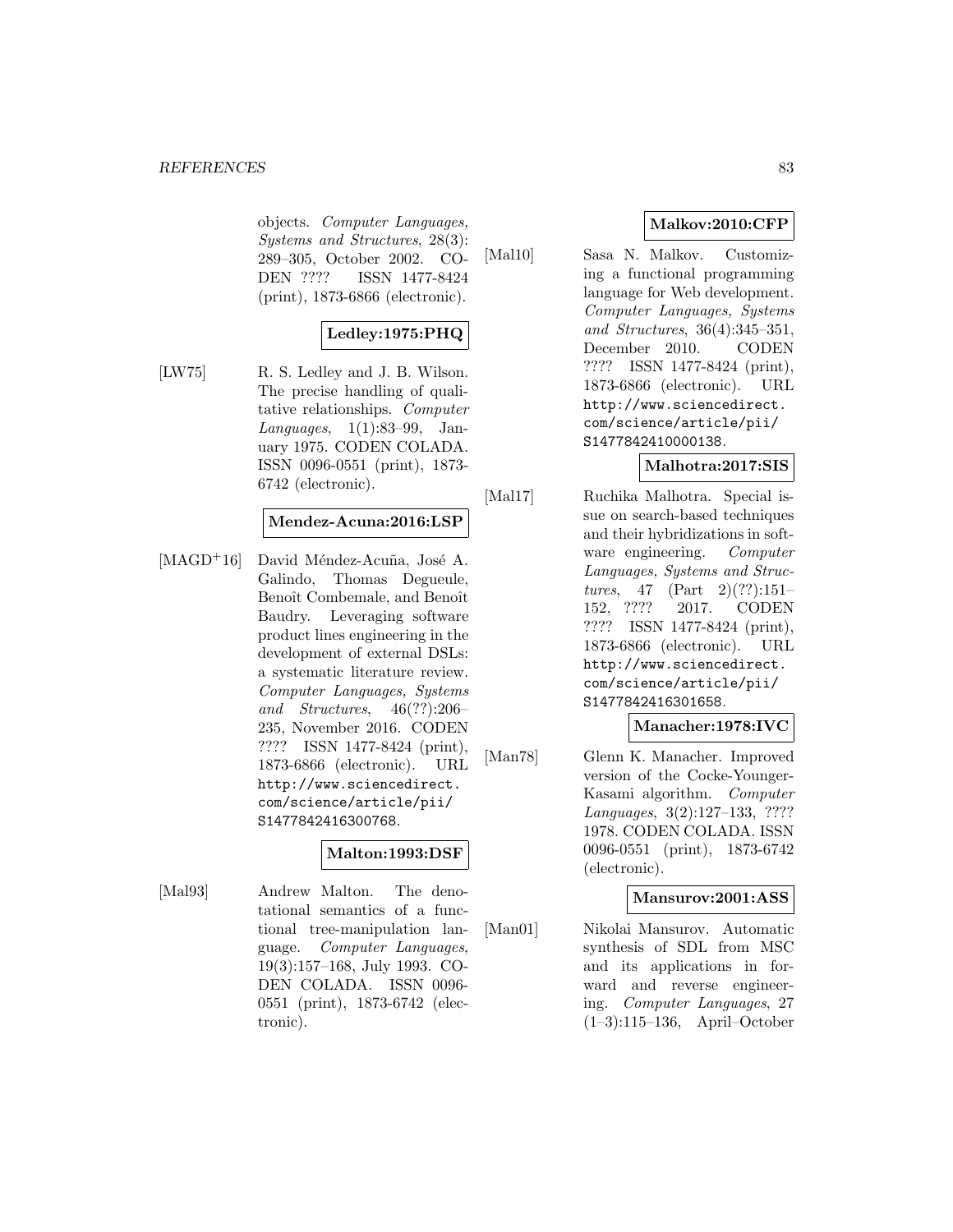2001. CODEN COLADA. ISSN 0096-0551 (print), 1873- 6742 (electronic). URL http://www.elsevier.com/ gej-ng/10/15/18/54/27/33/ abstract.html.

#### **Merwin:1975:DME**

[MB75] R. E. Merwin and F. R. Broca. Direct microprogrammed execution of the intermediate text from a high-level language compiler. Computer Languages, 1 (1):17–28, January 1975. CO-DEN COLADA. ISSN 0096- 0551 (print), 1873-6742 (electronic).

#### **Mazaher:1985:DCO**

[MB85] Shahrzade Mazaher and Daniel M. Berry. Deriving a compiler from an operational semantics written in VDL. Computer Languages, 10(2):147–164, ???? 1985. CODEN COLADA. ISSN 0096-0551 (print), 1873-6742 (electronic).

#### **Mernik:2013:SIP**

[MB13] Marjan Mernik and Barrett R. Bryant. Special issue on the Programming Languages track at the 27th ACM Symposium on Applied Computing. Computer Languages, Systems and Structures, 39(4):121–122, December 2013. CODEN ???? ISSN 1477-8424 (print), 1873-6866 (electronic). URL http://www.sciencedirect. com/science/article/pii/ S1477842413000171.

# **Mernik:2014:SIP**

[MB14] Marjan Mernik and Barrett R. Bryant. Special issue on the programming languages track at the 28th ACM Symposium on Applied Computing. Computer Languages, Systems and Structures, 40 (1):1, April 2014. CODEN ???? ISSN 1477-8424 (print), 1873-6866 (electronic). URL http://www.sciencedirect. com/science/article/pii/ S1477842414000050.

#### **McNamee:1996:ISC**

[MC96] C. M. McNamee and W. A. Crow. Inter-entry selection control mechanisms: implementation and evaluation. Computer Languages, 22(4):259– 278, December 1996. CODEN COLADA. ISSN 0096-0551 (print), 1873-6742 (electronic).

# **McCrosky:1991:ICR**

[McC91] Carl McCrosky. Intermediate container removal. Computer Languages, 16(2):179–195, ???? 1991. CODEN COLADA. ISSN 0096-0551 (print), 1873-6742 (electronic).

#### **Martinez:2017:MBA**

[MCC17] Salvador Martínez, Valerio Cosentino, and Jordi Cabot. Model-based analysis of Java EE web security misconfigurations. Computer Languages, Systems and Structures, 49(??):36–61, September 2017. CODEN ????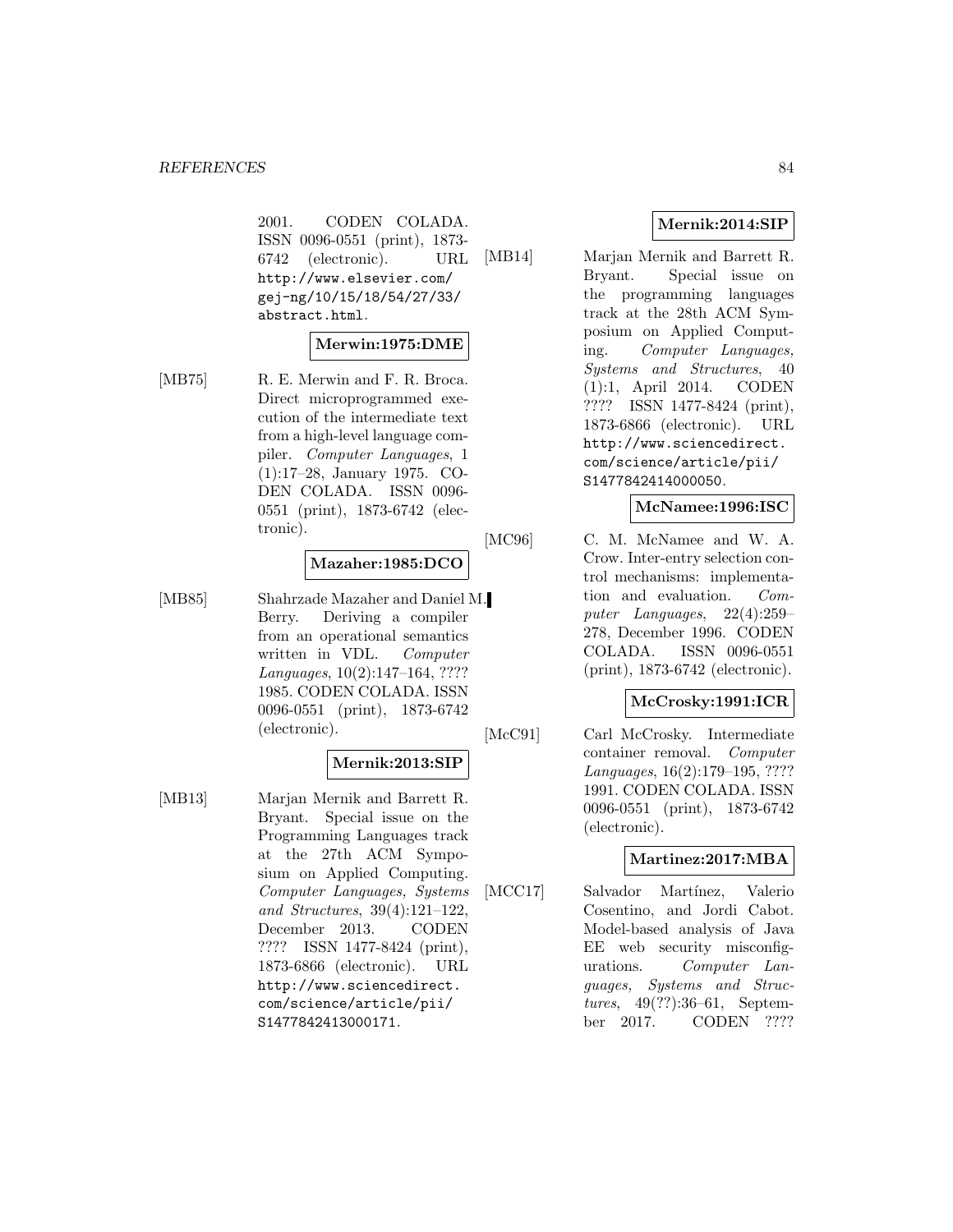ISSN 1477-8424 (print), 1873- 6866 (electronic). URL http://www.sciencedirect. com/science/article/pii/ S1477842416301348.

#### **McKeeman:1975:MBM**

[McK75] W. M. McKeeman. Mechanizing bankers' morality. Computer Languages, 1(1):73–82, January 1975. CODEN CO-LADA. ISSN 0096-0551 (print), 1873-6742 (electronic).

#### **McLeod:1977:HLD**

[McL77] D. J. McLeod. High level definition of abstract domains in a relational data base system. Computer Languages, 2 (3):61–73, ???? 1977. CO-DEN COLADA. ISSN 0096- 0551 (print), 1873-6742 (electronic).

# **Mondejar:2012:TPT**

[MGLFCP12] Rubén Mondéjar, Pedro García-López, Enrique Fernández-Casado, and Carles Pairot. TaKo: Providing transparent collaboration on singleuser applications. Computer Languages, Systems and Structures, 38(1):108– 121, April 2012. CODEN ???? ISSN 1477-8424 (print), 1873-6866 (electronic). URL http://www.sciencedirect. com/science/article/pii/ S1477842411000303.

#### **Merlin:2007:BSP**

[MH07] Armelle Merlin and Gaétan Hains. A bulk-synchronous parallel process algebra. Computer

Languages, Systems and Structures, 33(3–4):111–133, October/December 2007. CODEN ???? ISSN 1477-8424 (print), 1873-6866 (electronic). URL http://www.sciencedirect. com/science/article/pii/ S1477842406000327.

#### **Michaelson:1986:IFG**

[Mic86] Greg Michaelson. Interpreters from functions and grammars. Computer Languages, 11(2): 85–104, ???? 1986. CODEN COLADA. ISSN 0096-0551 (print), 1873-6742 (electronic).

### **Michel:1996:DID**

[Mic96] Olivier Michel. Design and implementation of  $8_{1/2}$ : a declarative data-parallel language. Computer Languages, 22(2–3):165–179, July–October 1996. CODEN COLADA. ISSN 0096-0551 (print), 1873-6742 (electronic).

# **Mens:2006:CEC**

[MKPW06] Kim Mens, Andy Kellens, Frédéric Pluquet, and Roel Wuyts. Co-evolving code and design with intensional views: a case study. Computer Languages, Systems and Structures, 32(2–3):140–156, July/October 2006. CODEN ???? ISSN 1477-8424 (print), 1873-6866 (electronic). URL http://www.sciencedirect. com/science/article/pii/ S1477842405000394.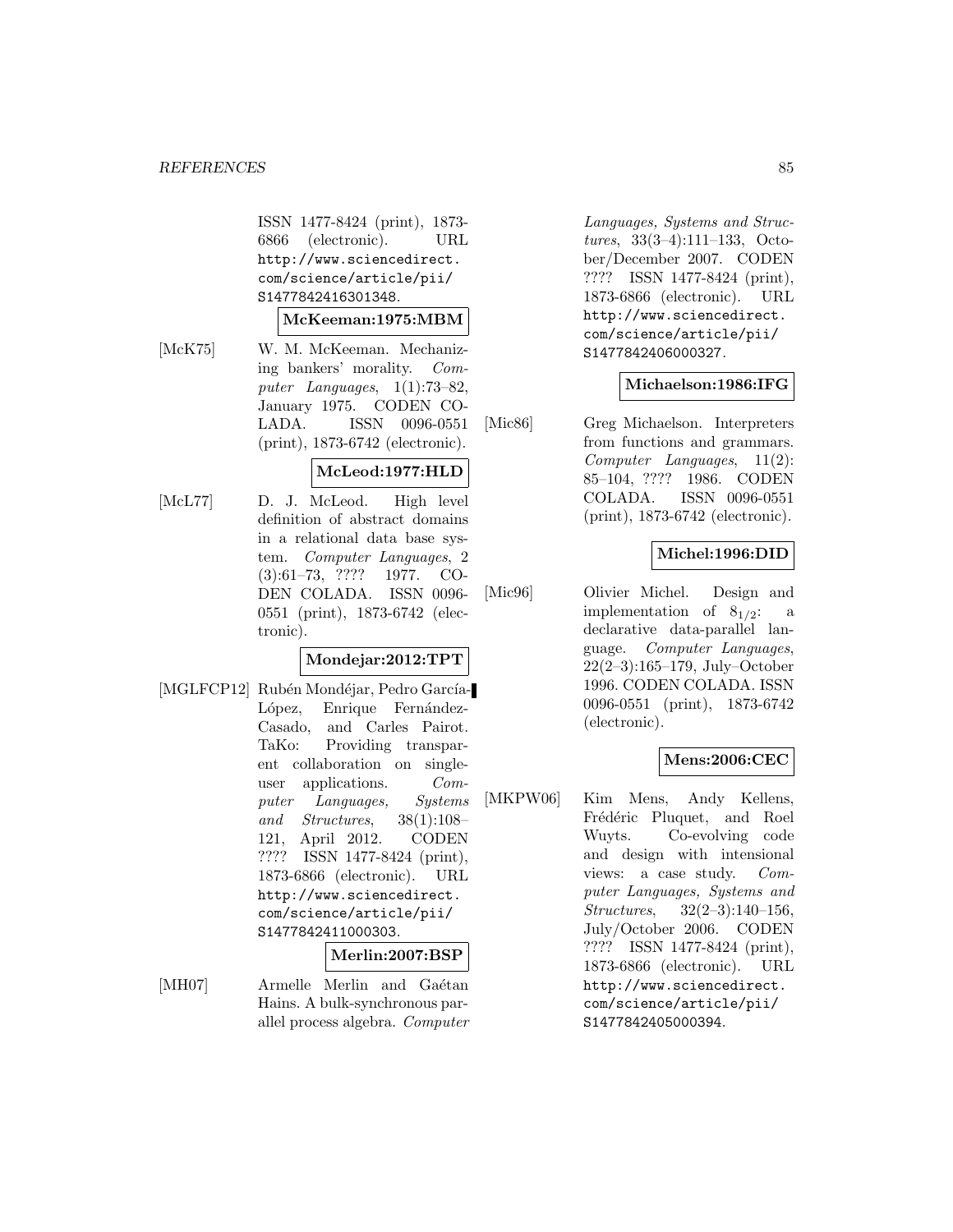# **Miranda:2005:PFF**

- 
- [MLW05] Eliot Miranda, David Leibs, and Roel Wuyts. Parcels: a fast and feature-rich binary deployment technology. Computer Languages, Systems and Structures, 31(3–4):165–181, October/December 2005. CODEN ???? ISSN 1477-8424 (print), 1873-6866 (electronic).

# **McDonald:1982:QLF**

[MM82] Nancy H. McDonald and John P. McNally. Query language feature analysis by usability. Computer Languages, 7 (3-4):103–124, ???? 1982. CO-DEN COLADA. ISSN 0096- 0551 (print), 1873-6742 (electronic).

#### **Marand:2015:DDS**

[MMC15] Elaheh Azadi Marand, Elham Azadi Marand, and Moharram Challenger. DSML4CP: a Domain-specific Modeling Language for Concurrent Programming. Computer Languages, Systems and Structures, 44 (Part C) $(??):319-$ 341, December 2015. CODEN ???? ISSN 1477-8424 (print), 1873-6866 (electronic). URL http://www.sciencedirect. com/science/article/pii/ S1477842415000627.

#### **Marand:2016:DDS**

[MMC16] Elaheh Azadi Marand, Elham Azadi Marand, and Moharram Challenger. DSML4CP: a domain-specific modeling language for concurrent program-

ming. Computer Languages, Systems and Structures, 45(??): 319–341, April 2016. CODEN ???? ISSN 1477-8424 (print), 1873-6866 (electronic). URL http://www.sciencedirect. com/science/article/pii/ S1477842415000627.

# **Maurer:1983:UCT**

[MO83] Peter M. Maurer and Arthur E. Oldehoeft. Use of combinators in translating a purely functional language to lowlevel data-flow graphs. Computer Languages, 8(1):27–45, ???? 1983. CODEN COLADA. ISSN 0096-0551 (print), 1873- 6742 (electronic).

### **Morazan:2016:GAR**

[Mor16] Marco T. Morazán. Generative and accumulative recursion made fun for beginners. Computer Languages, Systems and Structures, 44 (part B): 181–197, ???? 2016. CODEN ???? ISSN 1477-8424 (print), 1873-6866 (electronic). URL http://www.sciencedirect. com/science/article/pii/ S1477842415000524.

# **Mano:1984:NPE**

[MOT84] Yoshihisa Mano, Kazuhito Ohmaki, and Koji Torii. New programming environment with a multi-display terminal and early experiences with it. Computer Languages, 9(1):39–49, ???? 1984. CO-DEN COLADA. ISSN 0096- 0551 (print), 1873-6742 (electronic).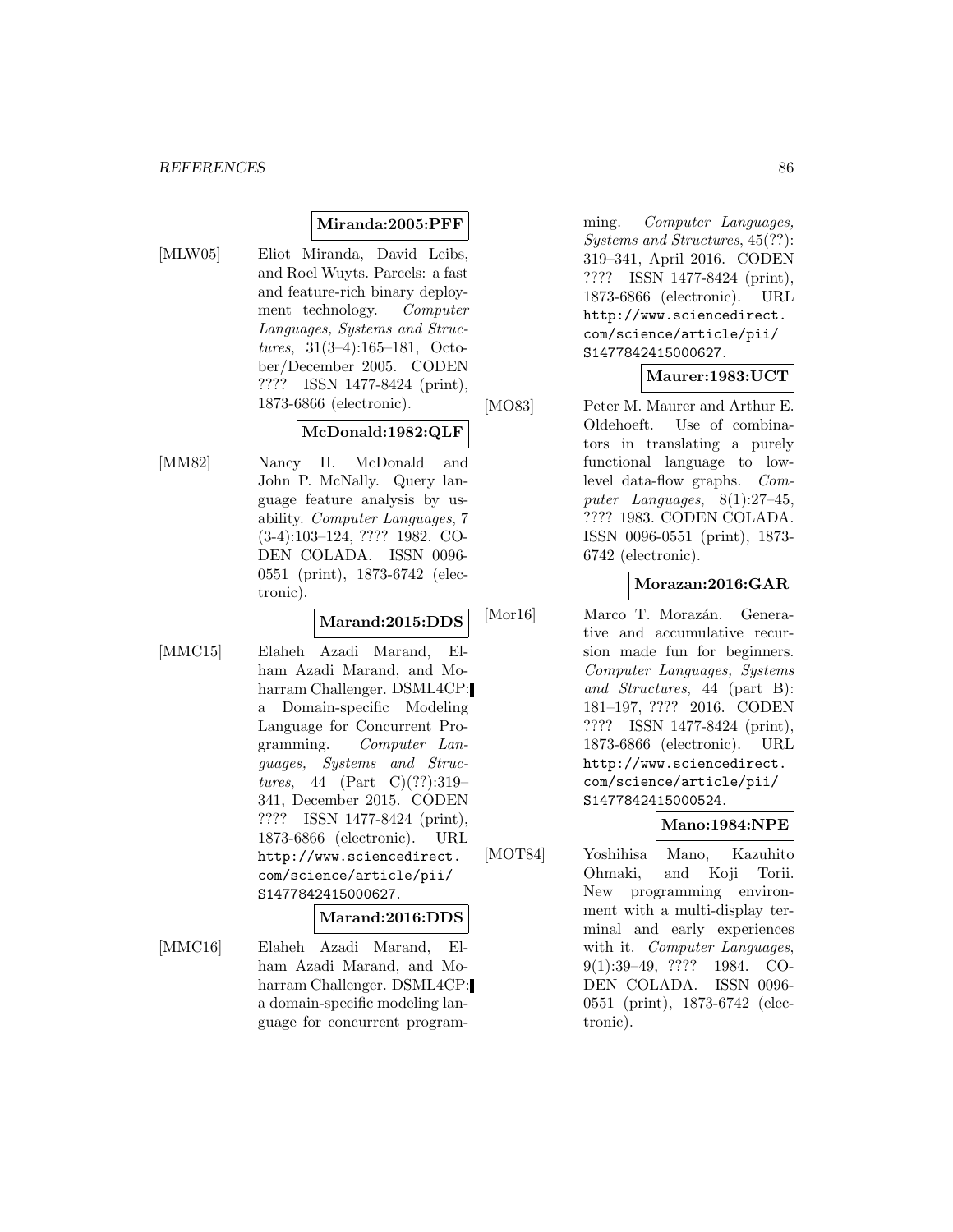### **Matwin:1985:PPR**

[MP85] Stanislaw Matwin and Tomasz Pietrzykowski. Prograph: a preliminary report. Computer Languages, 10(2):91–126, ???? 1985. CODEN COLADA. ISSN 0096-0551 (print), 1873-6742 (electronic).

# **Myers:1992:ITC**

[MP92] Heidi E. Myers and James M. Purtilo. Interface type checking of large C applications. Computer Languages, 17(2): 147–154, April 1992. CODEN COLADA. ISSN 0096-0551 (print), 1873-6742 (electronic).

#### **Mosconi:2000:ICD**

[MP00] M. Mosconi and M. Porta. Iteration constructs in dataflow visual programming languages. Computer Languages, 26(2–4):67–104, July 2000. CODEN COLADA. ISSN 0096-0551 (print), 1873- 6742 (electronic). URL http://www.elsevier.com/ gej-ng/10/15/18/50/31/27/ abstract.html.

#### **Milewicz:2017:RSH**

[MP17] Reed Milewicz and Peter Pirkelbauer. Refinement of structural heuristics for model checking of concurrent programs through data mining. Computer Languages, Systems and Structures, 47 (Part 2)(??): 170–188, ???? 2017. CODEN ???? ISSN 1477-8424 (print), 1873-6866 (electronic). URL http://www.sciencedirect. com/science/article/pii/ S1477842416300793.

#### **Murching:1990:IRD**

[MPS90] Arvind M. Murching, Y. V. Prasad, and Y. N. Srikant. Incremental recursive descent parsing. Computer Languages, 15(4):193–204, ???? 1990. CO-DEN COLADA. ISSN 0096- 0551 (print), 1873-6742 (electronic).

#### **Maraninchi:2001:AAB**

[MR01] Florence Maraninchi and Yann Rémond. Argos: an automatonbased synchronous language. Computer Languages, 27(1– 3):61–92, April–October 2001. CODEN COLADA. ISSN 0096-0551 (print), 1873-6742 (electronic). URL http:/ /www.elsevier.com/gej-ng/ 10/15/18/54/27/31/abstract. html.

### **Meenakshi:2004:RAL**

[MR04] B. Meenakshi and R. Ramanujam. Reasoning about layered message passing systems. Computer Languages, Systems and Structures, 30(3–4):171– 206, October/December 2004. CODEN ???? ISSN 1477-8424 (print), 1873-6866 (electronic).

# **Maris:2003:DRT**

[MRO03] Justin T. Maris, Matthew D. Roper, and Ronald A. Olsson. DescaRTeS: a run-time system with SR-like functionality for programming a network of embedded systems. Computer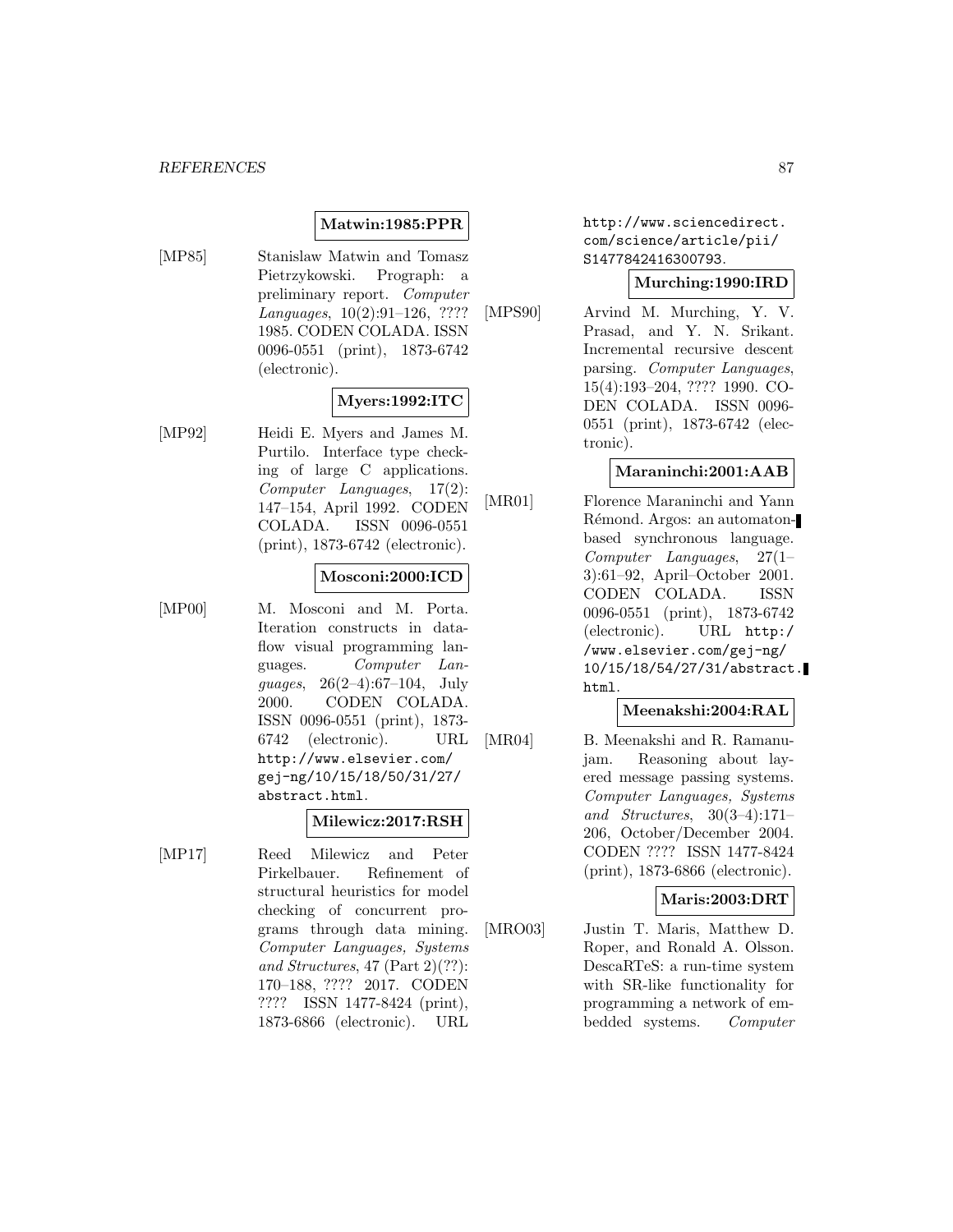Languages, Systems and Structures, 29(4):75–100, December 2003. CODEN ???? ISSN 1477- 8424 (print), 1873-6866 (electronic).

### **Murching:1989:IAE**

[MS89] Arvind M. Murching and Y. N. Srikant. Incremental attribute evaluation through recursive procedures. Computer Languages, 14(4):225–237, ???? 1989. CODEN COLADA. ISSN 0096-0551 (print), 1873-6742 (electronic).

#### **McCrosky:1993:STP**

[MS93] Carl McCrosky and Ken Sailor. A synthesis of type-checking and parsing. Computer Languages, 18(4):241–250, ???? 1993. CODEN COLADA. ISSN 0096-0551 (print), 1873-6742 (electronic).

#### **Malik:2010:SGL**

[MSRG10] Avinash Malik, Zoran Salcic, Partha S. Roop, and Alain Girault. SystemJ: a GALS language for system level design. Computer Languages, Systems and Structures, 36(4):317–344, December 2010. CODEN ???? ISSN 1477-8424 (print), 1873-6866 (electronic). URL http://www.sciencedirect. com/science/article/pii/ S1477842410000023.

#### **Maier:2014:RSS**

- 
- [MST14] P. Maier, R. Stewart, and P. W. Trinder. Reliable

scalable symbolic computation: the design of SymGrid-Par2. Computer Languages, Systems and Structures, 40(1): 19–35, April 2014. CODEN ???? ISSN 1477-8424 (print), 1873-6866 (electronic). URL http://www.sciencedirect. com/science/article/pii/ S1477842414000049.

# **Magnenat-Thalmann:1982:CIL**

[MT82] Nadia Magnenat-Thalmann. Choosing an implementation language for automatic translation. Computer Languages, 7 (3-4):161–170, ???? 1982. CO-DEN COLADA. ISSN 0096- 0551 (print), 1873-6742 (electronic).

### **Mens:2005:DSC**

[MT05] Kim Mens and Tom Tourwé. Delving source code with formal concept analysis. Computer Languages, Systems and Structures, 31(3–4):183–197, October/December 2005. CO-DEN ???? ISSN 1477-8424 (print), 1873-6866 (electronic).

#### **Milewicz:2016:LRC**

[MVT<sup>+</sup>16] Reed Milewicz, Rajesh Vanka, James Tuck, Daniel Quinlan, and Peter Pirkelbauer. Lightweight runtime checking of C programs with RTC. Computer Languages, Systems and Structures, 45(??):191– 203, April 2016. CODEN ???? ISSN 1477-8424 (print), 1873-6866 (electronic). URL http://www.sciencedirect.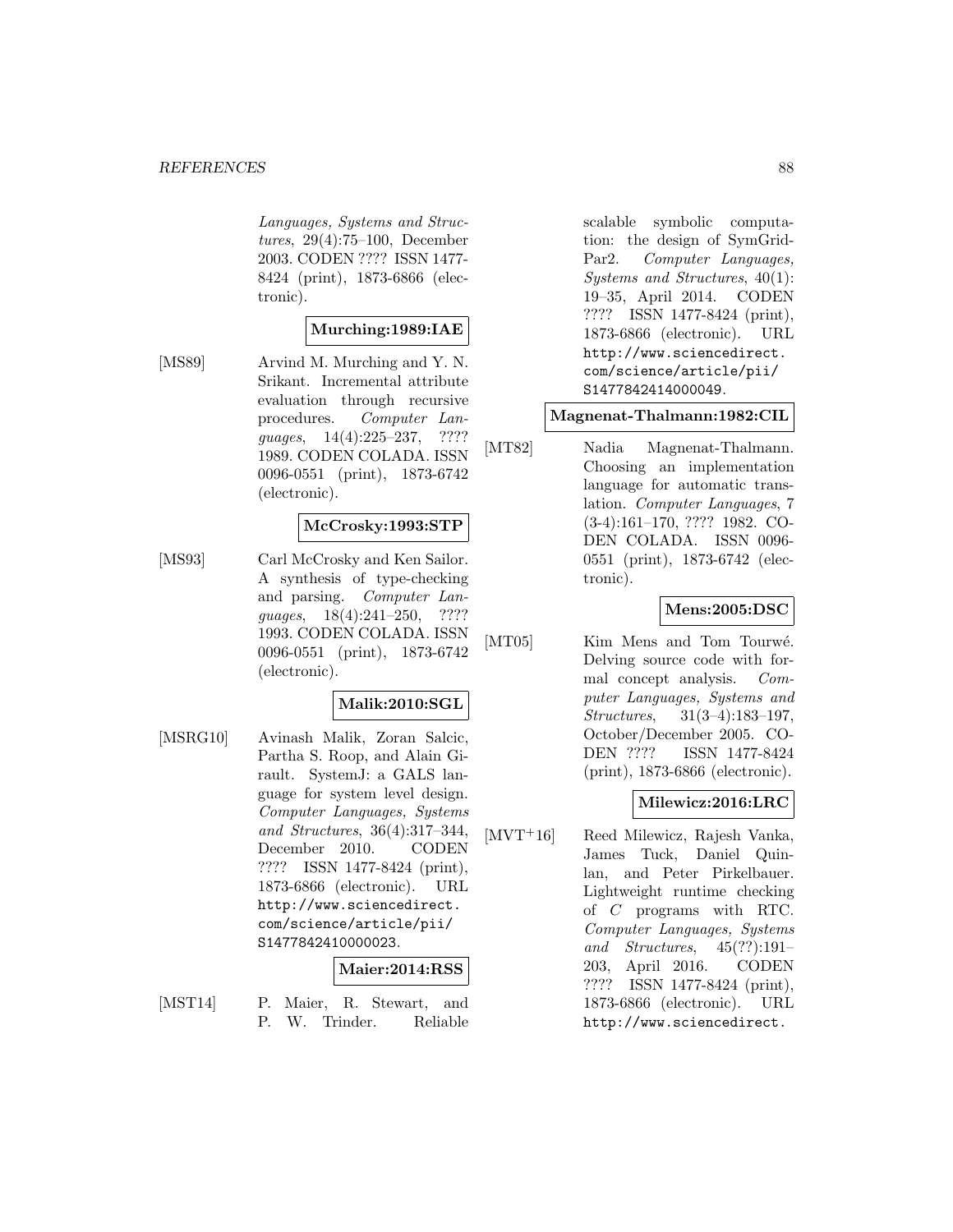com/science/article/pii/ S1477842416000026.

#### **Messerschmidt:1982:CCO**

[MW82] J. Messerschmidt and R. Wilhelm. Constructors from composed objects. Computer Languages, 7(2):53–59, ???? 1982. CODEN COLADA. ISSN 0096-0551 (print), 1873-6742 (electronic).

# **Mitchell:1996:SCO**

[MW96] S. E. Mitchell and A. J. Wellings. Synchronisation, concurrent object-oriented programming and the inheritance anomaly. Computer Languages, 22(1):15–26, April 1996. CO-DEN COLADA. ISSN 0096- 0551 (print), 1873-6742 (electronic).

# **Mejri:2017:FSI**

[MY17] Mohamed Mejri and Hamdi Yahyaoui. Formal specification and integration of distributed security policies. Computer Languages, Systems and Structures, 49(??):1–35, September 2017. CODEN ???? ISSN 1477-8424 (print), 1873-6866 (electronic). URL http://www.sciencedirect. com/science/article/pii/ S1477842416300707.

# **Mernik:2005:IPL**

[MZ05] Marjan Mernik and Viljem Zumer. Incremental programming language development. Computer Languages, Systems and Structures,  $31(1):1-16$ ,

April 2005. CODEN ???? ISSN 1477-8424 (print), 1873-6866 (electronic).

# **Mateos:2007:EMS**

[MZC07] Cristian Mateos, Alejandro Zunino, and Marcelo Campo. Extending movilog for supporting Web services. Computer Languages, Systems and Structures, 33(1):11–31, April 2007. CODEN ???? ISSN 1477-8424 (print), 1873- 6866 (electronic). URL http://www.sciencedirect. com/science/article/pii/ S1477842406000029.

# **Mateos:2010:ANI**

[MZC10] Cristian Mateos, Alejandro Zunino, and Marcelo Campo. An approach for non-intrusively adding malleable fork/join parallelism into ordinary JavaBean compliant applications. Computer Languages, Systems and Structures, 36(3):288– 315, October 2010. CODEN ???? ISSN 1477-8424 (print), 1873-6866 (electronic). URL http://www.sciencedirect. com/science/article/pii/ S1477842410000035.

#### **Mandrioli:1985:MAT**

[MZGT85] Dino Mandrioli, Roberto Zicari, Carlo Ghezzi, and Francesco Tisato. Modeling the Ada task system by Petri nets. Computer Languages,  $10(1):43-61$ , ???? 1985. CODEN COLADA. ISSN 0096-0551 (print), 1873- 6742 (electronic).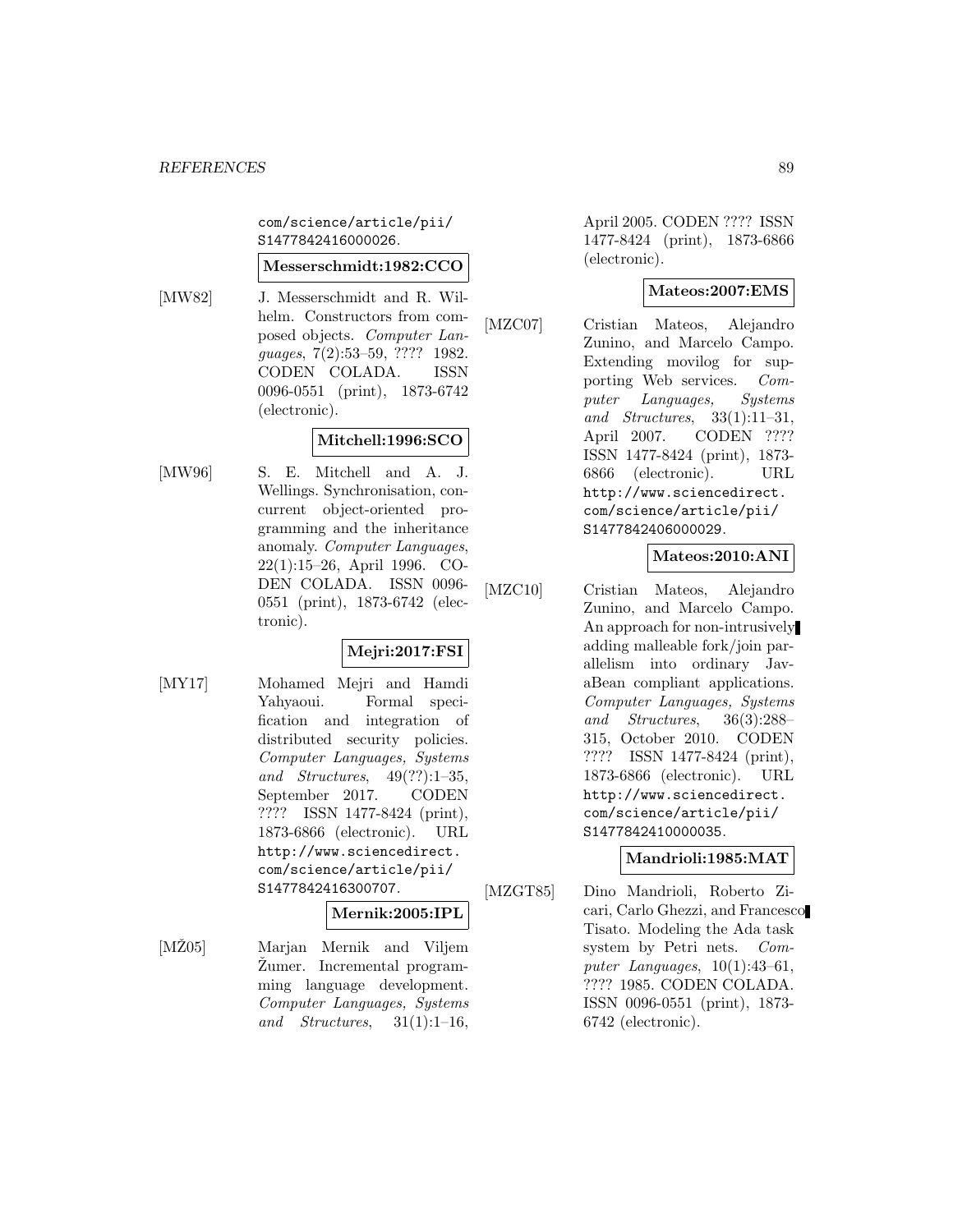### **Nagata:1979:ELN**

[Nag79] Hiroyasu Nagata. EQL: a language for numerical computation. Computer Languages, 4 (1):17–27, ???? 1979. CO-DEN COLADA. ISSN 0096- 0551 (print), 1873-6742 (electronic).

### **Nagata:1980:FLM**

[Nag80] Hiroyasu Nagata. Formal: a language with a macro-oriented extension facility. Computer Languages, 5(2):65–76, ???? 1980. CODEN COLADA. ISSN 0096-0551 (print), 1873-6742 (electronic).

#### **Nirenburg:1984:HHU**

[NB84] Sergei Nirenburg and Yosef Ben Asher. Huhu: the Hebrew University Hebrew Understander. Computer Languages, 9(3-4): 161–182, ???? 1984. CO-DEN COLADA. ISSN 0096- 0551 (print), 1873-6742 (electronic).

# **Newton:1977:SLS**

[ND77] G. E. Newton and J. Denbigh Starkey. SESPOOL, a language for systems programming. Computer Languages, 2 (3):75–91, ???? 1977. CO-DEN COLADA. ISSN 0096- 0551 (print), 1873-6742 (electronic).

#### **Nam:1993:CSP**

[NH93] Young K. Nam and Lawrence J. Henschen. A controlling scheme for Prolog through count terms.

Computer Languages, 19(4): 235–245, October 1993. CO-DEN COLADA. ISSN 0096- 0551 (print), 1873-6742 (electronic).

### **Nilsen:1990:SDT**

[Nil90] Kelvin Nilsen. A stream data type that supports goaldirected pattern matching on unbounded sequences of values. Computer Languages, 15 (1):41–54, ???? 1990. CO-DEN COLADA. ISSN 0096- 0551 (print), 1873-6742 (electronic).

# **Nigam:2012:MDL**

[NJLS12] Vivek Nigam, Limin Jia, Boon Thau Loo, and Andre Scedrov. Maintaining distributed logic programs incrementally. *Computer Languages*, Systems and Structures, 38(2): 158–180, July 2012. CODEN ???? ISSN 1477-8424 (print), 1873-6866 (electronic). URL http://www.sciencedirect. com/science/article/pii/ S1477842412000024.

#### **Nawrocki:1990:DOA**

[NK90] J. R. Nawrocki and C. H. A. Koster. On display optimization for Algol-like languages. Computer Languages, 15(1): 27–39, ???? 1990. CODEN COLADA. ISSN 0096-0551 (print), 1873-6742 (electronic).

#### **Ng:1995:MLO**

[NL95] K. W. Ng and C. K. Luk. I<sup>+</sup>: a multiparadigm language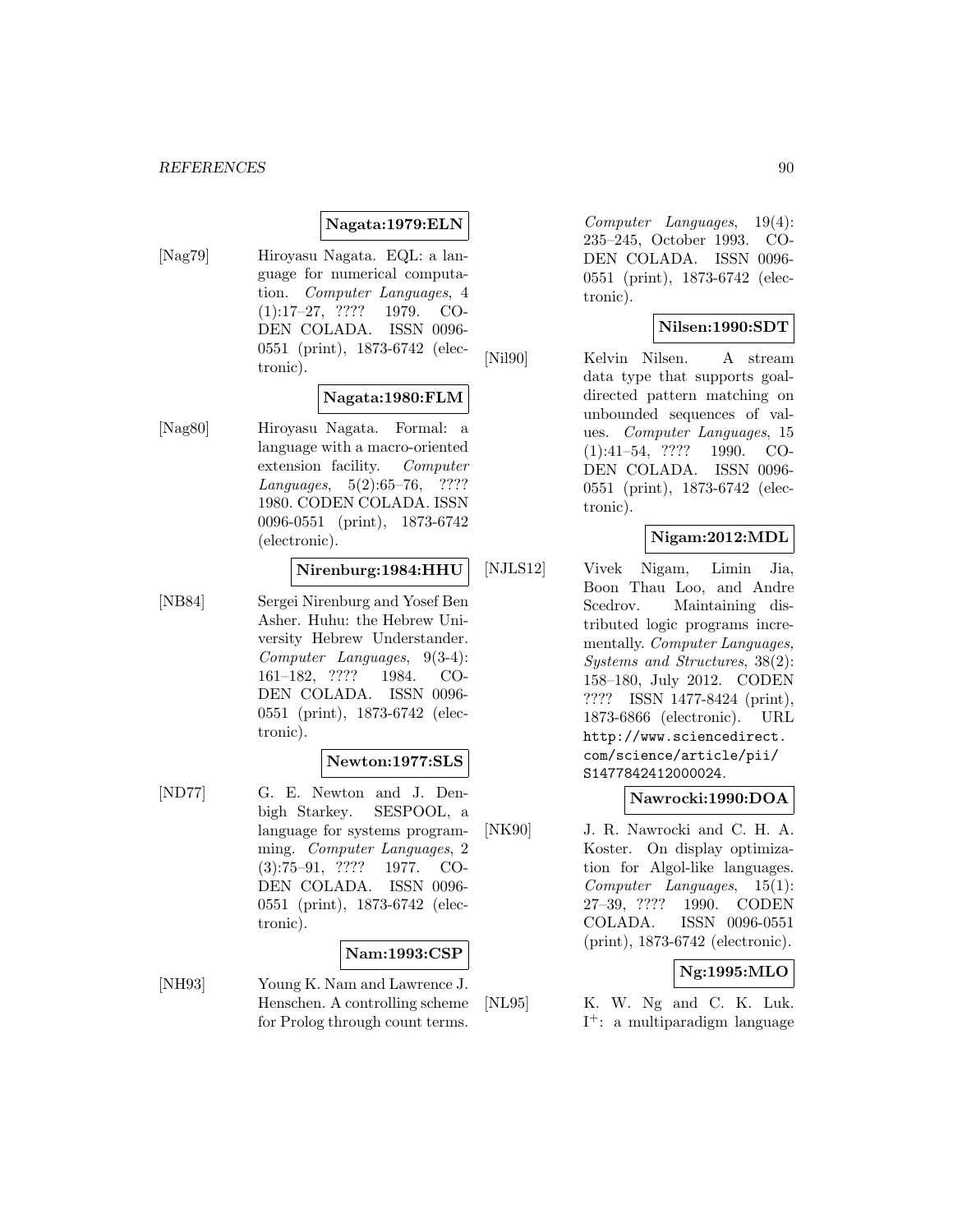for object-oriented declarative programming. Computer Languages, 21(2):81–100, July 1995. CODEN COLADA. ISSN 0096-0551 (print), 1873-6742 (electronic).

#### **Naumchev:2017:SR**

[NM17] A. Naumchev and B. Meyer. Seamless requirements. Computer Languages, Systems and Structures, 49(??):119–132, September 2017. CODEN ???? ISSN 1477-8424 (print), 1873-6866 (electronic). URL http://www.sciencedirect. com/science/article/pii/ S1477842416301981.

#### **Nielson:2009:MFC**

[NN09] Hanne Riis Nielson and Flemming Nielson. A monotone framework for CCS. Computer Languages, Systems and Structures, 35(4):365–394, December 2009. CODEN ???? ISSN 1477-8424 (print), 1873- 6866 (electronic). URL http://www.sciencedirect. com/science/article/pii/ S1477842408000286.

# **Nielson:2017:AGI**

[NN17] Flemming Nielson and Hanne Riis Nielson. Atomistic Galois insertions for flow sensitive integrity. Computer Languages, Systems and Structures, 50(??):82–107, December 2017. CODEN ???? ISSN 1477-8424 (print), 1873-6866 (electronic). URL http://www.sciencedirect. com/science/article/pii/

S1477842417300052.

# **Noonan:1985:AGA**

[Noo85] Robert E. Noonan. An algorithm for generating abstract syntax trees. Computer Languages, 10(3-4):225–236, ???? 1985. CODEN COLADA. ISSN 0096-0551 (print), 1873-6742 (electronic).

### **Nosal:2017:CHI**

[NPS17] Milan Nosál, Jaroslav Porubän, and Matús Sulír. Customizing host IDE for nonprogramming users of pure embedded DSLs: a case study. Computer Languages, Systems and Structures, 49(??):101–118, September 2017. CODEN ???? ISSN 1477-8424 (print), 1873-6866 (electronic). URL http://www.sciencedirect. com/science/article/pii/ S1477842416301269.

# **Nederhof:1993:PEG**

[NS93] Mark-Jan Nederhof and Janos J. Sarbo. Partial evaluation grammars. Computer Languages, 18 (2):137–151, ???? 1993. CO-DEN COLADA. ISSN 0096- 0551 (print), 1873-6742 (electronic).

### **Nymeyer:1995:GSH**

[Nym95] Albert Nymeyer. A grammatical specification of humancomputer dialogue. Computer Languages,  $21(1):1-16$ , April 1995. CODEN COLADA. ISSN 0096-0551 (print), 1873-6742 (electronic).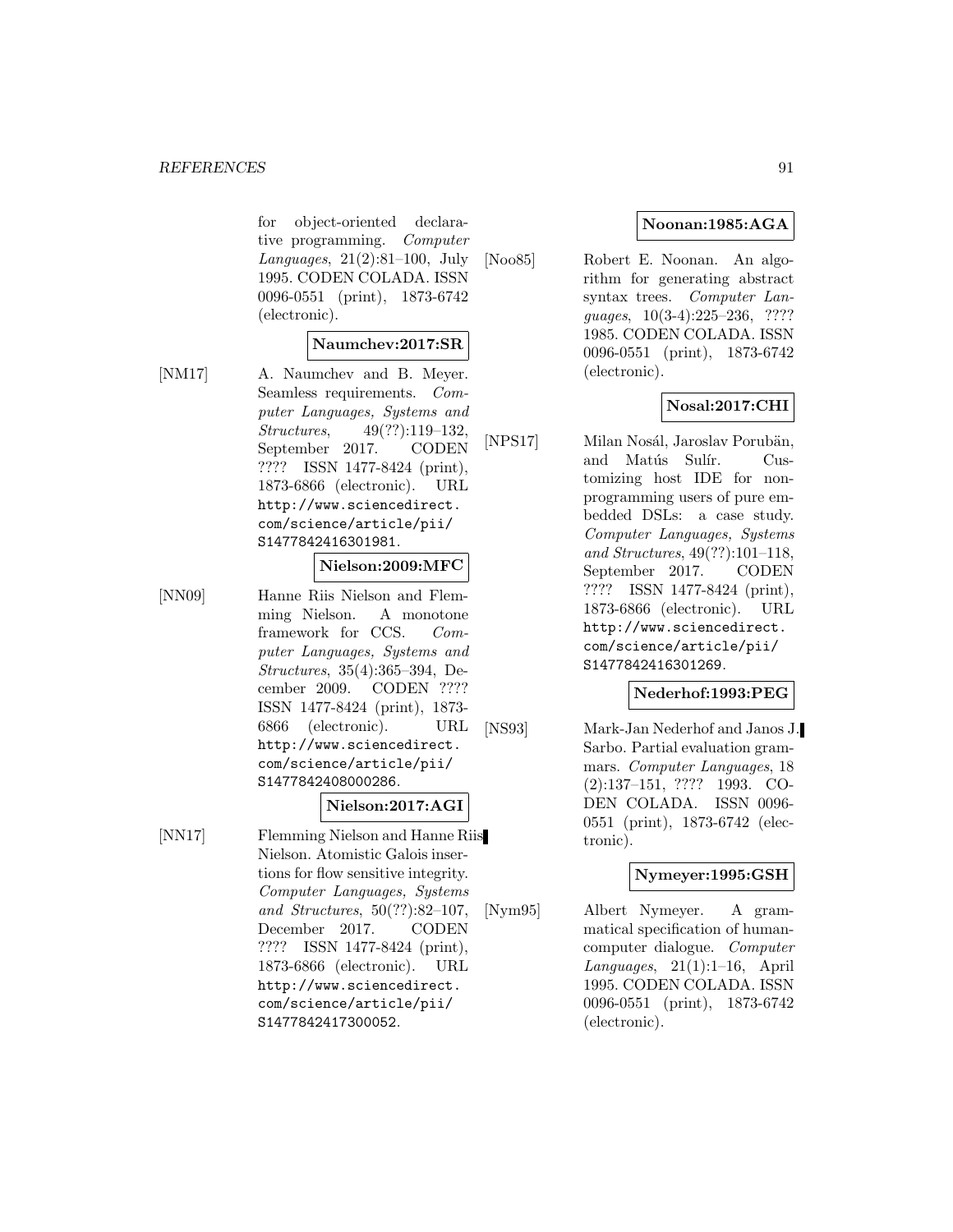#### **Oubelli:2018:SMB**

[OAB<sup>+</sup>18] Lynda Ait Oubelli, Yamine Aït Ameur, Judicaël Bedouet, Romain Kervarc, Benoît Chausserie- $\rm [OK18]$ Laprée, and Béatrice Larzul. A scalable model based approach for data model evolution: Application to space missions data models. Computer Languages, Systems and Structures, 54(??):358–385, December 2018. CODEN ???? ISSN 1477-8424 (print), 1873-6866 (electronic). URL http://www.sciencedirect. com/science/article/pii/ S1477842418300447.

# **Olsson:2002:FSI**

[OBGK02] Ronald A. Olsson, Gregory D. Benson, Tingjian Ge, and Aaron W. Keen. Fairness in shared invocation servicing. Computer Languages, Systems and Structures, 28(4):327–351, December 2002. CODEN ???? ISSN 1477-8424 (print), 1873- 6866 (electronic).

### **Osterbye:2000:SAB**

[ØK00] Kasper Østerbye and Wolfgang Kreutzer. Synchronization abstraction in the BETA programming language. Computer Languages, 25(3):165– 187, October 1, 2000. CODEN COLADA. ISSN 0096-0551 (print), 1873-6742 (electronic). URL http://www.elsevier. nl/gej-ng/10/15/18/28/29/ 27/abstract.html; http: //www.elsevier.nl/gej-ng/

# 10/15/18/28/29/27/article. pdf.

### **Ozkaya:2018:SUB**

Mert Ozkaya and Mehmet Alp Kose. SAwUML — UMLbased, contractual software architectures and their formal analysis using SPIN. Computer Languages, Systems and Structures, 54(??):71–94, December 2018. CODEN ???? ISSN 1477-8424 (print), 1873-6866 (electronic). URL http://www.sciencedirect. com/science/article/pii/ S1477842417301550.

#### **Oudshoorn:1991:LOM**

[OM91] Michael J. Oudshoorn and Chris D. Marlin. A layered, operational model of data control in programming languages. Computer Languages, 16(2): 147–165, ???? 1991. CODEN COLADA. ISSN 0096-0551 (print), 1873-6742 (electronic).

#### **Olsson:1992:ISN**

[OM92] Ronald A. Olsson and Carole M. McNamee. Inter-entry selection: non-determinism and explicit control mechanisms. Computer Languages, 17(4): 269–282, October 1992. CO-DEN COLADA. ISSN 0096- 0551 (print), 1873-6742 (electronic).

#### **Oliveira:2018:CNC**

[ONB<sup>+</sup>18] Pedro Oliveira, Pedro Santos Neto, Ricardo Britto, Ricardo Rabêlo, Ronyerison Braga,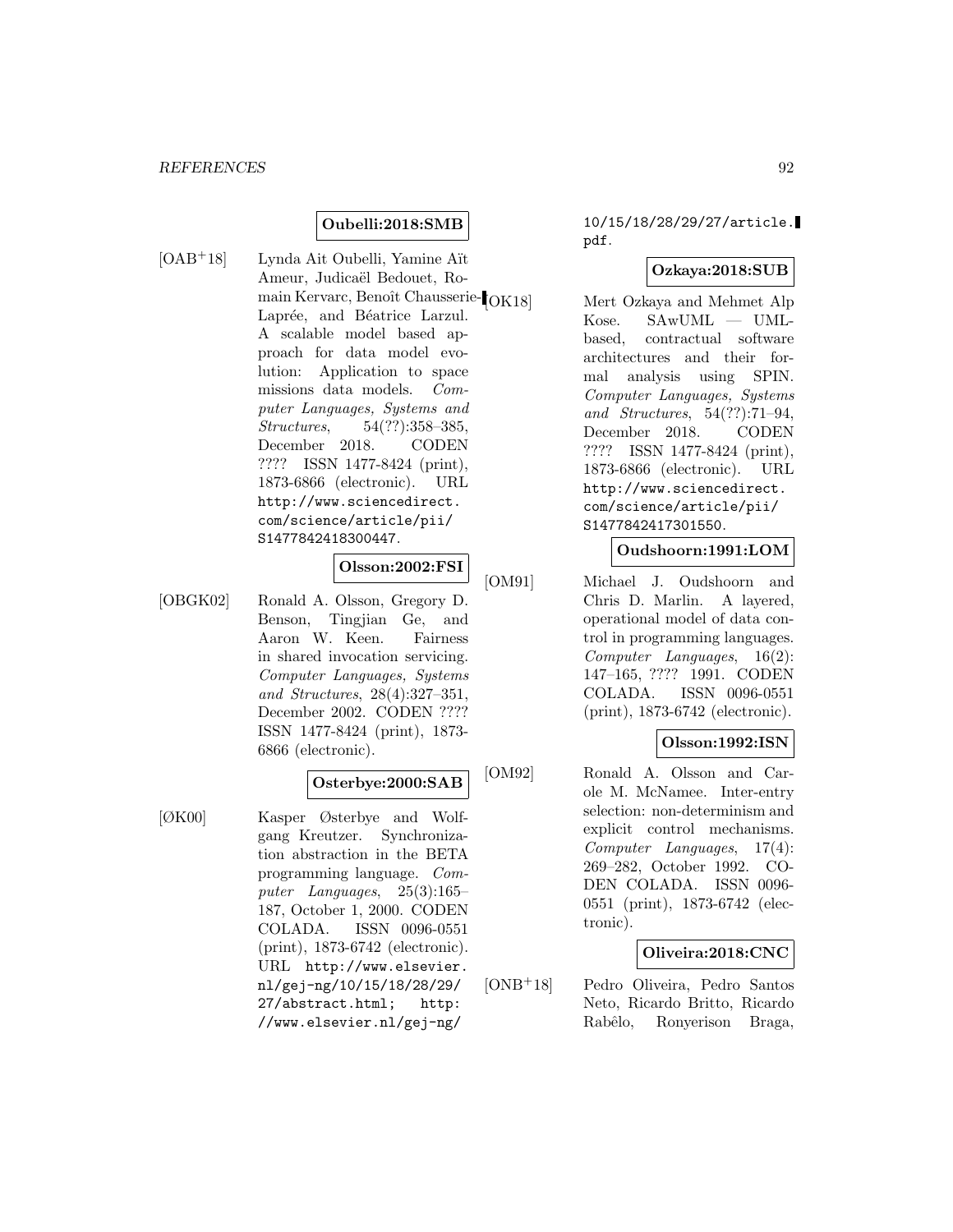and Matheus Souza. CIaaS — computational intelligence as a service with Athena. Computer Languages, Systems and Structures, 54(??):95–118, December 2018. CODEN ???? ISSN 1477-8424 (print), 1873-6866 (electronic). URL http://www.sciencedirect. com/science/article/pii/ S1477842417301458.

# **Ouared:2018:QQM**

[OOB18] Abdelkader Ouared, Yassine Ouhammou, and Ladjel Bellatreche. QoSMOS: QoS metrics management tool suite. Computer Languages, Systems and Structures, 54(??):236– 251, December 2018. CODEN ???? ISSN 1477-8424 (print), 1873-6866 (electronic). URL http://www.sciencedirect. com/science/article/pii/ S1477842418300162.

**Orman:1983:FSL**

[Orm83] Levent Orman. Familial specification language for database application systems. Computer Languages, 8(3-4):113– 124, ???? 1983. CODEN COLADA. ISSN 0096-0551 (print), 1873-6742 (electronic).

# **OBagy:1993:OSI**

[OWG93] Janalee O'Bagy, Kenneth Walker, and Ralph E. Griswold. An operational semantics for Icon: implementation of a procedural goal-directed language. Computer Languages, 18(4):217–239, ???? 1993. CO-DEN COLADA. ISSN 00960551 (print), 1873-6742 (electronic).

# **Ozturk:2011:RMS**

[Ozt11] Ozcan Ozturk. Reducing memory space consumption through dataflow analysis. Computer Languages, Systems and Structures, 37(4):168– 177, October 2011. CODEN ???? ISSN 1477-8424 (print), 1873-6866 (electronic). URL http://www.sciencedirect. com/science/article/pii/ S1477842411000157.

# **Pagan:1978:FSS**

[Pag78] F. G. Pagan. Formal semantics of a Snobol4 subset. Computer Languages, 3(1):13–30, ???? 1978. CODEN COLADA. ISSN 0096-0551 (print), 1873- 6742 (electronic).

# **Pagan:1979:SSU**

[Pag79] Frank G. Pagan. Semantic specification using twolevel grammars: Blocks, procedures and parameters. Computer Languages, 4(3-4):171– 185, ???? 1979. CODEN COLADA. ISSN 0096-0551 (print), 1873-6742 (electronic).

# **Pai:2016:DRE**

[Pai16] Rekha R. Pai. Detection of redundant expressions: a precise, efficient, and pragmatic algorithm in SSA. Computer Languages, Systems and Structures, 46(??):167–181, November 2016. CODEN ???? ISSN 1477-8424 (print),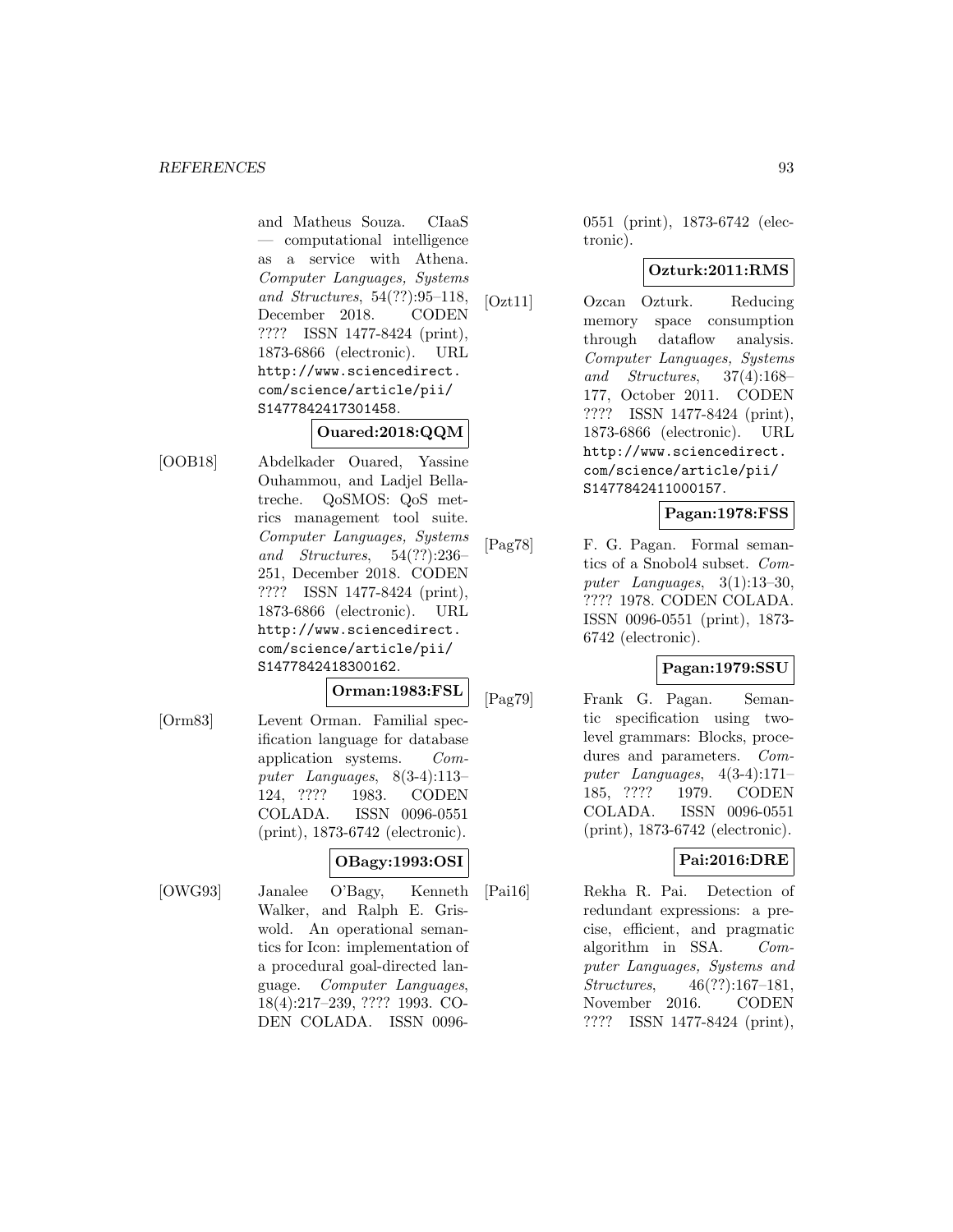1873-6866 (electronic). URL http://www.sciencedirect. com/science/article/pii/ S1477842415300622.

#### **Patnaik:1984:ICD**

[PB84] L. M. Patnaik and B. R. Badrinath. Implementation of CSP-S for description of distributed algorithms. Computer Languages, 9(3-4):193–202, ???? 1984. CODEN COLADA. ISSN 0096-0551 (print), 1873-6742 (electronic).

#### **Peck:2012:OSC**

[PBDF12] Mariano Martinez Peck, Noury Bouraqadi, Stéphane Ducasse, and Luc Fabresse. Object swapping challenges: an evaluation of imagesegment. Computer Languages, Systems and Structures, 38(1): 1–15, April 2012. CODEN ???? ISSN 1477-8424 (print), 1873-6866 (electronic). URL http://www.sciencedirect. com/science/article/pii/ S1477842411000315.

#### **Patnaik:1984:DDF**

[PBG84] L. M. Patnaik, Prabal Bhattacharya, and R. Ganesh. DFL: a data flow language. Computer Languages, 9(2):97–106, ???? 1984. CODEN COLADA. ISSN 0096-0551 (print), 1873- 6742 (electronic).

#### **Pao:1978:SSI**

[PC78] Tsyh-Wen Pao and W. Carr, III. A solution of the syntactical induction-inference problem

for regular languages. Computer Languages, 3(1):53–64, ???? 1978. CODEN COLADA. ISSN 0096-0551 (print), 1873- 6742 (electronic).

### **Patnaik:1985:GQH**

[PC85] L. M. Patnaik and D. M. Chowdhary. Generalized query-by-rule: a heterogeneous database query language. Computer Languages, 10(3-4):165– 178, ???? 1985. CODEN COLADA. ISSN 0096-0551 (print), 1873-6742 (electronic).

# **Patrignani:2015:FAT**

[PC15] Marco Patrignani and Dave Clarke. Fully abstract trace semantics for protected module architectures. Computer Languages, Systems and Structures,  $42(??):22-$ 45, ???? 2015. CODEN ???? ISSN 1477-8424 (print), 1873-6866 (electronic). URL http://www.sciencedirect. com/science/article/pii/ S1477842415000081.

#### **Pinto:2018:ACM**

[PCB<sup>+</sup>18] Pedro Pinto, Tiago Carvalho, João Bispo, Miguel António Ramalho, and João M. P. Cardoso. Aspect composition for multiple target languages using LARA. Computer Languages, Systems and Structures, 53(??):1–26, September 2018. CODEN ???? ISSN 1477-8424 (print), 1873-6866 (electronic). URL http://www.sciencedirect.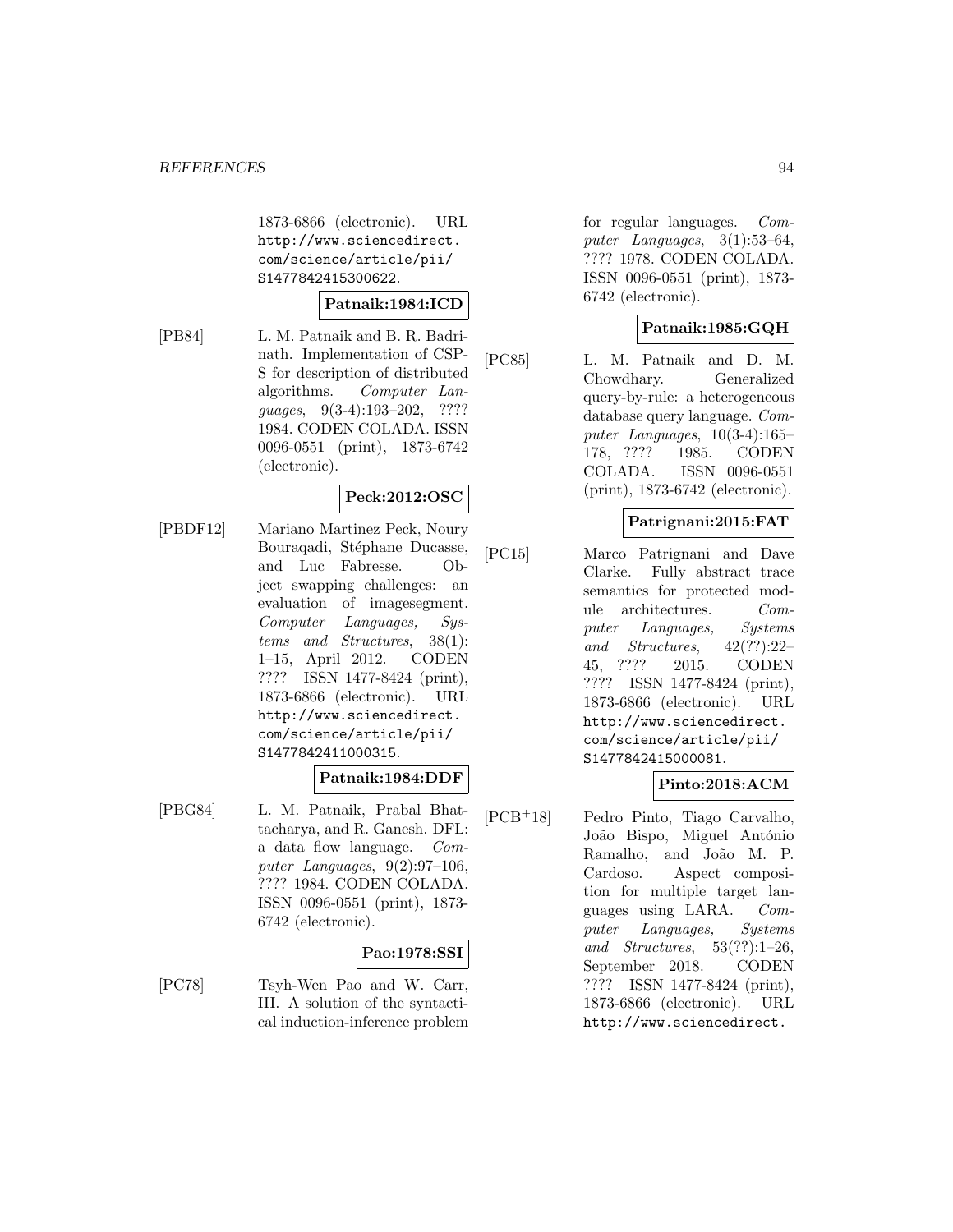com/science/article/pii/ S147784241730115X.

# **Planas:2016:LSV**

[PCG16] Elena Planas, Jordi Cabot, and Cristina Gómez. Lightweight and static verification of UML executable models. Computer Languages, Systems and Structures, 46(??):66–90, November 2016. CODEN ???? ISSN 1477-8424 (print), 1873- 6866 (electronic). URL http://www.sciencedirect. com/science/article/pii/ S1477842415300361.

#### **Pavlatos:2009:ERE**

[PDK<sup>+</sup>09] Christos Pavlatos, Alexandros C. Dimopoulos, Andrew Koulouris, Theodore Andronikos, Ioannis Panagopoulos, and George Papakonstantinou. Efficient reconfigurable embedded parsers. Computer Languages, Systems and Structures, 35(2): 196–215, July 2009. CODEN ???? ISSN 1477-8424 (print), 1873-6866 (electronic). URL http://www.sciencedirect. com/science/article/pii/ S1477842407000334.

# **Pohl:1988:ZCL**

[PE88] Ira Pohl and Daniel Edelson. A to Z: C language shortcomings. Computer Languages, 13 (2):51–64, ???? 1988. CO-DEN COLADA. ISSN 0096- 0551 (print), 1873-6742 (electronic).

# **Penna:2005:TSS**

[Pen05] Giuseppe Della Penna. A type system for static and dynamic checking of C++ pointers. Computer Languages, Systems and Structures, 31(2):71– 101, July 2005. CODEN ???? ISSN 1477-8424 (print), 1873- 6866 (electronic).

# **Penna:2014:MCX**

[Pen14] Giuseppe Della Penna. Model checking XSL transformations. Computer Languages, Systems and Structures, 40(2): 73–97, ???? 2014. CODEN ???? ISSN 1477-8424 (print), 1873-6866 (electronic). URL http://www.sciencedirect. com/science/article/pii/ S1477842414000062.

#### **Peterson:1978:ESA**

[Pet78] Norman D. Peterson. Elements of style among machinegenerated Cobol flowcharts. Computer Languages, 3(1):1– 11, ???? 1978. CODEN COLADA. ISSN 0096-0551 (print), 1873-6742 (electronic).

# **Pereira:2016:OAD**

[PFH16] Maria João Varanda Pereira, João Fonseca, and Pedro Rangel Henriques. Ontological approach for DSL development. Computer Languages, Systems and Structures, 45(??): 35–52, April 2016. CODEN ???? ISSN 1477-8424 (print), 1873-6866 (electronic). URL http://www.sciencedirect.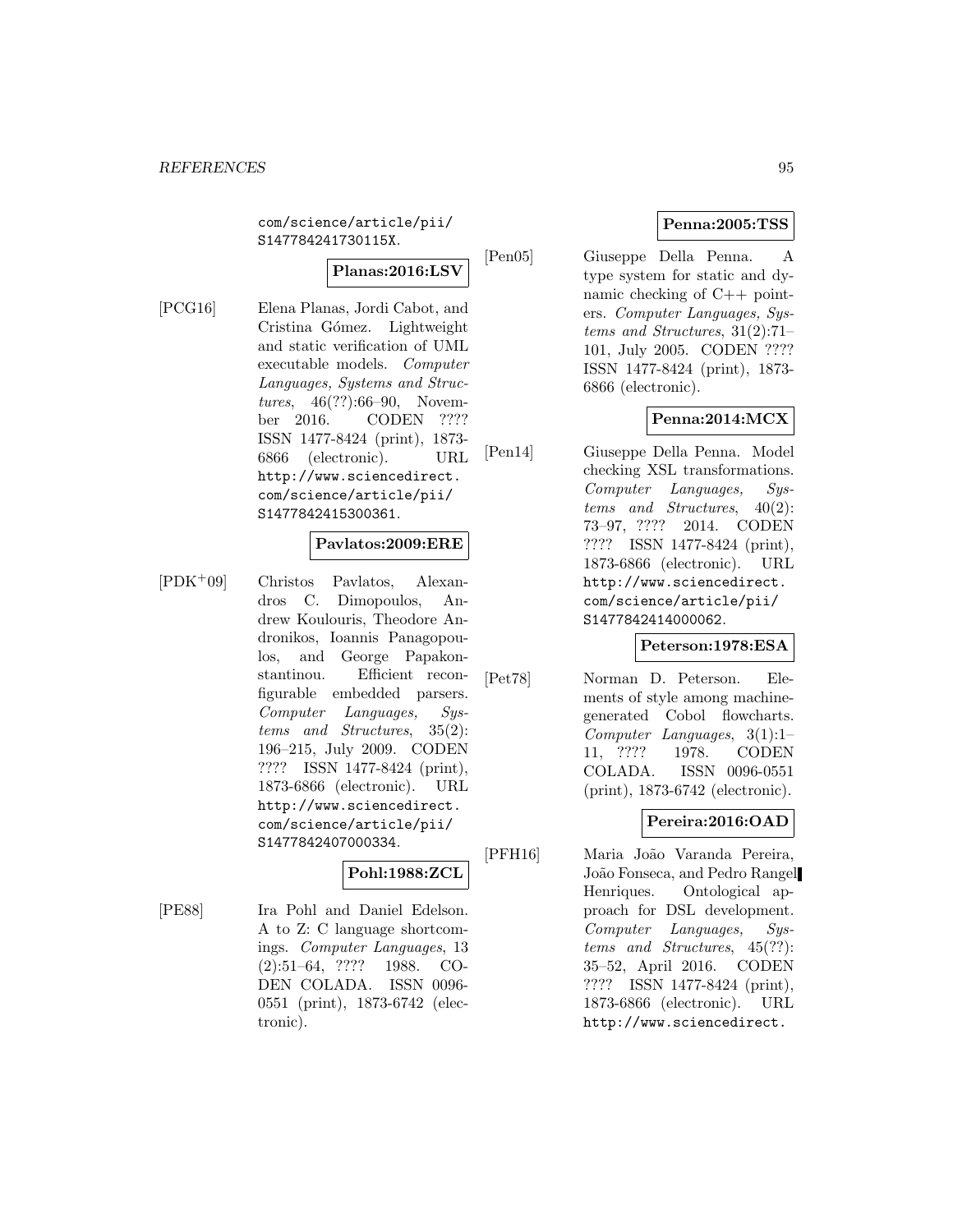com/science/article/pii/ S1477842415300270.

# **Papazoglou:1984:OPL**

[PGM84] M. P. Papazoglou, P. I. Georgiadis, and D. G. Maritsas. An outline of the programming language SIMULA. Computer Languages, 9(2):107–131, ???? 1984. CODEN COLADA. ISSN 0096-0551 (print), 1873- 6742 (electronic).

# **Pontelli:1996:IEN**

[PGT<sup>+</sup>96] Enrico Pontelli, Gopal Gupta, Dongxing Tang, Manuel Carro, and Manuel V. Hermenegildo. Improving the efficiency of nondeterministic independent AND-parallel systems. Computer Languages,  $22(2-3):115-$ 142, July–October 1996. CO-DEN COLADA. ISSN 0096- 0551 (print), 1873-6742 (electronic).

# **Purtilo:1991:EPD**

[PJ91] James M. Purtilo and Pankaj Jalote. An environment for prototyping distributed applications. Computer Languages, 16 (3-4):197–207, ???? 1991. CO-DEN COLADA. ISSN 0096- 0551 (print), 1873-6742 (electronic).

# **Placer:1991:MLG**

[Pla91] John Placer. The multiparadigm language G. Computer Languages, 16(3-4):235– 258, ???? 1991. CODEN COLADA. ISSN 0096-0551 (print), 1873-6742 (electronic).

# **Popovic:2015:DMA**

[PLDD15] Aleksandar Popovic, Ivan Lukovic, Vladimir Dimitrieski, and Verislav Djukic. A DSL for modeling application-specific functionalities of business applications. Computer Languages, Systems and Structures, 43(??):69–95, October 2015. CODEN ???? ISSN 1477-8424 (print), 1873- 6866 (electronic). URL http://www.sciencedirect. com/science/article/pii/ S1477842415000263.

# **Pontelli:2010:IPE**

[PLS10] Enrico Pontelli, Hung Viet Le, and Tran Cao Son. An investigation in parallel execution of answer set programs on distributed memory platforms: Task sharing and dynamic scheduling. Computer Languages, Systems and Structures, 36(2): 158–202, July 2010. CODEN ???? ISSN 1477-8424 (print), 1873-6866 (electronic). URL http://www.sciencedirect. com/science/article/pii/ S1477842409000244.

# **Papenhausen:2018:CAO**

[PM18] Eric Papenhausen and Klaus Mueller. Coding ants: Optimization of GPU code using ant colony optimization. Computer Languages, Systems and Structures, 54(??):119– 138, December 2018. CODEN ???? ISSN 1477-8424 (print), 1873-6866 (electronic). URL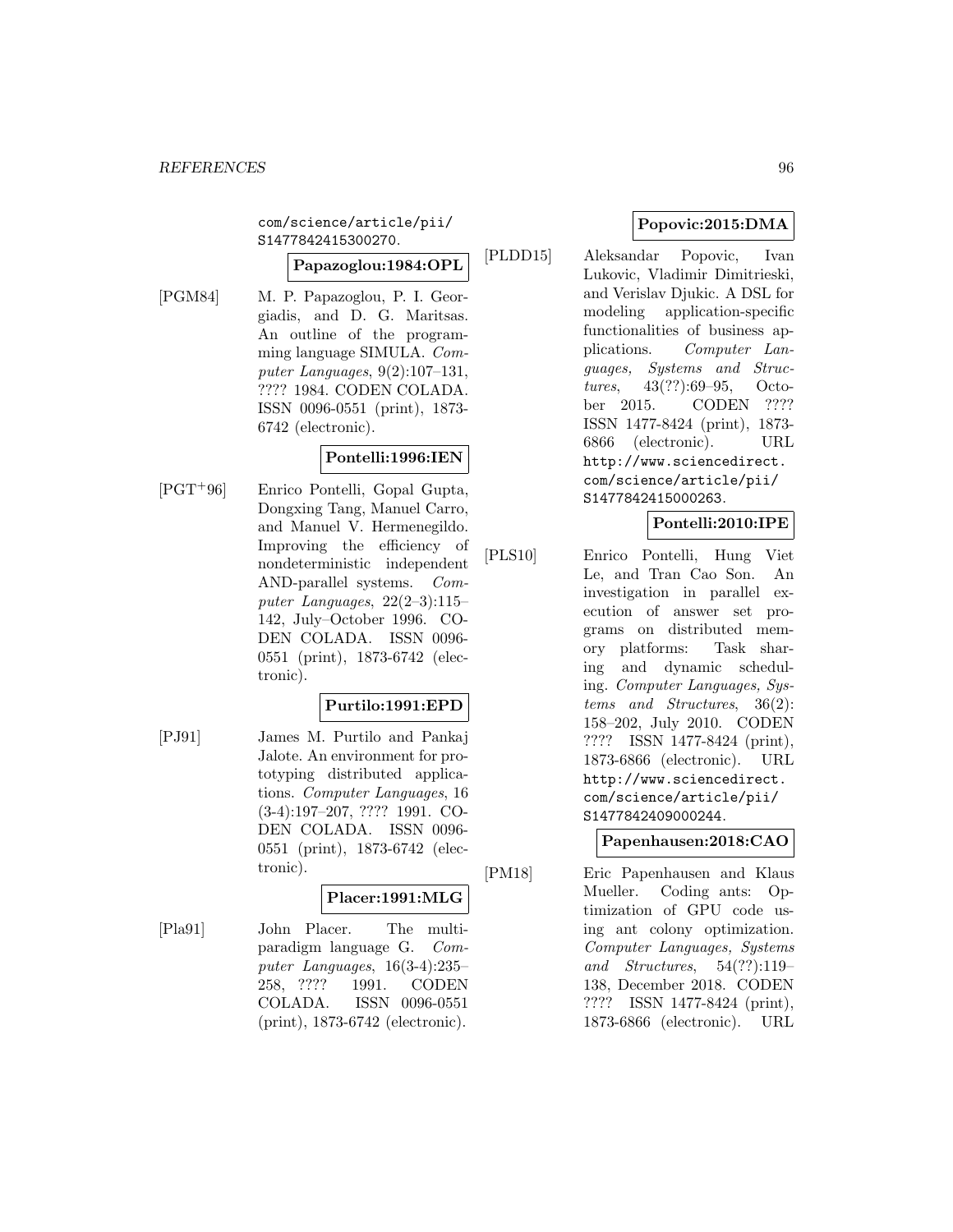http://www.sciencedirect. com/science/article/pii/ S1477842418300137.

# **Pereira:2018:PRS**

[PMK<sup>+</sup>18] Juliana Alves Pereira, Pawel Matuszyk, Sebastian Krieter, Myra Spiliopoulou, and Gunter Saake. Personalized recommender systems for productline configuration processes. Computer Languages, Systems and Structures, 54(??):451– 471, December 2018. CODEN ???? ISSN 1477-8424 (print), 1873-6866 (electronic). URL http://www.sciencedirect. com/science/article/pii/ S147784241730043X.

# **Park:2015:CVS**

[PMS15] Heejong Park, Avinash Malik, and Zoran Salcic. Compiling and verifying SC-SystemJ programs for safety-critical reactive systems. Computer Languages, Systems and Structures, 44 (Part C)(??):251– 282, December 2015. CODEN ???? ISSN 1477-8424 (print), 1873-6866 (electronic). URL http://www.sciencedirect. com/science/article/pii/ S147784241530004X.

# **Park:2016:CVS**

[PMS16] Heejong Park, Avinash Malik, and Zoran Salcic. Compiling and verifying SC-SystemJ programs for safety-critical reactive systems. Computer Languages, Systems and Structures, 45(??):251– 282, April 2016. CODEN

???? ISSN 1477-8424 (print), 1873-6866 (electronic). URL http://www.sciencedirect. com/science/article/pii/ S147784241530004X.

### **Przigoda:2018:FCA**

[PNF<sup>+</sup>18] Nils Przigoda, Philipp Niemann, Jonas Gomes Filho, Robert Wille, and Rolf Drechsler. Frame conditions in the automatic validation and verification of UML/OCL models: a symbolic formulation of modifies only statements. Computer Languages, Systems and Structures,  $54(??):512-$ 527, December 2018. CODEN ???? ISSN 1477-8424 (print), 1873-6866 (electronic). URL http://www.sciencedirect. com/science/article/pii/ S1477842417300131.

#### **Pastrana:2011:QES**

[PPK11] J. L. Pastrana, E. Pimentel, and M. Katrib. QoSenabled and self-adaptive connectors for Web services composition and coordination. Computer Languages, Systems and Structures, 37(1): 2–23, April 2011. CODEN ???? ISSN 1477-8424 (print), 1873-6866 (electronic). URL http://www.sciencedirect. com/science/article/pii/ S1477842410000242.

#### **Perugini:2010:PTI**

[PR10] Saverio Perugini and Naren Ramakrishnan. Program transformations for information personalization. Computer Lan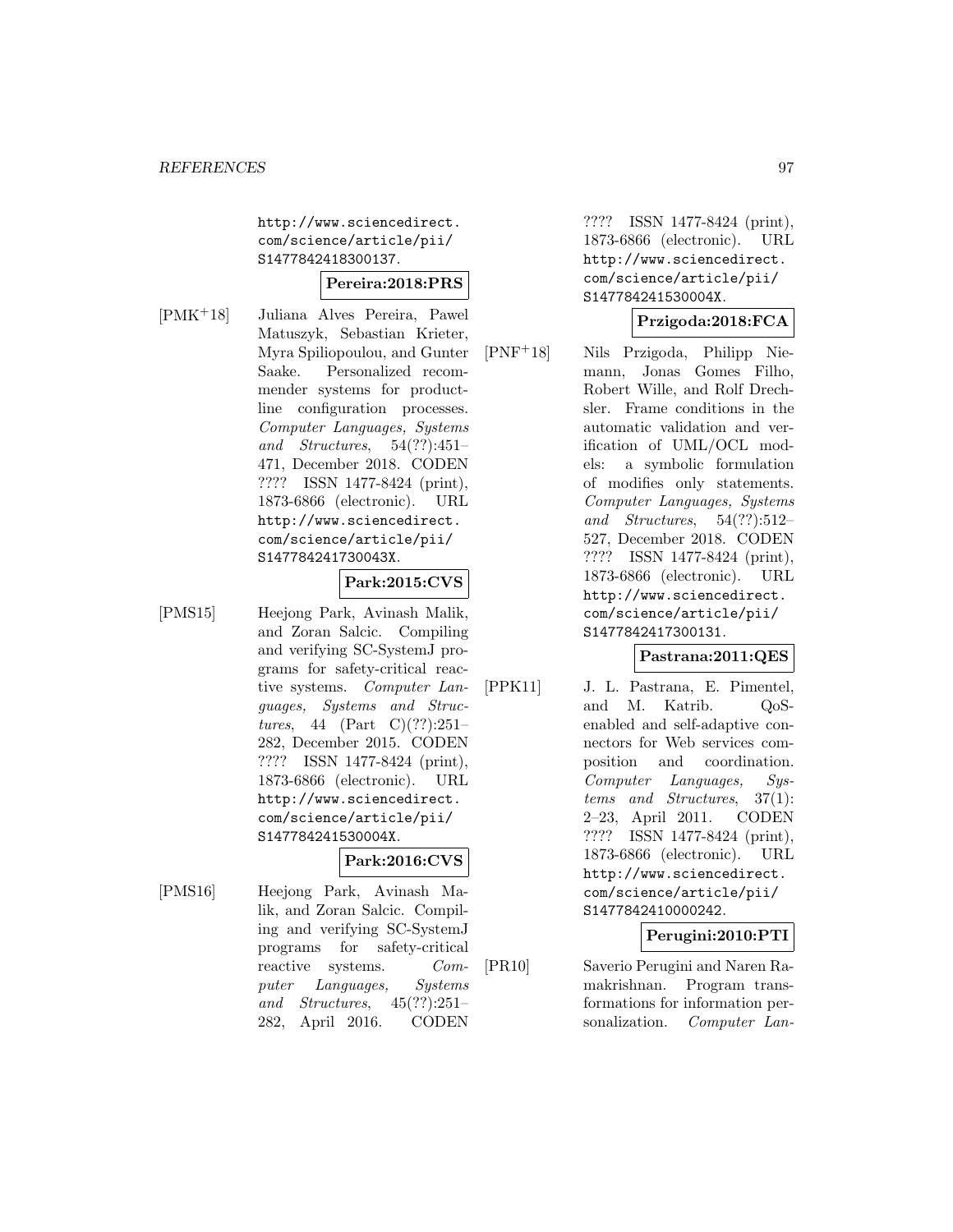guages, Systems and Structures, 36(3):223–249, October 2010. CODEN ???? ISSN 1477-8424 (print), 1873- 6866 (electronic). URL http://www.sciencedirect. com/science/article/pii/ S1477842409000256.

#### **Pontelli:2002:ODS**

[PRD02] E. Pontelli, D. Ranjan, and A. Dal Palú. An optimal data structure to handle dynamic environments in nondeterministic computations. Computer Languages, Systems and Structures, 28(2):181–201, December 15, 2002. CODEN ???? ISSN 1477-8424 (print), 1873-6866 (electronic).

#### **Perin:2012:LSC**

[PRR12] Fabrizio Perin, Lukas Renggli, and Jorge Ressia. Linguistic style checking with program checking tools. Computer Languages, Systems and Structures, 38(1):61–72, April 2012. CODEN ???? ISSN 1477-8424 (print), 1873- 6866 (electronic). URL http://www.sciencedirect. com/science/article/pii/ S1477842411000455.

#### **Peterssen:1986:PDT**

[PS86] Kent Petersson and Jan M. Smith. Program derivation in type theory: a partitioning problem. Computer Languages, 11(3-4):161–172, ???? 1986. CODEN COLADA. ISSN 0096-0551 (print), 1873-6742 (electronic).

# **Pradeep:1994:PAE**

[PS94a] B. Pradeep and C. Siva Ram Murthy. Parallel arithmetic expression evaluation on reconfigurable meshes. Computer Languages, 20(4):267–277, November 1994. CODEN COLADA. ISSN 0096-0551 (print), 1873- 6742 (electronic).

# **Pradeep:1994:PRP**

[PS94b] B. Pradeep and C. Siva Ram Murthy. Parallel recognition and parsing on mesh connected computers with multiple broadcasting. Computer Languages, 20(1):43–51, March 1994. CO-DEN COLADA. ISSN 0096- 0551 (print), 1873-6742 (electronic).

# **Philippidis:2010:MRU**

[PS10] Cesar J. Philippidis and Weijia Shang. On minimizing register usage of linearly scheduled algorithms with uniform dependencies. Computer Languages, Systems and Structures, 36(3):250–267, October 2010. CODEN ???? ISSN 1477-8424 (print), 1873- 6866 (electronic). URL http://www.sciencedirect. com/science/article/pii/ S1477842409000438.

## **Purtilo:1995:EPS**

[PSW95] James M. Purtilo, Thomas M. Swiss, and Elizabeth L. White. Extracting program structure for packaging in a componentbased environment. Computer Languages, 21(1):39–48, April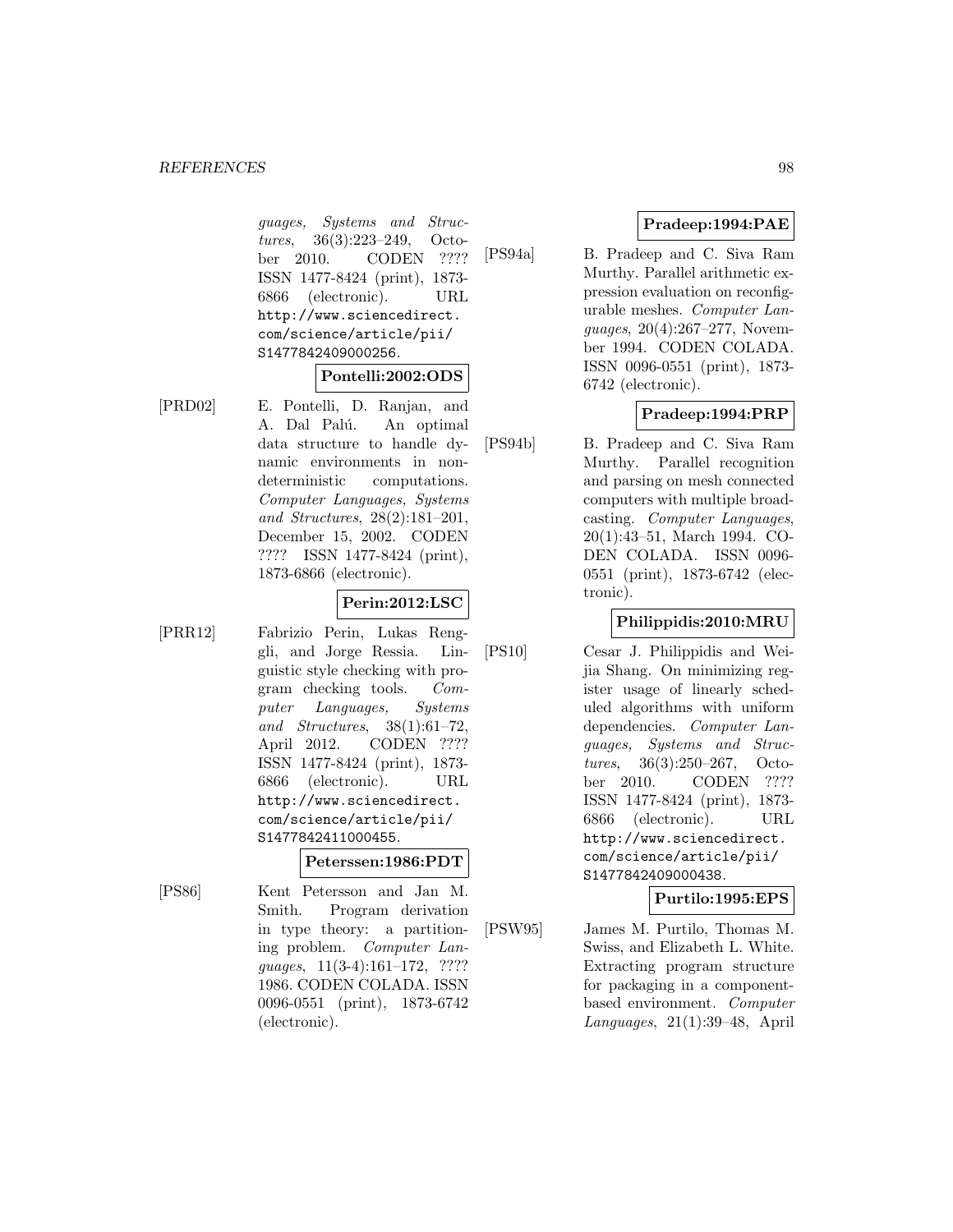1995. CODEN COLADA. ISSN 0096-0551 (print), 1873-6742 (electronic).

# **Prahofer:2013:MDS**

[PSW<sup>+</sup>13] Herbert Prähofer, Roland Schatz, Christian Wirth, Dominik Hurnaus, and Hanspeter Mössenböck. Monaco — a domain-specific language solution for reactive process control programming with hierarchical components. Computer Languages, Systems and Structures, 39(3):67–94, October 2013. CODEN ???? ISSN 1477-8424 (print), 1873- 6866 (electronic). URL http://www.sciencedirect. com/science/article/pii/ S1477842413000031.

### **Papadimitriou:2009:JIS**

[PT09] Stergios Papadimitriou and Konstantinos Terzidis. jLab: Integrating a scripting interpreter with Java technology for flexible and efficient scientific computation. Computer Languages, Systems and Structures, 35(3):217–240, October 2009. CODEN ???? ISSN 1477-8424 (print), 1873- 6866 (electronic). URL http://www.sciencedirect. com/science/article/pii/ S147784240800002X.

# **Polach:2016:EDV**

[PTJM16] Radomír Polách, Jan Trávnícek, Jan Janousek, and Borivoj Melichar. Efficient determinization of visibly and heightdeterministic pushdown au-

tomata. Computer Languages, Systems and Structures, 46(??):91–105, November 2016. CODEN ???? ISSN 1477-8424 (print), 1873- 6866 (electronic). URL http://www.sciencedirect. com/science/article/pii/ S1477842416300136.

#### **Puntigam:2001:SID**

[Pun01] Franz Puntigam. State inference for dynamically changing interfaces. Computer Languages, 27(4):163–202, December 2001. CODEN COLADA. ISSN 0096-0551 (print), 1873- 6742 (electronic). URL http://www.elsevier.com/ gej-ng/10/15/18/54/31/28/ abstract.html.

### **Razavi:2005:LSA**

[RBY<sup>+</sup>05] Reza Razavi, Noury Bouraqadi, Joseph Yoder, Jean-François Perrot, and Ralph Johnson. Language support for adaptive object-models using metaclasses. Computer Languages, Systems and Structures, 31(3– 4):199–218, October/December 2005. CODEN ???? ISSN 1477- 8424 (print), 1873-6866 (electronic).

#### **Ripley:1978:SAS**

[RD78] G. David Ripley and Frederick C. Druseikis. A statistical analysis of syntax errors. Computer Languages, 3(4):227–240, ???? 1978. CODEN COLADA. ISSN 0096-0551 (print), 1873- 6742 (electronic).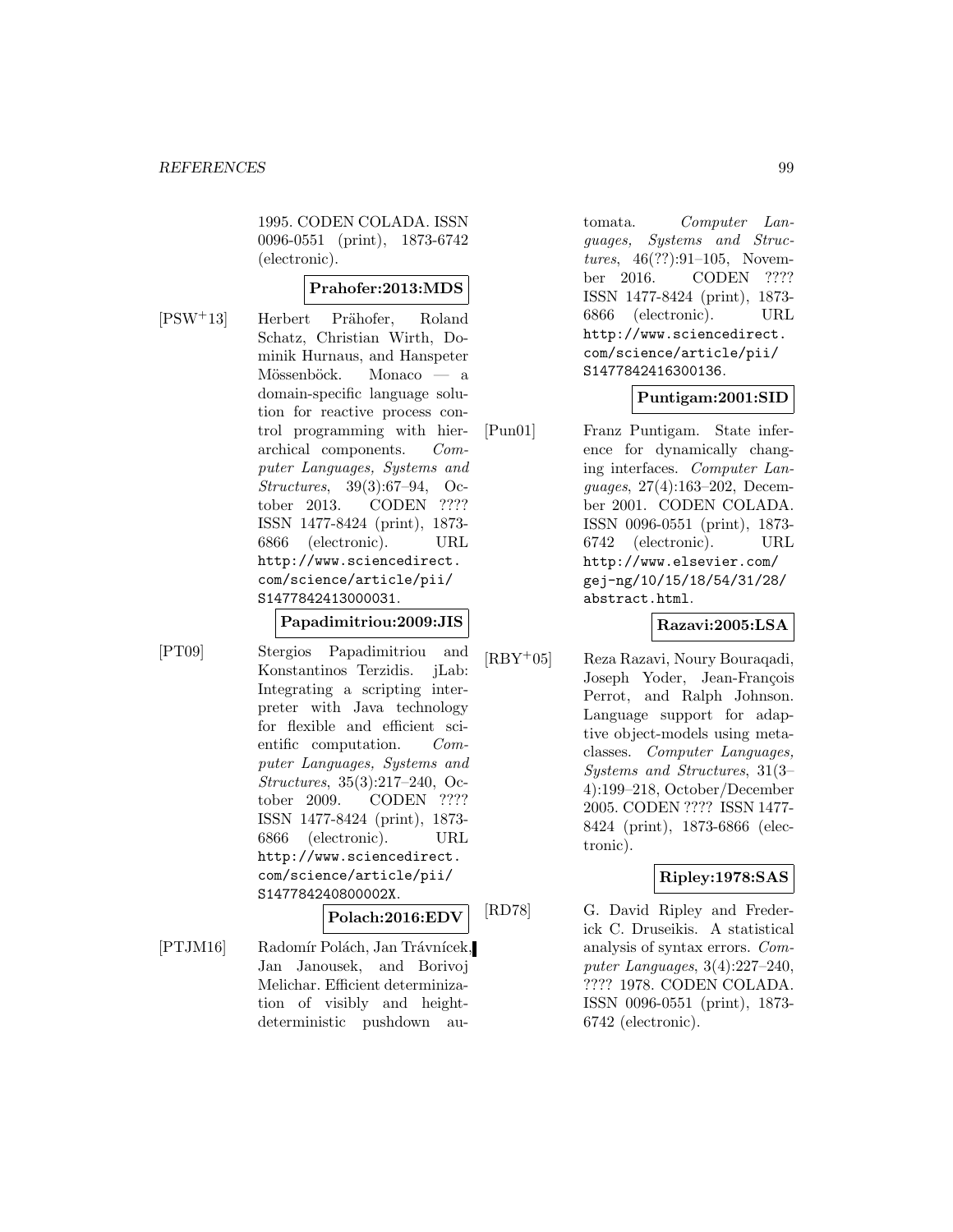# **Reis:2015:FGM**

[RDB15] Leonardo V. S. Reis, Vladimir O. Di Iorio, and Roberto S. Bigonha. An on-the-fly grammar modification mechanism for composing and defining extensible languages. Computer Languages, Systems and Structures,  $42(??):46-$ 59, ???? 2015. CODEN ???? ISSN 1477-8424 (print), 1873-6866 (electronic). URL http://www.sciencedirect. com/science/article/pii/ S1477842415000032.

## **Rothlisberger:2008:UPB**

[RDT08] David Röthlisberger, Marcus Denker, and Eric Tanter. Unanticipated partial behavioral reflection: Adapting applications at runtime. Computer Languages, Systems and Structures, 34(2–3):46–65, July/October 2008. CODEN ???? ISSN 1477-8424 (print), 1873-6866 (electronic). URL http://www.sciencedirect. com/science/article/pii/ S1477842407000127.

#### **Reed:1984:ATA**

[Ree84] Alan Reed. Anatomy of a text analysis package. Computer Languages, 9(2):89–96, ???? 1984. CODEN COLADA. ISSN 0096-0551 (print), 1873- 6742 (electronic).

#### **Reza:2012:JS**

[Rez12] Juan Rolando Reza. Java supervenience. Computer Languages, Systems and Structures, 38(1):73–97, April 2012. CODEN ???? ISSN 1477-8424 (print), 1873-6866 (electronic). URL http: //www.sciencedirect.com/ science/article/pii/S1477842411000182.

#### **Rondogiannis:1998:BTL**

[RGP98] P. Rondogiannis, M. Gergatsoulis, and T. Panayiotopoulos. Branching-time logic programming: the language Cactus and its applications. Computer Languages, 24(3):155– 178, October 1, 1998. CODEN COLADA. ISSN 0096-0551 (print), 1873-6742 (electronic). URL http://www.elsevier. nl/gej-ng/10/15/18/27/19/ 18/abstract.html; http: //www.elsevier.nl/gej-ng/ 10/15/18/27/19/18/article. pdf.

#### **Rus:1994:ATL**

[RH94] Teodor Rus and Tom Halverson. Algebraic tools for language processing. Computer Languages, 20(4):213– 238, November 1994. CODEN COLADA. ISSN 0096-0551 (print), 1873-6742 (electronic).

#### **Radakovic:2018:TCE**

[RH18] Davorka Radaković and ore Herceg. Towards a completely extensible dynamic geometry software with metadata. Computer Languages, Systems and Structures, 52(??): 1–20, June 2018. CODEN ???? ISSN 1477-8424 (print), 1873-6866 (electronic). URL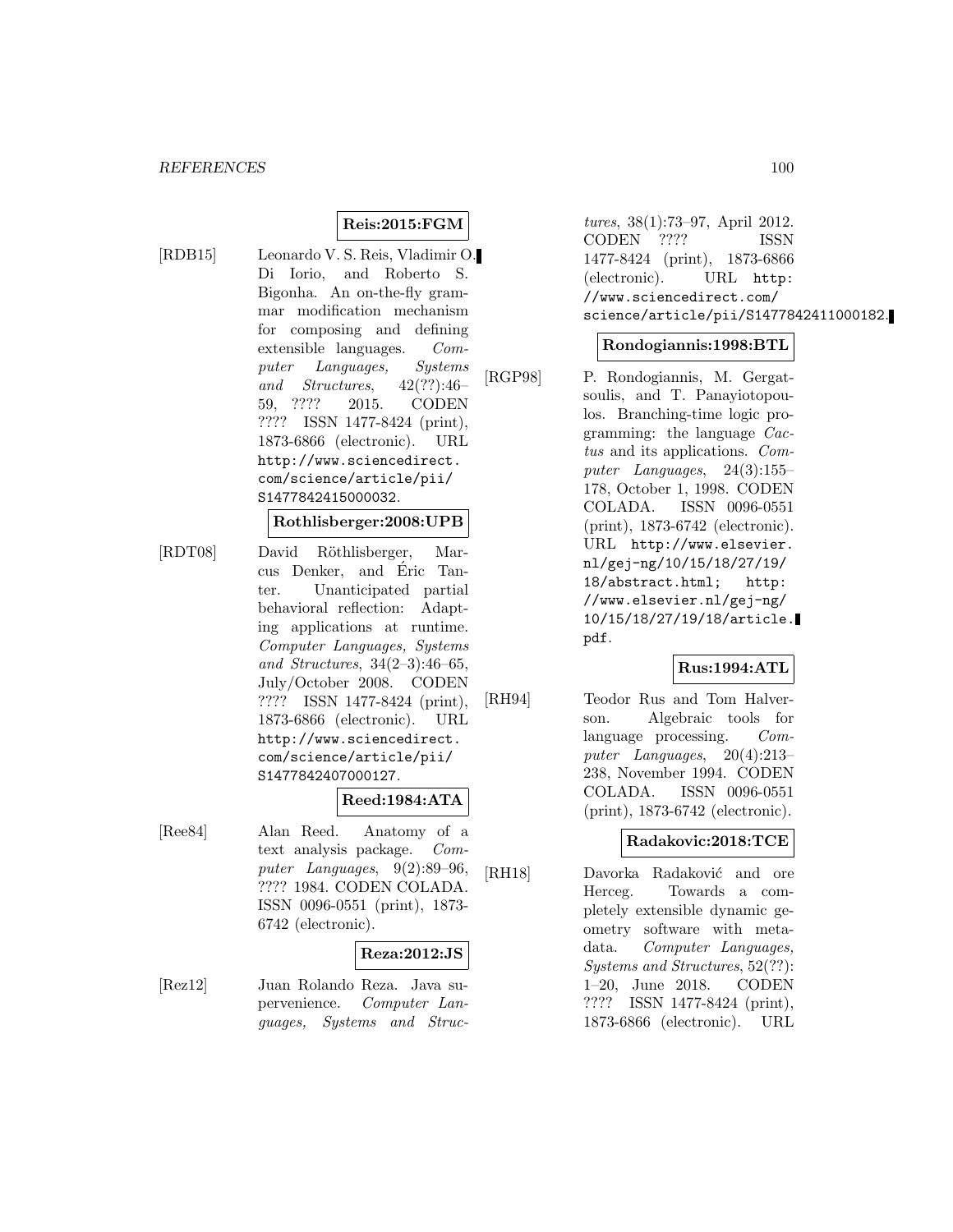http://www.sciencedirect. com/science/article/pii/ S147784241730057X.

# **Rich:1980:MPT**

[Ric80] Robert P. Rich. Mechanical proof testing. Computer Languages, 5(1):1-28, ???? 1980. CODEN COLADA. ISSN 0096-0551 (print), 1873-6742 (electronic).

# **Ricci:2016:PEL**

[Ric16] Alessandro Ricci. Programming with event loops and control loops — from actors to agents. Computer Languages, Systems and Structures, 45(??): 80–104, April 2016. CODEN ???? ISSN 1477-8424 (print), 1873-6866 (electronic). URL http://www.sciencedirect. com/science/article/pii/ S1477842415000949.

# **Riddle:1979:ASSa**

[Rid79a] William E. Riddle. An approach to software system behavior description. Computer Languages, 4(1):29–47, ???? 1979. CODEN COLADA. ISSN 0096-0551 (print), 1873-6742 (electronic).

# **Riddle:1979:ASSb**

[Rid79b] William E. Riddle. An approach to software system modelling and analysis. Computer Languages, 4(1):49–66, ???? 1979. CODEN COLADA. ISSN 0096-0551 (print), 1873- 6742 (electronic).

# **Rine:1991:ICL**

[Rin91] David C. Rine. Introduction: Computer language: a perspective. Computer Languages, 16(1):1–3, 1991. CO-DEN COLADA. ISSN 0096- 0551 (print), 1873-6742 (electronic).

# **Reddy:1993:PAI**

[RK93] Uday S. Reddy and Samuel N. Kamin. On the power of abstract interpretation. Computer Languages, 19(2):79–89, April 1993. CODEN COLADA. ISSN 0096-0551 (print), 1873- 6742 (electronic).

# **Rieger:2018:POM**

[RK18] Christoph Rieger and Herbert Kuchen. A process-oriented modeling approach for graphical development of mobile business apps. Computer Languages, Systems and Structures, 53(??):43–58, September 2018. CODEN ???? ISSN 1477-8424 (print), 1873- 6866 (electronic). URL http://www.sciencedirect. com/science/article/pii/ S1477842417301215.

# **Radha:1993:PIU**

[RM93] S. Radha and C. R. Muthukrishnan. A portable implementation of UNITY on von Neumann machines. Computer Languages, 18(1):17–30, ???? 1993. CODEN COLADA. ISSN 0096-0551 (print), 1873-6742 (electronic).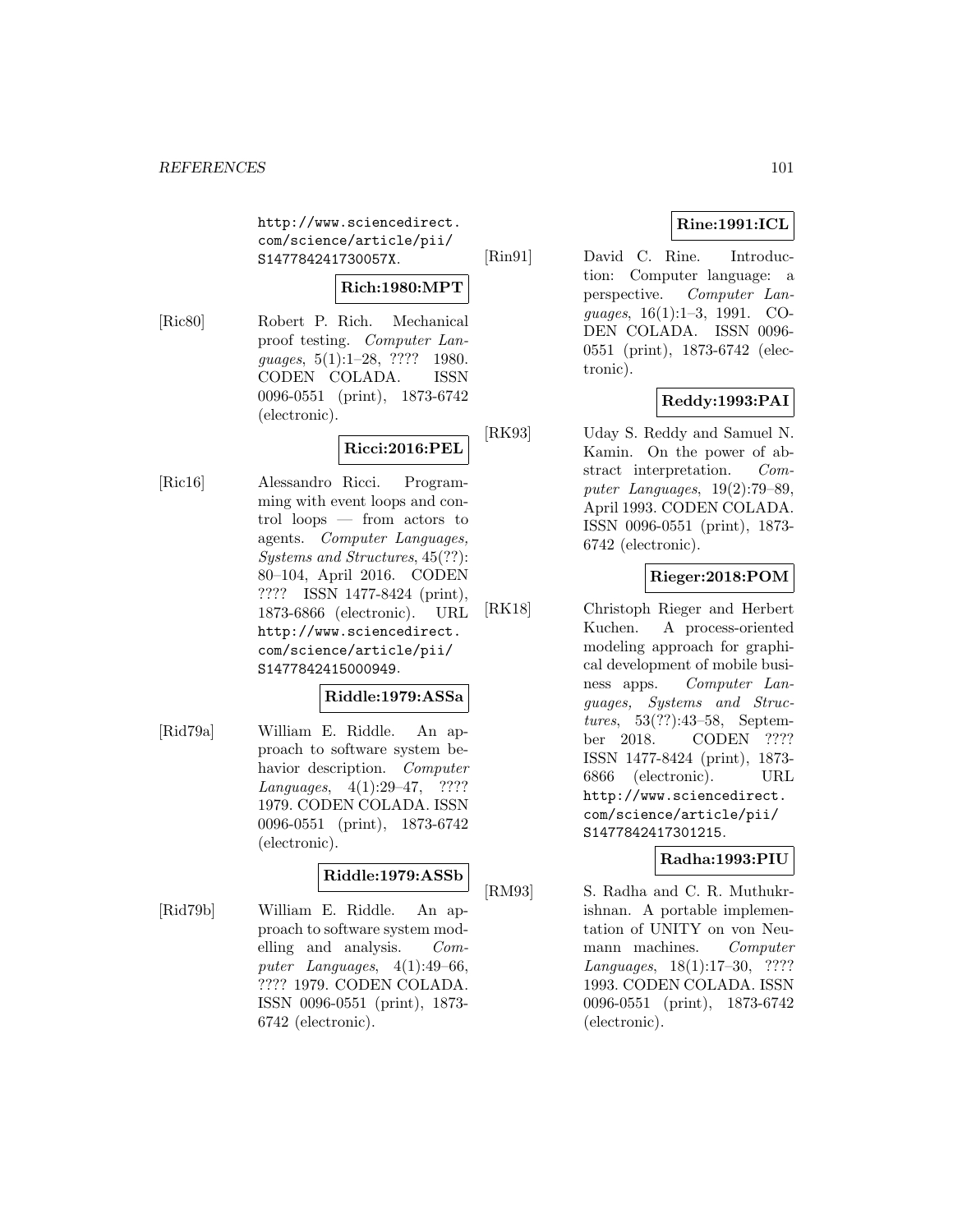# **Renggli:2009:TMD**

[RN09] Lukas Renggli and Oscar Nierstrasz. Transactional memory in a dynamic language. Computer Languages, Systems and Structures, 35(1): 21–30, April 2009. CODEN ???? ISSN 1477-8424 (print), 1873-6866 (electronic). URL http://www.sciencedirect. com/science/article/pii/ S1477842408000237.

#### **RodriguesdaSilva:2015:MDE**

[Rod15] Alberto Rodrigues da Silva. Model-driven engineering: a survey supported by the unified conceptual model. Computer Languages, Systems and Structures, 43(??):139–155, October 2015. CODEN ???? ISSN 1477-8424 (print), 1873- 6866 (electronic). URL http://www.sciencedirect. com/science/article/pii/ S1477842415000408.

#### **Romanovsky:1995:CO**

[Rom95] A. Romanovsky. Conversations of objects. Computer Languages, 21(3-4):147– 163, October–December 1995. CODEN COLADA. ISSN 0096-0551 (print), 1873-6742 (electronic).

#### **Romanovsky:1997:PEH**

[Rom97] Alexander Romanovsky. Practical exception handling and resolution in concurrent programs. Computer Languages, 23(1):43–58, April 1997. CO-DEN COLADA. ISSN 00960551 (print), 1873-6742 (electronic).

### **Rotenstreich:1992:OLF**

[Rot92] Shmuel Rotenstreich. Orthogonal languages: a framework for program development. Computer Languages, 17(2):83–100, April 1992. CODEN COLADA. ISSN 0096-0551 (print), 1873- 6742 (electronic).

#### **Reghizzi:1998:GPM**

[RP98] Stefano Crespi Reghizzi and Giuseppe Psaila. Grammar partitioning and modular deterministic parsing1. Computer Languages, 24(4):197–227, December 1, 1998. CODEN COLADA. ISSN 0096-0551 (print), 1873-6742 (electronic). URL http://www.elsevier. nl/gej-ng/10/15/18/27/20/ 17/abstract.html; http: //www.elsevier.nl/gej-ng/ 10/15/18/27/20/17/article. pdf.

#### **Roldan:2009:SCL**

[RPB09] Ana M. Roldan, Ernesto Pimentel, and Antonio Brogi. Software composition with Linda. Computer Languages, Systems and Structures, 35(4):395–405, December 2009. CODEN ???? ISSN 1477-8424 (print), 1873- 6866 (electronic). URL http://www.sciencedirect. com/science/article/pii/ S1477842408000389.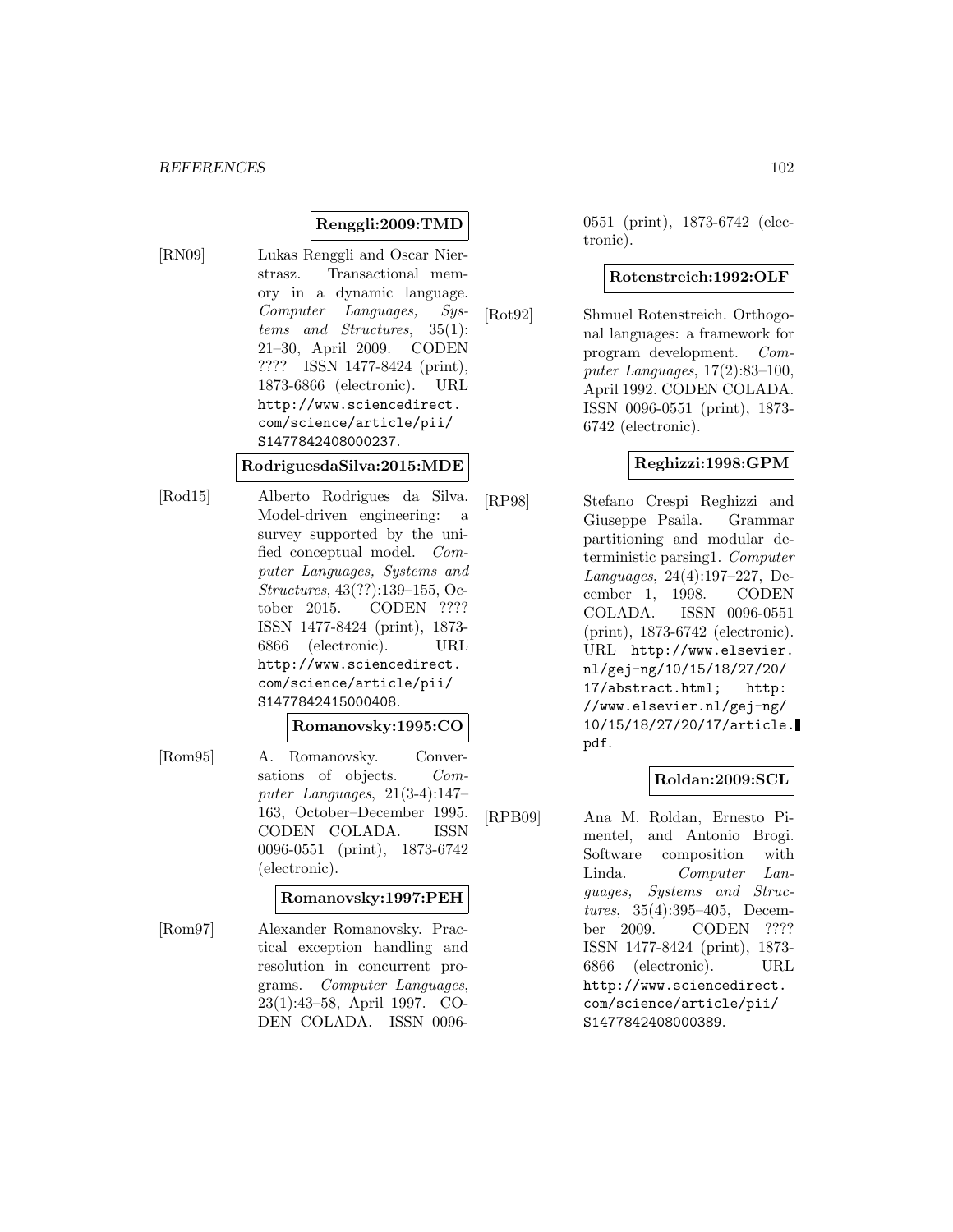# **Reeves:1999:SBT**

[RR99] A. C. Reeves and C. Rattray. A sketch-based technique for the derivation of self-interpreters. Computer Languages, 25(1):1– 37, April 1, 1999. CODEN COLADA. ISSN 0096-0551 (print), 1873-6742 (electronic). URL http://www.elsevier. nl/gej-ng/10/15/18/28/17/ 17/abstract.html; http: //www.elsevier.nl/gej-ng/ 10/15/18/28/17/17/article. pdf.

#### **Ramanath:1982:OCF**

[RS82] M. V. S. Ramanath and Marvin Solomon. Optimal code from flow graphs. Computer Languages, 7(1):41–52, ???? 1982. CODEN COLADA. ISSN 0096-0551 (print), 1873-6742 (electronic).

#### **Ramanathan:1983:DIA**

- 
- [RS83] J. Ramanathan and D. Soni. Design and implementation of an adaptable software environment. Computer Languages, 8 (3-4):139–159, ???? 1983. CO-DEN COLADA. ISSN 0096- 0551 (print), 1873-6742 (electronic).

# **Rubenstein:1987:CEL**

[RS87] Michael C. Rubenstein and Richard M. Salter. Computationally extended logic programming. Computer Languages, 12(1):1–7, ???? 1987. CODEN COLADA. ISSN 0096-0551 (print), 1873-6742 (electronic).

# **Runger:1994:POS**

[RS94] Gudula Rünger and Kurt Sieber. A process oriented semantics of the PRAM-language FORK. Computer Languages, 20(4):253–265, November 1994. CODEN COLADA. ISSN 0096-0551 (print), 1873-6742 (electronic).

# **Rodrigues:2018:HDD**

[RT18] Elder Rodrigues and Ricardo Terra. How do developers use dynamic features? The case of Ruby. Computer Languages, Systems and Structures, 53(??):73–89, September 2018. CODEN ???? ISSN 1477-8424 (print), 1873- 6866 (electronic). URL http://www.sciencedirect. com/science/article/pii/ S1477842417300945.

# **Ribic:2018:RRD**

[RTMRK18] Samir Ribić, Razija Turcinhodzić, Amela Muratović-Ribić, and Tomaz Kosar. REDOSPLAT: a readable domain-specific language for timetabling requirements definition. Computer Languages, Systems and Structures, 54(??):252–272, December 2018. CODEN ???? ISSN 1477-8424 (print), 1873- 6866 (electronic). URL http://www.sciencedirect. com/science/article/pii/ S1477842418300368.

#### **Runciman:1989:WAN**

[Run89] Colin Runciman. What about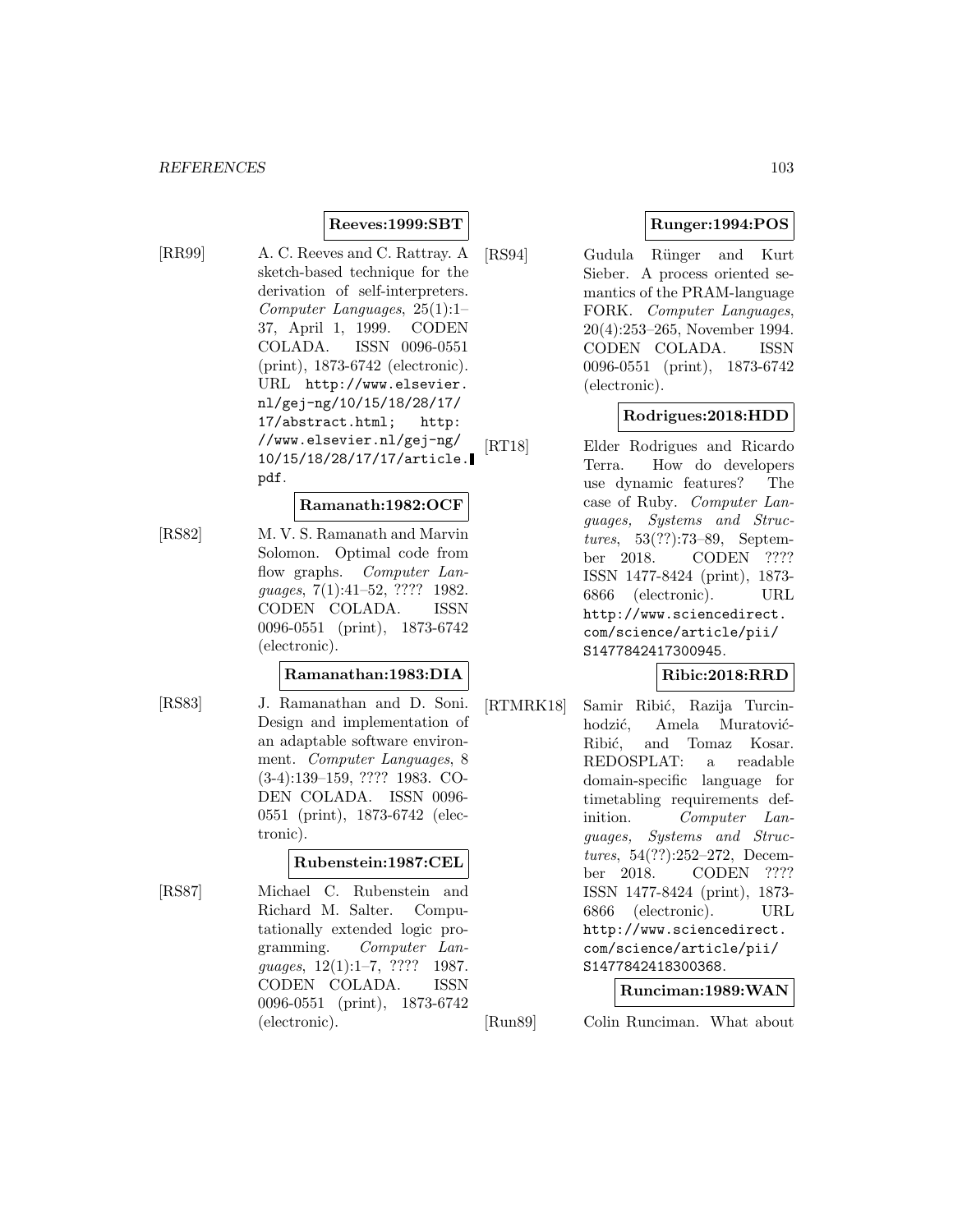the natural numbers? (in language design). Computer Languages, 14(3):181–191, ???? 1989. CODEN COLADA. ISSN 0096-0551 (print), 1873-6742 (electronic).

# **Rus:1987:AMP**

[Rus87] T. Rus. An algebraic model for programming languages. Computer Languages, 12(3-4):173– 195, ???? 1987. CODEN COLADA. ISSN 0096-0551 (print), 1873-6742 (electronic).

# **Resler:2009:HOS**

[RW09] R. Daniel Resler and Victor Winter. A higher-order strategy for eliminating common subexpressions. Computer Languages, Systems and Structures, 35(4):341–364, December 2009. CODEN ???? ISSN 1477-8424 (print), 1873- 6866 (electronic). URL http://www.sciencedirect. com/science/article/pii/ S1477842408000274.

#### **Svenningsson:2016:CDS**

[SA16] Josef Svenningsson and Emil Axelsson. Combining deep and shallow embedding of domainspecific languages. Computer Languages, Systems and Structures, 44 (part B):143– 165, ???? 2016. CODEN ???? ISSN 1477-8424 (print), 1873-6866 (electronic). URL http://www.sciencedirect. com/science/article/pii/ S1477842415000500.

# **Salter:1983:CAI**

[Sal83] Richard Salter. Concurrent applicative implementations of nondeterministic algorithms. Computer Languages, 8(2):61– 68, ???? 1983. CODEN COLADA. ISSN 0096-0551 (print), 1873-6742 (electronic).

### **Salzman:1992:ASM**

[Sal92] Eric Salzman. Activity simulation in Modula-2: an exercise in language extension. Computer Languages, 17(1):39–60, ???? 1992. CODEN COLADA. ISSN 0096-0551 (print), 1873- 6742 (electronic).

# **Samet:1979:DSB**

[Sam79] Hanan Samet. Deep and shallow binding: the assignment operation. Computer Languages, 4(3-4):187–198, ???? 1979. CODEN COLADA. ISSN 0096-0551 (print), 1873-6742 (electronic).

# **Sarwar:1993:RBS**

[Sar93] S. Mansoor Sarwar. Run-time behavior of SASL programs: a performance study. Computer Languages, 19(3):205–211, July 1993. CODEN COLADA. ISSN 0096-0551 (print), 1873-6742 (electronic).

# **Sarbo:1994:GTO**

[Sar94] Janos J. Sarbo. Grammar transformations for optimizing backtrack parsers. Computer Languages, 20(2):89–100, May 1994. CODEN COLADA. ISSN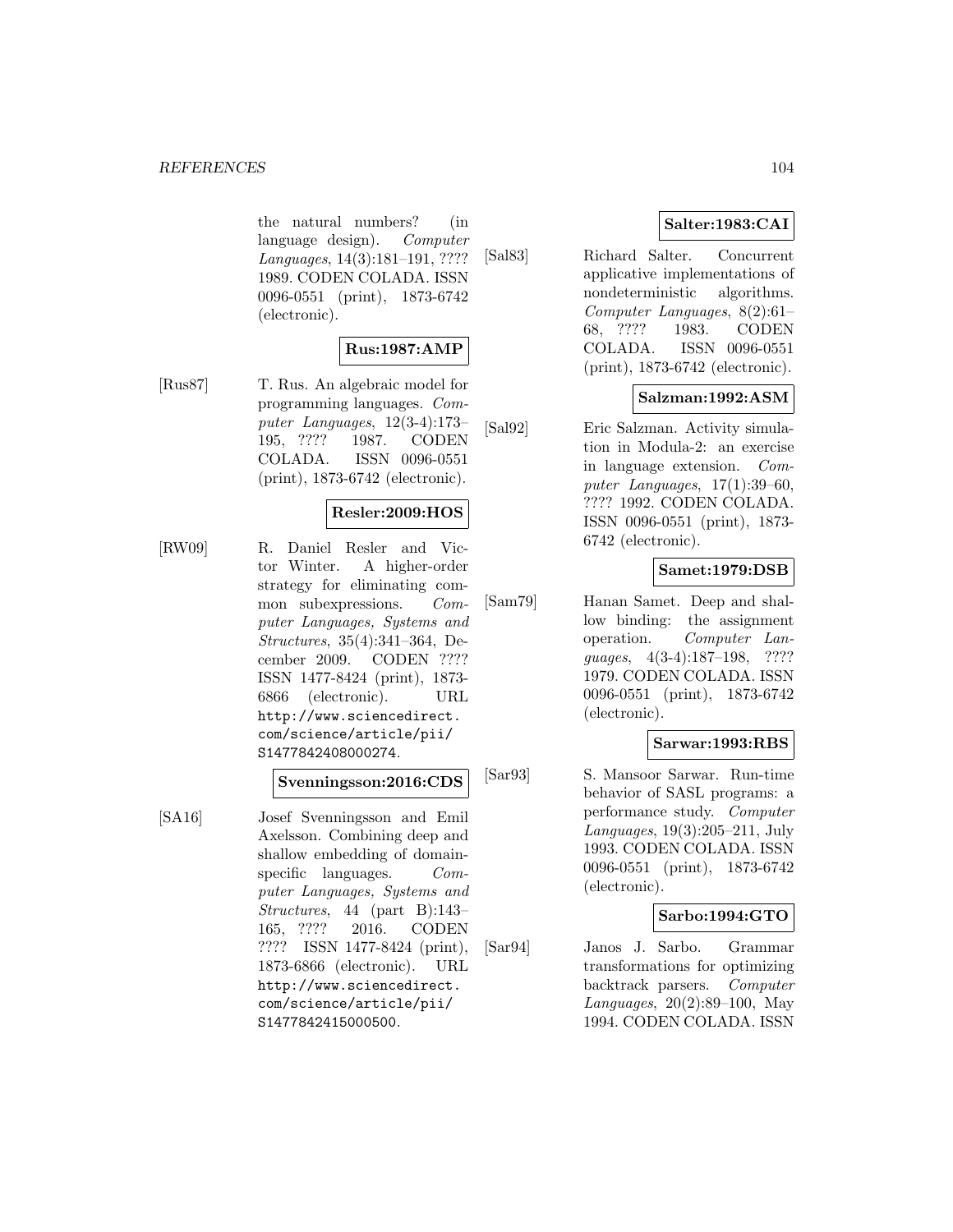0096-0551 (print), 1873-6742 (electronic).

# **Schwartz:1979:SVA**

[SB79] Richard L. Schwartz and Daniel M. Berry. A semantic view of ALGOL 68. Computer Languages,  $4(1):1-15$ , ???? 1979. CODEN COLADA. ISSN 0096-0551 (print), 1873- 6742 (electronic).

# **Scharli:2004:BIP**

[SB04] Nathanael Schärli and Andrew P. Black. A browser for incremental programming. Computer Languages, Systems and Structures, 30(1–2):79–95, April/July 2004. CODEN ???? ISSN 1477-8424 (print), 1873- 6866 (electronic).

# **Salter:1980:CLC**

[SBF80] Richard M. Salter, Terence J. Brennan, and Daniel P. Friedman. Concur: a language for continuous, concurrent processes. Computer Languages, 5 (3-4):163–189, ???? 1980. CO-DEN COLADA. ISSN 0096- 0551 (print), 1873-6742 (electronic).

#### **Strothotte:1987:SPL**

[SC87] Thomas W. Strothotte and Gordon V. Cormack. Structured program lookahead. Computer Languages, 12(2): 95–108, ???? 1987. CODEN COLADA. ISSN 0096-0551 (print), 1873-6742 (electronic).

# **Shen:1994:ACP**

[SC94] Jun Shen and Gordon V. Cormack. Access control for private declarations in Ada. Computer Languages, 20(2):117– 126, May 1994. CODEN COLADA. ISSN 0096-0551 (print), 1873-6742 (electronic).

# **Schwartz:1975:OVHb**

[Sch75a] J. T. Schwartz. Optimisation of very high level languages. II. deducing relationships of inclusion and membership. Computer Languages, 1(3):197–218, September 1975. CODEN COLADA. ISSN 0096-0551 (print), 1873-6742 (electronic).

# **Schwartz:1975:OVHa**

[Sch75b] J. T. Schwartz. Optimization of very high level languages-value transmission and its corollaries. Computer Languages, 1 (2):161–194, June 1975. CO-DEN COLADA. ISSN 0096- 0551 (print), 1873-6742 (electronic).

#### **Schwartz:1976:WPS**

[Sch76] J. T. Schwartz. What programmers should know. Computer Languages, 2(1-2):21–25, ???? 1976. CODEN COLADA. ISSN 0096-0551 (print), 1873- 6742 (electronic).

#### **Schwartz:1978:PCD**

[Sch78] Richard L. Schwartz. Parallel compilation: a design and its application to Simula 67. Computer Languages, 3(2):75–94,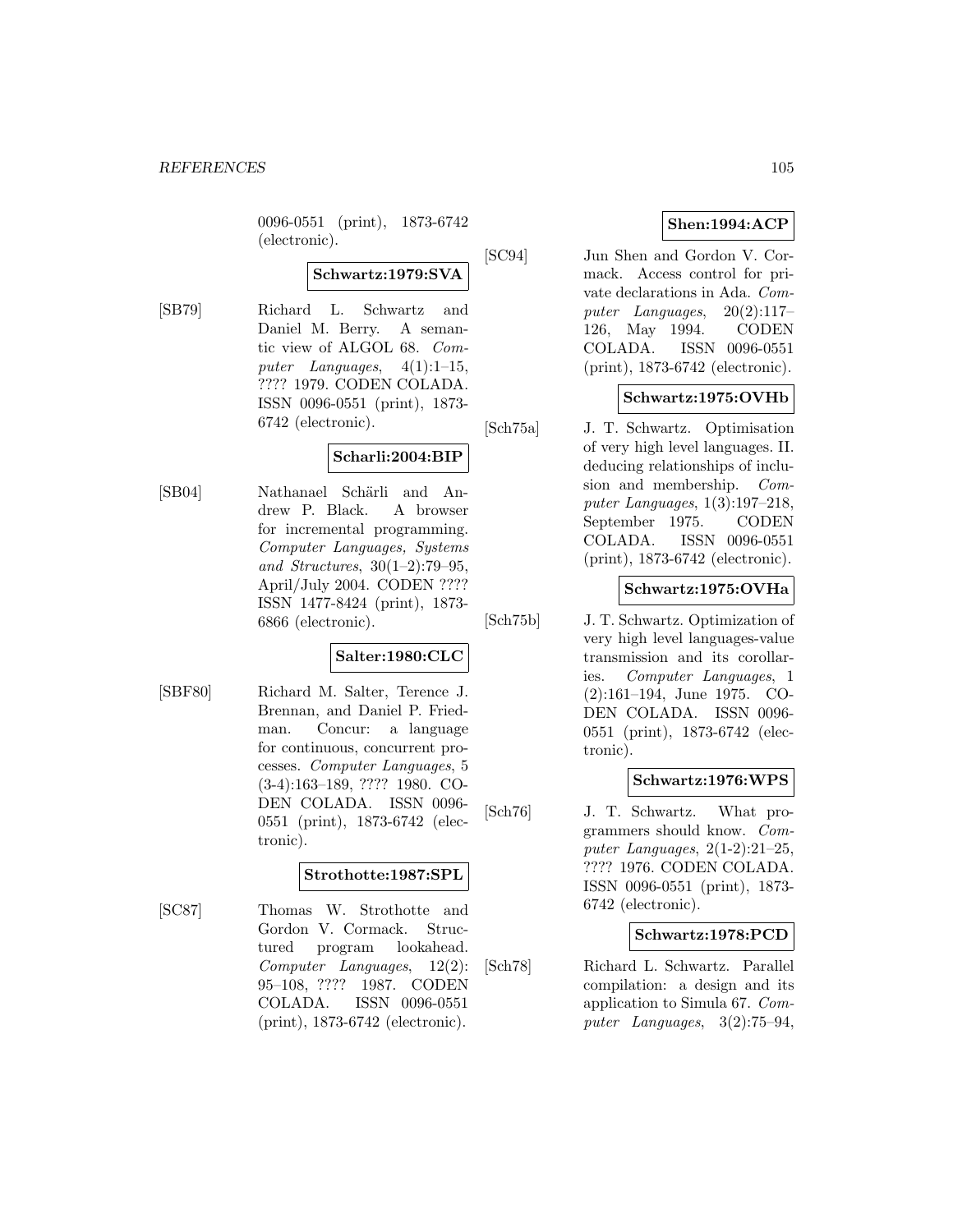???? 1978. CODEN COLADA. ISSN 0096-0551 (print), 1873- 6742 (electronic).

#### **Scott:1991:LDP**

[Sco91] Michael L. Scott. The Lynx distributed programming language: motivation, design and experience. Computer Languages, 16(3-4):209–233, ???? 1991. CODEN COLADA. ISSN 0096-0551 (print), 1873-6742 (electronic).

### **Stinckwich:2006:ISS**

- [SD06] Serge Stinckwich and Stéphane Ducasse. Introduction to the Smalltalk special issue. Computer Languages, Systems and Structures, 32(2–3):85–86, July/October 2006. CODEN ???? ISSN 1477-8424 (print), 1873-6866 (electronic). URL http://www.sciencedirect. com/science/article/pii/ S147784240500045X.
	- **Sebesta:1989:CPG**
- [Seb89] Robert W. Sebesta. On context-free programmed grammars. Computer Languages, 14 (2):99–108, ???? 1989. CO-DEN COLADA. ISSN 0096- 0551 (print), 1873-6742 (electronic).

### **Szabo:1989:PAL**

[SF89] M. E. Szabo and E. J. Farkas. A probabilistic analysis of loop programs. Computer Languages, 14(2):125-136, ???? 1989. CODEN COLADA. ISSN 0096-0551 (print), 1873-6742 (electronic).

# **Soderberg:2015:DRT**

[SH15] Emma Söderberg and Görel Hedin. Declarative rewriting through circular nonterminal attributes. Computer Languages, Systems and Structures, 44 (part A) $(??):3-23$ , December 2015. CODEN ???? ISSN 1477-8424 (print), 1873-6866 (electronic). URL http://www.sciencedirect. com/science/article/pii/ S1477842415000585.

#### **Sharma:1975:SOP**

[Sha75] O. P. Sharma. Syntax optimisation for and parsing of patterns. Computer Languages, 1 (3):233–253, September 1975. CODEN COLADA. ISSN 0096-0551 (print), 1873-6742 (electronic).

#### **Sharir:1980:SAN**

[Sha80] M. Sharir. Structural analysis: a new approach to flow analysis in optimizing compilers. Computer Languages, 5(3- 4):141–153, ???? 1980. CO-DEN COLADA. ISSN 0096- 0551 (print), 1873-6742 (electronic).

#### **Sharir:1981:FIP**

[Sha81] Micha Sharir. Formal integration: a program transformation technique. Computer Languages,  $6(1):35-46$ , ???? 1981. CODEN COLADA. ISSN 0096-0551 (print), 1873- 6742 (electronic).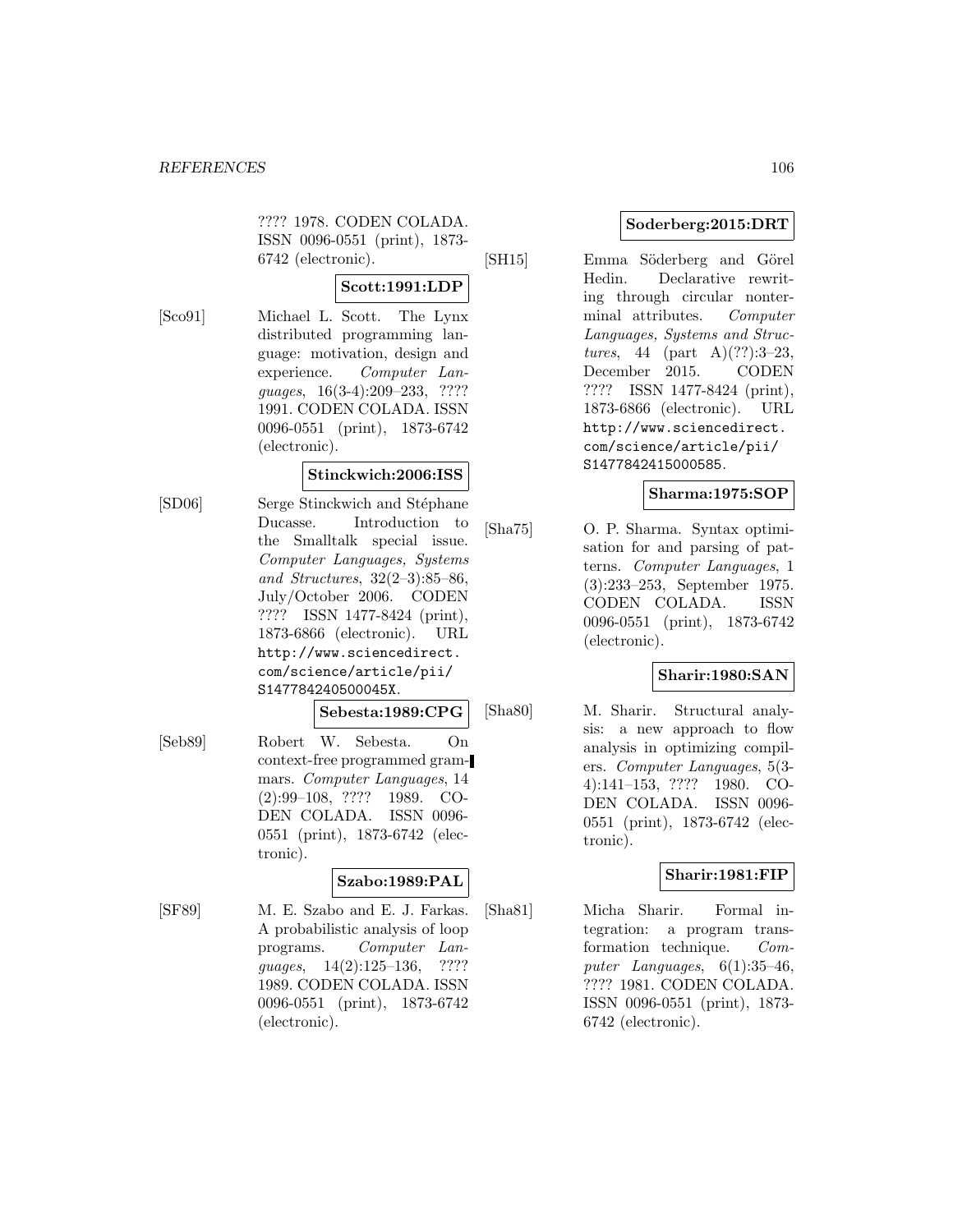### **Sassa:2009:CEB**

[SIK09] Masataka Sassa, Yo Ito, and Masaki Kohama. Comparison and evaluation of back-translation algorithms for static single assignment forms. Computer Languages, Systems and Structures, 35(2): 173–195, July 2009. CODEN ???? ISSN 1477-8424 (print), 1873-6866 (electronic). URL http://www.sciencedirect. com/science/article/pii/ S1477842407000115.

#### **Sistla:2004:ESR**

[Sis04] A. Prasad Sistla. Employing symmetry reductions in model checking. Computer Languages, Systems and Structures, 30(3– 4):99–137, October/December 2004. CODEN ???? ISSN 1477- 8424 (print), 1873-6866 (electronic).

#### **Sarwar:1994:ESR**

[SJW94] S. Mansoor Sarwar, Mansour H. A. Jaragh, and Mike Wind. An empirical study of the run-time behavior of quicksort, Shellsort and mergesort for medium to large size data. Computer Languages, 20(2): 127–134, May 1994. CODEN COLADA. ISSN 0096-0551 (print), 1873-6742 (electronic).

#### **Saritas:2014:MDA**

[SK14] Hidayet Burak Saritas and Geylani Kardas. A model driven architecture for the development of smart card software. Computer Languages,

Systems and Structures, 40(2): 53–72, ???? 2014. CODEN ???? ISSN 1477-8424 (print), 1873-6866 (electronic). URL http://www.sciencedirect. com/science/article/pii/ S1477842414000025.

# **Sicak:2018:SSA**

[SK18] Michal Sicák and Ján Kollár. Supercombinator set acquired from context-free grammar samples. Computer Languages, Systems and Structures, 54(??): 1–19, December 2018. CODEN ???? ISSN 1477-8424 (print), 1873-6866 (electronic). URL http://www.sciencedirect. com/science/article/pii/ S1477842417301689.

#### **Slivnik:2017:DLL**

[Sli17] Bostjan Slivnik. On different LL and LR parsers used in LLLR parsing. Computer Languages, Systems and Structures, 50(??):108–126, December 2017. CODEN ???? ISSN 1477-8424 (print), 1873-6866 (electronic). URL http://www.sciencedirect. com/science/article/pii/ S1477842416301853.

# **Syriani:2018:SMS**

[SLS18] Eugene Syriani, Lechanceux Luhunu, and Houari Sahraoui. Systematic mapping study of template-based code generation. Computer Languages, Systems and Structures, 52(??): 43–62, June 2018. CODEN ???? ISSN 1477-8424 (print), 1873-6866 (electronic). URL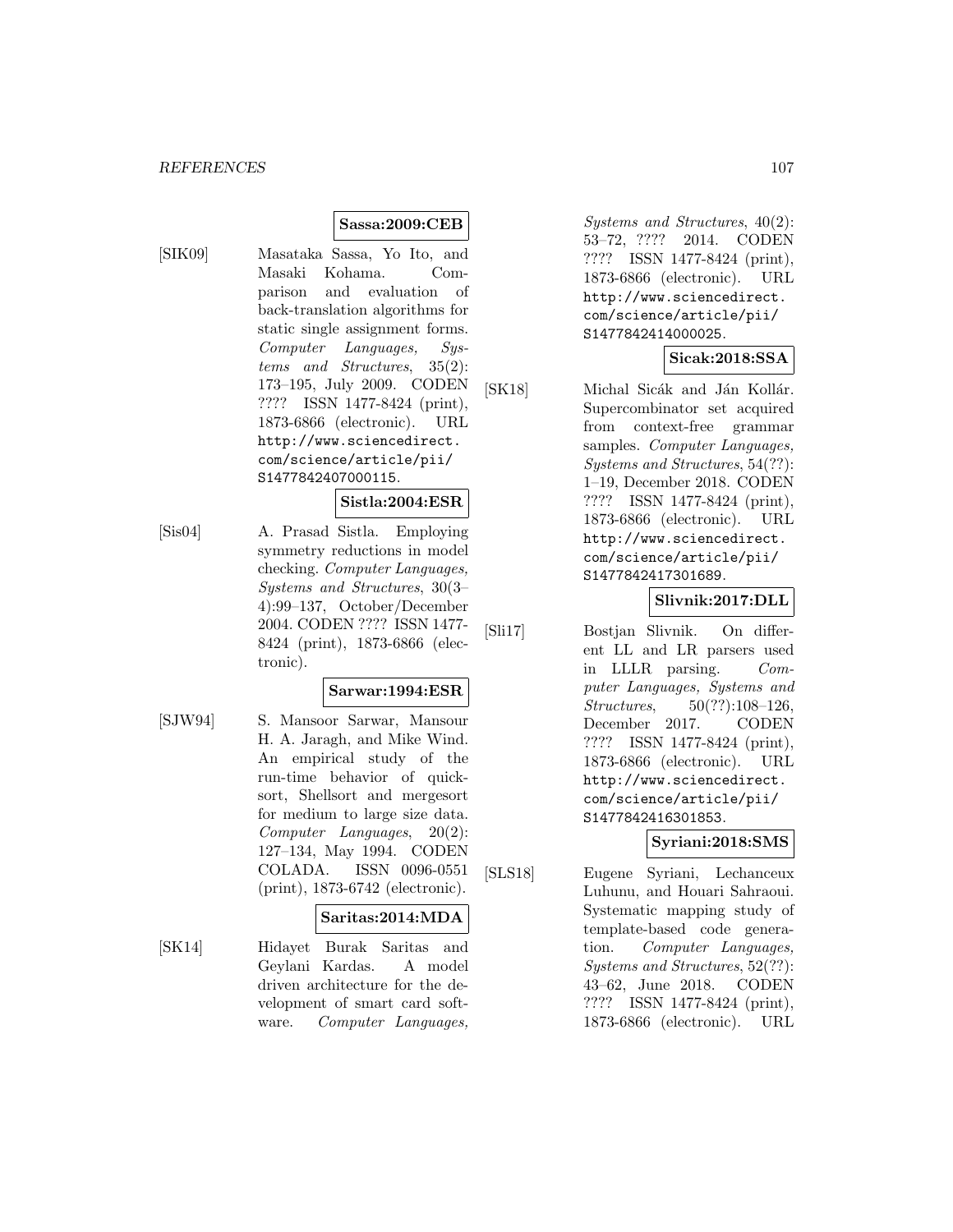http://www.sciencedirect. com/science/article/pii/ S1477842417301239.

**Sarbo:1989:TI**

[SM89] Janos J. Sarbo and Matthias Moritz. Translator inversion. Computer Languages, 14(3): 205–224, ???? 1989. CO-DEN COLADA. ISSN 0096- 0551 (print), 1873-6742 (electronic).

# **Sailor:1994:PAT**

[SM94] Ken Sailor and Carl McCrosky. A practical approach to typesensitive parsing. Computer Languages, 20(2):101–116, May 1994. CODEN COLADA. ISSN 0096-0551 (print), 1873-6742 (electronic).

# **Sanchez:2015:VAR**

[SMB15] Alejandro Sanchez, Alexandre Madeira, and Luís S. Barbosa. On the verification of architectural reconfigurations. Computer Languages, Systems and Structures, 44 (Part C)(??):218– 237, December 2015. CODEN ???? ISSN 1477-8424 (print), 1873-6866 (electronic). URL http://www.sciencedirect. com/science/article/pii/ S147784241500041X.

#### **Sanchez:2016:VAR**

[SMB16] Alejandro Sanchez, Alexandre Madeira, and Luís S. Barbosa. On the verification of architectural reconfigurations. Computer Languages,

Systems and Structures, 45(??): 218–237, April 2016. CODEN ???? ISSN 1477-8424 (print), 1873-6866 (electronic). URL http://www.sciencedirect. com/science/article/pii/ S147784241500041X.

# **Simao:2009:TLM**

[SMdSB09] Adenilso Simão, José Carlos Maldonado, and Roberto da Silva Bigonha. A transformational language for mutant description. Computer Languages, Systems and Structures, 35(3):322–339, October 2009. CODEN ???? ISSN 1477-8424 (print), 1873- 6866 (electronic). URL http://www.sciencedirect. com/science/article/pii/ S1477842408000420.

# **Seipel:2018:DSL**

[SNA18] Dietmar Seipel, Falco Nogatz, and Salvador Abreu. Domainspecific languages in Prolog for declarative expert knowledge in rules and ontologies. Computer Languages, Systems and Structures,  $51(??):102-$ 117, January 2018. CODEN ???? ISSN 1477-8424 (print), 1873-6866 (electronic). URL http://www.sciencedirect. com/science/article/pii/ S1477842416301804.

# **Sulir:2016:RCS**

[SNP16] Matús Sulír, Milan Nosál, and Jaroslav Porubän. Recording concerns in source code using annotations. Computer Languages, Systems and Struc-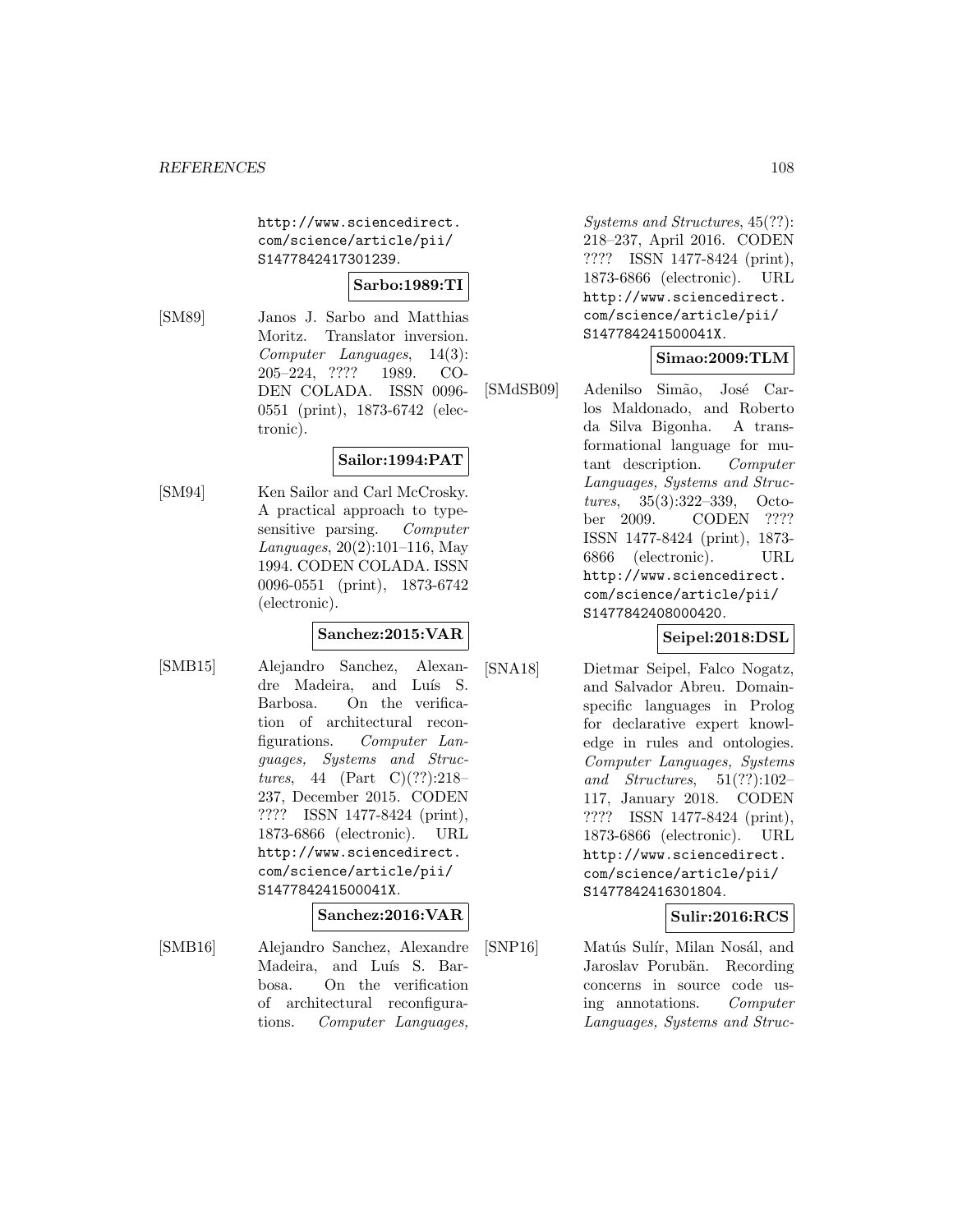tures, 46(??):44–65, November 2016. CODEN ???? ISSN 1477-8424 (print), 1873- 6866 (electronic). URL http://www.sciencedirect. com/science/article/pii/ S147784241630015X.

#### **Simonin:2018:AIC**

[SP18] Jacques Simonin and John Puentes. Automatized integration of a contextual model into a process with data variability. Computer Languages, Systems and Structures, 54(??):156– 182, December 2018. CODEN ???? ISSN 1477-8424 (print), 1873-6866 (electronic). URL http://www.sciencedirect. com/science/article/pii/ S147784241730177X.

### **Spragins:1979:ATM**

[Spr79] John Spragins. Approximate techniques for modeling the performance of complex systems. Computer Languages, 4 (2):99–129, ???? 1979. CO-DEN COLADA. ISSN 0096- 0551 (print), 1873-6742 (electronic).

# **Silvestre:2010:FCE**

[SRRB10] B. Silvestre, S. Rossetto, N. Rodriguez, and J.-P. Briot. Flexibility and coordination in event-based, loosely coupled, distributed systems. Computer Languages, Systems and Structures, 36(2):142– 157, July 2010. CODEN ???? ISSN 1477-8424 (print), 1873-6866 (electronic). URL

http://www.sciencedirect. com/science/article/pii/ S1477842409000220.

# **Struber:2017:TBV**

[SRT17] Daniel Strüber, Felix Rieger, and Gabriele Taentzer. A text-based visual notation for the unit testing of modeldriven tools. Computer Languages, Systems and Structures, 49(??):196–215, September 2017. CODEN ???? ISSN 1477-8424 (print), 1873- 6866 (electronic). URL http://www.sciencedirect. com/science/article/pii/ S1477842416300276.

# **Schiffner:1979:MVA**

[SS79] Gerd Schiffner and Peter Scheuermann. Multiple views and abstractions with an extended-entity-relationship model. Computer Languages, 4(3-4): 139–154, ???? 1979. CODEN COLADA. ISSN 0096-0551 (print), 1873-6742 (electronic).

### **Sheard:1992:ITA**

[SS92] Tim Sheard and David Stemple. Inheritance of theory in the ADABTPL language. Computer Languages, 17(3): 157–167, July 1992. CODEN COLADA. ISSN 0096-0551 (print), 1873-6742 (electronic).

### **Shekhar:1993:LSS**

[SS93] K. H. Shekhar and Y. N. Srikant. LINDA sub system on Transputers. Computer Languages, 18(2):125–136, ????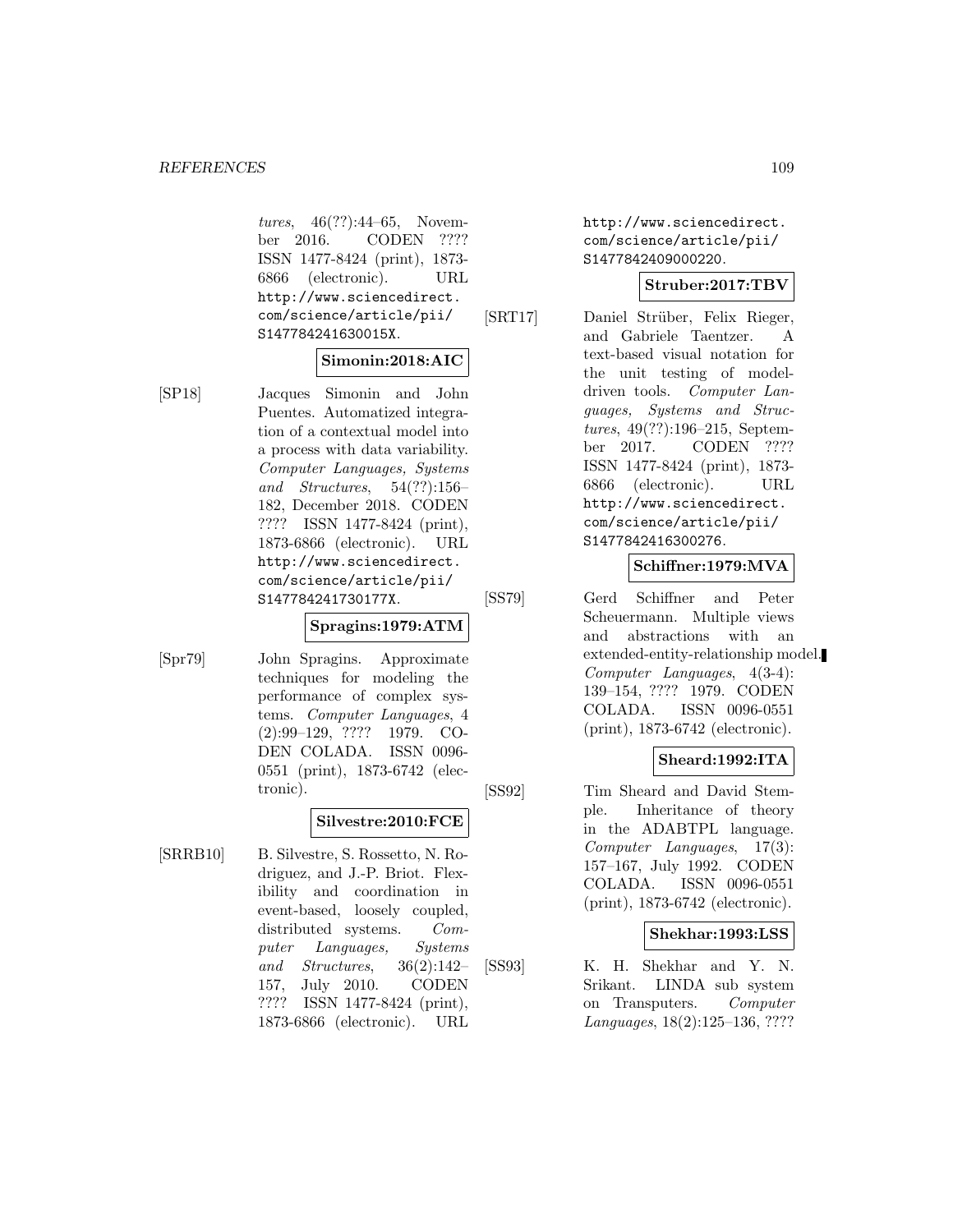1993. CODEN COLADA. ISSN 0096-0551 (print), 1873-6742 (electronic).

## **Schaeckeler:2009:OSS**

[SS09] Stefan Schaeckeler and Weijia Shang. Optimizing the stack size of recursive functions. Computer Languages, Systems and Structures, 35(3):266– 276, October 2009. CODEN ???? ISSN 1477-8424 (print), 1873-6866 (electronic). URL http://www.sciencedirect. com/science/article/pii/ S147784240800016X.

### **Shenoy:1994:APF**

[SSB94] U. Nagaraj Shenoy, Y. N. Srikant, and V. P. Bhatkar. An automatic parallelization framework for multicomputers. Computer Languages, 20(3): 135–150, August 1994. CO-DEN COLADA. ISSN 0096- 0551 (print), 1873-6742 (electronic).

### **Sarwar:1996:EQ**

[SSJB96] S. Mansoor Sarwar, Syed Aqeel Sarwar, Mansour H. A. Jaragh, and Jesse Brandeburg. Engineering Quicksort. Computer Languages, 22(1):39–47, April 1996. CODEN COLADA. ISSN 0096-0551 (print), 1873-6742 (electronic).

### **Sukumaran:2010:DCG**

[SSM10] Srihari Sukumaran, Ashok Sreenivas, and Ravindra Metta. The dependence condition graph: Precise conditions for

dependence between program points. Computer Languages, Systems and Structures, 36(1): 96–121, April 2010. CODEN ???? ISSN 1477-8424 (print), 1873-6866 (electronic). URL http://www.sciencedirect. com/science/article/pii/ S147784240900013X.

# **Seidl:2017:GSP**

[SSS17] Christoph Seidl, Sven Schuster, and Ina Schaefer. Generative software product line development using variabilityaware design patterns. Computer Languages, Systems and Structures, 48(??):89– 111, ???? 2017. CODEN ???? ISSN 1477-8424 (print), 1873-6866 (electronic). URL http://www.sciencedirect. com/science/article/pii/ S1477842415300609.

### **Stewart:1975:SES**

[Ste75] S. L. Stewart. STAPLE, an experimental structured programming language. Computer Languages, 1(1):61–71, January 1975. CODEN COLADA. ISSN 0096-0551 (print), 1873- 6742 (electronic).

# **Stetter:1984:MPC**

[Ste84] Franz Stetter. A measure of program complexity. Computer Languages, 9(3-4):203– 208, ???? 1984. CODEN COLADA. ISSN 0096-0551 (print), 1873-6742 (electronic).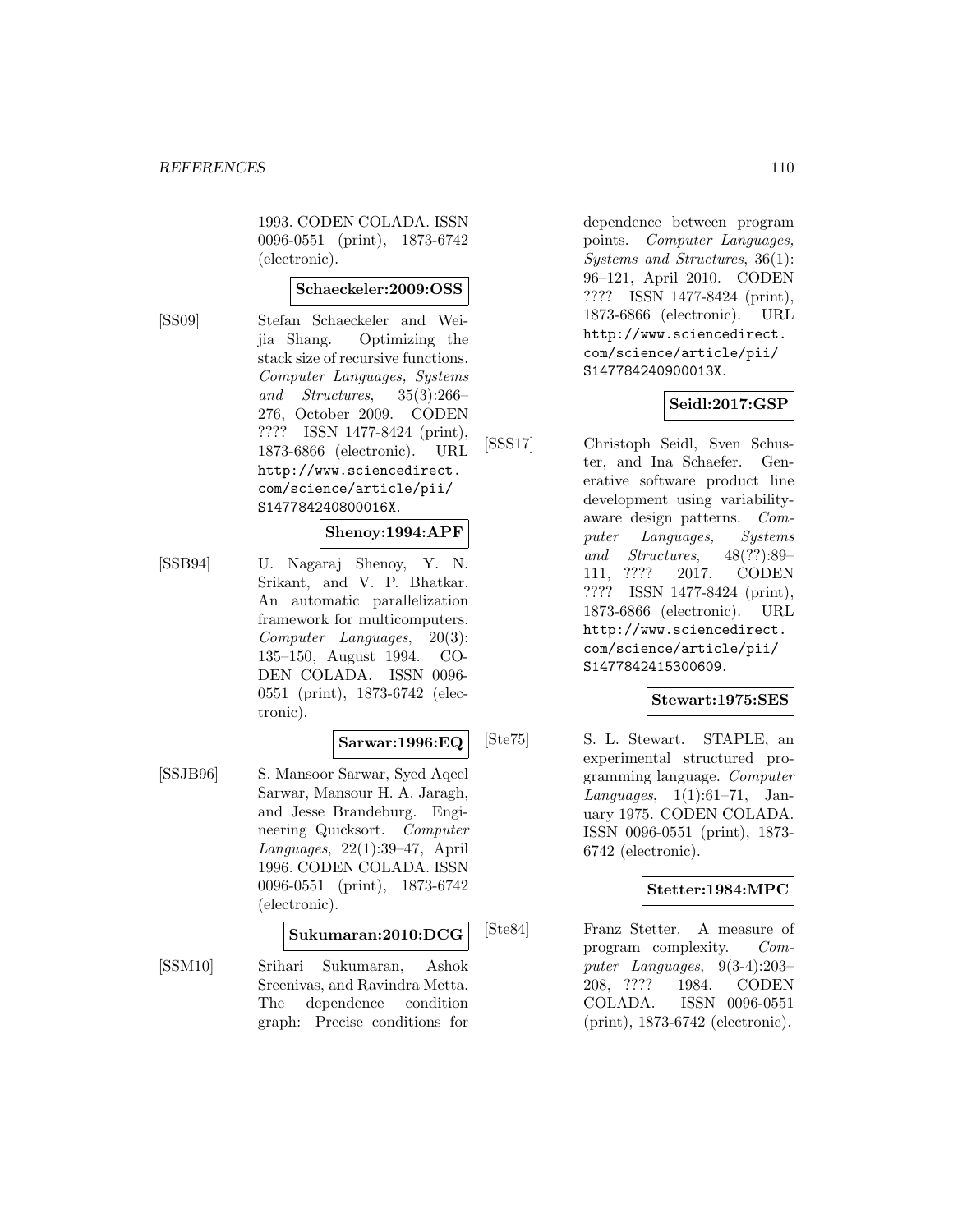#### *REFERENCES* 111

#### **Sullivan:1975:EPS**

[Sul75] J. E. Sullivan. Extending PL/1 for structured programming. Computer Languages, 1 (1):29–43, January 1975. CO-DEN COLADA. ISSN 0096- 0551 (print), 1873-6742 (electronic).

### **Sutii:2018:EMR**

[SvdBV18] Ana Maria Sutîi, Mark van den Brand, and Tom Verhoeff. Exploration of modularity and reusability of domainspecific languages: an expression DSL in MetaMod. Computer Languages, Systems and Structures, 51(??): 48–70, January 2018. CODEN ???? ISSN 1477-8424 (print), 1873-6866 (electronic). URL http://www.sciencedirect. com/science/article/pii/ S1477842417300404.

#### **Smetsers:2016:DIH**

[SvE16] Sjaak Smetsers and Marko van Eekelen. Derivation and inference of higher-order strictness types. Computer Languages, Systems and Structures, 44 (part B):166–180, ???? 2016. CODEN ???? ISSN 1477-8424 (print), 1873- 6866 (electronic). URL http://www.sciencedirect. com/science/article/pii/ S1477842415000512.

#### **Saal:1977:ESA**

[SW77] H. J. Saal and Z. Weiss. An empirical study of APL programs. Computer Languages,

2(3):47–59, ???? 1977. CO-DEN COLADA. ISSN 0096- 0551 (print), 1873-6742 (electronic).

## **Symes:1985:POC**

[Sym85] D. Michael Symes. Procedural operators considered as fundamental programming devices. Computer Languages, 10 (2):75–89, ???? 1985. CO-DEN COLADA. ISSN 0096- 0551 (print), 1873-6742 (electronic).

# **Tai:1979:CFW**

[Tai79] Kuo Chung Tai. Constant folding within an expression by semantic attributes. Computer Languages, 4(3-4):131– 137, ???? 1979. CODEN COLADA. ISSN 0096-0551 (print), 1873-6742 (electronic).

### **Talia:1993:DTC**

[Tal93a] Domenico Talia. Distributed termination of concurrent processes in Occam. Computer Languages, 19(1):51–62, January 1993. CODEN COLADA. ISSN 0096-0551 (print), 1873- 6742 (electronic).

## **Talia:1993:SPC**

[Tal93b] Domenico Talia. A survey of PARLOG and Concurrent Prolog: the integration of logic and parallelism. Computer Languages, 18(3):185–196, ???? 1993. CODEN COLADA. ISSN 0096-0551 (print), 1873-6742 (electronic).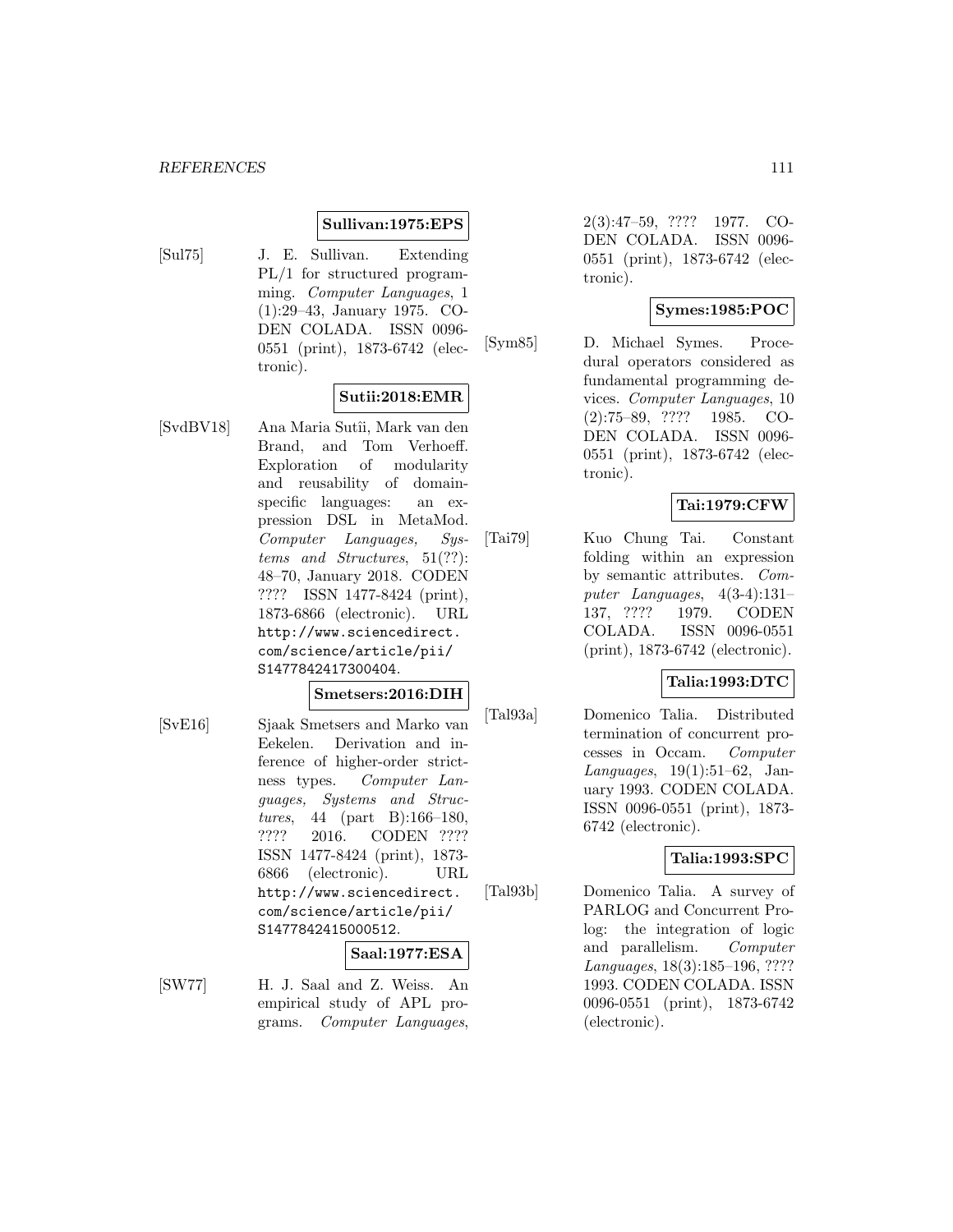# **Taylor:1996:ARM**

[Tay96] Hamish Taylor. Assembling a resolution multiprocessor from interface, programming and distributed processing components. Computer Languages, 22(2–3):181–192, July–October 1996. CODEN COLADA. ISSN 0096-0551 (print), 1873-6742 (electronic).

# **Tourwe:2004:IIS**

[TBKG04] Tom Tourw´e, Johan Brichau, Andy Kellens, and Kris Gybels. Induced intentional software views. Computer Languages, Systems and Structures, 30(1– 2):35–47, April/July 2004. CO-DEN ???? ISSN 1477-8424 (print), 1873-6866 (electronic).

### **Tsay:1981:DIC**

[TC81] Jong Chuang Tsay and Yu Ming Chang. Design and implementation of a Chinese terminal controller. Computer Languages, 6(3-4):155–163, ???? 1981. CODEN COLADA. ISSN 0096-0551 (print), 1873-6742 (electronic).

# **Tennent:1983:SPI**

[Ten83] R. D. Tennent. Some proposals for improving Pascal. Computer Languages, 8(3-4):125– 137, ???? 1983. CODEN COLADA. ISSN 0096-0551 (print), 1873-6742 (electronic).

# **Tharp:1977:CCF**

[Tha77] A. L. Tharp. A comparison of COBOL, FORTRAN,

PL-I and SPITBOL. Computer Languages, 2(4):171–178, ???? 1977. CODEN COLADA. ISSN 0096-0551 (print), 1873- 6742 (electronic).

# **Thimbleby:1982:TEI**

[Thi82] Harold Thimbleby. A text editing interface: definition and use. Computer Languages, 7 (1):25–40, ???? 1982. CO-DEN COLADA. ISSN 0096- 0551 (print), 1873-6742 (electronic).

### **Thiemann:1993:OSR**

[Thi93] Peter J. Thiemann. Optimizing structural recursion in functional programs. Computer Languages, 19(2):91–103, April 1993. CODEN COLADA. ISSN 0096-0551 (print), 1873- 6742 (electronic).

#### **Thirunarayan:1999:SMI**

[TKH99] Krishnaprasad Thirunarayan, Günter Kniesel, and Haripriyan Hampapuram. Simulating multiple inheritance and generics in Java. Computer Languages, 25(4):189–210, December 1999. CODEN COLADA. ISSN 0096-0551 (print), 1873- 6742 (electronic). URL http://www.elsevier.com/ gej-ng/10/15/18/28/30/24/ abstract.html.

#### **Tremblay:2000:LEP**

[TM00] G. Tremblay and B. Malenfant. Lenient evaluation and parallelism. Computer Languages, 26(1):27–41, April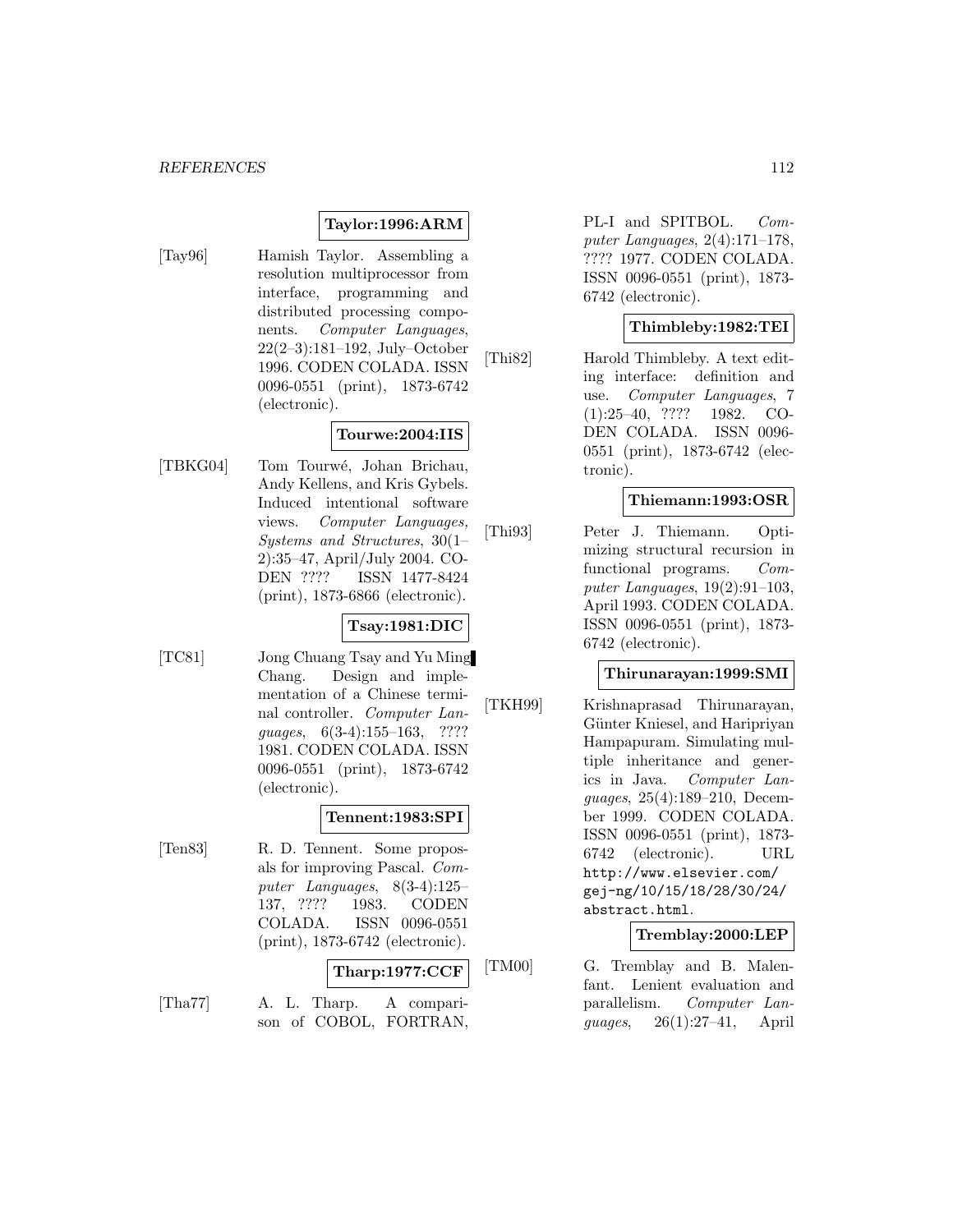2000. CODEN COLADA. ISSN 0096-0551 (print), 1873- 6742 (electronic). URL http://www.elsevier.com/ gej-ng/10/15/18/50/25/26/ abstract.html.

## **Tremblay:2000:LEN**

[Tre00] G. Tremblay. Lenient evaluation is neither strict nor lazy. Computer Languages, 26 (1):43–66, April 2000. CO-DEN COLADA. ISSN 0096-0551 (print), 1873-6742 (electronic). URL http:/ /www.elsevier.com/gej-ng/ 10/15/18/50/25/27/abstract. html.

#### **Torii:1987:LPT**

[TSF<sup>+</sup>87] Koji Torii, Yuji Sugiyama, Mamoru Fujii, Tadao Kasami, and Yoshitomi Morisawa. Logical programming for the telegram analysis problem. Computer Languages, 12(1):9–20, ???? 1987. CODEN COLADA. ISSN 0096-0551 (print), 1873- 6742 (electronic).

# **Tucker:1975:VHL**

[Tuc75] A. Tucker. Very high-level language design: a viewpoint. Computer Languages, 1(1):3– 16, January 1975. CODEN COLADA. ISSN 0096-0551 (print), 1873-6742 (electronic).

#### **Tzevelekos:2012:PES**

[Tze12] Nikos Tzevelekos. Program equivalence in a simple language with state. Computer Languages, Systems and Structures, 38(2):181– 198, July 2012. CODEN ???? ISSN 1477-8424 (print), 1873-6866 (electronic). URL http://www.sciencedirect. com/science/article/pii/ S1477842412000036.

# **Ulgen:2015:IMA**

[UA15] Onur Ulgen and Mutlu Avci. The intelligent memory allocator selector. Computer Languages, Systems and Structures, 44 (Part C)(??):342– 354, December 2015. CODEN ???? ISSN 1477-8424 (print), 1873-6866 (electronic). URL http://www.sciencedirect. com/science/article/pii/ S1477842415300075.

# **Ulgen:2016:IMA**

 $|\text{UA16}|$  Onur  $\text{U}$ lgen and Mutlu Avci. The intelligent memory allocator selector. Computer Languages, Systems and Structures, 45(??):342–354, April 2016. CODEN ???? ISSN 1477-8424 (print), 1873-6866 (electronic). URL http: //www.sciencedirect.com/ science/article/pii/S1477842415300075.

# **Urban:2017:IRF**

[UM17] Caterina Urban and Antoine Miné. Inference of ranking functions for proving temporal properties by abstract interpretation. Computer Languages, Systems and Structures, 47 (part 1)(??):77-103, ???? 2017. CODEN ???? ISSN 1477-8424 (print),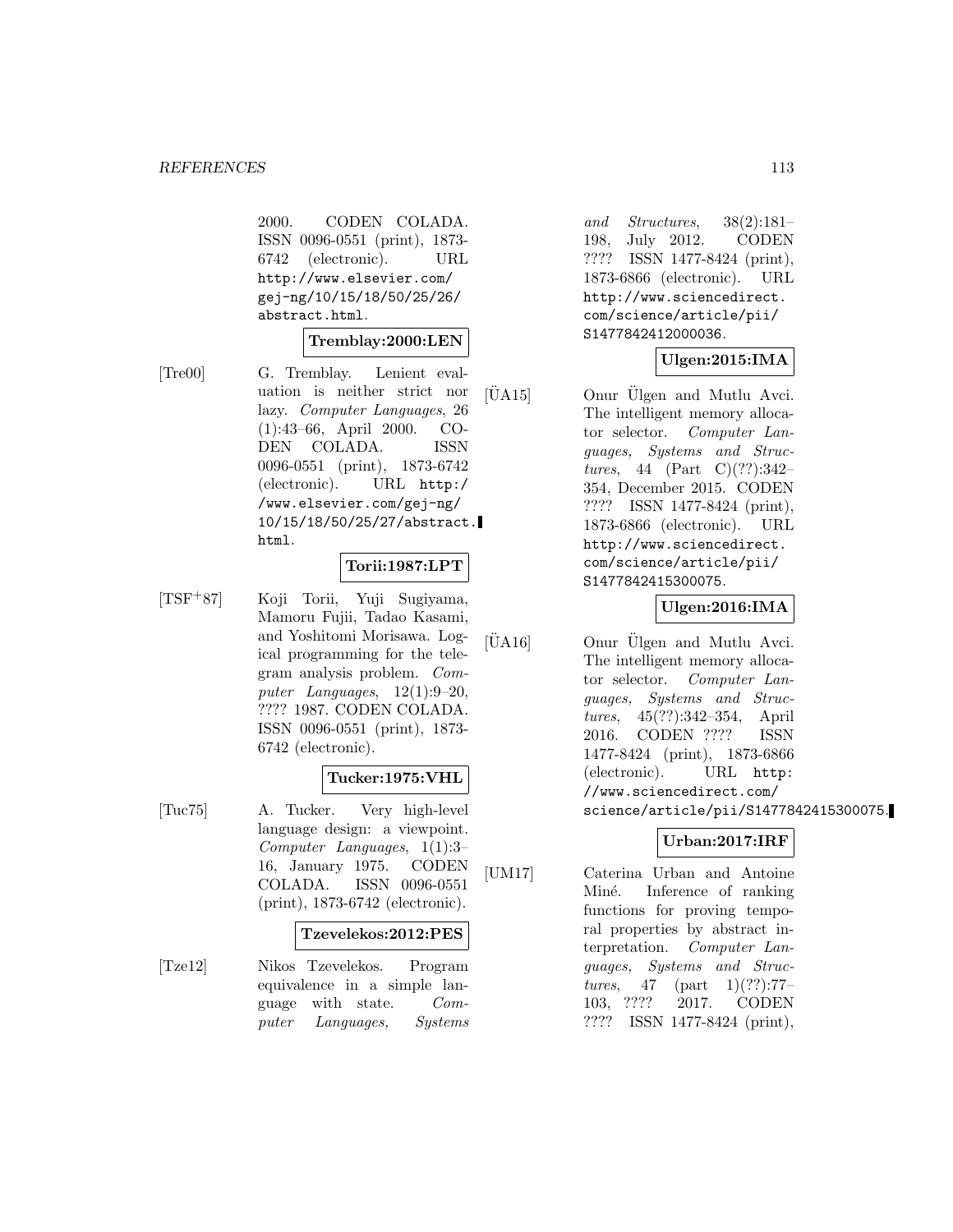1873-6866 (electronic). URL http://www.sciencedirect. com/science/article/pii/ S1477842415000743.

#### **Ururahy:2002:AFP**

[URI02] C. Ururahy, N. Rodriguez, and R. Ierusalimschy. ALua: flexibility for parallel programming. Computer Languages, Systems and Structures, 28(2):155–180, December 15, 2002. CODEN ???? ISSN 1477-8424 (print), 1873-6866 (electronic).

#### **Vainsencher:2004:MLB**

[Vai04] Daniel Vainsencher. MudPie: layers in the ball of mud. Computer Languages, Systems and Structures,  $30(1-2):5-19$ , April/July 2004. CODEN ???? ISSN 1477-8424 (print), 1873- 6866 (electronic).

### **Vidal:2016:ECJ**

[VBDPM16] S. Vidal, A. Bergel, J. A. Díaz-Pace, and C. Marcos. Over-exposed classes in Java: an empirical study. Computer Languages, Systems and Structures, 46(??):1–19, November 2016. CODEN ???? ISSN 1477-8424 (print), 1873-6866 (electronic). URL http://www.sciencedirect. com/science/article/pii/ S1477842415300531.

# **VanCutsem:2014:APR**

[VBS<sup>+</sup>14] Tom Van Cutsem, Elisa Gonzalez Boix, Christophe Scholliers, Andoni Lombide Carreton, Dries Harnie, Kevin Pinte, and

Wolfgang De Meuter. AmbientTalk: programming responsive mobile peer-to-peer applications with actors. Computer Languages, Systems and Structures, 40(3–4):112–136, October/December 2014. CODEN ???? ISSN 1477-8424 (print), 1873-6866 (electronic). URL http://www.sciencedirect. com/science/article/pii/ S1477842414000335.

### **Vacchi:2015:NFF**

[VC15] Edoardo Vacchi and Walter Cazzola. Neverlang: a framework for feature-oriented language development. Computer Languages, Systems and Structures, 43(??):1–40, October 2015. CODEN ???? ISSN 1477-8424 (print), 1873- 6866 (electronic). URL http://www.sciencedirect. com/science/article/pii/ S1477842415000056.

# **Virgilio:1982:BSS**

[VF82] T. R. Virgilio and R. Finkel. Binding strategies and scope rules are independent. Computer Languages, 7(2):61–67, ???? 1982. CODEN COLADA. ISSN 0096-0551 (print), 1873- 6742 (electronic).

## **Vialle:1998:DIP**

[VLC98] Stéphane Vialle, Yannick Lallement, and Thierry Cornu. Design and implementation of a parallel cellular language for MIMD architectures. Computer Languages, 24(3):125– 153, October 1, 1998. CODEN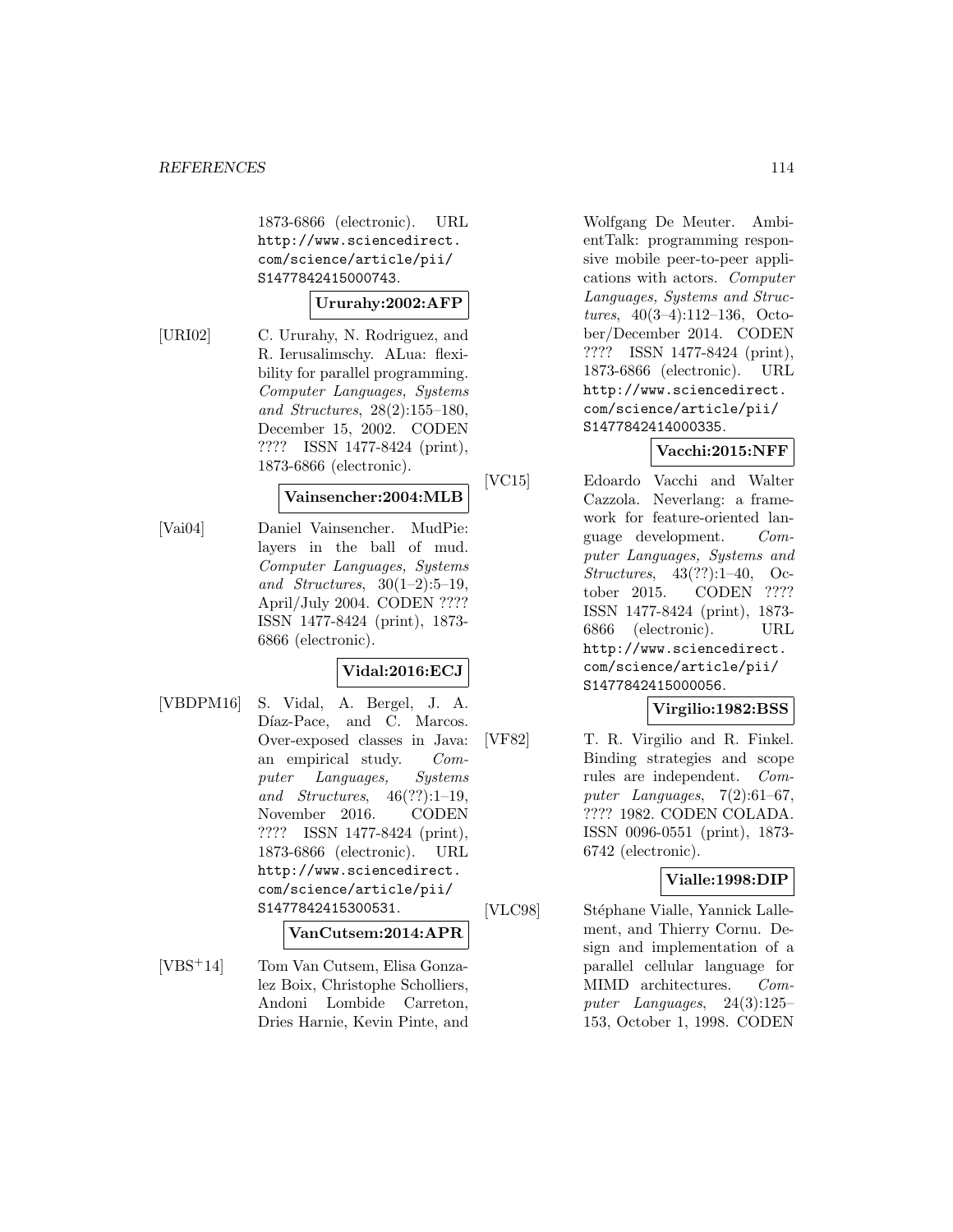COLADA. ISSN 0096-0551 (print), 1873-6742 (electronic). URL http://www.elsevier. nl/gej-ng/10/15/18/27/19/ 17/abstract.html; http: //www.elsevier.nl/gej-ng/ 10/15/18/27/19/17/article. pdf.

#### **VanCutsem:2009:LSB**

[VMD09] Tom Van Cutsem, Stijn Mostinckx, and Wolfgang De Meuter. Linguistic symbiosis between event loop actors and threads. Computer Languages, Systems and Structures, 35(1): 80–98, April 2009. CODEN ???? ISSN 1477-8424 (print), 1873-6866 (electronic). URL http://www.sciencedirect. com/science/article/pii/ S1477842408000249.

**Vandercammen:2018:FFS**

[VMD18] Maarten Vandercammen, Stefan Marr, and Coen De Roover. A flexible framework for studying trace-based justin-time compilation. Computer Languages, Systems and Structures, 51(??):22–47, January 2018. CODEN ???? ISSN 1477-8424 (print), 1873- 6866 (electronic). URL http://www.sciencedirect. com/science/article/pii/ S1477842416302093.

**vanOmmering:2001:LFV**

[vOKF01] Rob van Ommering, Ren´e Krikhaar, and Loe Feijs. Languages for formalizing, visualizing and verifying software architectures. Com-

puter Languages, 27(1–3): 3–18, April–October 2001. CODEN COLADA. ISSN 0096-0551 (print), 1873-6742 (electronic). URL http:/ /www.elsevier.com/gej-ng/ 10/15/18/54/27/28/abstract. html.

#### **Venugopal:1993:HCD**

[VS93] R. Venugopal and Y. N. Srikant. Heuristic chaining in directed acyclic graphs. Computer Languages, 19(3):169– 184, July 1993. CODEN COLADA. ISSN 0096-0551 (print), 1873-6742 (electronic).

#### **Viswanathan:1994:PIL**

[VS94] N. Viswanathan and Y. N. Srikant. Parallel incremental LR parsing. *Computer Lan*guages, 20(3):151–175, August 1994. CODEN COLADA. ISSN 0096-0551 (print), 1873-6742 (electronic).

## **Venugopal:1995:SET**

[VS95] R. Venugopal and Y. N. Srikant. Scheduling expression trees with reusable registers on delayed-load architectures. Computer Languages, 21(1):49–65, April 1995. CO-DEN COLADA. ISSN 0096- 0551 (print), 1873-6742 (electronic).

# **VanEs:2017:IPS**

[VSN<sup>+</sup>17] Noah Van Es, Quentin Stievenart, Jens Nicolay, Theo D'Hondt, and Coen De Roover. Implementing a performant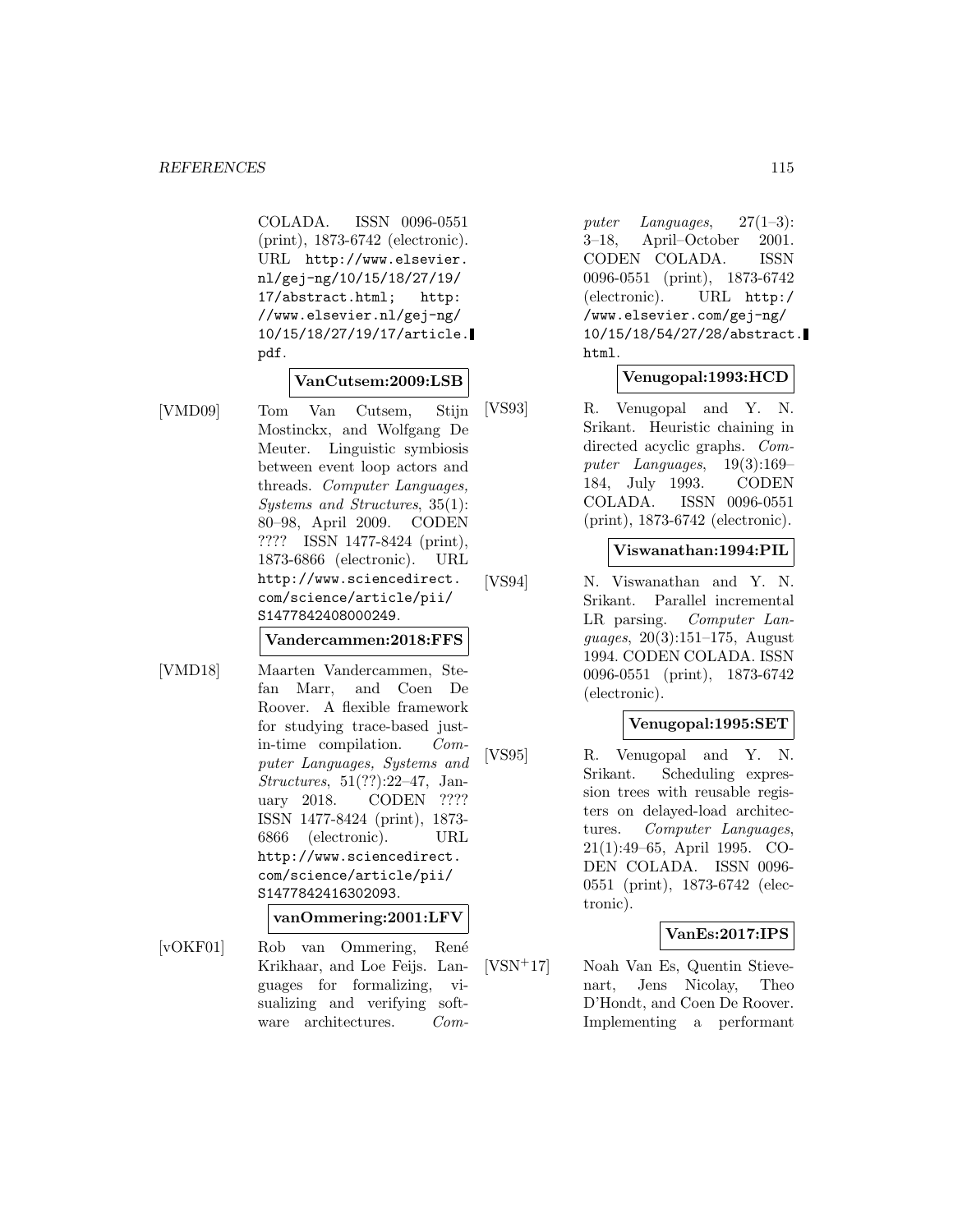Scheme interpreter for the web in asm.js. Computer Languages, Systems and Structures, 49(??):62–81, September 2017. CODEN ???? ISSN 1477-8424 (print), 1873- 6866 (electronic). URL http://www.sciencedirect. com/science/article/pii/ S1477842416300951.

# **Wadia:1980:GNL**

[Wad80] Aspi B. Wadia. Generation of node lists using segment analysis. Computer Languages, 5 (2):115–129, ???? 1980. CO-DEN COLADA. ISSN 0096- 0551 (print), 1873-6742 (electronic).

# **Walker:1989:FPI**

[Wal89] Kenneth W. Walker. First-class patterns for Icon. Computer Languages, 14(3):153–163, ???? 1989. CODEN COLADA. ISSN 0096-0551 (print), 1873-6742 (electronic).

### **Wang:1992:CBL**

[Wan92] Ching-Lin Wang. A continuationbased language embedded in Scheme. Computer Languages, 17(1):19–37, ???? 1992. CO-DEN COLADA. ISSN 0096- 0551 (print), 1873-6742 (electronic).

#### **Warren:1978:TSN**

[War78] Henry S. Warren, Jr. Three simple node list algorithms. Computer Languages, 3(2): 115–126, ???? 1978. CODEN COLADA. ISSN 0096-0551 (print), 1873-6742 (electronic).

# **Wasserman:1979:TVA**

[Was79] Anthony I. Wasserman. Testing and verification aspects of Pascal-Like languages. Computer Languages, 4(3-4):155– 169, ???? 1979. CODEN COLADA. ISSN 0096-0551 (print), 1873-6742 (electronic).

# **Wu:2010:CBL**

[WBGM10] Xiaoqing Wu, Barrett R. Bryant, Jeff Gray, and Marjan Mernik. Component-based LR parsing. Computer Languages, Systems and Structures, 36(1): 16–33, April 2010. CODEN ???? ISSN 1477-8424 (print), 1873-6866 (electronic). URL http://www.sciencedirect. com/science/article/pii/ S1477842409000037.

### **Wuyts:2004:UID**

[WD04] Roel Wuyts and Stéphane Ducasse. Unanticipated integration of development tools using the classification model. Computer Languages, Systems and Structures, 30(1–2):63–77, April/July 2004. CODEN ???? ISSN 1477-8424 (print), 1873- 6866 (electronic).

# **Wang:2008:PWI**

[WDCL08] Shuangbao Wang, Zegang Dong, Jim X. Chen, and Robert S. Ledley. PPL: a whole-image processing language. Computer Languages, Systems and Structures, 34(1): 18–24, April 2008. CODEN ???? ISSN 1477-8424 (print), 1873-6866 (electronic). URL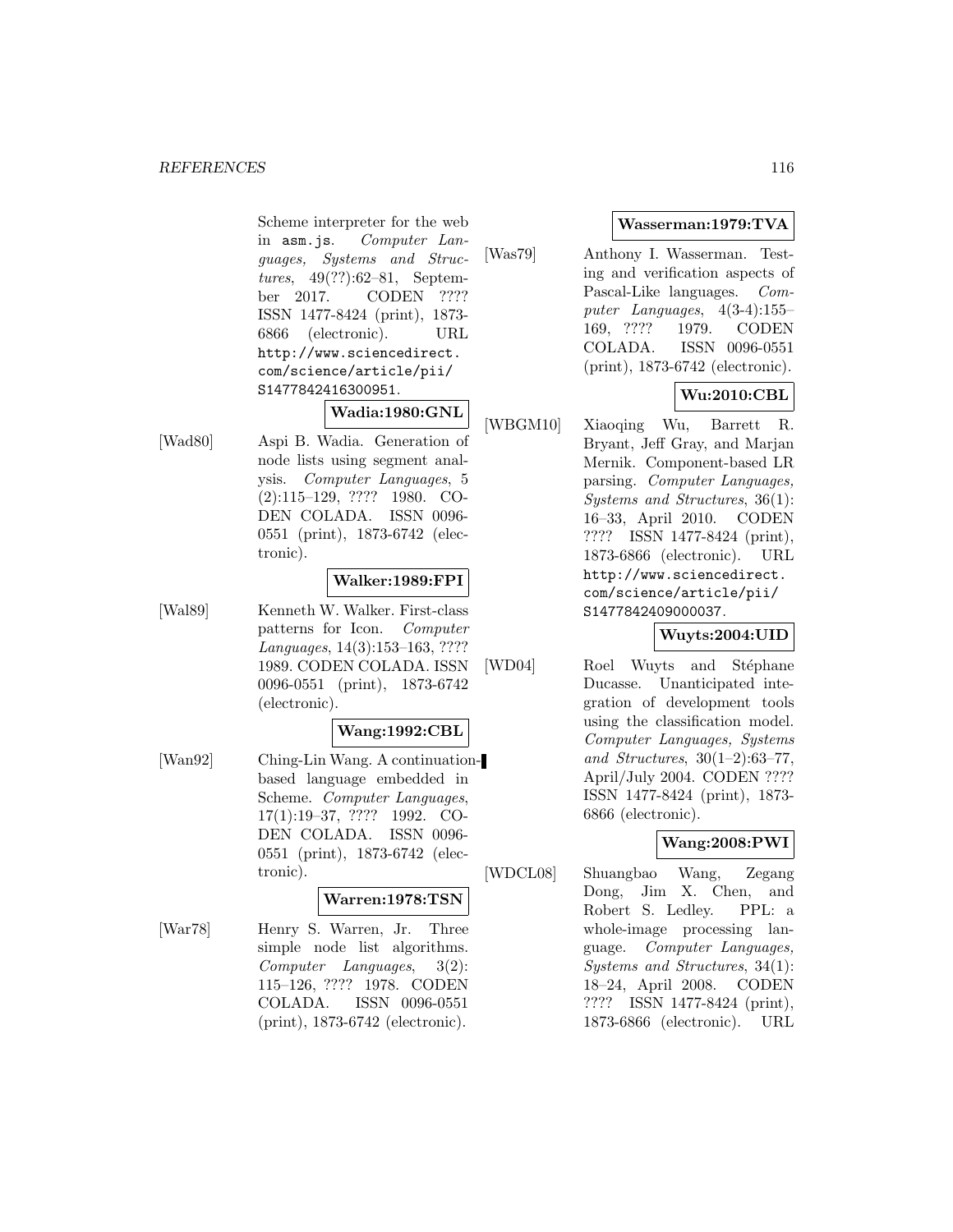http://www.sciencedirect. com/science/article/pii/ S1477842406000248.

# **Weiser:1985:EDD**

[Wei85] Mark Weiser. Experience with a dataflow datatype. Computer Languages, 10(1):37–42, ???? 1985. CODEN COLADA. ISSN 0096-0551 (print), 1873- 6742 (electronic).

# **Wetherell:1977:WAE**

[Wet77] C. Wetherell. Why automatic error correctors fail. Computer Languages, 2(4):179–186, ???? 1977. CODEN COLADA. ISSN 0096-0551 (print), 1873- 6742 (electronic).

# **Wand:1978:CLU**

[WF78] Mitchell Wand and Daniel P. Friedman. Compiling lambdaexpressions using continuations and factorizations. Computer Languages, 3(4):241–263, ???? 1978. CODEN COLADA. ISSN 0096-0551 (print), 1873-6742 (electronic).

# **Wampler:1983:RS**

[WG83] Stephen B. Wampler and Ralph E. Griswold. Result sequences. Computer Languages, 8(1):1–14, ???? 1983. CO-DEN COLADA. ISSN 0096- 0551 (print), 1873-6742 (electronic).

# **White:1977:EDP**

[Whi77] J. E. White. Elements of a distributed programming system. Computer Languages, 2

(4):117–134, ???? 1977. CO-DEN COLADA. ISSN 0096- 0551 (print), 1873-6742 (electronic).

# **Wautelet:2017:USD**

[WHKK17] Yves Wautelet, Samedi Heng, Soreangsey Kiv, and Manuel Kolp. User-story driven development of multi-agent systems: a process fragment for agile methods. Computer Languages, Systems and Structures, 50(??):159–176, December 2017. CODEN ???? ISSN 1477-8424 (print), 1873- 6866 (electronic). URL http://www.sciencedirect. com/science/article/pii/ S1477842416301178.

### **Williams:1980:FNS**

[Wil80] M. H. Williams. A formal notation for specifying static semantic rules. Computer Languages, 5(1):37–55, ???? 1980. CO-DEN COLADA. ISSN 0096- 0551 (print), 1873-6742 (electronic).

### **Williams:1981:MSS**

[Wil81] Morgan Howard Williams. Methods for specifying static semantics. Computer Languages, 6(1):1–17, ???? 1981. CODEN COLADA. ISSN 0096-0551 (print), 1873-6742 (electronic).

### **Walters:2008:CRP**

[WMP<sup>+</sup>08] Edward K. Walters II, J. Eliot B. Moss, Trek Palmer, Timothy Richards, and Charles C.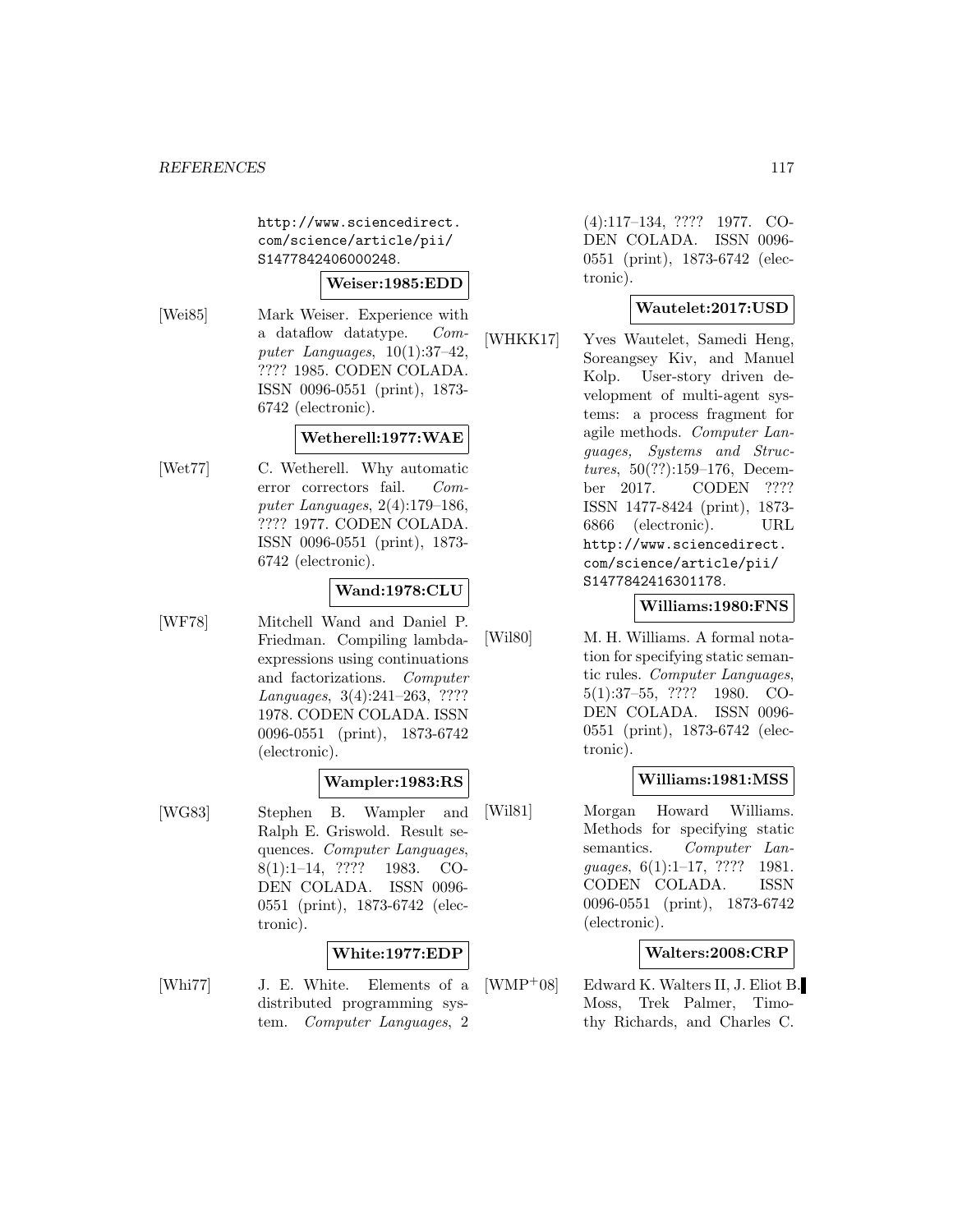Weems. CASL: a rapidprototyping language for modern micro-architectures. Computer Languages, Systems and Structures, 34(4):195–211, December 2008. CODEN ???? ISSN 1477-8424 (print), 1873- 6866 (electronic). URL http://www.sciencedirect. com/science/article/pii/ S147784240700019X.

# **Wong:1999:OFP**

[Won99] W. F. Wong. Optimizing floating point operations in Scheme. Computer Languages, 25(2): 89–112, July 1999. CODEN COLADA. ISSN 0096-0551 (print), 1873-6742 (electronic). URL http://www.elsevier. nl/gej-ng/10/15/18/28/27/ 26/abstract.html; http: //www.elsevier.nl/gej-ng/ 10/15/18/28/27/26/article. pdf.

# **Wilkinson:2006:PBM**

[WPR06] Hernán Wilkinson, Máximo Prieto, and Luciano Romeo. A point based model of the Gregorian Calendar. Computer Languages, Systems and Structures, 32(2–3):157–183, July/October 2006. CODEN ???? ISSN 1477-8424 (print), 1873-6866 (electronic). URL http://www.sciencedirect. com/science/article/pii/ S1477842405000424.

### **Yang:1996:MMB**

[Yan96] Wuu Yang. Mealy machines are a better model of lexical analyzers. Computer Languages,

22(1):27–38, April 1996. CO-DEN COLADA. ISSN 0096- 0551 (print), 1873-6742 (electronic).

# **Yang:2000:FPA**

[Yan00] Wuu Yang. A finest partitioning algorithm for attribute grammars. Computer Languages, 25(3):145–164, October 1, 2000. CODEN COLADA. ISSN 0096-0551 (print), 1873-6742 (electronic). URL http://www.elsevier. nl/gej-ng/10/15/18/28/29/ 26/abstract.html; http: //www.elsevier.nl/gej-ng/ 10/15/18/28/29/26/article. pdf.

## **Chen:1992:MMD**

[yCH92] Jen yen Chen and Pei Hsia. MDL (Methodology Definition Language): a language for defining and automating software development processes. Computer Languages, 17(3): 199–211, July 1992. CODEN COLADA. ISSN 0096-0551 (print), 1873-6742 (electronic).

# **Yelowitz:1978:DSP**

[YD78] Lawrence Yelowitz and Arthur G. Duncan. Data structures and program correctness: Bridging the gap. Computer Languages, 3(2):135–142, ???? 1978. CO-DEN COLADA. ISSN 0096- 0551 (print), 1873-6742 (electronic).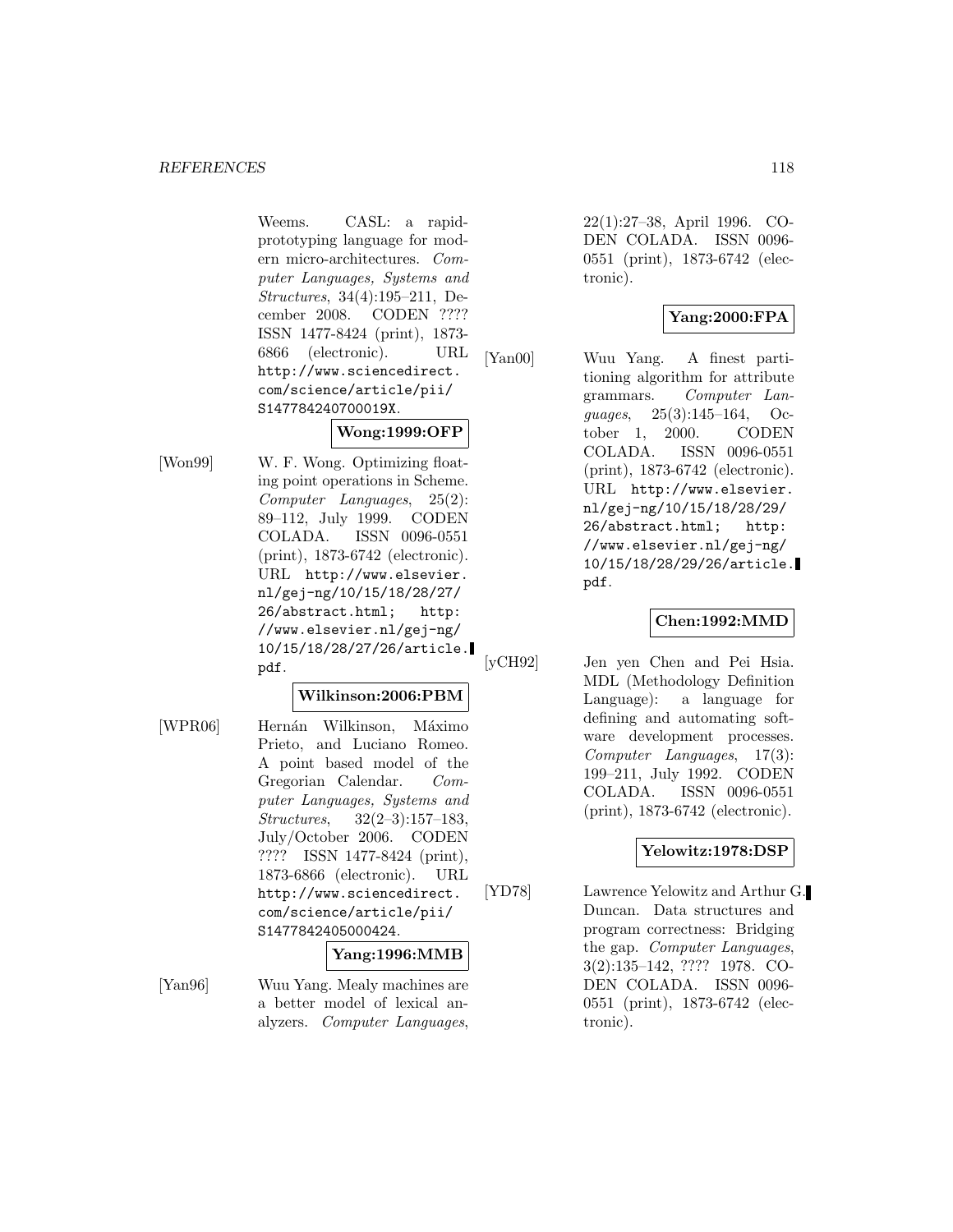#### *REFERENCES* 119

# **Yen:1983:DSM**

[YF83] W. C. Yen and K. S. Fu. Distributed synchronization mechanism for interacting processes. Computer Languages, 8(2):51– 60, ???? 1983. CODEN COLADA. ISSN 0096-0551 (print), 1873-6742 (electronic).

# **Yuen:1998:AOA**

[YF98] C. K. Yuen and M. D. Feng. Active objects as atomic control structures in BaLinda K. Computer Languages, 24(4):229–244, December 1, 1998. CODEN COLADA. ISSN 0096-0551 (print), 1873-6742 (electronic). URL http://www.elsevier. nl/gej-ng/10/15/18/27/20/ 18/abstract.html; http: //www.elsevier.nl/gej-ng/ 10/15/18/27/20/18/article. pdf.

### **Yau:1993:CPS**

[YG93] Stephen S. Yau and Jacob V. Gore. Constraint-driven programming in stronglytyped object-oriented languages. Computer Languages, 18(3):169–183, ???? 1993. CO-DEN COLADA. ISSN 0096- 0551 (print), 1873-6742 (electronic).

### **Yang:2002:ALM**

[YTC02] Wuu Yang, Chey-Woei Tsay, and Jien-Tsai Chan. On the applicability of the longest-match rule in lexical analysis. Computer Languages, Systems and Structures, 28(3):273–288, October 2002. CODEN ???? ISSN 1477-8424 (print), 1873- 6866 (electronic).

# **Zaki:1987:FDA**

[ZA87] M. Zaki and Al. H. Albarhamtoshy. Formal design of an Arabic text formatter for microcomputers. Computer Languages, 12(2):123–143, ???? 1987. CODEN COLADA. ISSN 0096-0551 (print), 1873-6742 (electronic).

## **Zaki:1988:DGI**

[Zak88] M. Zaki. Design of a graphics interface for computer-based biomedical applications. Computer Languages, 13(3-4):125– 141, ???? 1988. CODEN COLADA. ISSN 0096-0551 (print), 1873-6742 (electronic).

### **Zave:1986:CSP**

[Zav86] Pamela Zave. Case study: The Paisley approach applied to its own software tools. Computer Languages,  $11(1):15-28$ , ???? 1986. CODEN COLADA. ISSN 0096-0551 (print), 1873- 6742 (electronic).

# **Zolotas:2017:CPT**

[ZCM<sup>+</sup>17] Athanasios Zolotas, Robert Clarisó, Nicholas Matragkas, Dimitrios S. Kolovos, and Richard F. Paige. Constraint programming for type inference in flexible model-driven engineering. Computer Languages, Systems and Structures, 49(??):216–230, Septem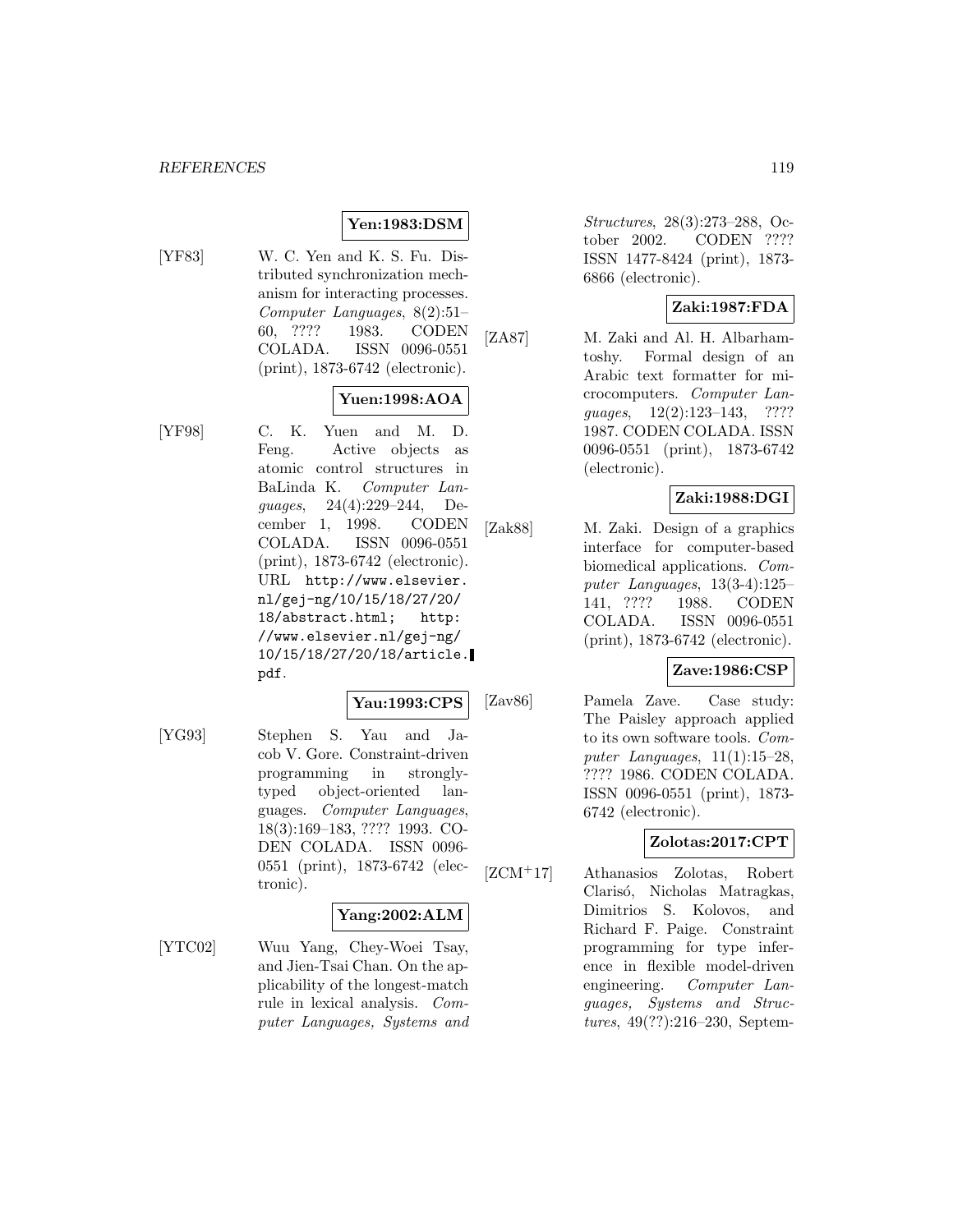ber 2017. CODEN ???? ISSN 1477-8424 (print), 1873- 6866 (electronic). URL http://www.sciencedirect. com/science/article/pii/ S1477842416300288.

# **Zdun:2006:TLB**

[Zdu06] Uwe Zdun. Tailorable language for behavioral composition and configuration of software components. Computer Languages, Systems and Structures, 32(1): 56–82, April 2006. CODEN ???? ISSN 1477-8424 (print), 1873-6866 (electronic).

### **Zaki:1985:PSA**

[ZGE85] Mohamed Zaki and S. A. Gamal-Eldin. A portable syntax analyzer for microcomputers. Computer Languages, 10 (2):127–146, ???? 1985. CO-DEN COLADA. ISSN 0096- 0551 (print), 1873-6742 (electronic).

### **Zhao:2018:DID**

[ZH18] Tian Zhao and Xiaobing Huang. Design and implementation of DeepDSL: a DSL for deep learning. Computer Languages, Systems and Structures, 54(??):39–70, December 2018. CODEN ???? ISSN 1477-8424 (print), 1873-6866 (electronic). URL http://www.sciencedirect. com/science/article/pii/ S1477842418300319.

#### **Zima:1986:CLI**

[Zim86] Hans P. Zima. A constraint language and its interpreter. Com-

puter Languages,  $11(2):65-83$ , ???? 1986. CODEN COLADA. ISSN 0096-0551 (print), 1873- 6742 (electronic).

# **Zelkowitz:1981:ILE**

[ZL81] Marvin V. Zelkowitz and James R. Lyle. Implementation of language enhancements. Computer Languages, 6(3-4): 139–153, ???? 1981. CODEN COLADA. ISSN 0096-0551 (print), 1873-6742 (electronic).

# **Zhou:2018:SMA**

[ZLZ<sup>+</sup>18] Wenbo Zhou, Lei Liu, Peng Zhang, Shuai Lü, and Jingyao Li. SDAC: a model for analysis of the execution semantics of data processing framework in cloud. Computer Languages, Systems and Structures, 54(??):406–426, December 2018. CODEN ???? ISSN 1477-8424 (print), 1873- 6866 (electronic). URL http://www.sciencedirect. com/science/article/pii/ S1477842418300046.

# **Zobel:1993:PSB**

[Zob93] Angelika Zobel. Program structure as basis for the parallelization of global register allocation. Computer Languages, 19 (2):135–155, April 1993. CO-DEN COLADA. ISSN 0096- 0551 (print), 1873-6742 (electronic).

# **Zuck:2004:MCA**

[ZP04] Lenore Zuck and Amir Pnueli. Model checking and abstrac